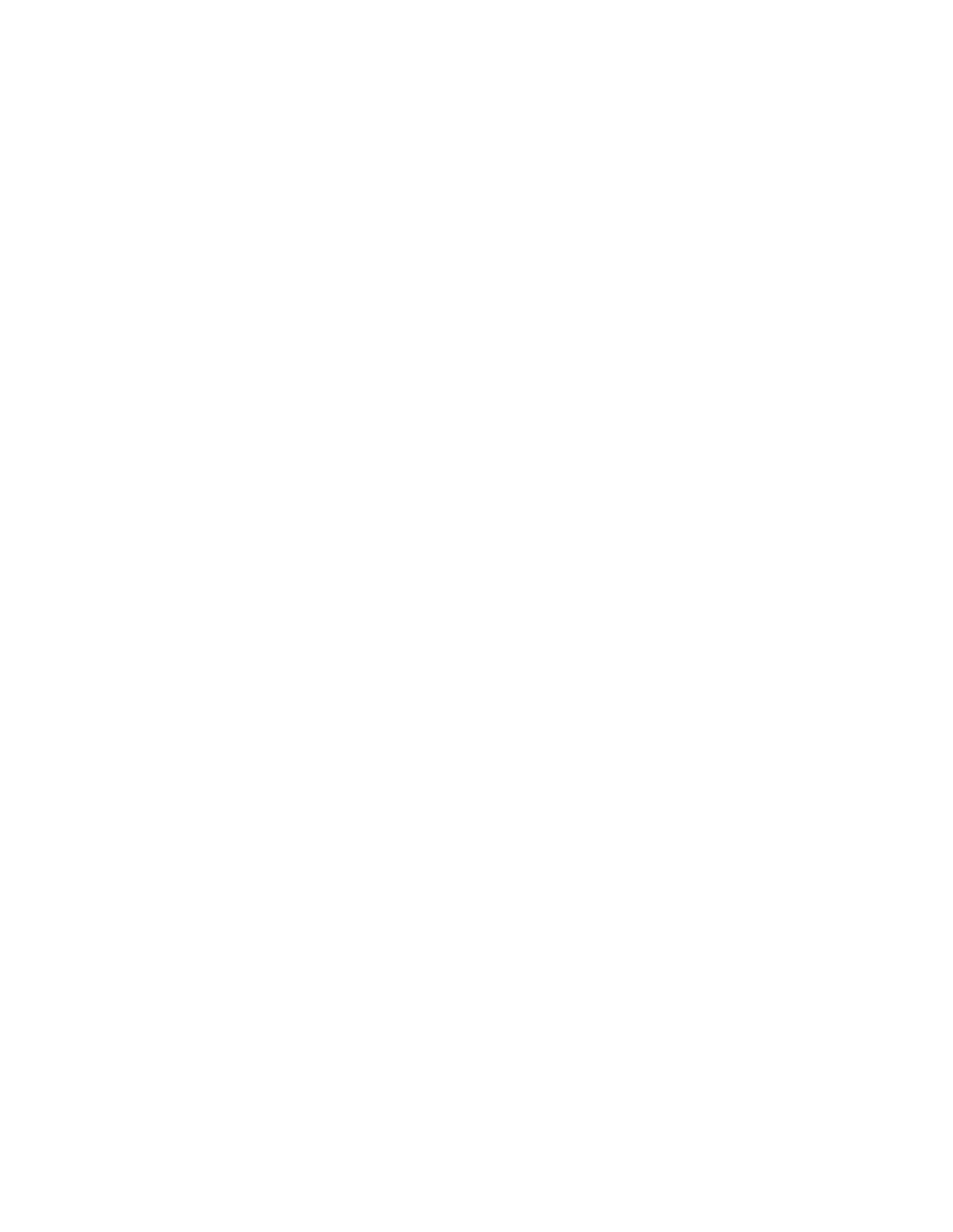|                     | BUDGET-AMOUNT BUDGET-AMOUNT YEAR-TO-DATE YEAR-TO-DATE MONTH-TO-DATE<br>ACCOUNT NO ACCOUNT-TITLE | ORIGINAL     | AMENDED      | ENCUMBERED | ACTIVITY     | ACTIVITY  | CURRENT USED<br>BALANCE PCT |
|---------------------|-------------------------------------------------------------------------------------------------|--------------|--------------|------------|--------------|-----------|-----------------------------|
|                     | REPORTING FUND: 0010 GENERAL FUND                                                               |              |              |            |              |           | EFFECTIVE MONTH - 03        |
| 0100 CASH ACCOUNTS  |                                                                                                 |              |              |            |              |           |                             |
|                     |                                                                                                 |              |              |            |              |           |                             |
|                     | 10-100-100 CFC: GENERAL FUND                                                                    |              |              |            | 2,008,145.07 | 42,391.15 | 3, 251, 268.30              |
|                     | 10-100-130 MONEY MARKET CHECKING                                                                |              |              |            | 1,412.55     | 0.00      | 228,478.56                  |
| $10 - 100 - 140$    | GRANT FUND CHECKING                                                                             |              |              |            | 0.00         | 0.00      | 0.40                        |
|                     | 10-100-185 DUE FROM I&S FUND                                                                    |              |              |            | 0.00         | 0.00      | 158,971.44                  |
|                     | 10-100-201 CERTIFICATE OF DEPOSIT - 1                                                           |              |              |            | 960.57       | 0.00      | 153, 347.09                 |
|                     | 10-100-202 CERTIFICATE OF DEPOSIT - 2                                                           |              |              |            |              |           |                             |
|                     |                                                                                                 |              |              |            | 960.57       | 0.00      | 153,347.09                  |
|                     | 10-100-203 CERTIFICATE OF DEPOSIT - 3                                                           |              |              |            | 960.57       | 0.00      | 153,347.09                  |
| $10 - 100 - 204$    | CERTIFICATE OF DEPOSIT - 4                                                                      |              |              |            | 960.57       | 0.00      | 153,347.09                  |
|                     | 10-100-205 CERTIFICATE OF DEPOSIT - 5                                                           |              |              |            | 960.57       | 0.00      | 153,347.09                  |
|                     | 10-100-206 CERTIFICATE OF DEPOSIT - 6                                                           |              |              |            | 976.59       | 0.00      | 253,592.32                  |
|                     | 10-100-211 REIMBURSEMENT CLEARING                                                               |              |              |            | 0.00         | 0.00      | 4.00                        |
| $10 - 100 - 230$    | DISTRICT CLERK EFILE                                                                            |              |              |            | 50.00        | 0.00      | 50.00                       |
|                     | 10-100-231 COUNTY CLERK EFILE                                                                   |              |              |            | 50.00        | 0.00      | 50.00                       |
|                     | 10-100-232 JP CREDIT CARD                                                                       |              |              |            | 50.00        | 0.00      | 50.00                       |
|                     | 10-100-280 DELINQUENT TAXES RECEIVABLE                                                          |              |              |            | 0.00         | 0.00      | 98,717.75                   |
|                     | 10-100-285 ALLOWANCE-UNCOLLETABLE TAXES                                                         |              |              |            | 0.00         | 0.00      | $24,679.44-$                |
|                     |                                                                                                 |              |              |            |              |           |                             |
|                     | 10-100-290 DUE FROM APPRAISAL DISTRICT                                                          |              |              |            | 0.00         | 0.00      | 0.00                        |
|                     |                                                                                                 |              |              |            | ------------ |           |                             |
|                     | CASH ACCOUNTS                                                                                   |              |              |            | 2,015,487.06 |           | 42, 391.15 4, 733, 238.78   |
|                     |                                                                                                 |              |              |            |              |           |                             |
|                     | 0300 GENERAL REVENUE ACCOUNTS                                                                   |              |              |            |              |           |                             |
|                     |                                                                                                 |              |              |            |              |           |                             |
|                     | 10-300-100 ADVALOREM TAXES                                                                      | 2,013,252.00 | 2,013,252.00 |            | 2,478,943.04 | 39,565.71 | 465,691.04+ 123             |
|                     | 10-300-105 DELINQUENT ADVALOREM TAXES                                                           | 75.00        | 75.00        |            | 0.00         | 0.00      | 75.00<br>00                 |
|                     | 10-300-106 DC EFILE CLEARING ACCOUNT                                                            |              |              |            | 50.00        | 0.00      | $50.00 -$                   |
|                     | 10-300-107 CC EFILE CLEARING ACCOUNT                                                            |              |              |            | 50.00        | 0.00      | $50.00 -$                   |
|                     |                                                                                                 |              |              |            |              |           | $50.00 -$                   |
|                     | 10-300-108 JP C-CARD CLEARING ACCOUNT                                                           |              |              |            | 50.00        | 0.00      |                             |
| $10 - 300 - 149$    | APPRAISAL DIST EXCESS REFUND                                                                    |              |              |            | 34,259.00    | 0.00      | $34, 259.00 -$              |
| $10 - 300 - 150$    | OTHER INCOME                                                                                    | 0.00         | 0.00         |            | 502.24       | 0.00      | $502.24+$                   |
| $10 - 300 - 155$    | DRUG FOR REIMBURSING GF JAIL ASSIST                                                             | 0.00         | 0.00         |            | 0.00         | 0.00      | 0.00                        |
| $10 - 300 - 156$    | DRUG FOR REIMBURSING FICA                                                                       | 0.00         | 0.00         |            | 0.00         | 0.00      | 0.00                        |
| $10 - 300 - 157$    | DRUG FOR REIMBURSING RETIREMENT                                                                 | 0.00         | 0.00         |            | 0.00         | 0.00      | 0.00                        |
| $10 - 300 - 180$    | <b>INTEREST EARNED</b>                                                                          | 22,000.00    | 22,000.00    |            | 12,599.30    | 0.00      | 9,400.70<br>57              |
| $10 - 300 - 185$    | INSURANCE PROCEEDS                                                                              | 0.00         | 0.00         |            | 0.00         | 0.00      | 0.00                        |
| $10 - 300 - 190$    | INTEREST EARNED CD'S                                                                            | 5,700.00     | 5,700.00     |            | 5,779.44     | 0.00      | 79.44+ 101                  |
| $10 - 300 - 195$    | INSURANCE REMIBURSEMENTS                                                                        | 0.00         | 0.00         |            | 0.00         | 0.00      | 0.00                        |
| $10 - 300 - 200$    | COUNTY RESTITUTION INCOME                                                                       | 800.00       | 800.00       |            | 928.41       | 0.00      | $128.41 + 116$              |
|                     |                                                                                                 |              |              |            |              |           |                             |
| $10 - 300 - 202$    | DRUG PROG CCP - 10% COUNTY                                                                      | 130.00       | 130.00       |            | 72.33        | 0.00      | 57.67<br>56                 |
| $10 - 300 - 204$    | OIL & GAS INCOME                                                                                | 900.00       | 900.00       |            | 508.34       | 232.63    | 391.66<br>56                |
| $10 - 300 - 205$    | GAS PIPELINE INCOME                                                                             | 0.00         | 0.00         |            | 0.00         | 0.00      | 0.00                        |
| $10 - 300 - 206$    | NSF INCOME                                                                                      | 50.00        | 50.00        |            | 0.00         | 0.00      | 50.00<br>00                 |
| $10 - 300 - 212$    | HEALTHY COUNTY INCOME                                                                           | 0.00         | 0.00         |            | 0.00         | 0.00      | 0.00                        |
| 10-300-214          | COURT APPT ATTY - DIST CLERK                                                                    | 210.00       | 210.00       |            | 632.00       | 0.00      | 422.00+ 301                 |
| $10 - 300 - 216$    | JUROR REIMBURSEMENT                                                                             | 200.00       | 200.00       |            | 0.00         | 0.00      | 200.00<br>00                |
| $10 - 300 - 218$    | TX-TF-IND DEFENSE GRANT 2019                                                                    | 9,800.00     | 9,800.00     |            | 0.00         | 0.00      | 9,800.00<br>00              |
|                     | 10-300-222 AD LITEM TAX SUIT T REES                                                             | 0.00         | 0.00         |            | 0.00         | 0.00      | 0.00                        |
| $10 - 300 - 224$    | OUT OF COUNTY SHERIFF CITATIONS                                                                 | 200.00       | 200.00       |            | 0.00         | 0.00      | 0 <sub>0</sub><br>200.00    |
|                     |                                                                                                 |              |              |            |              |           |                             |
| $10 - 300 - 225$    | OUT OF COUNTY SHERIFF SERVICE                                                                   | 0.00         | 0.00         |            | 100.00       | 0.00      | $100.00+$                   |
|                     | 10-300-226 INSURANCE BUILDING REPAIRS                                                           | 400.00       | 400.00       |            | 0.00         | 0.00      | 400.00<br>00                |
|                     | 10-300-228 UNCLAIMED PROPERTY REFUND                                                            | 0.00         | 0.00         |            | 0.00         | 0.00      | 0.00                        |
|                     | 10-300-229 VOL FIRE DEPT REIMBURSEMENTS                                                         | 0.00         | 0.00         |            | 0.00         | 0.00      | 0.00                        |
|                     | 10-300-230 TOBACCO SETTLEMENT INCOME                                                            | 196.00       | 196.00       |            | 0.00         | 0.00      | 196.00<br>00                |
|                     | 10-300-232 WIND FARM TAX ABATEMENTS                                                             | 338,750.00   | 338,750.00   |            | 339,750.00   | 0.00      | 1,000.00+ 100               |
|                     | 10-300-234 SHERIFF - DRUG FORF REIMBURSEMENT                                                    | 0.00         | 0.00         |            | 0.00         | 0.00      | 0.00                        |
|                     | 10-300-236 SHERIFF - MISC INCOME                                                                | 25,000.00    | 25,000.00    |            | 11,520.00    | 0.00      | 13,480.00<br>46             |
|                     | 10-300-237 SHERIFF BODY ARMOR GRANT                                                             | 0.00         | 0.00         |            | 0.00         | 0.00      | 0.00                        |
|                     | 10-300-241 SHERIFF SALE INCOME                                                                  | 0.00         | 0.00         |            | 0.00         | 0.00      | 0.00                        |
|                     | 10-300-242 EXTENSION AGENT REIMBURSEMENTS                                                       | 0.00         | 0.00         |            | 0.00         | 0.00      | 0.00                        |
|                     | 10-300-713 BUILDING RENT                                                                        | 10.00        | 10.00        |            | 0.00         | 0.00      | 10.00<br>00                 |
|                     |                                                                                                 |              |              |            |              |           |                             |
|                     | GENERAL REVENUE ACCOUNTS 2,417,673.00 2,417,673.00 0.00 2,885,744.10 39,798.34 399,253.10+ 119  |              |              |            |              |           |                             |
|                     |                                                                                                 |              |              |            |              |           |                             |
| 0310 FEES OF OFFICE |                                                                                                 |              |              |            |              |           |                             |
|                     |                                                                                                 |              |              |            |              |           |                             |
|                     | 10-310-400 FEES - COUNTY JUDGE                                                                  | 100.00       | 100.00       |            | 17.00        | 0.00      | 83.00 17                    |
|                     | 10-310-410 FEES - COUNTY CLERK                                                                  | 63,000.00    | 63,000.00    |            | 25,745.03    | 1,235.94  | 37, 254.97 41               |
|                     | 10-310-420 FEES - COUNTY & DISTRICT COURT                                                       | 1,323.00     | 1,323.00     |            | 334.00       | 0.00      | 989.00 25                   |
|                     | 10-310-425 FEES - DISTRICT CLERK                                                                | 10,000.00    | 10,000.00    |            | 4,423.89     | 40.00     | 5,576.11<br>44              |
|                     | 10-310-426 FEES - DIST CLERK TAX RESEARCH                                                       | 0.00         | 0.00         |            | 543.00       | 0.00      | $543.00+$                   |
|                     | 10-310-430 FEES - JP #1                                                                         | 45,000.00    | 45,000.00    |            | 21,262.77    | 1,964.22  | 23, 737. 23 47              |
|                     | 10-310-432 FEES -JP ATTY DELINQUENT COL                                                         | 100.00       | 100.00       |            | 181.09       | 16.99     | 81.09+ 181                  |
|                     | 10-310-440 FEES - COUNTY ATTORNEY                                                               | 250.00       | 250.00       |            | 198.40       | 0.00      | 51.60<br>79                 |
|                     | 10-310-445 FEES - TAX COLLECTOR                                                                 | 140.00       | 140.00       |            | 3,866.61     | 276.60    | 3,726.61+ 762               |
|                     | 10-310-447 FEES - TITLE                                                                         | 8,000.00     | 8,000.00     |            | 1,019.75     | 35.00     | 6,980.25<br>13              |
|                     | 10-310-448 FEES - LIQUOR LICENSE                                                                |              |              |            |              |           |                             |
|                     |                                                                                                 | 700.00       | 700.00       |            | 6.00         | 0.00      | 694.00<br>01                |

03-08-2019\*\*BUDGET ANALYSIS USAGE REPORT \*\* ASSET, INCOME, & EXPENSE ACCOUNTS<br>TIME:11:34 AM - EFFECTIVE MONTH:03

 $TIME: 11:34 AM - EFFECTIVE MOMTH:03$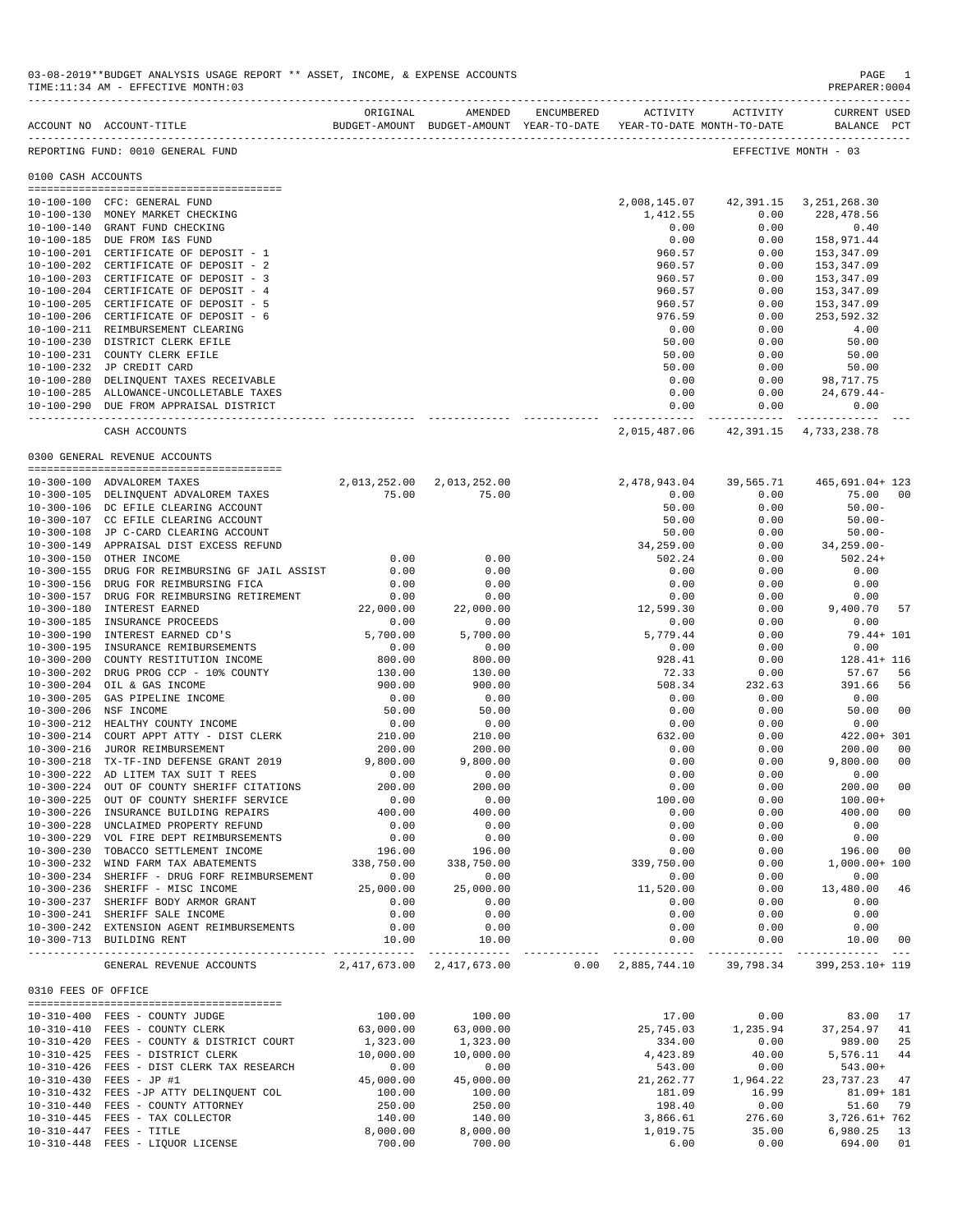|                     | 03-08-2019**BUDGET ANALYSIS USAGE REPORT ** ASSET, INCOME, & EXPENSE ACCOUNTS<br>TIME: 11:34 AM - EFFECTIVE MONTH: 03 |                                 |                                                                                |                    |                       |                      | PREPARER: 0004                     | PAGE 2         |
|---------------------|-----------------------------------------------------------------------------------------------------------------------|---------------------------------|--------------------------------------------------------------------------------|--------------------|-----------------------|----------------------|------------------------------------|----------------|
|                     | ACCOUNT NO ACCOUNT-TITLE                                                                                              | ORIGINAL                        | AMENDED<br>BUDGET-AMOUNT BUDGET-AMOUNT YEAR-TO-DATE YEAR-TO-DATE MONTH-TO-DATE | ENCUMBERED         | ACTIVITY              | ACTIVITY             | CURRENT USED<br>BALANCE PCT        |                |
|                     | REPORTING FUND: 0010 GENERAL FUND                                                                                     |                                 |                                                                                |                    |                       |                      | EFFECTIVE MONTH - 03               |                |
|                     | 10-310-450 FEES - FAMILY PROTECTION                                                                                   | 0.00                            | 0.00                                                                           |                    | 0.00                  | 0.00                 | 0.00                               |                |
|                     | 10-310-451 FEES - CHILD CARE                                                                                          | 0.00                            | 0.00                                                                           |                    | 0.00                  | 0.00                 | 0.00                               |                |
|                     | $\begin{smallmatrix}0.00\0.00\end{smallmatrix}$<br>10-310-455 FEES - SHERIFF                                          |                                 | 8,000.00                                                                       |                    | 2, 249.32             |                      | $0.00$ $0.00$ $5,750.68$           | 28             |
|                     | 10-310-465 FEES - COUNTY COURT AT LAW JUDGE 0.00                                                                      | -------------                   | 0.00<br>------------                                                           |                    | 0.00<br>----------    | 0.00<br>------------ | 0.00<br>----------                 |                |
|                     | FEES OF OFFICE                                                                                                        | 136,613.00                      | 136,613.00                                                                     | 0.00               | 59,846.86             | 3,568.75             | 76,766.14 44                       |                |
|                     | 0320 STATE SUPPLEMENTS                                                                                                |                                 |                                                                                |                    |                       |                      |                                    |                |
|                     | 10-320-405 SUPPLEMENT - COUNTY JUDGE                                                                                  |                                 | 25, 200.00 25, 200.00                                                          |                    | 15,338.04             | 0.00                 | 9,861.96 61                        |                |
|                     | 10-320-420 SUPPLEMENT - COUNTY ATTORNEY                                                                               | 23,333.00<br>---------- -       | 23,333.00                                                                      |                    | 0.00                  | 0.00                 | 23,333.00 00                       |                |
|                     | STATE SUPPLEMENTS                                                                                                     | 48,533.00                       |                                                                                | 48,533.00 0.00     |                       | 15,338.04 0.00       | 33, 194. 96 32                     |                |
| 0400 COUNTY JUDGE   |                                                                                                                       |                                 |                                                                                |                    |                       |                      |                                    |                |
|                     | 10-400-100 SALARY - COUNTY JUDGE                                                                                      | 41,007.00                       | 41,007.00                                                                      | 0.00               | 17,348.76             | 0.00                 | 23,658.24                          | 42             |
|                     | 10-400-105 COUNTY JUDGE - STATE SUPPLEMENT                                                                            | 25,200.00                       | 25,200.00                                                                      | 0.00               | 10,661.53             | 0.00                 | 14,538.47                          | 42             |
|                     | 10-400-110 SALARY - ADMINISTRATIVE ASSISTANT                                                                          | 24,888.00                       | 24,888.00                                                                      | 0.00               | 10,529.42             | 0.00                 | 14,358.58                          | 42             |
|                     | 10-400-200 FICA EXPENSE                                                                                               | 6,969.00                        | 6,969.00                                                                       | 0.00               | 2,917.65              | 0.00                 | 4,051.35                           | 42             |
|                     | 10-400-205 RETIREMENT                                                                                                 | 7,498.00                        | 7,498.00                                                                       | 0.00               | 3,171.85              | 0.00                 | 4,326.15                           | 42             |
|                     | 10-400-210 MEDICAL INSURANCE                                                                                          | 20,246.00                       | 20,246.00                                                                      | 0.00               | 8,498.66              | 0.00                 | 11,747.34                          | 42             |
|                     | 10-400-300 TRAVEL & SCHOOL                                                                                            | 2,000.00                        | 2,000.00                                                                       | 1,262.97           | 58.70                 | 0.00                 | 678.33                             | 66             |
| 10-400-305 SUPPLIES |                                                                                                                       | 2,000.00                        | 2,000.00                                                                       | 0.00               | 837.10                | 0.00                 | 1,162.90                           | 42             |
|                     | 10-400-310 COMMUNICATIONS                                                                                             | 700.00                          | 700.00                                                                         | 0.00               | 251.96                | 0.00                 | 448.04<br>$0.00$ 100               | 36             |
|                     | 10-400-315 BONDS & NOTARY<br>10-400-320 COMPUTER REPAIRS & MAINTENANCE                                                | 200.00<br>200.00                | 200.00<br>200.00                                                               | 0.00<br>0.00       | 200.00<br>0.00        | 0.00<br>0.00         | 200.00                             | 00             |
|                     | 10-400-325 SCHOOL & DUES                                                                                              | 475.00                          | 475.00                                                                         | 0.00               | 310.00                | 0.00                 | 165.00                             | 65             |
|                     | COUNTY JUDGE                                                                                                          | --- -------------<br>131,383.00 | 131,383.00                                                                     | 1,262.97           | 54,785.63             | 0.00                 | ------- -------------<br>75,334.40 | $- - -$<br>43  |
| 0410 COUNTY CLERK   |                                                                                                                       |                                 |                                                                                |                    |                       |                      |                                    |                |
|                     |                                                                                                                       |                                 |                                                                                |                    |                       |                      |                                    |                |
|                     | 10-410-100 SALARY - COUNTY CLERK                                                                                      | 39,007.00                       | 39,007.00                                                                      | 0.00               | 16,502.64             | 0.00                 | 22,504.36                          | 42             |
|                     | 10-410-105 LONGEVITY PAY                                                                                              | 2,850.00                        | 2,850.00                                                                       | 0.00<br>0.00       | 0.00                  | 0.00                 | 2,850.00                           | 00             |
|                     | 10-410-110 SALARY - ADMINISTRATIVE ASSISTANT<br>10-410-115 PHONE ALLOWANCE                                            | 24,888.00<br>360.00             | 24,888.00<br>360.00                                                            | 0.00               | 10,529.42<br>152.24   | 0.00<br>0.00         | 14,358.58<br>207.76                | 42<br>42       |
|                     | 10-410-200 FICA EXPENSE                                                                                               | 4,986.00                        | 4,986.00                                                                       | 0.00               | 2,067.56              | 0.00                 | 2,918.44                           | 41             |
|                     | 10-410-205 RETIREMENT                                                                                                 | 5,364.00                        | 5,364.00                                                                       | 0.00               | 2,237.29              | 0.00                 | 3,126.71                           | 42             |
|                     | 10-410-210 MEDICAL INSURANCE                                                                                          | 20,246.00                       | 20,246.00                                                                      | 0.00               | 8,490.08              | 0.00                 | 11,755.92                          | 42             |
|                     | 10-410-300 TRAVEL & SCHOOL                                                                                            | 2,000.00                        | 2,000.00                                                                       | 0.00               | 1,242.74              | 0.00                 | 757.26                             | 62             |
| 10-410-305 SUPPLIES |                                                                                                                       | 3,000.00                        | 3,000.00                                                                       | 120.00             | 989.14                | 0.00                 | 1,890.86                           | 37             |
|                     | 10-410-310 COMMUNICATONS                                                                                              | 1,210.00                        | 1,210.00                                                                       | 0.00               | 404.38                | 0.00                 | 805.62                             | 33             |
| 10-410-315 BONDS    | 10-410-320 COMPUTER REPAIRS & MAINTENANCE                                                                             | 100.00<br>4,000.00              | 100.00<br>4,000.00                                                             | 0.00<br>0.00       | 100.00<br>1,761.87    | 0.00<br>0.00         | 2,238.13                           | 0.00 100<br>44 |
|                     | 10-410-325 ELECTION SCHOOL                                                                                            | 1,500.00                        | 1,500.00                                                                       | 0.00               | 0.00                  | 0.00                 | 1,500.00                           | 00             |
|                     | 10-410-330 SOFTWARE MAINTENANCE                                                                                       | 3,330.00                        | 3,330.00                                                                       | 555.00             | 2,227.49              | 0.00                 | 547.51                             | 84             |
|                     | 10-410-335 SUPPL GUAR FUND EXPENSE                                                                                    | 0.00                            | 0.00                                                                           | 0.00               | 0.00                  | 0.00                 | 0.00                               |                |
|                     | 10-410-340 RESTITUTION EXPENSE                                                                                        | 0.00                            | 0.00                                                                           | 0.00               | 0.00                  | 0.00                 | 0.00                               |                |
|                     | COUNTY CLERK                                                                                                          |                                 | 112,841.00 112,841.00                                                          |                    | 675.00 46,704.85      | 0.00                 | 65, 461. 15 42                     |                |
| 0420 DISTRICT CLERK |                                                                                                                       |                                 |                                                                                |                    |                       |                      |                                    |                |
|                     |                                                                                                                       |                                 |                                                                                |                    |                       |                      |                                    |                |
|                     | 10-420-100 SALARY - DISTRICT CLERK                                                                                    | 39,005.00                       | 39,005.00<br>10,000.00                                                         | 0.00<br>0.00       | 16,501.98<br>3,555.00 | 0.00                 | 22,503.02 42                       |                |
|                     | 10-420-120 SALARY - PART TIME<br>10-420-200 FICA EXPENSE                                                              | 10,000.00<br>3,749.00           | 3,749.00                                                                       | 0.00               | 1,510.20              | 0.00<br>0.00         | 6,445.00 36<br>2,238.80            | 40             |
|                     | 10-420-205 RETIREMENT                                                                                                 | 4,034.00                        | 4,034.00                                                                       | 0.00               | 1,650.64              | 0.00                 | 2,383.36 41                        |                |
|                     | 10-420-210 MEDICAL INSURANCE                                                                                          | 10,123.00                       | 10,123.00                                                                      | 0.00               | 4,249.33              | 0.00                 | 5,873.67                           | 42             |
|                     | 10-420-300 TRAVEL/SCHOOL/TUITION/DUES                                                                                 | 2,000.00                        | 2,000.00                                                                       | 734.46             | 824.53                | 0.00                 | 441.01                             | 78             |
| 10-420-305 SUPPLIES |                                                                                                                       | 2,000.00                        | 2,000.00                                                                       | 125.00             | 1,366.40              | 0.00                 | 508.60                             | 75             |
|                     | 10-420-310 COMMUNICATIONS                                                                                             | 0.00                            | 0.00                                                                           | 0.00               | 0.00                  | 0.00                 | 0.00                               |                |
| 10-420-315 BONDS    |                                                                                                                       | 250.00                          | 250.00                                                                         | 0.00               | 110.08                | 0.00                 | 139.92 44                          |                |
|                     | 10-420-320 COMPUTER REPAIRS & MAINTENANCE<br>10-420-345 TAX RESEARCH FEE EXPENSE                                      | 3,960.00<br>0.00                | 3,960.00<br>0.00                                                               | 330.00<br>0.00     | 1,650.00<br>0.00      | 0.00<br>0.00         | 1,980.00<br>0.00                   | 50             |
|                     | DISTRICT CLERK                                                                                                        | 75,121.00                       | ______________                                                                 | 75,121.00 1,189.46 | 31,418.16             | 0.00                 | 42,513.38 43                       | $- - -$        |
|                     | 0430 JUSTICE OF THE PEACE #1                                                                                          |                                 |                                                                                |                    |                       |                      |                                    |                |
|                     | 10-430-100 SALARY - JUSTICE OF THE PEACE #1 39,005.00                                                                 |                                 | 39,005.00                                                                      | 0.00               | 16,501.98             | 0.00                 | 22,503.02                          | 42             |
|                     | 10-430-105 LONGEVITY PAY                                                                                              | 0.00                            | 0.00                                                                           | 0.00               | 0.00                  | 0.00                 | 0.00                               |                |
|                     | 10-430-110 SALARY - ADMINISTRATIVE ASSISTANT                                                                          | 10,000.00                       | 10,000.00                                                                      | 0.00               | 4,045.00              | 0.00                 | 5,955.00                           | 40             |
|                     | 10-430-200 FICA EXPENSE                                                                                               | 3,749.00                        | 3,749.00                                                                       | 0.00               | 1,558.17              | 0.00                 | 2,190.83 42                        |                |
|                     | 10-430-205 RETIREMENT                                                                                                 | 4,034.00                        | 4,034.00                                                                       | 0.00               | 1,690.96              | 0.00                 | 2,343.04                           | 42             |
|                     | 10-430-210 MEDICAL INSURANCE<br>10-430-300 TRAVEL/SCHOOL/TUITION/DUES                                                 | 10,123.00<br>2,000.00           | 10,123.00<br>2,000.00                                                          | 0.00<br>0.00       | 4,249.33<br>60.00     | 0.00<br>0.00         | 5,873.67<br>1,940.00               | 42<br>03       |
|                     |                                                                                                                       |                                 |                                                                                |                    |                       |                      |                                    |                |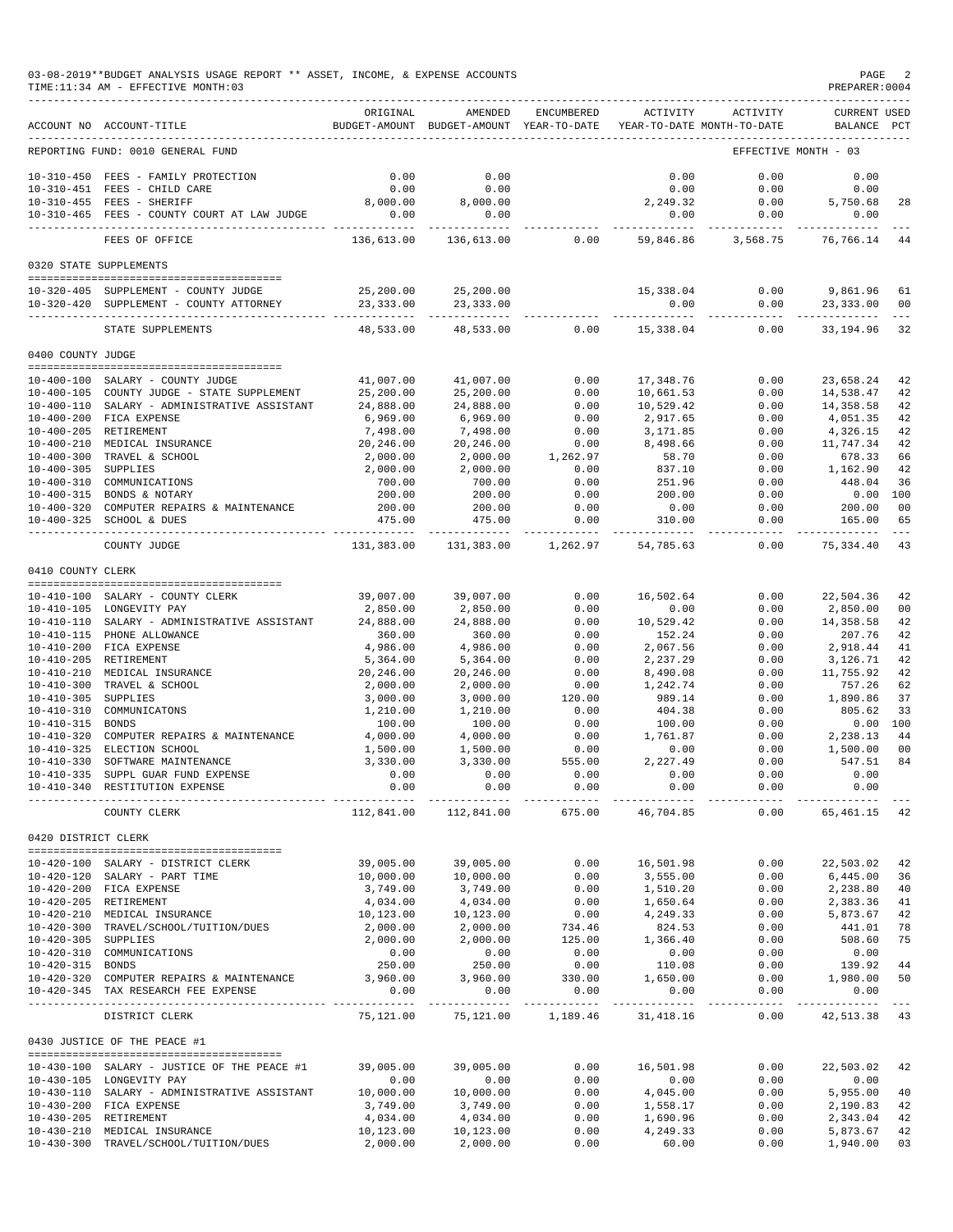### 03-08-2019\*\*BUDGET ANALYSIS USAGE REPORT \*\* ASSET, INCOME, & EXPENSE ACCOUNTS PAGE 3<br>TIME:11:34 AM - EFFECTIVE MONTH:03  $TIME: 11:34 AM - EFFECTIVE MOMTH:03$

|                                      | ACCOUNT NO ACCOUNT-TITLE                              | ORIGINAL                 | AMENDED<br>BUDGET-AMOUNT BUDGET-AMOUNT YEAR-TO-DATE | ENCUMBERED              | ACTIVITY           | ACTIVITY<br>YEAR-TO-DATE MONTH-TO-DATE | CURRENT USED<br><b>BALANCE</b> | PCT             |
|--------------------------------------|-------------------------------------------------------|--------------------------|-----------------------------------------------------|-------------------------|--------------------|----------------------------------------|--------------------------------|-----------------|
|                                      | REPORTING FUND: 0010 GENERAL FUND                     |                          |                                                     |                         |                    |                                        |                                |                 |
|                                      |                                                       |                          |                                                     |                         |                    |                                        | EFFECTIVE MONTH - 03           |                 |
| $10 - 430 - 305$                     | SUPPLIES                                              | 2,000.00                 | 2,000.00                                            | 60.00                   | 1,012.88           | 0.00                                   | 927.12                         | 54              |
| $10 - 430 - 310$                     | COMMUNICATIONS                                        | 0.00                     | 0.00                                                | 0.00                    | 0.00               | 0.00                                   | 0.00                           |                 |
| $10 - 430 - 315$<br>$10 - 430 - 320$ | <b>BONDS</b>                                          | 200.00                   | 200.00                                              | 0.00                    | 92.50<br>0.00      | 0.00                                   | 107.50                         | 46              |
| $10 - 430 - 330$                     | VIDEO MAGISTRATE<br>COMPUTER REPAIRS & MAINTENCE      | 4,000.00<br>5,100.00     | 4,000.00<br>5,100.00                                | 161.87<br>250.00        | 1,250.00           | 0.00<br>0.00                           | 3,838.13<br>3,600.00           | 04<br>29        |
| $10 - 430 - 350$                     | OUT OF COUNTY SHERIFF CITATIONS                       | 200.00                   | 200.00                                              | 0.00                    | 0.00               | 0.00                                   | 200.00                         | 00              |
| $10 - 430 - 355$                     | PERMANENT RECORDS BINDERS                             | 0.00                     | 0.00                                                | 0.00                    | 0.00               | 0.00                                   | 0.00                           |                 |
| $10 - 430 - 360$                     | JUVENILE TRUANCY REINBURSE EXPENSE                    | 0.00                     | 0.00                                                | 0.00                    | 0.00               | 0.00                                   | 0.00                           |                 |
|                                      |                                                       |                          |                                                     |                         |                    |                                        |                                |                 |
|                                      | JUSTICE OF THE PEACE #1                               | 80,411.00                | 80,411.00                                           | 471.87                  | 30,460.82          | 0.00                                   | 49, 478.31                     | 38              |
|                                      | 0450 DISTRICT ATTORNEY                                |                          |                                                     |                         |                    |                                        |                                |                 |
|                                      |                                                       |                          |                                                     |                         |                    |                                        |                                |                 |
|                                      | 10-450-105 D.A. - STATE SUPPLEMENT                    | 2,628.00                 | 2,628.00                                            | 0.00                    | 1,111.44           | 0.00                                   | 1,516.56                       | 42              |
| 10-450-110                           | SALARY - ASSISTANT D.A.                               | 7,602.00                 | 7,602.00                                            | 0.00                    | 3, 215.85          | 0.00                                   | 4,386.15                       | 42              |
| $10 - 450 - 130$                     | SALARY - D.A. SECRETARY                               | 6,066.00                 | 6,066.00                                            | 0.00                    | 2,566.08           | 0.00                                   | 3,499.92                       | 42              |
| $10 - 450 - 132$                     | SALARY - ASST D.A. SECRETARY                          | 6,066.00                 | 6,066.00                                            | 0.00                    | 2,566.08           | 0.00                                   | 3,499.92                       | 42              |
| $10 - 450 - 200$                     | 10-450-134 SALARY - D.A. INVESTIGATOR<br>FICA EXPENSE | 7,264.00                 | 7,264.00<br>2,267.00                                | 0.00                    | 3,073.18           | 0.00<br>0.00                           | 4,190.82                       | 42<br>42        |
| $10 - 450 - 205$                     | RETIREMENT                                            | 2,267.00                 |                                                     | 0.00<br>0.00            | 958.65             | 0.00                                   | 1,308.35                       | 42              |
|                                      | MEDICAL INSURANCE                                     | 2,438.00                 | 2,438.00                                            | 0.00                    | 1,031.47           |                                        | 1,406.53                       |                 |
| $10 - 450 - 210$                     |                                                       | 6,300.00                 | 6,300.00                                            |                         | 5,138.21           | 0.00                                   | 1,161.79                       | 82              |
| $10 - 450 - 300$<br>$10 - 450 - 305$ | TRAVEL                                                | 1,200.00                 | 1,200.00                                            | 0.00                    | 751.73             | 0.00                                   | 448.27                         | 63              |
|                                      | SUPPLIES                                              | 1,128.00                 | 1,128.00                                            | 0.00                    | 505.56             | 0.00                                   | 622.44                         | 45              |
| $10 - 450 - 310$                     | COMMUNICATIONS                                        | 0.00                     | 0.00                                                | 0.00                    | 0.00               | 0.00                                   | 0.00                           |                 |
| $10 - 450 - 365$                     | CRIME VICTIMS EXPENSE                                 | 1,400.00                 | 1,400.00                                            | 0.00                    | 0.00               | 0.00                                   | 1,400.00                       | 00              |
| $10 - 450 - 538$                     | LEGAL STATEMENTS OF FACT                              | 7,500.00                 | 7,500.00                                            | 0.00                    | 0.00               | 0.00                                   | 7,500.00<br>---------          | 00              |
|                                      | DISTRICT ATTORNEY                                     | 51,859.00                | 51,859.00                                           | 0.00                    | 20,918.25          | 0.00                                   | 30,940.75                      | 40              |
| 0460 COUNTY ATTORNEY                 |                                                       |                          |                                                     |                         |                    |                                        |                                |                 |
|                                      | 10-460-100 SALARY - COUNTY ATTORNEY                   | 39,007.00                | 39,007.00                                           | 0.00                    | 16,502.64          | 0.00                                   | 22,504.36                      | 42              |
| $10 - 460 - 105$                     | COUNTY ATTY - STATE SUPPLEMENT                        | 23, 333.00               | 23, 333.00                                          | 0.00                    | 9,871.62           | 0.00                                   | 13,461.38                      | 42              |
| $10 - 460 - 110$                     | COUNTY ATTY ADMIN ASSISTANT                           | 10,000.00                | 10,000.00                                           | 0.00                    | 3,600.00           | 0.00                                   | 6,400.00                       | 36              |
| $10 - 460 - 200$                     | FICA EXPENSE                                          | 5,392.00                 | 5,392.00                                            | 0.00                    | 2,293.03           | 0.00                                   | 3,098.97                       | 43              |
| $10 - 460 - 205$                     | RETIREMENT                                            | 5,954.00                 | 5,954.00                                            | 0.00                    | 2,466.90           | 0.00                                   | 3,487.10                       | 41              |
| $10 - 460 - 210$                     | MEDICAL INSURANCE                                     |                          |                                                     | 0.00                    |                    | 0.00                                   | 5,873.67                       | 42              |
| $10 - 460 - 300$                     | TRAVEL/SCHOOL/TUITION                                 | 10,123.00<br>2,000.00    | 10,123.00<br>2,000.00                               | 0.00                    | 4,249.33<br>311.74 | 0.00                                   | 1,688.26                       | 16              |
| $10 - 460 - 305$                     | SUPPLIES                                              | 2,000.00                 | 2,000.00                                            | 0.00                    | 561.96             | 0.00                                   | 1,438.04                       | 28              |
| $10 - 460 - 310$                     | COMMUNICATIONS                                        | 0.00                     |                                                     |                         |                    | 0.00                                   |                                |                 |
| $10 - 460 - 315$                     | BONDS                                                 | 200.00                   | 0.00<br>200.00                                      | 0.00                    | 0.00               | 0.00                                   | 0.00<br>129.00                 | 36              |
| $10 - 460 - 330$                     |                                                       |                          |                                                     | 0.00                    | 71.00              |                                        |                                |                 |
|                                      | COMPUTER SOFTWARE & MAINTENCE                         | 0.00                     | 0.00                                                | 0.00                    | 0.00               | 0.00                                   | 0.00                           |                 |
| $10 - 460 - 370$                     | ELECTRONIC FORMS                                      | 2,000.00                 | 2,000.00                                            | 160.00                  | 800.00             | 0.00                                   | 1,040.00                       | 48              |
|                                      | COUNTY ATTORNEY                                       | 100,009.00               | 100,009.00                                          | 160.00                  | 40.728.22          | 0.00                                   | 59,120.78                      | 41              |
|                                      | 0470 MAINTENANCE - BUILDING & GROUNDS                 |                          |                                                     |                         |                    |                                        |                                |                 |
| 10-470-305 SUPPLIES                  |                                                       | 6,000.00                 | 6,000.00                                            | 494.18                  | 800.85             | 0.00                                   | 4,704.97                       | 22              |
|                                      | 10-470-375 COURTHOUSE MAINTENANCE                     | 20,000.00                | 20,000.00                                           | 896.56                  | 7,140.51           | 0.00                                   | 11,962.93                      | 40              |
|                                      | 10-470-376 EXTERMINATOR SERVICES                      | 4,000.00                 | 4,000.00                                            | 0.00                    | 1,400.00           | 0.00                                   | 2,600.00                       | 35              |
| 10-470-380 UTILITIES                 |                                                       | 35,000.00                | 35,000.00                                           | 291.29                  | 12,334.78          | 0.00                                   | 22, 373.93                     | 36              |
|                                      | 10-470-385 REPAIRS - BUILDINGS                        | 8,000.00                 | 8,000.00                                            | 0.00                    | 7,178.68           | 0.00                                   | 821.32                         | 90              |
|                                      | 10-470-387 REPAIRS - AC AND HEATING                   | 15,000.00                | 15,000.00                                           | 179.48                  | 380.08             | 0.00                                   | 14,440.44                      | 04              |
|                                      | 10-470-390 REPAIRS - FC LAW ENFORCEMENT CENTER        | 2,000.00                 | 2,000.00                                            | 150.00                  | 688.02             | 0.00                                   | 1,161.98                       | 42              |
|                                      | 10-470-392 REPAIRS - EXTENSION SERVICES               | 1,000.00                 | 1,000.00                                            | 0.00                    | 0.00               | 0.00                                   | 1,000.00                       | 00              |
|                                      | 10-470-395 REPAIRS - YARD SERVICES                    | 3,000.00                 | 3,000.00                                            | 300.00                  | 1,626.25           | 0.00                                   | 1,073.75                       | 64              |
|                                      | 10-470-397 REPAIRS - HISTORICAL SOCIETY               | 2,000.00                 | 2,000.00                                            | 0.00                    | 0.00               | 0.00                                   | 2,000.00                       | 00              |
|                                      | MAINTENANCE - BUILDING & GROUNDS                      | 96,000.00                | --------------<br>96,000.00                         | 2,311.51                | 31,549.17          | 0.00                                   | 62,139.32                      | 35              |
| 0480 COUNTY AUDITOR                  |                                                       |                          |                                                     |                         |                    |                                        |                                |                 |
|                                      |                                                       |                          |                                                     |                         |                    |                                        |                                |                 |
|                                      | 10-480-100 SALARY - COUNTY AUDITOR                    | 40,166.00                | 40,166.00                                           | 0.00                    | 16,993.02          | 0.00                                   | 23,172.98                      | 42              |
|                                      | 10-480-110 SALARY - ASSISTANT AUDITOR                 | 25,125.00                | 25,125.00                                           | 0.00                    | 10,629.74          | 0.00                                   | 14,495.26                      | 42              |
|                                      | 10-480-200 FICA EXPENSE                               | 4,995.00                 | 4,995.00                                            | 0.00                    | 1,941.94           | 0.00                                   | 3,053.06                       | 39              |
|                                      | 10-480-205 RETIREMENT                                 | 5,374.00                 | 5,374.00                                            | 0.00                    | 2,273.37           | 0.00                                   | 3,100.63                       | 42              |
|                                      | 10-480-210 MEDICAL INSURANCE                          | 20,246.00                | 20,246.00                                           | 0.00                    | 8,498.66           | 0.00                                   | 11,747.34                      | 42              |
|                                      | 10-480-300 TRAVEL/TUITION/DUES                        | 2,000.00                 | 2,000.00                                            | 644.38                  | 1,355.62           | 0.00                                   |                                | 0.00 100        |
| 10-480-305 SUPPLIES                  |                                                       | 2,000.00                 | 2,000.00                                            | 44.72                   | 724.12             | 0.00                                   | 1,231.16                       | 38              |
|                                      | 10-480-310 COMMUNICATIONS                             | 0.00                     | 0.00                                                | 0.00                    | 0.00               | 0.00                                   | 0.00                           |                 |
|                                      | 10-480-315 BONDS & NOTARY                             | 300.00                   | 300.00                                              | 0.00                    | 50.00              | 0.00                                   | 250.00                         | 17              |
|                                      | 10-480-320 COMPUTER SOFTWARE & MAINTENANCE            | 5,190.00                 | 5,190.00                                            | 0.00                    | 3,600.00           | 0.00                                   | 1,590.00                       | 69              |
|                                      | 10-480-400 NEW EQUIPMENT                              | 1,500.00                 | 1,500.00                                            | 0.00                    | 0.00               | 0.00                                   | 1,500.00                       | 00              |
|                                      | COUNTY AUDITOR                                        | ----------<br>106,896.00 | ______________<br>106,896.00                        | _____________<br>689.10 | 46,066.47          | ----------<br>0.00                     | -------------<br>60,140.43     | $- - - -$<br>44 |
|                                      |                                                       |                          |                                                     |                         |                    |                                        |                                |                 |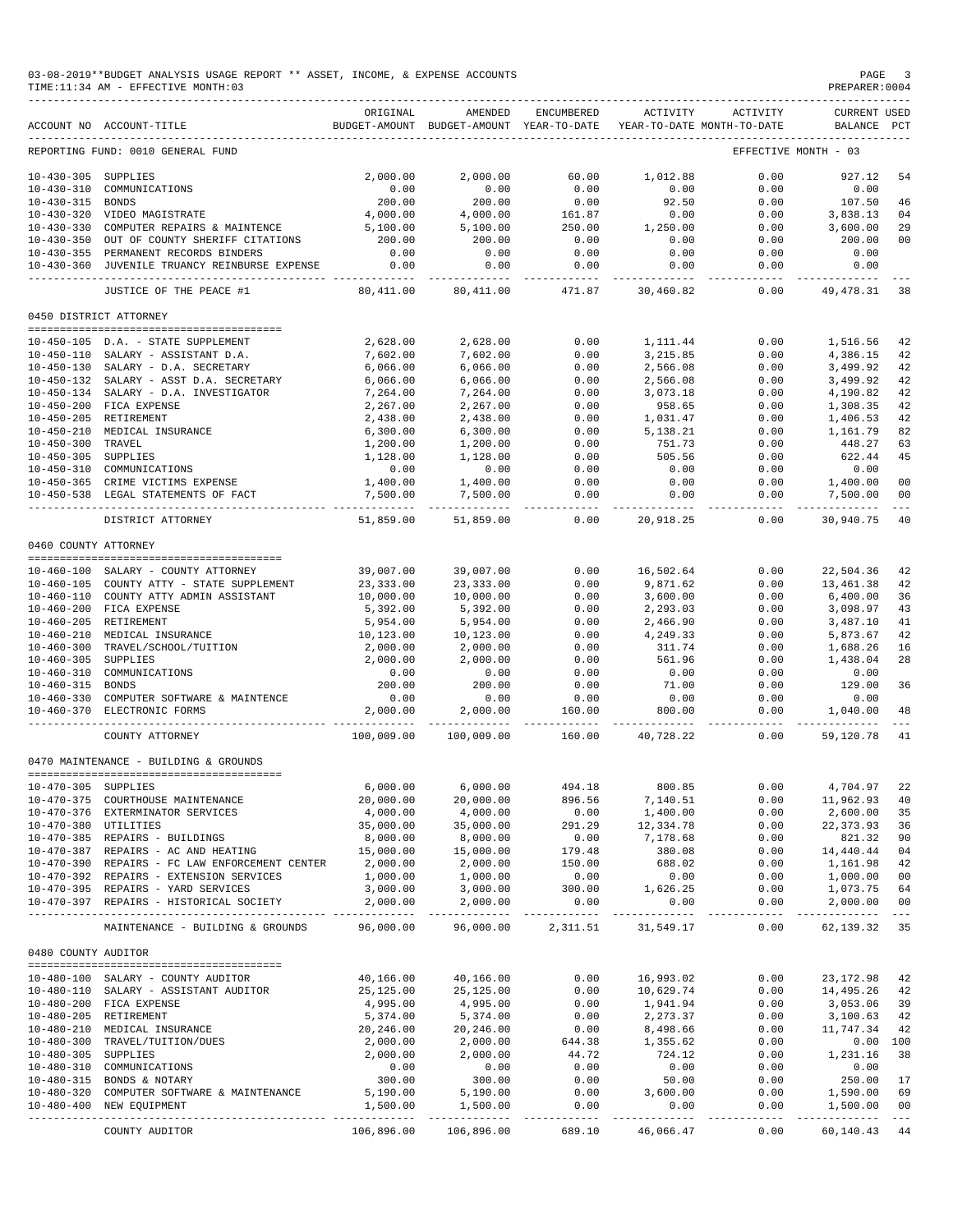|                                          | 03-08-2019**BUDGET ANALYSIS USAGE REPORT ** ASSET, INCOME, & EXPENSE ACCOUNTS<br>TIME:11:34 AM - EFFECTIVE MONTH:03 |                       |                                                                                |                |                      |                      | $\mathop{\mathtt{PAGE}}$<br>PREPARER:0004 | 4                         |
|------------------------------------------|---------------------------------------------------------------------------------------------------------------------|-----------------------|--------------------------------------------------------------------------------|----------------|----------------------|----------------------|-------------------------------------------|---------------------------|
|                                          | ACCOUNT NO ACCOUNT-TITLE                                                                                            | ORIGINAL              | AMENDED<br>BUDGET-AMOUNT BUDGET-AMOUNT YEAR-TO-DATE YEAR-TO-DATE MONTH-TO-DATE | ENCUMBERED     |                      | ACTIVITY ACTIVITY    | <b>CURRENT USED</b><br>BALANCE PCT        |                           |
|                                          | ------------------------------<br>REPORTING FUND: 0010 GENERAL FUND                                                 |                       |                                                                                |                |                      | EFFECTIVE MONTH - 03 |                                           |                           |
| 0490 COUNTY TREASURER                    |                                                                                                                     |                       |                                                                                |                |                      |                      |                                           |                           |
|                                          | 10-490-100 SALARY - COUNTY TREASURER                                                                                | 39,005.00             | 39,005.00                                                                      | 0.00           | 16,501.98            | 0.00                 | 22,503.02                                 | 42                        |
|                                          | 10-490-105 LONGEVITY PAY                                                                                            | 0.00                  | 0.00                                                                           | 0.00           | 0.00                 | 0.00                 | 0.00                                      |                           |
|                                          | 10-490-110 ADMINISTRATIVE ASSISTANT                                                                                 | 10,000.00             | 10,000.00                                                                      | 0.00           | 4,530.00             | 0.00                 | 5,470.00                                  | 45                        |
|                                          | 10-490-200 FICA EXPENSE                                                                                             | 3,699.00              | 3,699.00                                                                       | 0.00           | 1,608.92             | 0.00                 | 2,090.08                                  | 43                        |
|                                          | 10-490-205 RETIREMENT                                                                                               | 3,979.00              | 3,979.00                                                                       | 0.00           | 1,730.88             | 0.00                 | 2,248.12                                  | 44                        |
|                                          | 10-490-210 MEDICAL INSURANCE<br>10-490-300 TRAVEL/SCHOOL/TUITIONS/DUES                                              | 10,123.00<br>2,000.00 | 10,123.00<br>2,000.00                                                          | 0.00<br>55.94  | 4,249.33<br>1,172.16 | 0.00<br>0.00         | 5,873.67<br>771.90                        | 42<br>61                  |
| 10-490-305 SUPPLIES                      |                                                                                                                     | 2,000.00              | 2,000.00                                                                       | 351.88         | 1,192.48             | 0.00                 | 455.64                                    | 77                        |
|                                          | 10-490-310 COMMUNICATIONS                                                                                           | 0.00                  | 0.00                                                                           | 0.00           | 0.00                 | 0.00                 | 0.00                                      |                           |
| 10-490-315 BONDS                         |                                                                                                                     | 200.00                | 200.00                                                                         | 0.00           | 177.50               | 0.00                 | 22.50                                     | 89                        |
|                                          | 10-490-320 COMPUTER SOFTWARE & MAINTENANCE                                                                          | 5,100.00              | 5,100.00                                                                       | 0.00           | 1,800.00             | 0.00                 | 3,300.00                                  | 35                        |
|                                          | 10-490-400 NEW EQUIPMENT                                                                                            | 1,000.00              | 1,000.00                                                                       | 0.00           | 0.00                 | 0.00                 | 1,000.00                                  | 0 <sup>0</sup><br>$- - -$ |
|                                          | COUNTY TREASURER                                                                                                    | 77,106.00             | 77,106.00                                                                      | 407.82         | 32,963.25            | 0.00                 | 43,734.93                                 | 43                        |
|                                          | 0500 TAX ASSESSOR/COLLECTOR                                                                                         |                       |                                                                                |                |                      |                      |                                           |                           |
|                                          |                                                                                                                     |                       |                                                                                |                |                      |                      |                                           |                           |
|                                          | 10-500-100 SALARY - TAX COLLECTOR<br>10-500-105 LONGEVITY PAY                                                       | 39,007.00<br>3,600.00 | 39,007.00<br>3,600.00                                                          | 0.00<br>0.00   | 16,502.64<br>0.00    | 0.00<br>0.00         | 22,504.36<br>3,600.00                     | 42<br>0 <sub>0</sub>      |
|                                          | 10-500-110 SALARY - ADMINISTRATIVE ASSISTANT                                                                        | 24,888.00             | 24,888.00                                                                      | 0.00           | 10,529.42            | 0.00                 | 14,358.58                                 | 42                        |
| $10 - 500 - 115$                         | VOTER REGISTRAR                                                                                                     | 350.00                | 350.00                                                                         | 0.00           | 0.00                 | 0.00                 | 350.00                                    | 0 <sub>0</sub>            |
|                                          | 10-500-200 FICA EXPENSE                                                                                             | 5,164.00              | 5,164.00                                                                       | 0.00           | 2,018.39             | 0.00                 | 3,145.61                                  | 39                        |
|                                          | 10-500-205 RETIREMENT                                                                                               | 5,555.00              | 5,555.00                                                                       | 0.00           | 2,224.75             | 0.00                 | 3,330.25                                  | 40                        |
|                                          | 10-500-210 MEDICAL INSURANCE                                                                                        | 20,246.00             | 20,246.00                                                                      | 0.00           | 8,498.66             | 0.00                 | 11,747.34                                 | 42                        |
| 10-500-300 TRAVEL<br>10-500-305 SUPPLIES |                                                                                                                     | 2,000.00<br>1,500.00  | 2,000.00<br>1,500.00                                                           | 0.00<br>310.97 | 916.05<br>596.52     | 0.00<br>0.00         | 1,083.95<br>592.51                        | 46<br>60                  |
|                                          | 10-500-310 COMMUNICATIONS                                                                                           | 0.00                  | 0.00                                                                           | 0.00           | 0.00                 | 0.00                 | 0.00                                      |                           |
| 10-500-315 BONDS                         |                                                                                                                     | 100.00                | 100.00<br>--------------                                                       | 0.00           | 50.00<br>___________ | 0.00<br>-----------  | 50.00<br>------------                     | 50                        |
|                                          | TAX ASSESSOR/COLLECTOR                                                                                              | 102,410.00            | 102,410.00                                                                     | -----------    | 310.97 41,336.43     | 0.00                 | 60,762.60                                 | 41                        |
| 0530 NON DEPARTMENTAL                    |                                                                                                                     |                       |                                                                                |                |                      |                      |                                           |                           |
|                                          | --------------------------------------                                                                              |                       |                                                                                |                |                      |                      |                                           |                           |
|                                          | 10-530-200 FICA EXPENSE                                                                                             | 0.00                  | 0.00<br>0.00                                                                   | 0.00           | 0.00                 | 0.00                 | 0.00                                      |                           |
| 10-530-305 SUPPLIES                      | 10-530-205 RETIREMENT                                                                                               | 0.00<br>2,500.00      | 2,500.00                                                                       | 0.00<br>288.42 | 0.00<br>820.98       | 0.00<br>0.00         | 0.00<br>1,390.60                          | 44                        |
|                                          | 10-530-310 COMMUNICATIONS                                                                                           | 31,720.00             | 31,720.00                                                                      | 2,797.37       | 13,048.57            | 0.00                 | 15,874.06                                 | 50                        |
|                                          | 10-530-415 MISCELLANEOUS REIMBURSEMENTS                                                                             | 300.00                | 300.00                                                                         |                | 839.59               | 40.00                | 539.59+ 280                               |                           |
|                                          | 10-530-418 MISCELLANEOUS EXPENSE                                                                                    | 600.00                | 600.00                                                                         | 0.00           | 390.00               | 0.00                 | 210.00                                    | 65                        |
|                                          | 10-530-419 IRS TAX PENALTY                                                                                          | 0.00                  | 0.00                                                                           | 0.00           | 10,211.52            | 0.00                 | $10, 211.52 -$                            |                           |
|                                          | 10-530-420 EMPLOYEE INSURANCE EXPENSE                                                                               | 0.00                  | 0.00                                                                           | 0.00           | 0.00                 | 0.00                 | 0.00                                      |                           |
|                                          | 10-530-425 HEALTHY COUNTY EXPENSE<br>10-530-426 COUNTY RESTITUTION EXPENSE                                          | 1,000.00<br>0.00      | 1,000.00<br>0.00                                                               | 0.00<br>0.00   | 0.00<br>0.00         | 0.00<br>0.00         | 1,000.00<br>0.00                          | 0 <sub>0</sub>            |
|                                          | 10-530-430 BANK CHARGES                                                                                             | 100.00                | 100.00                                                                         | 0.00           | 0.00                 | 0.00                 | 100.00                                    | 0 <sub>0</sub>            |
|                                          | 10-530-435 ELECTION SUPPLIES/BOXES/JUDGES                                                                           | 10,000.00             | 10,000.00                                                                      | 0.00           | 5,094.67             | 0.00                 | 4,905.33                                  | 51                        |
|                                          | 10-530-445 PAPER & POSTAGE                                                                                          | 10,000.00             | 10,000.00                                                                      | 566.99         | 3,532.96             | 0.00                 | 5,900.05                                  | 41                        |
|                                          | 10-530-450 ANIMAL CONTROL                                                                                           | 500.00                | 500.00                                                                         | 0.00           | 0.00                 | 0.00                 | 500.00                                    | 0 <sub>0</sub>            |
|                                          | 10-530-455 LEGAL FEES                                                                                               | 0.00                  | 0.00                                                                           | 0.00           | 4,356.91             | 0.00                 | $4,356.91-$                               |                           |
| $10 - 530 - 457$                         | SAFETY PROGRAM                                                                                                      | 500.00                | 500.00                                                                         | 0.00           | 0.00                 | 0.00                 | 500.00                                    | 0 <sub>0</sub>            |
| $10 - 530 - 460$                         | EMERGENCY MANAGEMENT COORDINATOR<br>10-530-462 NSF EXPENSE                                                          | 6,000.00<br>300.00    | 6,000.00<br>300.00                                                             | 0.00<br>0.00   | 6,000.00<br>0.00     | 0.00<br>0.00         | 0.00 100<br>300.00                        | 0 <sub>0</sub>            |
| $10 - 530 - 467$                         | SUPPLEMENTAL DEATH BENEFITS                                                                                         | 28,000.00             | 28,000.00                                                                      | 0.00           | 1,195.29             | 0.00                 | 26,804.71                                 | 04                        |
| $10 - 530 - 470$                         | WORKERS COMP INSURANCE                                                                                              | 25,000.00             | 25,000.00                                                                      | 5,638.00       | 6,455.00             | 0.00                 | 12,907.00                                 | 48                        |
|                                          | 10-530-472 UNEMPLOYMENT INSURANCE                                                                                   | 6,000.00              | 6,000.00                                                                       | 0.00           | 2,560.14             | 0.00                 | 3,439.86                                  | 43                        |
|                                          | 10-530-475 COPY MACHINE/SUPPLIES/TONER                                                                              | 1,500.00              | 1,500.00                                                                       | 191.34         | 574.86               | 0.00                 | 733.80                                    | 51                        |
|                                          | 10-530-477 OUTSIDE AUDITOR                                                                                          | 25,000.00             | 25,000.00                                                                      | 0.00           | 0.00                 | 0.00                 | 25,000.00                                 | 0 <sub>0</sub>            |
|                                          | 10-530-480 DUES & FEES - COG MATCH<br>10-530-482 LIABILITY INSURANCE                                                | 6,000.00<br>80,365.00 | 6,000.00                                                                       | 1,200.00       | 234.00<br>29,188.00  | 0.00                 | 4,566.00<br>51,177.00                     | 24                        |
| 10-530-485 LEGAL ADS                     |                                                                                                                     | 2,500.00              | 80,365.00<br>2,500.00                                                          | 0.00<br>0.00   | 1,656.75             | 0.00<br>0.00         | 843.25                                    | 36<br>66                  |
|                                          | 10-530-486 RURAL FIRE DEPT FUEL EXPENSE                                                                             | 2,500.00              | 2,500.00                                                                       | 394.31         | 723.74               | 0.00                 | 1,381.95                                  | 45                        |
|                                          | 10-530-487 RURAL FIRE EQUIPMENT                                                                                     | 5,000.00              | 5,000.00                                                                       | 0.00           | 68.00                | 0.00                 | 4,932.00                                  | 01                        |
|                                          | 10-530-488 RURAL FIRE SCHOOL                                                                                        | 2,500.00              | 2,500.00                                                                       | 0.00           | 0.00                 | 0.00                 | 2,500.00                                  | 0 <sub>0</sub>            |
|                                          | 10-530-489 RURAL FIRE INSURANCE TRUCKS                                                                              | 5,000.00              | 5,000.00                                                                       | 0.00           | 0.00                 | 0.00                 | 5,000.00                                  | 0 <sub>0</sub>            |
|                                          | 10-530-490 COUNTY LIBRARIES                                                                                         | 5,000.00              | 5,000.00                                                                       | 0.00           | 5,000.00             | 0.00                 | 0.00 100                                  |                           |
|                                          | 10-530-492 INTERLOCAL AGREEMENTS-LUBBOCK<br>10-530-495 D.A. LEGAL STATEMENT OF FACTS                                | 1,031.00<br>0.00      | 1,031.00<br>0.00                                                               | 0.00<br>0.00   | 0.00<br>0.00         | 0.00<br>0.00         | 1,031.00<br>0.00                          | 0 <sub>0</sub>            |
|                                          | 10-530-497 CASH MATCH SENIOR CITIZENS                                                                               | 36,000.00             | 36,000.00                                                                      | 0.00           | 2,489.49             | 0.00                 | 33,510.51                                 | 07                        |
|                                          | 10-530-500 DRUG & ALCOHOL TESTING                                                                                   | 5,000.00              | 5,000.00                                                                       | 0.00           | 165.00               | 0.00                 | 4,835.00                                  | 03                        |
|                                          | NON DEPARTMENTAL                                                                                                    | 299,316.00            | 299,316.00                                                                     | 11,076.43      | 94,605.47            | 40.00                | 195,313.28                                | 35                        |
|                                          | 0540 COUNTY & DISTRICT COURT                                                                                        |                       |                                                                                |                |                      |                      |                                           |                           |
|                                          |                                                                                                                     |                       |                                                                                |                |                      |                      |                                           |                           |
|                                          | 10-540-310 COMMUNICATIONS<br>10-540-502 AD LITEM TAX SUITS - T REES                                                 | 0.00<br>1,000.00      | 0.00<br>1,000.00                                                               | 0.00<br>0.00   | 0.00<br>0.00         | 0.00<br>0.00         | 0.00<br>1,000.00                          | 0 <sub>0</sub>            |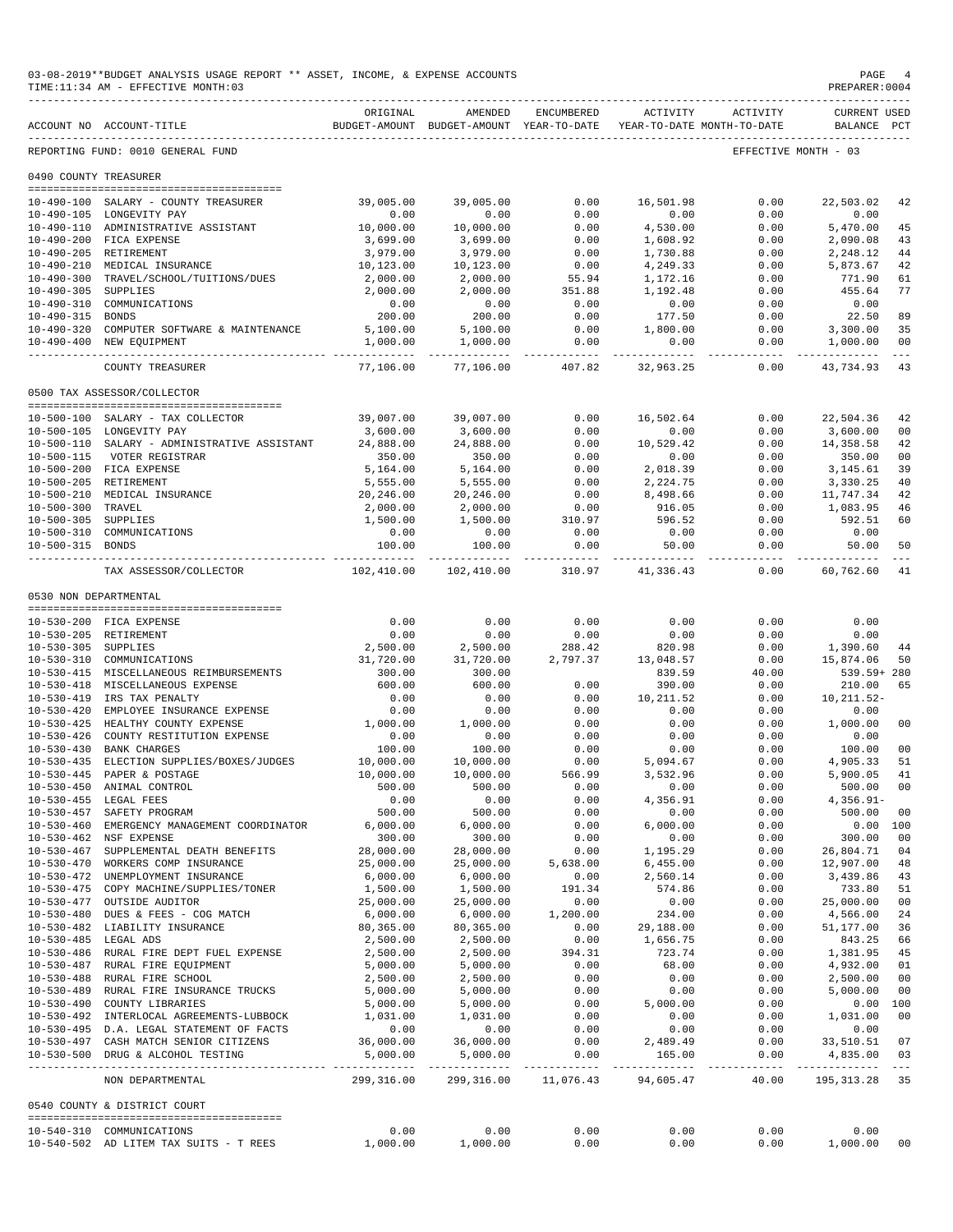|                                          | 03-08-2019**BUDGET ANALYSIS USAGE REPORT ** ASSET, INCOME, & EXPENSE ACCOUNTS<br>TIME:11:34 AM - EFFECTIVE MONTH:03 |                         |                                                                                                                                                                                                                                                                              |                        |                                         |                      | PAGE<br>PREPARER: 0004                                                                                                                                                     |                                  |
|------------------------------------------|---------------------------------------------------------------------------------------------------------------------|-------------------------|------------------------------------------------------------------------------------------------------------------------------------------------------------------------------------------------------------------------------------------------------------------------------|------------------------|-----------------------------------------|----------------------|----------------------------------------------------------------------------------------------------------------------------------------------------------------------------|----------------------------------|
|                                          | ACCOUNT NO ACCOUNT-TITLE                                                                                            | ORIGINAL                | AMENDED<br>BUDGET-AMOUNT BUDGET-AMOUNT YEAR-TO-DATE YEAR-TO-DATE MONTH-TO-DATE                                                                                                                                                                                               | ENCUMBERED             |                                         | ACTIVITY ACTIVITY    | CURRENT USED<br>BALANCE PCT                                                                                                                                                |                                  |
|                                          | REPORTING FUND: 0010 GENERAL FUND                                                                                   |                         |                                                                                                                                                                                                                                                                              |                        |                                         |                      | EFFECTIVE MONTH - 03                                                                                                                                                       |                                  |
|                                          | 10-540-504 ADULT PROBATION SUPPLIES                                                                                 | 200.00                  | 200.00                                                                                                                                                                                                                                                                       | 0.00                   | 0.00                                    | 0.00                 | 200.00                                                                                                                                                                     | 0 <sub>0</sub>                   |
|                                          | 10-540-506 JUVENILE OFFICER EXPENSES                                                                                | 13,000.00               | 13,000.00                                                                                                                                                                                                                                                                    | 0.00                   | 2,758.17                                | 0.00                 | 10,241.83                                                                                                                                                                  | 21                               |
|                                          | 10-540-508 GRAND JURY                                                                                               | 2,100.00                | 2,100.00                                                                                                                                                                                                                                                                     | 0.00                   | 1,120.00                                | 0.00                 | 980.00                                                                                                                                                                     | 53                               |
|                                          | 10-540-510 PETIT JURY                                                                                               | 4,300.00                | 4,300.00                                                                                                                                                                                                                                                                     | 0.00                   | 0.00                                    | 0.00                 | 4,300.00                                                                                                                                                                   | 0 <sub>0</sub>                   |
| 10-540-512 J.P. JURY                     | 10-540-513 J.P. ATTORNEY FEES COLLECTIONS                                                                           | 100.00<br>0.00          | 100.00<br>0.00                                                                                                                                                                                                                                                               | 0.00<br>145.99         | 0.00<br>727.21                          | 0.00<br>0.00         | 100.00<br>$873.20 -$                                                                                                                                                       | 0 <sub>0</sub>                   |
|                                          | 10-540-514 JURY LODGING & MEALS                                                                                     | 500.00                  | 500.00                                                                                                                                                                                                                                                                       | 0.00                   | 0.00                                    | 0.00                 | 500.00                                                                                                                                                                     | 0 <sub>0</sub>                   |
|                                          | 10-540-516 JURY COMMISSION                                                                                          | 200.00                  | 200.00                                                                                                                                                                                                                                                                       | 0.00                   | 0.00                                    | 0.00                 | 200.00                                                                                                                                                                     | 0 <sub>0</sub>                   |
|                                          | 10-540-518 COURT APPOINTED ATTORNEY                                                                                 | 30,000.00               | 30,000.00                                                                                                                                                                                                                                                                    | 187.50                 | 9,029.00                                | 0.00                 | 20,783.50                                                                                                                                                                  | 31                               |
|                                          | 10-540-520 INTERPRETOR                                                                                              | 250.00                  | 250.00                                                                                                                                                                                                                                                                       | 0.00                   | 0.00                                    | 0.00                 | 250.00                                                                                                                                                                     | 0 <sub>0</sub>                   |
|                                          | 10-540-522 PSYCHIATRIC EVALUATION<br>10-540-524 JUVENILE DETENTION                                                  | 1,500.00<br>5,000.00    | 1,500.00<br>5,000.00                                                                                                                                                                                                                                                         | 0.00<br>0.00           | 1,613.30<br>0.00                        | 0.00<br>0.00         | 113.30-108<br>5,000.00                                                                                                                                                     | 0 <sub>0</sub>                   |
|                                          | COUNTY & DISTRICT COURT                                                                                             | 58,150.00               | 58,150.00                                                                                                                                                                                                                                                                    | 333.49                 | 15,247.68                               | 0.00                 | 42,568.83                                                                                                                                                                  | -27                              |
| 0550 32ND JUDICIAL                       |                                                                                                                     |                         |                                                                                                                                                                                                                                                                              |                        |                                         |                      |                                                                                                                                                                            |                                  |
|                                          | 10-550-100 NOLAN REMB- DIST COURT ADMINISTRATO                                                                      | 8,553.00                | 8,553.00                                                                                                                                                                                                                                                                     | 0.00                   | 3,608.83                                | 0.00                 | 4,944.17                                                                                                                                                                   | 42                               |
|                                          | 10-550-105 DIST JUDGE - STATE SUPPLEMENT                                                                            | 2,628.00                | 2,628.00                                                                                                                                                                                                                                                                     | 0.00                   | 1,111.44                                | 0.00                 | 1,516.56                                                                                                                                                                   | 42                               |
|                                          | 10-550-117 NOLAN REMB- COURT REPORTER                                                                               | 11,700.00               | 11,700.00                                                                                                                                                                                                                                                                    | 0.00                   | 4,952.09                                | 0.00                 | 6,747.91                                                                                                                                                                   | 42                               |
|                                          | 10-550-200 FICA EXPENSE                                                                                             | 1,755.00                | 1,755.00                                                                                                                                                                                                                                                                     | 0.00                   | 739.96                                  | 0.00                 | 1,015.04                                                                                                                                                                   | 42                               |
|                                          | 10-550-205 RETIREMENT                                                                                               | 1,888.00                | 1,888.00                                                                                                                                                                                                                                                                     | 0.00                   | 796.13                                  | 0.00                 | 1,091.87                                                                                                                                                                   | 42                               |
|                                          | 10-550-210 MEDICAL INSURANCE                                                                                        | 2,000.00                | 2,000.00                                                                                                                                                                                                                                                                     | 0.00                   | 1,147.65                                | 0.00                 | 852.35                                                                                                                                                                     | 57                               |
| 10-550-300 TRAVEL                        |                                                                                                                     | 1,000.00                | 1,000.00                                                                                                                                                                                                                                                                     | 0.00                   | 208.98                                  | 0.00                 | 791.02                                                                                                                                                                     | 21                               |
| 10-550-305 SUPPLIES                      |                                                                                                                     | 1,500.00<br>0.00        | 1,500.00                                                                                                                                                                                                                                                                     | 0.00                   | 59.08                                   | 0.00<br>0.00         | 1,440.92                                                                                                                                                                   | 04                               |
|                                          | 10-550-310 COMMUNICATIONS<br>10-550-530 7TH ADM REGION ASSESSMENT                                                   | 533.00                  | 0.00<br>533.00                                                                                                                                                                                                                                                               | 0.00<br>0.00           | 0.00<br>0.00                            | 0.00                 | 0.00<br>533.00                                                                                                                                                             | 0 <sub>0</sub>                   |
|                                          | 10-550-532 COURT REPORTER INSURANCE                                                                                 | 1,300.00                | 1,300.00                                                                                                                                                                                                                                                                     | 0.00                   | 0.00                                    | 0.00                 | 1,300.00                                                                                                                                                                   | 0 <sub>0</sub>                   |
|                                          | 10-550-534 LUNACY COMMITMENT                                                                                        | 3,500.00                | 3,500.00                                                                                                                                                                                                                                                                     | 0.00                   | 0.00                                    | 0.00                 | 3,500.00                                                                                                                                                                   | 0 <sub>0</sub>                   |
|                                          | 10-550-536 VISITING JUDGE/COURT REPORTER                                                                            | 2,000.00                | 2,000.00                                                                                                                                                                                                                                                                     | 0.00                   | 0.00                                    | 0.00                 | 2,000.00                                                                                                                                                                   | 0 <sub>0</sub>                   |
|                                          | 10-550-538 D.J. LEGAL STATEMENT OF FACTS                                                                            | 7,900.00<br>----------- | 7,900.00<br>--------------                                                                                                                                                                                                                                                   | 0.00<br>______________ | 0.00<br>------------                    | 0.00<br>------------ | 7,900.00<br>--------------                                                                                                                                                 | 0 <sub>0</sub><br>$- - -$        |
|                                          | 32ND JUDICIAL                                                                                                       | 46,257.00               | 46,257.00                                                                                                                                                                                                                                                                    | 0.00                   | 12,624.16                               | 0.00                 | 33,632.84                                                                                                                                                                  | 27                               |
| 0560 INDIGENT WELFARE                    |                                                                                                                     |                         |                                                                                                                                                                                                                                                                              |                        |                                         |                      |                                                                                                                                                                            |                                  |
|                                          | 10-560-560 CHILD CARE                                                                                               | 500.00                  | 500.00                                                                                                                                                                                                                                                                       | 0.00                   | 0.00                                    | 0.00                 | 500.00                                                                                                                                                                     | 0 <sub>0</sub>                   |
|                                          | 10-560-562 DOCTOR'S SERVICES                                                                                        | 2,500.00                | 2,500.00                                                                                                                                                                                                                                                                     | 0.00                   | 0.00                                    | 0.00                 | 2,500.00                                                                                                                                                                   | 0 <sub>0</sub>                   |
|                                          | 10-560-563 OUT OF COUNTY COURT COST                                                                                 | 400.00                  | 400.00                                                                                                                                                                                                                                                                       | 0.00                   | 0.00                                    | 0.00                 | 400.00                                                                                                                                                                     | 0 <sub>0</sub>                   |
| 10-560-564 BURIALS                       |                                                                                                                     | 2,500.00                | 2,500.00                                                                                                                                                                                                                                                                     | 0.00                   | 0.00                                    | 0.00                 | 2,500.00                                                                                                                                                                   | 0 <sub>0</sub>                   |
|                                          | 10-560-566 EMERGENCY AID                                                                                            | 100.00                  | 100.00                                                                                                                                                                                                                                                                       | 0.00                   | 0.00                                    | 0.00                 | 100.00                                                                                                                                                                     | 0 <sub>0</sub>                   |
| 10-560-568 CLOTHING                      |                                                                                                                     | 100.00                  | 100.00                                                                                                                                                                                                                                                                       | 0.00                   | 0.00                                    | 0.00                 | 100.00                                                                                                                                                                     | 0 <sub>0</sub>                   |
| 10-560-572 HOSPITAL                      | 10-560-570 MEALS, ROOM, CARE                                                                                        | 100.00<br>100.00        | 100.00<br>100.00                                                                                                                                                                                                                                                             | 0.00<br>0.00           | 0.00<br>0.00                            | 0.00<br>0.00         | 100.00<br>100.00                                                                                                                                                           | 0 <sub>0</sub><br>0 <sub>0</sub> |
|                                          | 10-560-574 MEDICAL BILLS                                                                                            | 100.00                  | 100.00                                                                                                                                                                                                                                                                       | 0.00                   | 0.00                                    | 0.00                 | 100.00                                                                                                                                                                     | 0 <sub>0</sub>                   |
|                                          | 10-560-576 MEDICAL SUPPLIES                                                                                         | 100.00                  | 100.00                                                                                                                                                                                                                                                                       | 0.00                   | 0.00                                    | 0.00                 | 100.00                                                                                                                                                                     | 0 <sub>0</sub>                   |
|                                          | 10-560-579 AUTOPSY EXPENSE                                                                                          | 7,500.00                | 7,500.00                                                                                                                                                                                                                                                                     | 0.00                   | 0.00                                    | 0.00                 | 7,500.00                                                                                                                                                                   | 0 <sub>0</sub>                   |
|                                          | INDIGENT WELFARE                                                                                                    |                         | $14,000.00$ $14,000.00$ 0.00 0.00 0.00 $14,000.00$ 00                                                                                                                                                                                                                        |                        |                                         |                      |                                                                                                                                                                            |                                  |
|                                          | 0570 FISHER COUNTY WIND FARMS                                                                                       |                         |                                                                                                                                                                                                                                                                              |                        |                                         |                      |                                                                                                                                                                            |                                  |
|                                          | 10-570-590 TAX ABATEMENT EXPENSE                                                                                    |                         | $0.00$ $0.00$ $0.00$ $0.00$                                                                                                                                                                                                                                                  |                        | 0.00                                    | 0.00                 | 0.00                                                                                                                                                                       |                                  |
|                                          |                                                                                                                     |                         | . _ _ _ _ _ _ _ _ _ _ _                                                                                                                                                                                                                                                      | ------------           | . <u>.</u> .                            |                      |                                                                                                                                                                            |                                  |
| 0580 COUNTY SHERIFF                      | FISHER COUNTY WIND FARMS                                                                                            | 0.00                    | 0.00                                                                                                                                                                                                                                                                         | 0.00                   | 0.00                                    | 0.00                 | 0.00                                                                                                                                                                       |                                  |
|                                          |                                                                                                                     |                         |                                                                                                                                                                                                                                                                              |                        |                                         |                      |                                                                                                                                                                            |                                  |
|                                          | 10-580-100 SALARY - SHERIFF                                                                                         |                         |                                                                                                                                                                                                                                                                              |                        | 19,631.92                               |                      | $\begin{array}{cccc} 0.00 & & & & & \\ 0.00 & & & & 1.5 \\ 0.00 & & & 88,027.04 \\ \text{on} & & & 207.76 \\ \text{on} & & & 2.567.42 \\ 0.00 & & & & 0.00 \\ \end{array}$ | 42                               |
|                                          | 10-580-105 LONGEVITY PAY                                                                                            |                         |                                                                                                                                                                                                                                                                              |                        | $0.00$<br>66, 264.96                    |                      |                                                                                                                                                                            | 0 <sub>0</sub>                   |
|                                          | 10-580-110 SALARY - DEPUTY<br>10-580-115 PHONE ALLOWANCE                                                            | 154,292.00              |                                                                                                                                                                                                                                                                              |                        | 66, 264.96<br>152.24<br>152.24          |                      |                                                                                                                                                                            | 43<br>42                         |
|                                          | 10-580-120 SALARY - PART TIME DEPUTIES                                                                              | 10,000.00               |                                                                                                                                                                                                                                                                              |                        | 1,432.58                                |                      |                                                                                                                                                                            | 14                               |
|                                          | 10-580-142 SALARY - JAILERS                                                                                         |                         |                                                                                                                                                                                                                                                                              |                        |                                         |                      |                                                                                                                                                                            |                                  |
|                                          | 10-580-144 SALARY - PART TIME JAILERS                                                                               |                         |                                                                                                                                                                                                                                                                              |                        | $0.00$<br>847.28                        |                      | $0.00$ $847.28 -$                                                                                                                                                          |                                  |
|                                          | 10-580-146 SALARY - OVER TIME                                                                                       |                         |                                                                                                                                                                                                                                                                              |                        | 2,013.27                                | 0.00                 | 2,013.27-                                                                                                                                                                  |                                  |
|                                          | 10-580-200 FICA EXPENSE                                                                                             |                         | $\begin{array}{cccc} 46,403.00 & 46,403.00 & 0.00 \\ 1,200.00 & 1,200.00 & 0.00 \\ 154,292.00 & 154,292.00 & 0.00 \\ 360.00 & 360.00 & 0.00 \\ 10,000.00 & 10,000.00 & 0.00 \\ 0.00 & 0.00 & 0.00 & 0.00 \\ 0.00 & 0.00 & 0.00 & 0.00 \\ 16,238.00 & 16,238.00 & 0.00 \\ 17$ |                        | 6,884.99                                | 0.00                 | $9,353.01$<br>$10,033.86$<br>$30,286.19$                                                                                                                                   | 42                               |
|                                          | 10-580-205 RETIREMENT                                                                                               |                         |                                                                                                                                                                                                                                                                              |                        | 7,435.14                                | 0.00                 |                                                                                                                                                                            | 43                               |
|                                          | 10-580-210 MEDICAL INSURANCE                                                                                        |                         |                                                                                                                                                                                                                                                                              |                        |                                         | 0.00                 |                                                                                                                                                                            | 40<br>04                         |
| 10-580-300 TRAVEL<br>10-580-305 SUPPLIES |                                                                                                                     |                         |                                                                                                                                                                                                                                                                              |                        |                                         | 0.00<br>0.00         | 1,443.28<br>1,636.26                                                                                                                                                       | 18                               |
|                                          | 10-580-310 COMMUNICATIONS                                                                                           | 650.00                  |                                                                                                                                                                                                                                                                              | 0.00                   | 20, 328.81<br>56.72<br>146.75<br>319.18 | 0.00                 | 330.82                                                                                                                                                                     | 49                               |
|                                          | 10-580-315 BONDS & NOTARY                                                                                           | 200.00                  | $650.00$<br>200.00                                                                                                                                                                                                                                                           | 100.00                 | 0.00                                    | 0.00                 | 100.00                                                                                                                                                                     | 50                               |
|                                          | 10-580-320 COMPUTER SOFTWARE & REPAIRS                                                                              | 0.00                    | 0.00                                                                                                                                                                                                                                                                         | 0.00                   | 0.00                                    | 0.00                 | 0.00                                                                                                                                                                       |                                  |
|                                          | 10-580-325 CERTIFICATE TRAINING JAIL PERSONAL                                                                       | 0.00                    |                                                                                                                                                                                                                                                                              | 0.00                   | 0.00                                    | 0.00                 | 0.00                                                                                                                                                                       |                                  |
|                                          | 10-580-380 UTILITIES - NEW JAIL                                                                                     | 0.00                    | $0.00$<br>$0.00$                                                                                                                                                                                                                                                             | 0.00                   | 0.00                                    | 0.00                 | 0.00                                                                                                                                                                       |                                  |
|                                          | 10-580-475 COPY MACHINE EXPENSE                                                                                     | 0.00                    | 0.00                                                                                                                                                                                                                                                                         | 0.00                   | 0.00                                    | 0.00                 | 0.00                                                                                                                                                                       |                                  |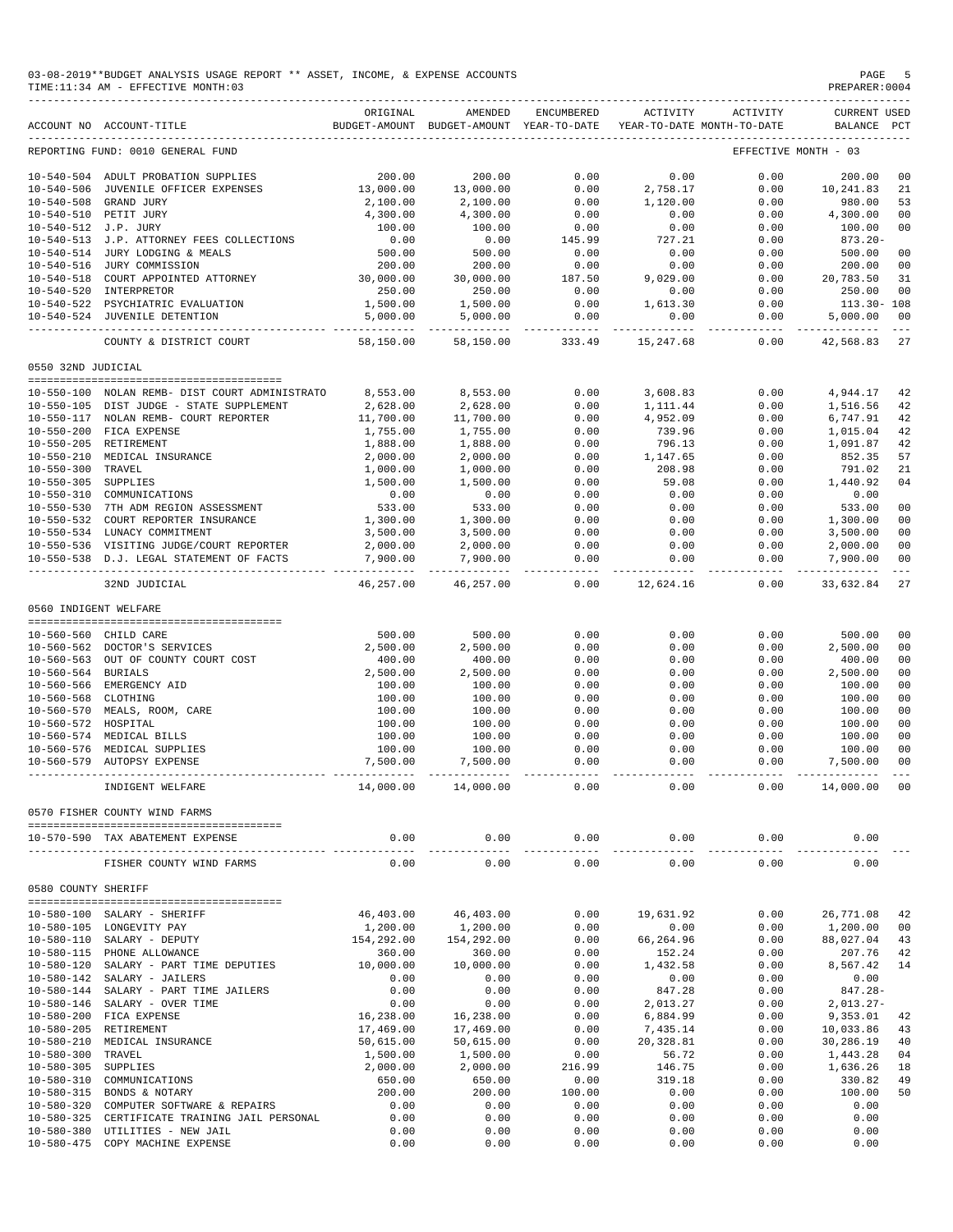|                      | 03-08-2019**BUDGET ANALYSIS USAGE REPORT ** ASSET, INCOME, & EXPENSE ACCOUNTS<br>TIME: 11:34 AM - EFFECTIVE MONTH: 03 |                       |                                |                                  |                       |                                                                                          | PAGE<br>PREPARER: 0004             | -6                   |
|----------------------|-----------------------------------------------------------------------------------------------------------------------|-----------------------|--------------------------------|----------------------------------|-----------------------|------------------------------------------------------------------------------------------|------------------------------------|----------------------|
|                      | ACCOUNT NO ACCOUNT-TITLE                                                                                              | ORIGINAL              | AMENDED                        | ENCUMBERED                       |                       | ACTIVITY ACTIVITY<br>BUDGET-AMOUNT BUDGET-AMOUNT YEAR-TO-DATE YEAR-TO-DATE MONTH-TO-DATE | <b>CURRENT USED</b><br>BALANCE PCT |                      |
|                      | REPORTING FUND: 0010 GENERAL FUND                                                                                     |                       |                                |                                  |                       |                                                                                          | EFFECTIVE MONTH - 03               |                      |
|                      | 10-580-600 OUT OF COUNTY INMATE HOUSING                                                                               | 0.00                  | 0.00                           | 0.00                             | 0.00                  | 0.00                                                                                     | 0.00                               |                      |
|                      | 10-580-602 REIMBURSEMENT DRUG FORFEITURE EXPEN 0.00                                                                   |                       | 0.00                           | 0.00                             | 0.00                  | 0.00                                                                                     | 0.00                               |                      |
|                      | 10-580-603 SANE TEST CRIM VICTIMS EXPENSE                                                                             | 0.00                  | 0.00                           | 0.00                             | 0.00                  | 0.00                                                                                     | 0.00                               |                      |
|                      | 10-580-604 NEW HIRE PSYCHIATRIC TESTING                                                                               | 0.00                  | 0.00                           | 0.00                             | 0.00                  | 0.00                                                                                     | 0.00                               |                      |
|                      | 10-580-608 VEHICLE EXPENSE                                                                                            | 10,000.00             | 10,000.00                      | 1,081.46                         | 8,918.54              | 0.00                                                                                     |                                    | 0.00 100             |
|                      | 10-580-612 INMATE EXPENSE                                                                                             | 0.00                  | 0.00                           | 0.00                             | 0.00                  | 0.00                                                                                     | 0.00                               |                      |
|                      | 10-580-614 INMATE MEDICAL                                                                                             | 0.00                  | 0.00                           | 0.00                             | 0.00                  | 0.00                                                                                     | 0.00                               |                      |
|                      | 10-580-615 BODY ARMOUR GRANT 3511801 2018                                                                             | 0.00                  | 0.00                           | 0.00                             | 0.00                  | 0.00                                                                                     | 0.00                               |                      |
|                      | 10-580-616 VEHICLE GAS<br>10-580-625 BUILDING INSURANCE                                                               | 25,000.00<br>0.00     | 25,000.00<br>0.00              | 2,381.34<br>0.00                 | 8,980.02<br>0.00      | 0.00<br>0.00                                                                             | 13,638.64<br>0.00                  | 45                   |
|                      | COUNTY SHERIFF                                                                                                        | 335,927.00            | -------------<br>335,927.00    | -------- -<br>3,779.79           | 143,412.40            | 0.00                                                                                     | -------------<br>188,734.81        | - 44                 |
|                      | 0585 FC LAW ENFORCEMENT CENTER                                                                                        |                       |                                |                                  |                       |                                                                                          |                                    |                      |
|                      | --------------------------------------<br>10-585-105 LONGEVITY PAY                                                    | 0.00                  | 0.00                           | 0.00                             | 0.00                  | 0.00                                                                                     | 0.00                               |                      |
|                      |                                                                                                                       | 30,000.00             | 30,000.00                      | 0.00                             | 13, 111.34            | 0.00                                                                                     | 16,888.66                          | 44                   |
|                      | 10-585-110 JAIL ADMINISTRATOR<br>10-585-142 SALARY - JAILERS                                                          | 222,948.00            | 222,948.00                     | 0.00                             | 90,356.81             | 0.00                                                                                     | 132,591.19                         | 41                   |
|                      | 10-585-144 SALARY- PART TIME JAILERS                                                                                  | 15,600.00             | 15,600.00                      | 0.00                             | 2,720.00              | 0.00                                                                                     | 12,880.00                          | 17                   |
|                      | 10-585-146 SALARY - OVER TIME                                                                                         | 7,500.00              | 7,500.00                       | 0.00                             | 11,360.94             | 0.00                                                                                     | 3,860.94- 151                      |                      |
|                      | 10-585-200 FICA EXPENSE                                                                                               | 20,443.00             | 20,443.00                      | 0.00                             | 8,812.79              | 0.00                                                                                     | 11,630.21                          | 43                   |
|                      | 10-585-205 RETIREMENT                                                                                                 | 22,102.00             | 22,102.00                      | 0.00                             | 9,387.64              | 0.00                                                                                     | 12,714.36                          | 42                   |
|                      | 10-585-210 MEDICAL INSURANCE                                                                                          | 91,107.00             | 91,107.00                      | 0.00                             | 34,101.49             | 0.00                                                                                     | 57,005.51                          | 37                   |
| 10-585-300 TRAVEL    |                                                                                                                       | 1,500.00              | 1,500.00                       | 0.00                             | 225.00                | 0.00                                                                                     | 1,275.00                           | 15                   |
| 10-585-305 SUPPLIES  |                                                                                                                       | 5,500.00              | 5,500.00                       | 279.75                           | 1,604.88              | 0.00                                                                                     | 3,615.37                           | 34                   |
|                      | 10-585-310 COMMUNICATIONS                                                                                             | 16,000.00             | 16,000.00                      | 524.00                           | 9,844.39              | 0.00                                                                                     | 5,631.61                           | 65                   |
|                      | 10-585-313 INSPECTIONS & MAINTENCE                                                                                    | 0.00                  | 0.00                           | 0.00                             | 0.00                  | 0.00                                                                                     | 0.00                               |                      |
|                      | 10-585-315 BONDS FOR EMPLOYEES                                                                                        | 500.00<br>12,060.00   | 500.00                         | 0.00                             | 0.00                  | 0.00                                                                                     | 500.00                             | 0 <sub>0</sub><br>54 |
|                      | 10-585-320 COMPUTER SOFTWARE & MAINTENCE<br>10-585-325 CERT TRAINING FOR JAIL STAFF                                   | 2,000.00              | 12,060.00<br>2,000.00          | 1,444.00<br>0.00                 | 5,087.94<br>2,000.00  | 0.00<br>0.00                                                                             | 5,528.06                           | 0.00 100             |
|                      | 10-585-380 UTILITIES FOR LAW CENTER                                                                                   | 35,000.00             | 35,000.00                      | 1,314.05                         | 16,559.16             | 0.00                                                                                     | 17,126.79                          | 51                   |
|                      | 10-585-385 LAW CENTER REPAIRS                                                                                         | 5,000.00              | 5,000.00                       |                                  | 2,144.03              | 0.00                                                                                     | 2,855.97                           | 43                   |
|                      | 10-585-475 COPY EXPENSE FOR LAW CENTER                                                                                | 3,600.00              | 3,600.00                       | $0.00$<br>328.17                 | 1,482.02              | 0.00                                                                                     | 1,789.81                           | 50                   |
|                      | 10-585-604 NEW HIRE PSYCHIATRIC TESTING                                                                               | 4,200.00              | 4,200.00                       | 0.00                             | 1,283.78              | 0.00                                                                                     | 2,916.22                           | 31                   |
|                      | 10-585-605 OUT OF COUNTY HOUSING                                                                                      | 0.00                  | 0.00                           | 6,040.00                         | 22,610.00             | 0.00                                                                                     | $28,650.00 -$                      |                      |
|                      | 10-585-612 INMATE EXPENSE                                                                                             | 25,000.00             | 25,000.00                      | 359.98                           | 10,577.67             | 0.00                                                                                     | 14,062.35                          | 44                   |
|                      | 10-585-614 INMATE MEDICAL                                                                                             | 15,000.00             | 15,000.00                      | 666.36                           | 2,193.58              | 0.00                                                                                     | 12,140.06                          | 19                   |
|                      | 10-585-625 LAW CENTER BUILDING INSURANCE                                                                              | 20,000.00             | 20,000.00                      | 0.00                             | 0.00                  | 0.00                                                                                     | 20,000.00                          | 00                   |
|                      | FC LAW ENFORCEMENT CENTER                                                                                             | 555,060.00            | 555,060.00                     | 10,956.31                        | 245,463.46            | 0.00                                                                                     | 298,640.23                         | 46                   |
| 0590 EXTENSION AGENT |                                                                                                                       |                       |                                |                                  |                       |                                                                                          |                                    |                      |
|                      | 10-590-100 SALARY - CEA-AG                                                                                            |                       | 14, 151.00    14, 151.00       | 0.00                             | 5,986.64              | 0.00                                                                                     | 8,164.36                           | 42                   |
|                      |                                                                                                                       | 10,000.00             | 10,000.00                      | 0.00                             | 4,210.00              | 0.00                                                                                     | 5,790.00                           | 42                   |
|                      | 10-590-110 ADMINISTRATIVE ASSISTANT<br>10-590-200 FICA EXPENSE<br>10-500-205 PUTIDIMUMUM                              | 1,847.00              | 1,847.00                       | 0.00                             | 780.00                | 0.00                                                                                     | 1,067.00                           | 42                   |
|                      | 10-590-205 RETIREMENT                                                                                                 |                       | 1,988.00 1,988.00              | 0.00                             | 346.47                | 0.00                                                                                     | 1,641.53 17                        |                      |
| 10-590-305 SUPPLIES  |                                                                                                                       | 2,750.00              | 2,750.00                       | 109.99                           | 589.57                | 0.00                                                                                     | 2,050.44 25                        |                      |
|                      | 10-590-310 COMMUNICATIONS                                                                                             | 0.00                  | 0.00                           | 0.00                             | 0.00                  | 0.00                                                                                     | 0.00                               |                      |
|                      | 10-590-640 CAR ALLOWANCE                                                                                              | 6,000.00              | 6,000.00                       | 0.00                             | 1,553.27              | $1,553.27$ 0.00<br>$1,981.33$ $1,015.94$                                                 | 4,446.73                           | 26                   |
|                      | 10-590-642 STOCK SHOW EXPENSE                                                                                         | 6,000.00              | 6,000.00                       | 0.00                             |                       |                                                                                          | 4,018.67                           | 33                   |
|                      | 10-590-644 CONSESSION STAND                                                                                           | 0.00<br>------------- | 0.00<br>-----------            | 0.00<br>------------             | 0.00<br>----------- - | 0.00                                                                                     | 0.00<br>                           |                      |
|                      | EXTENSION AGENT                                                                                                       | 42,736.00             | 42,736.00                      | 109.99                           | 15,447.28             | 1,015.94                                                                                 | 27,178.73                          | 36                   |
|                      | 0600 APPRAISAL DISTRICT                                                                                               |                       |                                |                                  |                       |                                                                                          |                                    |                      |
|                      | 10-600-644 APPRAISAL DISTRICT FEES                                                                                    |                       | 171, 141.00    171, 141.00     |                                  | 0.00 40,952.00        |                                                                                          | $0.00$ 130,189.00 24               |                      |
|                      | 10-600-645 APPRAISAL DISTRIC TAX REFUND                                                                               | 0.00                  | 0.00                           | 0.00<br>----------- ------------ | 2,984.55              | 0.00                                                                                     | 2,984.55-                          |                      |
|                      | APPRAISAL DISTRICT                                                                                                    |                       | 171,141.00 171,141.00          | 0.00                             | 43,936.55             |                                                                                          | $0.00$ 127, 204.45 26              |                      |
| 0605 GRANTS          |                                                                                                                       |                       |                                |                                  |                       |                                                                                          |                                    |                      |
|                      | 10-605-646 HOMELAND SECURITY GRANT EXPENSE                                                                            | 0.00                  | 0.00                           | 0.00                             | 0.00                  | 0.00                                                                                     | 0.00                               |                      |
|                      | 10-605-648 HAVA GRANT EXPENSE                                                                                         | 0.00                  | 0.00                           | 0.00                             | 0.00                  | 0.00                                                                                     | 0.00                               |                      |
|                      | 10-605-650 SECO-(EECBG) GRANT EXPENSE                                                                                 | 0.00                  | 0.00                           | 0.00                             | 0.00                  | 0.00                                                                                     | 0.00                               |                      |
|                      | 10-605-652 SAFE COMMUNITY GRANT EXPENSE                                                                               | 0.00                  | 0.00                           | 0.00                             | 0.00                  | 0.00                                                                                     | 0.00                               |                      |
|                      | GRANTS                                                                                                                | -------------<br>0.00 | ---------<br>0.00              | ------<br>0.00                   | ----------<br>0.00    | 0.00                                                                                     | 0.00                               |                      |
|                      | 0610 COUNTY COURT AT LAW                                                                                              |                       |                                |                                  |                       |                                                                                          |                                    |                      |
|                      | 10-610-654 COUNTY COURT AT LAW JUDGE EXPENSE                                                                          |                       |                                |                                  |                       | $20,000.00$ $20,000.00$ $0.00$ $10,641.27$ $0.00$ $9,358.73$ 53                          |                                    |                      |
|                      |                                                                                                                       |                       | -------------- ------------- - |                                  |                       |                                                                                          |                                    |                      |
|                      | COUNTY COURT AT LAW                                                                                                   | 20,000.00             | 20,000.00                      | 0.00                             | 10,641.27             | 0.00                                                                                     | 9,358.73 53                        |                      |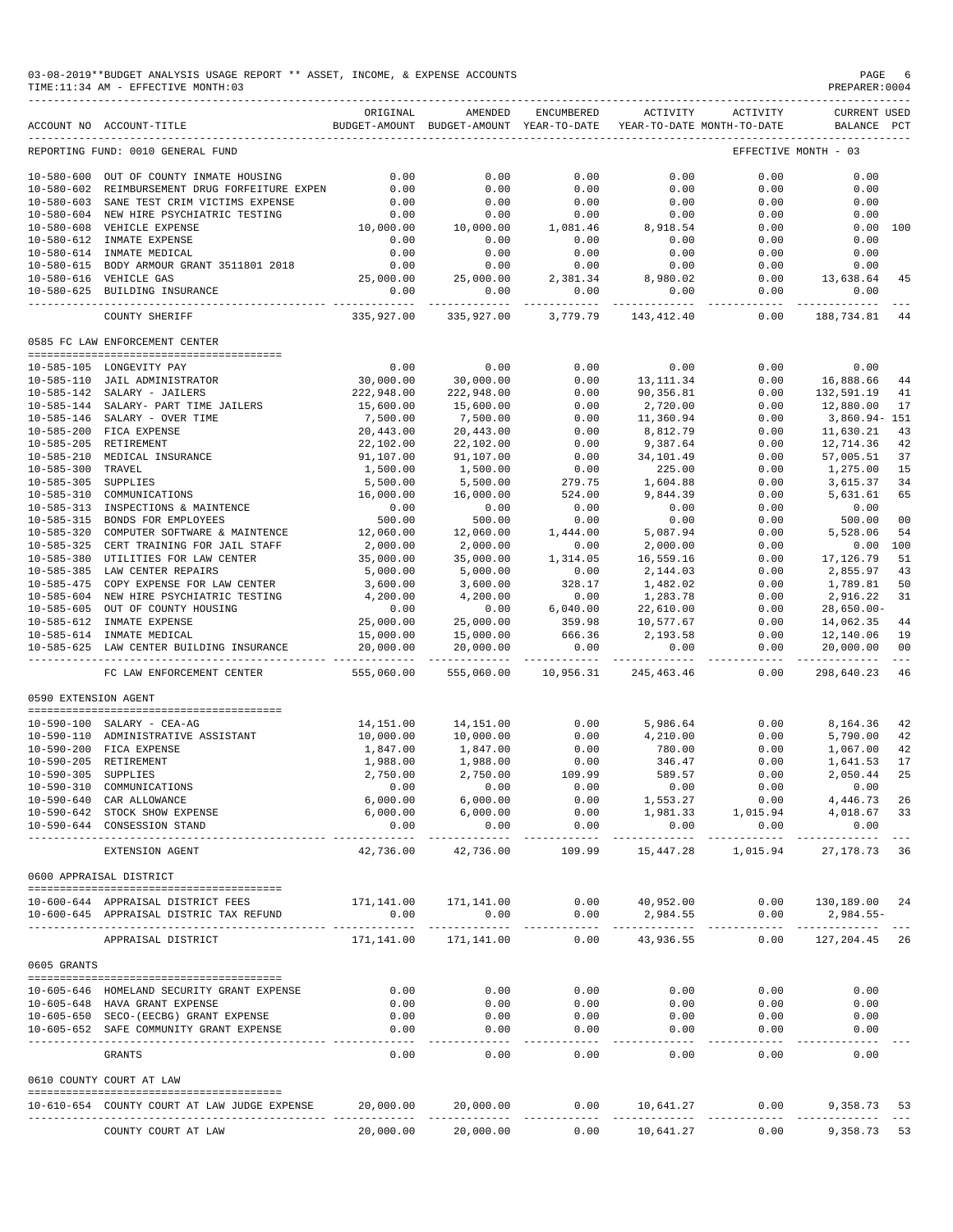| 03-08-2019**BUDGET ANALYSIS USAGE REPORT ** ASSET, INCOME, & EXPENSE ACCOUNTS<br>PREPARER:0004<br>TIME: 11:34 AM - EFFECTIVE MONTH: 03 |                           |                                       |            |              |                                        |                                    |  |
|----------------------------------------------------------------------------------------------------------------------------------------|---------------------------|---------------------------------------|------------|--------------|----------------------------------------|------------------------------------|--|
| ACCOUNT NO ACCOUNT-TITLE                                                                                                               | ORIGINAL<br>BUDGET-AMOUNT | AMENDED<br>BUDGET-AMOUNT YEAR-TO-DATE | ENCUMBERED | ACTIVITY     | ACTIVITY<br>YEAR-TO-DATE MONTH-TO-DATE | <b>CURRENT USED</b><br>BALANCE PCT |  |
| REPORTING FUND: 0010 GENERAL FUND                                                                                                      |                           |                                       |            |              |                                        | EFFECTIVE MONTH - 03               |  |
| GENERAL FUND<br>INCOME TOTALS                                                                                                          |                           | 2,603,119.00 2,603,119.00             |            | 2,927,359.59 | 43,407.09                              | 324,240.59+ 112                    |  |

EXPENSE TOTALS 2,476,923.00 2,476,923.00 33,734.71 957,469.93 1,015.94 1,485,718.36 40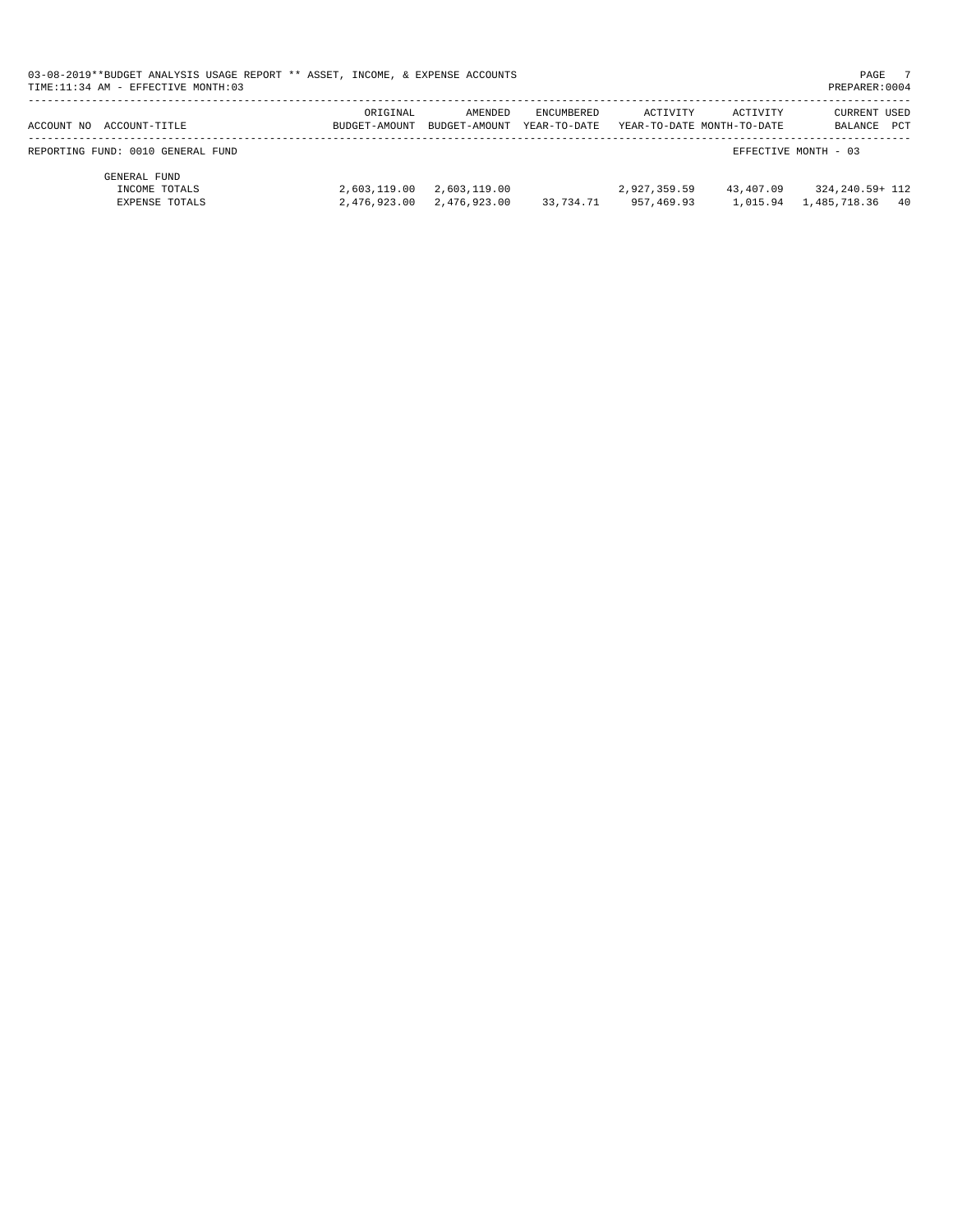|                       | 03-08-2019**BUDGET ANALYSIS USAGE REPORT ** ASSET, INCOME, & EXPENSE ACCOUNTS<br>TIME:11:34 AM - EFFECTIVE MONTH:03 |                          |                        |                      |                                                                     |                      | PAGE<br>PREPARER: 0004             | -8             |
|-----------------------|---------------------------------------------------------------------------------------------------------------------|--------------------------|------------------------|----------------------|---------------------------------------------------------------------|----------------------|------------------------------------|----------------|
|                       | ACCOUNT NO ACCOUNT-TITLE                                                                                            | ORIGINAL                 | AMENDED                | ENCUMBERED           | BUDGET-AMOUNT BUDGET-AMOUNT YEAR-TO-DATE YEAR-TO-DATE MONTH-TO-DATE | ACTIVITY ACTIVITY    | <b>CURRENT USED</b><br>BALANCE PCT |                |
|                       | REPORTING FUND: 0011 ROAD & BRIDGE PRECINCT 1                                                                       |                          |                        |                      |                                                                     | EFFECTIVE MONTH - 03 |                                    |                |
| 0100 CASH ACCOUNTS    |                                                                                                                     |                          |                        |                      |                                                                     |                      |                                    |                |
|                       | 11-100-100 CFC: ROAD & BRIDGE PRECINCT 1                                                                            |                          |                        |                      | 49,113.79-                                                          | 1,319.35             | $37, 236.87 -$                     |                |
|                       | 11-100-185 DUE FROM I&S FUND                                                                                        |                          |                        |                      | 0.00                                                                | 0.00                 | 0.00                               |                |
|                       | 11-100-197 DUE FROM GENERAL FUND                                                                                    |                          |                        |                      | 0.00                                                                | 0.00                 | 1,860.29                           |                |
|                       | 11-100-280 DELINQUENT TAXES RECEIVABLE                                                                              |                          |                        |                      | 0.00<br>0.00                                                        | 0.00<br>0.00         | 2,905.18<br>726.29-                |                |
|                       | 11-100-285 ALLOWANCE-UNCOLLETABLE TAXES<br>11-100-290 DUE FROM APPRAISAL DISTRICT                                   |                          |                        |                      | 0.00                                                                | 0.00                 | 0.00                               |                |
|                       | CASH ACCOUNTS                                                                                                       |                          |                        |                      | ---------------<br>49,113.79-                                       | ------<br>1,319.35   | $33,197.69-$                       |                |
| 0311 REVENUE ACCOUNTS |                                                                                                                     |                          |                        |                      |                                                                     |                      |                                    |                |
|                       |                                                                                                                     |                          |                        |                      |                                                                     |                      |                                    |                |
|                       | 11-311-100 ADVALOREM TAXES                                                                                          | 207,519.00               | 207,519.00             |                      | 37,596.10                                                           | 367.09               | 169,922.90                         | 18             |
|                       | 11-311-110 MOTOR VEHICLE REGISTRATION<br>11-311-120 GROSS WEIGHT AND AXLE FEES                                      | 47,000.00<br>14,000.00   | 47,000.00<br>14,000.00 |                      | 22,504.24<br>6,751.81                                               | 944.76<br>0.00       | 24,495.76<br>7,248.19              | 48<br>48       |
|                       | 11-311-130 LONG TERM FINANCING INCOME                                                                               | 0.00                     | 0.00                   |                      | 0.00                                                                | 0.00                 | 0.00                               |                |
|                       | 11-311-140 BRIDGE REPAIR INSURANCE                                                                                  | 0.00                     | 0.00                   |                      | 0.00                                                                | 0.00                 | 0.00                               |                |
|                       | 11-311-145 RESERVE FEMA FUNDS                                                                                       | 0.00                     | 0.00                   |                      | 0.00                                                                | 0.00                 | 0.00                               |                |
|                       | 11-311-150 OTHER INCOME                                                                                             | 0.00                     | 0.00                   |                      | 0.00                                                                | 0.00                 | 0.00                               |                |
|                       | 11-311-155 RESERVE FUNDS                                                                                            | 0.00                     | 0.00                   |                      | 0.00                                                                | 0.00                 | 0.00                               |                |
|                       | 11-311-160 SALE OF FIXED ASSETS                                                                                     | 0.00                     | 0.00                   |                      | 0.00                                                                | 0.00                 | 0.00                               |                |
|                       | 11-311-165 RESERVE CERTZ FUNDS                                                                                      | 0.00                     | 0.00                   |                      | 0.00                                                                | 0.00                 | 0.00                               |                |
|                       | 11-311-180 INTEREST EARNED                                                                                          | 0.00                     | 0.00<br>------------   |                      | 0.00                                                                | 0.00                 | 0.00<br>. _ _ _ _ _ _ _ _ _ _ _ _  |                |
|                       | REVENUE ACCOUNTS                                                                                                    | 268,519.00               | 268,519.00             | 0.00                 | 66,852.15                                                           | 1,311.85             | 201,666.85                         | 25             |
| 0611 EXPENSE ACCOUNTS |                                                                                                                     |                          |                        |                      |                                                                     |                      |                                    |                |
|                       | --------------------------------------<br>11-611-100 SALARY - COMMISSIONER PCT 1                                    | 35,332.00                | 35, 332.00             | 0.00                 | 14,948.12                                                           | 0.00                 | 20,383.88                          | 42             |
|                       | 11-611-105 LONGEVITY PAY                                                                                            | 2,850.00                 | 2,850.00               | 0.00                 | 0.00                                                                | 0.00                 | 2,850.00                           | 0 <sub>0</sub> |
|                       | 11-611-110 SALARY - ROAD FOREMAN                                                                                    | 35,127.00                | 35,127.00              | 0.00                 | 14,864.85                                                           | 0.00                 | 20, 262.15                         | 42             |
|                       | 11-611-112 SALARY - ROAD HAND                                                                                       | 29,136.00                | 29,136.00              | 0.00                 | 12,328.80                                                           | 0.00                 | 16,807.20                          | 42             |
|                       | 11-611-115 PHONE ALLOWANCE                                                                                          | 1,000.00                 | 1,000.00               | 0.00                 | 152.24                                                              | 0.00                 | 847.76                             | 15             |
|                       | 11-611-120 SALARY - PART TIME                                                                                       | 10,000.00                | 10,000.00              | 0.00                 | 4,600.00                                                            | 0.00                 | 5,400.00                           | 46             |
|                       | 11-611-200 FICA EXPENSE                                                                                             | 8,630.00                 | 8,630.00               | 0.00                 | 3,571.49                                                            | 0.00                 | 5,058.51                           | 41             |
|                       | 11-611-205 RETIREMENT                                                                                               | 9,284.00                 | 9,284.00               | 0.00                 | 3,859.42                                                            | 0.00                 | 5,424.58                           | 42             |
|                       | 11-611-210 MEDICAL INSURANCE                                                                                        | 30,369.00                | 30,369.00              | 0.00                 | 12,747.99                                                           | 0.00                 | 17,621.01                          | 42             |
|                       | 11-611-300 TRAVEL & SCHOOL                                                                                          | 2,000.00                 | 2,000.00               | 0.00                 | 300.00                                                              | 0.00                 | 1,700.00                           | 15             |
| 11-611-305 SUPPLIES   | 11-611-310 COMMUNICATIONS                                                                                           | 8,600.00<br>0.00         | 8,600.00<br>0.00       | 34.01<br>0.00        | 2,338.80<br>0.00                                                    | 0.00<br>0.00         | 6,227.19<br>0.00                   | 28             |
| 11-611-315 BONDS      |                                                                                                                     | 200.00                   | 200.00                 | 0.00                 | 0.00                                                                | 0.00                 | 200.00                             | 0 <sub>0</sub> |
|                       | 11-611-320 REPAIRS & MAINTENANCE                                                                                    | 30,000.00                | 30,000.00              | 1,244.64             | 13,113.17                                                           | $7.50 -$             | 15,642.19                          | 48             |
| 11-611-380 UTILITIES  |                                                                                                                     | 2,000.00                 | 2,000.00               | 35.68                | 1,249.19                                                            | 0.00                 | 715.13                             | 64             |
|                       | 11-611-620 CAPITAL OUTLAY UNIT COST                                                                                 | 0.00                     | 0.00                   | 0.00                 | 0.00                                                                | 0.00                 | 0.00                               |                |
|                       | 11-611-622 CAPITAL OUTLAY (OVER 5,000)                                                                              | 20,528.00                | 20,528.00              | 0.00                 | 19,821.47                                                           | 0.00                 | 706.53                             | 97             |
|                       | 11-611-624 CAPITAL OUTLAY LOAN INTEREST                                                                             | 706.00                   | 706.00                 | 0.00                 | 706.00                                                              | 0.00                 | 0.00 100                           |                |
|                       | 11-611-700 DIESEL, OIL, AND GASOLINE                                                                                | 25,000.00                | 25,000.00              | 2,616.39             | 10,674.42                                                           | 0.00                 | 11,709.19                          | 53             |
|                       | 11-611-705 ROAD MATERIAL & CONSTRUCTION                                                                             | 8,000.00                 | 8,000.00               | 0.00                 | 1,496.00                                                            | 0.00                 | 6,504.00                           | 19             |
|                       | 11-611-710 LOCAL MATCHING CETRZ GT                                                                                  | 0.00                     | 0.00                   | 0.00                 | 0.00                                                                | 0.00                 | 0.00                               |                |
|                       | 11-611-715 FEE REIMBURSEMENT                                                                                        | 0.00                     | 0.00                   | 0.00                 | 0.00                                                                | 0.00                 | 0.00                               |                |
|                       | 11-611-720 BRIDGE REPAIR                                                                                            | 0.00                     | 0.00                   | 0.00                 | 0.00                                                                | 0.00                 | 0.00                               |                |
|                       | 11-611-725 TIRES & TUBES                                                                                            | 8,000.00                 | 8,000.00               | 35.00                | 1,126.25                                                            | 0.00                 | 6,838.75                           | 15             |
|                       | 11-611-730 RESERVE MONEY<br>11-611-735 CERTZ RESERVE                                                                | 0.00<br>0.00             | 0.00<br>0.00           | 0.00<br>0.00         | 0.00<br>0.00                                                        | 0.00<br>0.00         | 0.00<br>0.00                       |                |
| $11 - 611 - 740$      | FEMA RESERVE                                                                                                        | 0.00                     | 0.00                   | 0.00                 | 0.00                                                                | 0.00                 | 0.00                               |                |
|                       | EXPENSE ACCOUNTS                                                                                                    | ----------<br>266,762.00 | ------<br>266,762.00   | --------<br>3,965.72 | 117,898.21                                                          | $7.50 -$             | 144,898.07                         | 46             |
|                       | ROAD & BRIDGE PRECINCT 1                                                                                            |                          |                        |                      |                                                                     |                      |                                    |                |
|                       | INCOME TOTALS                                                                                                       | 268,519.00               | 268,519.00             |                      | 66,852.15                                                           | 1,311.85             | 201,666.85                         | 25             |
|                       | EXPENSE TOTALS                                                                                                      | 266,762.00               | 266,762.00             | 3,965.72             | 117,898.21                                                          | $7.50 -$             | 144,898.07                         | 46             |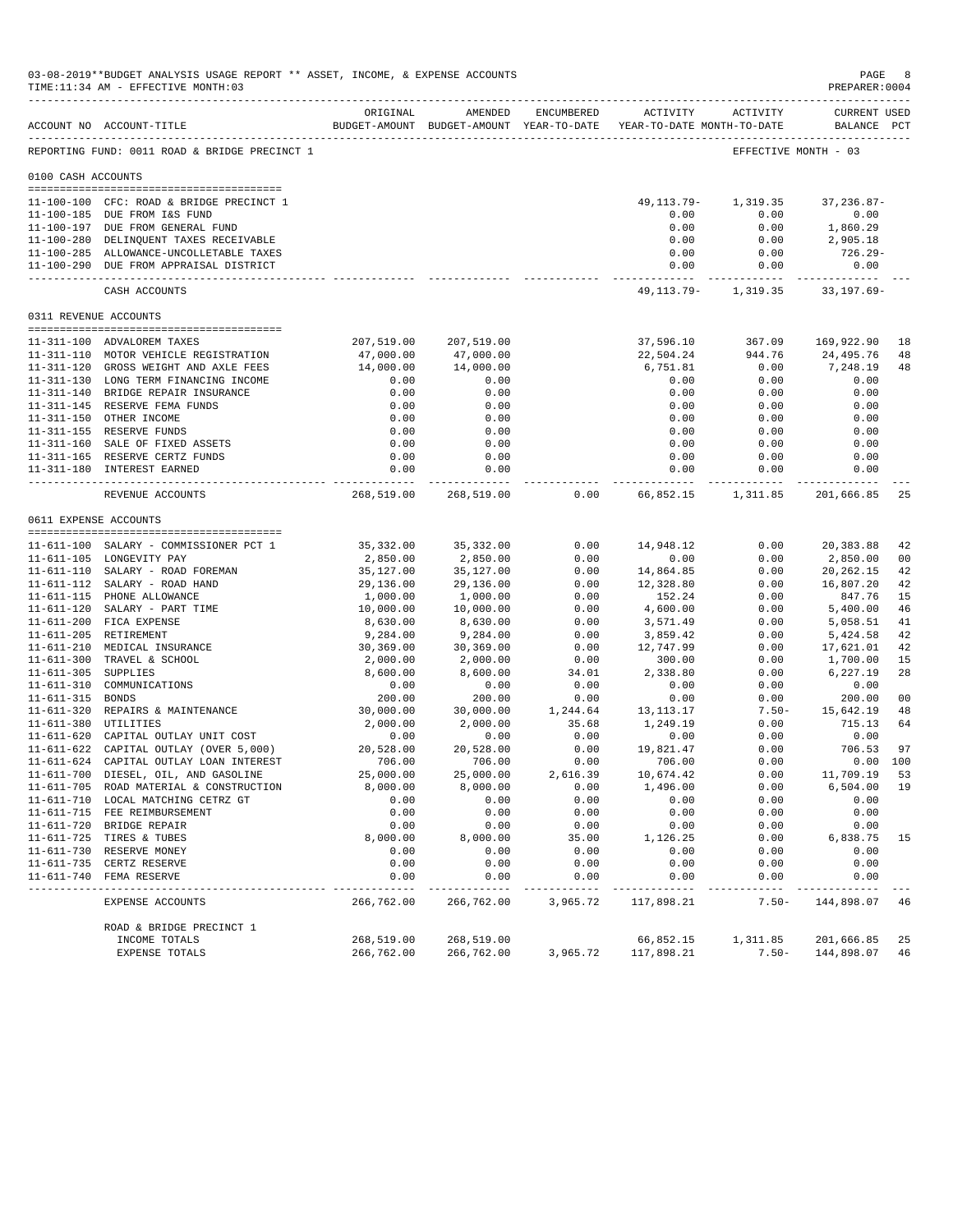|                     | 03-08-2019**BUDGET ANALYSIS USAGE REPORT ** ASSET, INCOME, & EXPENSE ACCOUNTS<br>TIME: 11:34 AM - EFFECTIVE MONTH: 03<br>________________________________ |                      |                                                                                |                |                                    |                                                | PAGE<br>PREPARER: 0004             | 9        |
|---------------------|-----------------------------------------------------------------------------------------------------------------------------------------------------------|----------------------|--------------------------------------------------------------------------------|----------------|------------------------------------|------------------------------------------------|------------------------------------|----------|
|                     | ACCOUNT NO ACCOUNT-TITLE                                                                                                                                  | ORIGINAL             | AMENDED<br>BUDGET-AMOUNT BUDGET-AMOUNT YEAR-TO-DATE YEAR-TO-DATE MONTH-TO-DATE |                | ---------------------------------- | ENCUMBERED ACTIVITY ACTIVITY                   | <b>CURRENT USED</b><br>BALANCE PCT |          |
|                     | REPORTING FUND: 0012 ROAD & BRIDGE PRECINCT 2                                                                                                             |                      |                                                                                |                |                                    |                                                | EFFECTIVE MONTH - 03               |          |
| 0100 CASH ACCOUNTS  |                                                                                                                                                           |                      |                                                                                |                |                                    |                                                |                                    |          |
|                     | 12-100-100 CFC: ROAD & BRIDGE PRECINCT 2                                                                                                                  |                      |                                                                                |                | 18,528.84-                         | 1,304.35                                       | 8.28                               |          |
|                     | 12-100-185 DUE FROM I&S FUND                                                                                                                              |                      |                                                                                |                | 0.00                               | 0.00                                           | 0.00                               |          |
|                     | 12-100-186 DUE FROM GENERAL FUND                                                                                                                          |                      |                                                                                |                | 0.00                               | 0.00                                           | 474.59                             |          |
|                     | 12-100-280 DELINQUENT TAXES RECEIVABLE                                                                                                                    |                      |                                                                                |                | 0.00                               | 0.00                                           | 2,905.18                           |          |
|                     | 12-100-285 ALLOWANCE-UNCOLLETABLE TAXES<br>12-100-290 DUE FROM APPRAISAL DISTRICT                                                                         |                      |                                                                                |                | 0.00<br>0.00                       | 0.00<br>0.00                                   | $726.29-$<br>0.00                  |          |
|                     | CASH ACCOUNTS                                                                                                                                             |                      |                                                                                |                | 18,528.84-                         | 1,304.35                                       | 2,661.76                           |          |
|                     | 0312 REVENUE ACCOUNTS                                                                                                                                     |                      |                                                                                |                |                                    |                                                |                                    |          |
|                     |                                                                                                                                                           |                      |                                                                                |                |                                    |                                                |                                    |          |
|                     | 12-312-100 ADVALOREM TAXES                                                                                                                                |                      | 216,765.00 216,765.00                                                          |                | 37,596.03                          | 367.08                                         | 179,168.97                         | 17       |
|                     | 12-312-110 MOTOR VEHICLE REGISTRATION                                                                                                                     | 47,000.00            | 47,000.00                                                                      |                | 22,504.17                          | 944.77                                         | 24,495.83                          | 48       |
|                     | 12-312-120 GROSS WEIGHT AND AXLE FEES<br>12-312-130 LONG TERM FINANCING INCOME                                                                            | 14,000.00<br>0.00    | 14,000.00<br>0.00                                                              |                | 6,751.81<br>0.00                   | 0.00<br>0.00                                   | 7,248.19<br>0.00                   | 48       |
|                     | 12-312-140 BRIDGE REPAIR INSURANCE                                                                                                                        | 0.00                 | 0.00                                                                           |                | 0.00                               | 0.00                                           | 0.00                               |          |
|                     | 12-312-145 RESERVE FEMA FUNDS                                                                                                                             | 0.00                 | 0.00                                                                           |                | 0.00                               | 0.00                                           | 0.00                               |          |
|                     | 12-312-150 OTHER INCOME                                                                                                                                   | 0.00                 | 0.00                                                                           |                | 0.00                               | 0.00                                           | 0.00                               |          |
|                     | 12-312-155 RESERVE FUNDS                                                                                                                                  | 0.00                 | 0.00                                                                           |                | 0.00                               | 0.00                                           | 0.00                               |          |
|                     | 12-312-160 SALE OF FIXED ASSETS                                                                                                                           | 0.00                 | 0.00                                                                           |                | 0.00                               | 0.00                                           | 0.00                               |          |
|                     | 12-312-165 RESERVE CERTZ FUNDS                                                                                                                            | 0.00                 | 0.00                                                                           |                | 0.00                               | 0.00                                           | 0.00                               |          |
|                     | 12-312-180 INTEREST EARNED                                                                                                                                | 0.00<br>.            | 0.00<br>-------------                                                          |                | 0.00                               | 0.00<br>------------ ------------- ----------- | 0.00                               |          |
|                     | REVENUE ACCOUNTS                                                                                                                                          | 277,765.00           | 277,765.00                                                                     | 0.00           | 66,852.01                          | 1,311.85                                       | 210,912.99                         | 24       |
|                     | 0612 EXPENSE ACCOUNTS                                                                                                                                     |                      |                                                                                |                |                                    |                                                |                                    |          |
|                     | 12-612-100 SALARY - COMMISSIONER PCT 2                                                                                                                    | 35,332.00            | 35,332.00                                                                      | 0.00           | 14,948.12                          | 0.00                                           | 20,383.88                          | 42       |
|                     | 12-612-105 LONGEVITY PAY                                                                                                                                  | 1,800.00             | 1,800.00                                                                       | 0.00           | 0.00                               | 0.00                                           | 1,800.00                           | 00       |
|                     | 12-612-110 SALARY - ROAD FOREMAN                                                                                                                          | 35,127.00            | 35,127.00                                                                      | 0.00           | 10,983.20                          | 0.00                                           | 24, 143.80                         | 31       |
|                     | 12-612-112 SALARY - ROAD HAND                                                                                                                             | 29,136.00            | 29,136.00                                                                      | 0.00           | 9,795.85                           | 0.00                                           | 19,340.15                          | 34       |
|                     | 12-612-115 PHONE ALLOWANCE                                                                                                                                | 1,000.00             | 1,000.00                                                                       | 0.00           | 249.12                             | 0.00                                           | 750.88                             | 25       |
|                     | 12-612-120 SALARY - PART TIME                                                                                                                             | 10,000.00            | 10,000.00                                                                      | 0.00           | 6, 262.40                          | 0.00                                           | 3,737.60                           | 63       |
|                     | 12-612-200 FICA EXPENSE                                                                                                                                   | 8,577.00             | 8,577.00                                                                       | 0.00           | 3,160.92                           | 0.00                                           | 5,416.08                           | 37       |
|                     | 12-612-205 RETIREMENT                                                                                                                                     | 9,227.00             | 9,227.00                                                                       | 0.00           | 3,018.15                           | 0.00                                           | 6,208.85                           | 33       |
|                     | 12-612-210 MEDICAL INSURANCE                                                                                                                              | 30,369.00            | 30,369.00                                                                      | 0.00           | 10,034.92                          | 0.00                                           | 20,334.08                          | 33       |
| 12-612-305 SUPPLIES | 12-612-300 TRAVEL & SCHOOL                                                                                                                                | 2,000.00<br>8,600.00 | 2,000.00<br>8,600.00                                                           | 0.00<br>124.91 | 110.00<br>3,977.59                 | 0.00<br>0.00                                   | 1,890.00<br>4,497.50               | 06<br>48 |
|                     | 12-612-310 COMMUNICATIONS                                                                                                                                 | 0.00                 | 0.00                                                                           | 0.00           | 0.00                               | 0.00                                           | 0.00                               |          |
| 12-612-315 BONDS    |                                                                                                                                                           | 100.00               | 100.00                                                                         | 0.00           | 100.00                             | 0.00                                           |                                    | 0.00 100 |
|                     | 12-612-320 REPAIRS & MAINTENANCE                                                                                                                          | 30,000.00            | 30,000.00                                                                      | 1,726.45       | 8,139.13                           | 7.50                                           | 20,134.42                          | 33       |
|                     |                                                                                                                                                           | 2,000.00             | 2,000.00                                                                       | 159.72         | 934.36                             | 0.00                                           | 905.92                             | 55       |
|                     | 12-612-620 CAPITAL OUTLAY UNIT COST<br>12-612-620 CAPITAL OUTLAY UNIT COST                                                                                | 0.00                 | 0.00                                                                           | 0.00           | 0.00                               | 0.00                                           | 0.00                               |          |
|                     | 12-612-620 CAPITAL OUTLAY UNIT CUST<br>12-612-622 CAPITAL OUTLAY (OVER 5,000) 29,774.00<br>10 612-624 CAPITAL OUTLAY LOAN INTEREST 0.00                   |                      | 29,774.00                                                                      | 29,774.00      | 0.00                               | 0.00                                           |                                    | 0.00 100 |
|                     |                                                                                                                                                           |                      | 0.00                                                                           | 0.00           | 0.00                               | 0.00                                           | 0.00                               |          |
|                     | 12-612-700 DIESEL, OIL, AND GASOLINE                                                                                                                      | 25,000.00            | 25,000.00                                                                      | 2,613.46       | 11,018.04                          | 0.00                                           | 11,368.50                          | 55       |
|                     | 12-612-705 ROAD MATERIAL & CONSTRUCTION                                                                                                                   | 8,000.00             | 8,000.00                                                                       | 0.00           | 1,100.00                           | 0.00                                           | 6,900.00                           | 14       |
|                     | 12-612-710 LOCAL MATCHING CETRZ GT                                                                                                                        | 0.00                 | 0.00                                                                           | 0.00           | 0.00                               | 0.00                                           | 0.00                               |          |
|                     | 12-612-715 FEE REIMBURSEMENT<br>12-612-720 BRIDGE REPAIR                                                                                                  | 0.00<br>0.00         | 0.00<br>0.00                                                                   | 0.00<br>0.00   | 0.00<br>0.00                       | 0.00<br>0.00                                   | 0.00<br>0.00                       |          |
|                     | 12-612-725 TIRES & TUBES                                                                                                                                  | 8,000.00             | 8,000.00                                                                       | 839.95         | 1,170.99                           | 0.00                                           | 5,989.06                           | 25       |
|                     | 12-612-730 RESERVE MONEY                                                                                                                                  | 0.00                 | 0.00                                                                           | 0.00           | 0.00                               | 0.00                                           | 0.00                               |          |
|                     | 12-612-735 CERTZ RESERVE                                                                                                                                  | 0.00                 | 0.00                                                                           | 0.00           | 0.00                               | 0.00                                           | 0.00                               |          |
|                     | 12-612-740 FEMA RESERVE                                                                                                                                   | 0.00<br>---------    | 0.00                                                                           | 0.00           | 0.00                               | 0.00                                           | 0.00                               |          |
|                     | EXPENSE ACCOUNTS                                                                                                                                          | 274,042.00           | 274,042.00                                                                     | 35, 238.49     | 85,002.79                          | 7.50                                           | 153,800.72                         | 44       |
|                     | ROAD & BRIDGE PRECINCT 2                                                                                                                                  |                      |                                                                                |                |                                    |                                                |                                    |          |
|                     | INCOME TOTALS                                                                                                                                             | 277,765.00           | 277,765.00                                                                     |                | 66,852.01                          | 1,311.85                                       | 210,912.99                         | 24       |
|                     | EXPENSE TOTALS                                                                                                                                            | 274,042.00           | 274,042.00                                                                     | 35, 238.49     | 85,002.79                          | 7.50                                           | 153,800.72                         | 44       |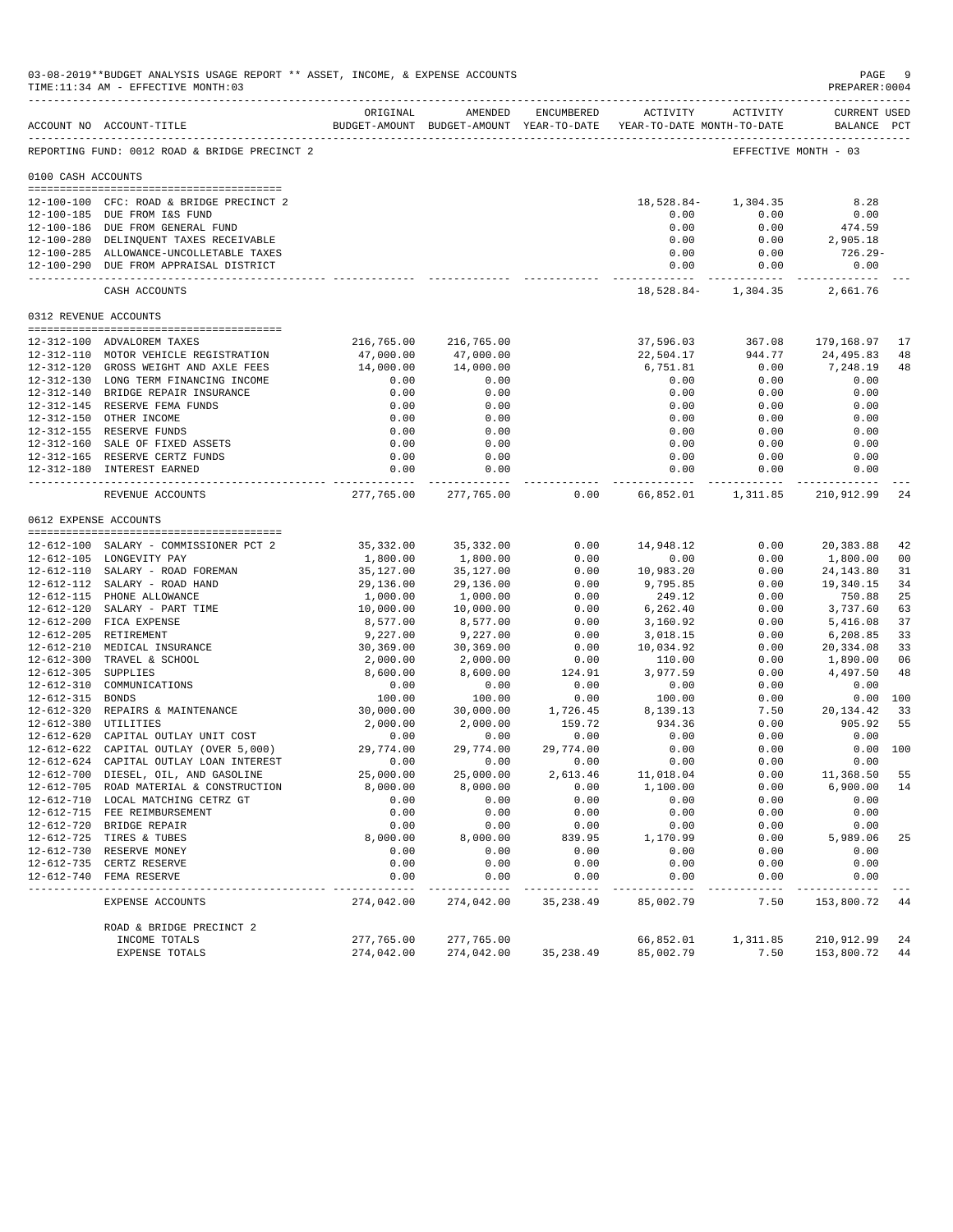|                       | 03-08-2019**BUDGET ANALYSIS USAGE REPORT ** ASSET, INCOME, & EXPENSE ACCOUNTS<br>TIME:11:34 AM - EFFECTIVE MONTH:03 |                          |                        |                      |                                                                     |                          | PREPARER: 0004                     | PAGE 10        |
|-----------------------|---------------------------------------------------------------------------------------------------------------------|--------------------------|------------------------|----------------------|---------------------------------------------------------------------|--------------------------|------------------------------------|----------------|
|                       | ACCOUNT NO ACCOUNT-TITLE                                                                                            | ORIGINAL                 | AMENDED                | ENCUMBERED           | BUDGET-AMOUNT BUDGET-AMOUNT YEAR-TO-DATE YEAR-TO-DATE MONTH-TO-DATE | ACTIVITY ACTIVITY        | <b>CURRENT USED</b><br>BALANCE PCT |                |
|                       | REPORTING FUND: 0013 ROAD & BRIDGE PRECINCT 3                                                                       |                          |                        |                      |                                                                     | EFFECTIVE MONTH - 03     |                                    |                |
| 0100 CASH ACCOUNTS    |                                                                                                                     |                          |                        |                      |                                                                     |                          |                                    |                |
|                       | 13-100-100 CFC: ROAD & BRIDGE PRECINCT 3                                                                            |                          |                        |                      | $56,796.26 -$                                                       | 1,319.35                 | 43, 212. 28-                       |                |
|                       | 13-100-185 DUE FROM I&S FUND                                                                                        |                          |                        |                      | 0.00                                                                | 0.00                     | 0.00                               |                |
|                       | 13-100-186 DUE TO GENERAL FUND                                                                                      |                          |                        |                      | 0.00                                                                | 0.00                     | 474.59                             |                |
|                       | 13-100-280 DELINQUENT TAXES RECEIVABLE<br>13-100-285 ALLOWANCE-UNCOLLETABLE TAXES                                   |                          |                        |                      | 0.00<br>0.00                                                        | 0.00<br>0.00             | 2,905.18<br>726.29-                |                |
|                       | 13-100-290 DUE FROM APPRAISAL DISTRICT                                                                              |                          |                        |                      | 0.00                                                                | 0.00                     | 0.00                               |                |
|                       | CASH ACCOUNTS                                                                                                       |                          |                        |                      | ------------- -<br>56,796.26-                                       | ------------<br>1,319.35 | $40,558.80 -$                      |                |
| 0313 REVENUE ACCOUNTS |                                                                                                                     |                          |                        |                      |                                                                     |                          |                                    |                |
|                       |                                                                                                                     |                          |                        |                      |                                                                     |                          |                                    |                |
|                       | 13-313-100 ADVALOREM TAXES                                                                                          | 186,991.00               | 186,991.00             |                      | 37,596.06                                                           | 367.09                   | 149,394.94                         | 20             |
|                       | 13-313-110 MOTOR VEHICLE REGISTRATION<br>13-313-120 GROSS WEIGHT AND AXLE FEES                                      | 47,000.00<br>14,000.00   | 47,000.00<br>14,000.00 |                      | 22,504.22<br>6,751.81                                               | 944.76<br>0.00           | 24,495.78<br>7,248.19              | 48<br>48       |
|                       | 13-313-130 LONG TERM FINANCING INCOME                                                                               | 0.00                     | 0.00                   |                      | 0.00                                                                | 0.00                     | 0.00                               |                |
|                       | 13-313-140 BRIDGE REPAIR INSURANCE                                                                                  | 0.00                     | 0.00                   |                      | 0.00                                                                | 0.00                     | 0.00                               |                |
|                       | 13-313-145 RESERVE FEMA FUNDS                                                                                       | 0.00                     | 0.00                   |                      | 0.00                                                                | 0.00                     | 0.00                               |                |
|                       | 13-313-150 OTHER INCOME                                                                                             | 0.00                     | 0.00                   |                      | 0.00                                                                | 0.00                     | 0.00                               |                |
|                       | 13-313-155 RESERVE FUNDS                                                                                            | 0.00                     | 0.00                   |                      | 0.00                                                                | 0.00                     | 0.00                               |                |
|                       | 13-313-160 SALE OF FIXED ASSETS                                                                                     | 0.00                     | 0.00                   |                      | 0.00                                                                | 0.00                     | 0.00                               |                |
|                       | 13-313-165 RESERVE CERTZ FUNDS                                                                                      | 0.00                     | 0.00                   |                      | 0.00                                                                | 0.00                     | 0.00                               |                |
|                       | 13-313-180 INTEREST EARNED                                                                                          | 0.00                     | 0.00<br>______________ |                      | 0.00                                                                | 0.00                     | 0.00<br>-------------              |                |
|                       | REVENUE ACCOUNTS                                                                                                    | 247,991.00               | 247,991.00             | 0.00                 | 66,852.09                                                           | 1,311.85                 | 181,138.91                         | 27             |
| 0613 EXPENSE ACCOUNTS |                                                                                                                     |                          |                        |                      |                                                                     |                          |                                    |                |
|                       | -------------------------------------<br>13-613-100 SALARY - COMMISSIONER PCT 3                                     | 35,332.00                | 35, 332.00             | 0.00                 | 14,948.12                                                           | 0.00                     | 20,383.88                          | 42             |
|                       | 13-613-105 LONGEVITY PAY                                                                                            | 2,400.00                 | 2,400.00               | 0.00                 | 0.00                                                                | 0.00                     | 2,400.00                           | 0 <sub>0</sub> |
|                       | 13-613-110 SALARY - ROAD FOREMAN                                                                                    | 35,127.00                | 35,127.00              | 0.00                 | 14,864.85                                                           | 0.00                     | 20, 262.15                         | 42             |
|                       | 13-613-112 SALARY - ROAD HAND                                                                                       | 26,427.00                | 26,427.00              | 0.00                 | 11,208.00                                                           | 0.00                     | 15,219.00                          | 42             |
|                       | 13-613-115 PHONE ALLOWANCE                                                                                          | 1,620.00                 | 1,620.00               | 0.00                 | 166.08                                                              | 0.00                     | 1,453.92                           | 10             |
|                       | 13-613-120 SALARY - PART TIME                                                                                       | 10,000.00                | 10,000.00              | 0.00                 | 3,890.00                                                            | 0.00                     | 6,110.00                           | 39             |
|                       | 13-613-200 FICA EXPENSE                                                                                             | 8,388.00                 | 8,388.00               | 0.00                 | 3,490.16                                                            | 0.00                     | 4,897.84                           | 42             |
|                       | 13-613-205 RETIREMENT                                                                                               | 9,024.00                 | 9,024.00               | 0.00                 | 3,698.91                                                            | 0.00                     | 5,325.09                           | 41             |
|                       | 13-613-210 MEDICAL INSURANCE                                                                                        | 30,369.00                | 30,369.00              | 0.00                 | 12,362.83                                                           | 0.00                     | 18,006.17                          | 41             |
|                       | 13-613-300 TRAVEL & SCHOOL                                                                                          | 2,000.00                 | 2,000.00               | 0.00                 | 297.89                                                              | 0.00                     | 1,702.11                           | 15             |
| 13-613-305 SUPPLIES   | 13-613-310 COMMUNICATIONS                                                                                           | 8,600.00<br>1,159.00     | 8,600.00<br>1,159.00   | 1,381.33<br>121.09   | 3,071.89<br>602.58                                                  | 0.00<br>0.00             | 4,146.78<br>435.33                 | 52<br>62       |
| 13-613-315 BONDS      |                                                                                                                     | 200.00                   | 200.00                 | 0.00                 | 0.00                                                                | 0.00                     | 200.00                             | 0 <sub>0</sub> |
|                       | 13-613-320 REPAIRS & MAINTENANCE                                                                                    | 30,000.00                | 30,000.00              | 1,397.75             | 15,179.76                                                           | $7.50 -$                 | 13,422.49                          | 55             |
| 13-613-380 UTILITIES  |                                                                                                                     | 2,000.00                 | 2,000.00               | 32.00                | 500.52                                                              | 0.00                     | 1,467.48                           | 27             |
|                       | 13-613-620 CAPITAL OUTLAY UNIT COST                                                                                 | 34,000.00                | 34,000.00              | 0.00                 | 33,830.77                                                           | 0.00                     | 169.23 100                         |                |
|                       | 13-613-622 CAPITAL OUTLAY (OVER 5,000)                                                                              | 0.00                     | 0.00                   | 0.00                 | 0.00                                                                | 0.00                     | 0.00                               |                |
|                       | 13-613-624 CAPITAL OUTLAY LOAN INTEREST                                                                             | 0.00                     | 0.00                   | 0.00                 | 0.00                                                                | 0.00                     | 0.00                               |                |
|                       | 13-613-700 DIESEL, OIL, AND GASOLINE                                                                                | 25,000.00                | 25,000.00              | 1,370.65             | 8,189.92                                                            | 0.00                     | 15,439.43                          | 38             |
|                       | 13-613-705 ROAD MATERIAL & CONSTRUCTION                                                                             | 8,000.00                 | 8,000.00               | 0.00                 | 0.00                                                                | 0.00                     | 8,000.00                           | 0 <sub>0</sub> |
|                       | 13-613-710 LOCAL MATCHING CETRZ GT                                                                                  | 0.00                     | 0.00                   | 0.00                 | 0.00                                                                | 0.00                     | 0.00                               |                |
|                       | 13-613-715 FEE REIMBURSEMENT                                                                                        | 0.00                     | 0.00                   | 0.00                 | 0.00                                                                | 0.00                     | 0.00                               |                |
|                       | 13-613-720 BRIDGE REPAIR                                                                                            | 0.00                     | 0.00                   | 0.00                 | 0.00                                                                | 0.00                     | 0.00                               |                |
|                       | 13-613-725 TIRES & TUBES                                                                                            | 8,000.00                 | 8,000.00               | 309.90               | 45.00                                                               | 0.00                     | 7,645.10                           | 04             |
|                       | 13-613-730 RESERVE MONEY                                                                                            | 0.00                     | 0.00                   | 0.00                 | 0.00                                                                | 0.00                     | 0.00                               |                |
|                       | 13-613-735 CERTZ RESERVE<br>13-613-740 FEMA RESERVE                                                                 | 0.00<br>0.00             | 0.00<br>0.00           | 0.00<br>0.00         | 0.00<br>0.00                                                        | 0.00<br>0.00             | 0.00<br>0.00                       |                |
|                       | EXPENSE ACCOUNTS                                                                                                    | ----------<br>277,646.00 | -----<br>277,646.00    | --------<br>4,612.72 | 126,347.28                                                          | $7.50 -$                 | 146,686.00                         | 47             |
|                       | ROAD & BRIDGE PRECINCT 3                                                                                            |                          |                        |                      |                                                                     |                          |                                    |                |
|                       | INCOME TOTALS                                                                                                       | 247,991.00               | 247,991.00             |                      | 66,852.09                                                           | 1,311.85                 | 181,138.91                         | 27             |
|                       | EXPENSE TOTALS                                                                                                      | 277,646.00               | 277,646.00             | 4,612.72             | 126, 347.28                                                         | $7.50 -$                 | 146,686.00                         | 47             |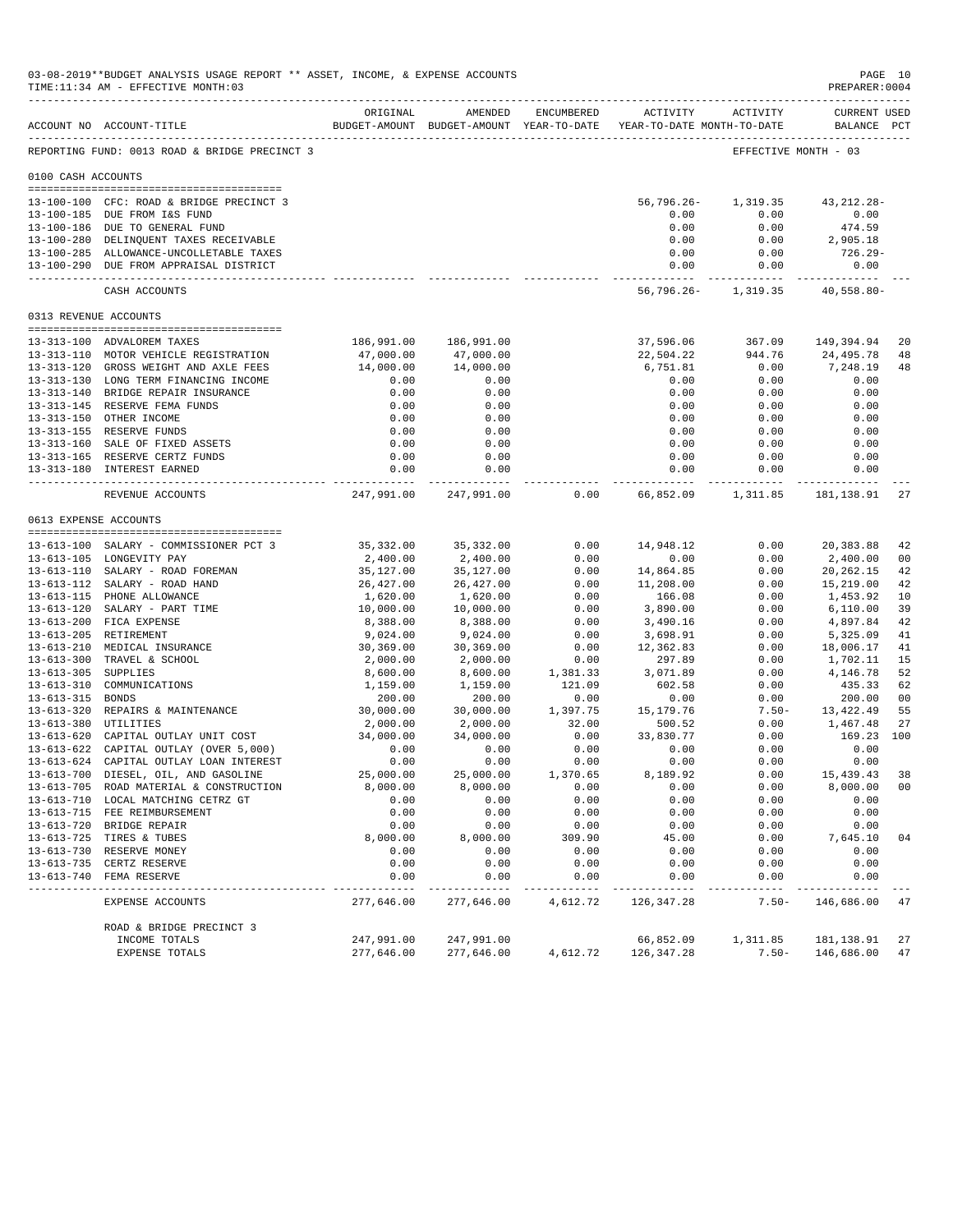|                     | 03-08-2019**BUDGET ANALYSIS USAGE REPORT ** ASSET, INCOME, & EXPENSE ACCOUNTS<br>TIME: 11:34 AM - EFFECTIVE MONTH: 03 |                              |                                                                                |                  |                                                         |                          | PREPARER: 0004                             | PAGE 11 |
|---------------------|-----------------------------------------------------------------------------------------------------------------------|------------------------------|--------------------------------------------------------------------------------|------------------|---------------------------------------------------------|--------------------------|--------------------------------------------|---------|
|                     | ACCOUNT NO ACCOUNT-TITLE                                                                                              | ORIGINAL                     | AMENDED<br>BUDGET-AMOUNT BUDGET-AMOUNT YEAR-TO-DATE YEAR-TO-DATE MONTH-TO-DATE | ENCUMBERED       | ----------------------------------<br>ACTIVITY ACTIVITY |                          | <b>CURRENT USED</b><br>BALANCE PCT         |         |
|                     | REPORTING FUND: 0014 ROAD & BRIDGE PRECINCT 4                                                                         |                              |                                                                                |                  |                                                         | EFFECTIVE MONTH - 03     |                                            |         |
| 0100 CASH ACCOUNTS  |                                                                                                                       |                              |                                                                                |                  |                                                         |                          |                                            |         |
|                     |                                                                                                                       |                              |                                                                                |                  |                                                         |                          |                                            |         |
|                     | 14-100-100 CFC: ROAD & BRIDGE PRECINCT 4                                                                              |                              |                                                                                |                  | 49,517.52-                                              | 1,733.84                 | 54,870.99-                                 |         |
|                     | 14-100-185 DUE FROM I&S FUND                                                                                          |                              |                                                                                |                  | 0.00                                                    | 0.00                     | 0.00                                       |         |
|                     | 14-100-186 DUE FROM GENERAL FUND                                                                                      |                              |                                                                                |                  | 0.00                                                    | 0.00                     | 474.59                                     |         |
|                     | 14-100-280 DELINQUENT TAXES RECEIVABLE<br>14-100-285 ALLOWANCE-UNCOLLETABLE TAXES                                     |                              |                                                                                |                  | 0.00<br>0.00                                            | 0.00<br>0.00             | 2,905.18<br>726.29-                        |         |
|                     | 14-100-290 DUE FROM APPRAISAL DISTRICT                                                                                |                              |                                                                                |                  | 0.00                                                    | 0.00                     | 0.00                                       |         |
|                     | CASH ACCOUNTS                                                                                                         |                              |                                                                                |                  | ________________<br>49,517.52-                          | 1,733.84                 | $52, 217.51 -$                             |         |
|                     | 0314 REVENUE ACCOUNTS                                                                                                 |                              |                                                                                |                  |                                                         |                          |                                            |         |
|                     |                                                                                                                       |                              |                                                                                |                  |                                                         |                          |                                            |         |
|                     | 14-314-100 ADVALOREM TAXES                                                                                            | 230,142.00                   | 230,142.00                                                                     |                  | 37,596.06                                               | 367.08                   | 192,545.94                                 | 16      |
|                     | 14-314-110 MOTOR VEHICLE REGISTRATION                                                                                 | 47,000.00                    | 47,000.00                                                                      |                  | 22,504.18                                               | 944.76                   | 24,495.82                                  | 48      |
|                     | 14-314-120 GROSS WEIGHT AND AXLE FEES                                                                                 | 14,000.00                    | 14,000.00                                                                      |                  | 6,751.81                                                | 0.00                     | 7,248.19                                   | 48      |
|                     | 14-314-130 LONG TERM FINANCING INCOME                                                                                 | 0.00                         | 0.00                                                                           |                  | 0.00                                                    | 0.00                     | 0.00                                       |         |
|                     | 14-314-140 BRIDGE REPAIR INSURANCE                                                                                    | 0.00                         | 0.00                                                                           |                  | 0.00                                                    | 0.00                     | 0.00                                       |         |
|                     | 14-314-145 RESERVE FEMA FUNDS<br>14-314-150 OTHER INCOME                                                              | 0.00                         | 0.00                                                                           |                  | 0.00                                                    | 0.00                     | 0.00<br>$715.00+$                          |         |
|                     | 14-314-155 RESERVE FUNDS                                                                                              | 0.00<br>0.00                 | 0.00<br>0.00                                                                   |                  | 715.00<br>0.00                                          | 422.00<br>0.00           | 0.00                                       |         |
|                     | 14-314-160 SALE OF FIXED ASSETS                                                                                       | 0.00                         | 0.00                                                                           |                  | 0.00                                                    | 0.00                     | 0.00                                       |         |
|                     | 14-314-165 RESERVE CERTZ FUNDS                                                                                        | 0.00                         | 0.00                                                                           |                  | 0.00                                                    | 0.00                     | 0.00                                       |         |
|                     | 14-314-180 INTEREST EARNED                                                                                            | 0.00                         | 0.00                                                                           |                  | 0.00                                                    | 0.00                     | 0.00                                       |         |
|                     | REVENUE ACCOUNTS                                                                                                      | ------------ -<br>291,142.00 | -------------<br>291,142.00                                                    | 0.00             | .<br>67,567.05                                          | ------------<br>1,733.84 | . _ _ _ _ _ _ _ _ _ _ _ _ _<br>223, 574.95 | 23      |
|                     | 0614 EXPENSE ACCOUNTS                                                                                                 |                              |                                                                                |                  |                                                         |                          |                                            |         |
|                     |                                                                                                                       |                              |                                                                                |                  |                                                         |                          |                                            |         |
|                     | 14-614-100 SALARY - COMMISSIONER PCT 4                                                                                | 35,332.00                    | 35,332.00                                                                      | 0.00             | 14,948.12                                               | 0.00                     | 20,383.88                                  | 42      |
|                     | 14-614-105 LONGEVITY PAY                                                                                              | 2,850.00                     | 2,850.00                                                                       | 0.00             | 0.00                                                    | 0.00                     | 2,850.00                                   | 00      |
|                     | 14-614-110 SALARY - ROAD FOREMAN<br>14-614-112 SALARY - ROAD HAND                                                     | 61,490.00<br>0.00            | 61,490.00<br>0.00                                                              | 0.00<br>0.00     | 14,864.85<br>10,395.42                                  | 0.00<br>0.00             | 46,625.15<br>$10,395.42-$                  | 24      |
|                     | 14-614-115 PHONE ALLOWANCE                                                                                            | 1,356.00                     | 1,356.00                                                                       | 0.00             | 332.16                                                  | 0.00                     | 1,023.84                                   | 24      |
|                     | 14-614-120 SALARY - PART TIME                                                                                         | 10,000.00                    | 10,000.00                                                                      | 0.00             | 320.00                                                  | 0.00                     | 9,680.00                                   | 03      |
|                     | 14-614-200 FICA EXPENSE                                                                                               | 8,445.00                     | 8,445.00                                                                       | 0.00             | 3,125.83                                                | 0.00                     | 5,319.17                                   | 37      |
|                     | 14-614-205 RETIREMENT                                                                                                 | 9,086.00                     | 9,086.00                                                                       | 0.00             | 3,336.55                                                | 0.00                     | 5,749.45                                   | 37      |
|                     | 14-614-210 MEDICAL INSURANCE                                                                                          | 30,369.00                    | 30,369.00                                                                      | 0.00             | 12,362.83                                               | 0.00                     | 18,006.17                                  | 41      |
|                     | 14-614-300 TRAVEL & SCHOOL                                                                                            | 2,000.00                     | 2,000.00                                                                       | 0.00             | 110.00                                                  | 0.00                     | 1,890.00                                   | 06      |
| 14-614-305 SUPPLIES |                                                                                                                       | 8,600.00                     | 8,600.00                                                                       | 669.99           | 1,365.93                                                | 0.00                     | 6,564.08                                   | 24      |
|                     | 14-614-310 COMMUNICATIONS                                                                                             | 650.00                       | 650.00                                                                         | 0.00             | 244.81                                                  | 0.00                     | 405.19                                     | 38      |
|                     | 14-614-320 REPAIRS & MAINTENANCE                                                                                      | 30,000.00                    | 30,000.00                                                                      | 3,318.84         | 4,314.69                                                | 0.00                     | 22,366.47                                  | 25      |
|                     | 14-614-380 UTILITIES                                                                                                  | 2,000.00                     | 2,000.00                                                                       | 0.00             | 294.00                                                  | 0.00                     | 1,706.00                                   | 15      |
|                     | 14-614-620 CAPITAL OUTLAY UNIT COST                                                                                   | 0.00                         | 0.00                                                                           | 0.00             | 0.00                                                    | 0.00                     | 0.00                                       |         |
|                     | 14-614-622 CAPITAL OUTLAY (OVER 5,000)                                                                                | 43,151.00                    | 43, 151.00                                                                     | 0.00             | 43, 150. 15                                             | 0.00                     | $0.85$ 100                                 |         |
|                     | 14-614-624 CAPITAL OUTLAY LOAN INTEREST<br>14-614-700 DIESEL, OIL, AND GASOLINE                                       | 0.00<br>25,000.00            | 0.00<br>25,000.00                                                              | 0.00<br>1,075.13 | 0.00<br>7,941.40                                        | 0.00<br>0.00             | 0.00<br>15,983.47                          | 36      |
|                     | 14-614-705 ROAD MATERIAL & CONSTRUCTION                                                                               | 8,000.00                     | 8,000.00                                                                       | 382.80           | 225.00                                                  | 0.00                     | 7,392.20                                   | 08      |
|                     | 14-614-710 LOCAL MATCHING CETRZ GT                                                                                    | 0.00                         | 0.00                                                                           | 0.00             | 0.00                                                    | 0.00                     | 0.00                                       |         |
|                     | 14-614-715 FEE REIMBURSEMENT                                                                                          | 0.00                         | 0.00                                                                           | 0.00             | 0.00                                                    | 0.00                     | 0.00                                       |         |
|                     | 14-614-720 BRIDGE REPAIR                                                                                              | 0.00                         | 0.00                                                                           | 0.00             | 0.00                                                    | 0.00                     | 0.00                                       |         |
|                     | 14-614-725 TIRES & TUBES                                                                                              | 8,000.00                     | 8,000.00                                                                       | 692.00           | 4,350.86                                                | 0.00                     | 2,957.14                                   | 63      |
|                     | 14-614-730 FEMA EXPENSE                                                                                               | 0.00                         | 0.00                                                                           | 0.00             | 0.00                                                    | 0.00                     | 0.00                                       |         |
|                     | 14-614-735 CERTZ RESERVE                                                                                              | 0.00                         | 0.00                                                                           | 0.00             | 0.00                                                    | 0.00                     | 0.00                                       |         |
| $14 - 614 - 740$    | FEMA RESERVE                                                                                                          | 0.00                         | 0.00                                                                           | 0.00             | 0.00                                                    | 0.00                     | 0.00                                       |         |
|                     | EXPENSE ACCOUNTS                                                                                                      | 286,329.00                   | 286,329.00                                                                     | 6,138.76         | 121,682.60                                              | 0.00                     | 158,507.64                                 | 45      |
|                     | ROAD & BRIDGE PRECINCT 4                                                                                              |                              |                                                                                |                  |                                                         |                          |                                            |         |
|                     | INCOME TOTALS                                                                                                         | 291,142.00                   | 291,142.00                                                                     |                  | 67,567.05                                               | 1,733.84                 | 223, 574.95                                | 23      |
|                     | <b>EXPENSE TOTALS</b>                                                                                                 | 286,329.00                   | 286,329.00                                                                     | 6,138.76         | 121,682.60                                              | 0.00                     | 158,507.64                                 | 45      |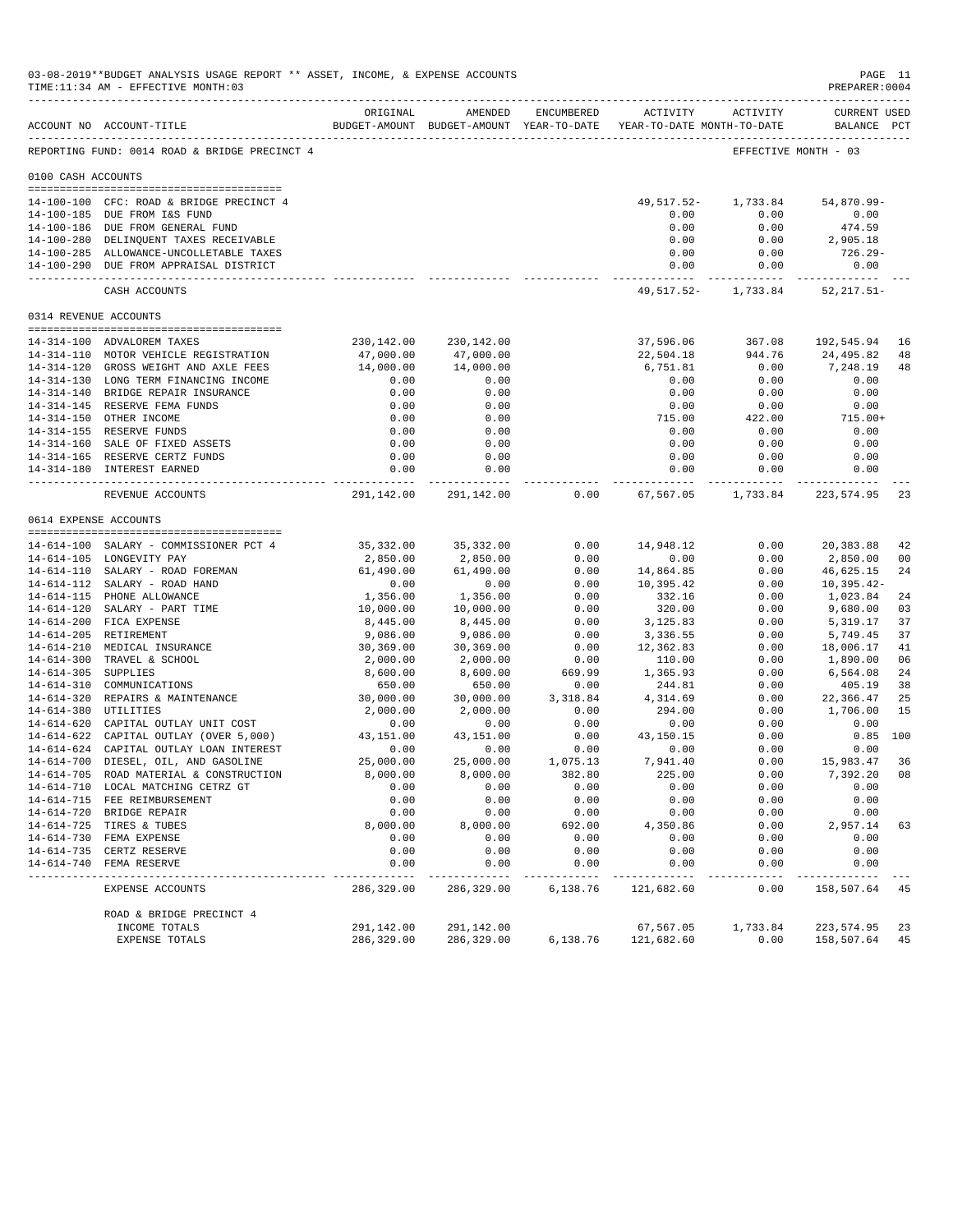| 03-08-2019**BUDGET ANALYSIS USAGE REPORT ** ASSET, INCOME, & EXPENSE ACCOUNTS<br>PAGE 12<br>TIME: 11:34 AM - EFFECTIVE MONTH: 03<br>PREPARER:0004 |                                         |            |                                      |            |                                                                                 |                      |                                                                    |  |
|---------------------------------------------------------------------------------------------------------------------------------------------------|-----------------------------------------|------------|--------------------------------------|------------|---------------------------------------------------------------------------------|----------------------|--------------------------------------------------------------------|--|
|                                                                                                                                                   | ACCOUNT NO ACCOUNT-TITLE                | ORIGINAL   | AMENDED                              | ENCUMBERED | ACTIVITY<br>BUDGET-AMOUNT BUDGET-AMOUNT YEAR-TO-DATE YEAR-TO-DATE MONTH-TO-DATE | ACTIVITY             | CURRENT USED<br>BALANCE PCT                                        |  |
|                                                                                                                                                   | REPORTING FUND: 0020 JAIL BOND I&S      |            |                                      |            |                                                                                 | EFFECTIVE MONTH - 03 |                                                                    |  |
| 0100 CASH ACCOUNT                                                                                                                                 |                                         |            |                                      |            |                                                                                 |                      |                                                                    |  |
|                                                                                                                                                   |                                         |            |                                      |            |                                                                                 |                      |                                                                    |  |
|                                                                                                                                                   | 20-100-190 I&S ACCOUNT JAIL BOND        |            |                                      |            | 143,840.44                                                                      | 8,267.16             | 454,726.50                                                         |  |
|                                                                                                                                                   | 20-100-280 DELINQUENT TAXES RECEIVABLE  |            |                                      |            | 0.00                                                                            | 0.00                 | 14,558.70                                                          |  |
|                                                                                                                                                   | 20-100-285 ALLOWANCE-UNCOLLETABLE TAXES |            |                                      |            | 0.00                                                                            | 0.00                 | $3,639.67-$                                                        |  |
|                                                                                                                                                   | 20-100-290 DUE FROM APPRAISAL DISTRICT  |            |                                      |            | 0.00                                                                            | 0.00                 | 0.00                                                               |  |
|                                                                                                                                                   | 20-100-295 DUE FROM GENERAL FUND        |            |                                      |            | 0.00<br>-----------                                                             | 0.00                 | 25,369.42<br>-------------                                         |  |
|                                                                                                                                                   | CASH ACCOUNT                            |            |                                      |            | 143,840.44                                                                      |                      | 8, 267.16 491, 014.95                                              |  |
|                                                                                                                                                   | 0315 JAIL BOND I&S REVENUE              |            |                                      |            |                                                                                 |                      |                                                                    |  |
|                                                                                                                                                   | 20-315-100 BOND TAXES                   |            |                                      |            |                                                                                 |                      | 461,769.00 461,769.00 528,774.82 8,267.16 67,005.82+115            |  |
|                                                                                                                                                   | 20-315-180 BOND TAXES INTEREST          | 0.00       | 0.00                                 |            | 0.00                                                                            | 0.00                 | 0.00                                                               |  |
|                                                                                                                                                   | JAIL BOND I&S REVENUE                   |            |                                      |            |                                                                                 |                      | 461.769.00  461.769.00  0.00  528.774.82  8.267.16  67.005.82+ 115 |  |
| 0615 EXPENSE ACCOUNTS                                                                                                                             |                                         |            |                                      |            |                                                                                 |                      |                                                                    |  |
|                                                                                                                                                   | 20-615-622 BOND PAYMENT PRINCIPAL       |            | 305,000.00 305,000.00                |            | 0.0000305,000.00                                                                | 0.00                 | 0.00 100                                                           |  |
|                                                                                                                                                   | 20-615-624 BOND PAYMENT INTEREST        | 156,769.00 | 156,769.00                           | 0.00       | 79,934.38                                                                       | 0.00                 | 76,834.62 51                                                       |  |
|                                                                                                                                                   | EXPENSE ACCOUNTS                        | .          | -----------<br>461,769.00 461,769.00 | 0.00       | ---------------<br>384,934,38                                                   | 0.00                 | 76,834.62 83                                                       |  |
|                                                                                                                                                   | JAIL BOND I&S                           |            |                                      |            |                                                                                 |                      |                                                                    |  |
|                                                                                                                                                   | INCOME TOTALS                           |            | 461,769.00 461,769.00                |            |                                                                                 |                      | 528,774.82 8,267.16 67,005.82+ 115                                 |  |
|                                                                                                                                                   | <b>EXPENSE TOTALS</b>                   | 461,769.00 | 461,769.00                           | 0.00       | 384,934.38                                                                      | 0.00                 | 76,834.62 83                                                       |  |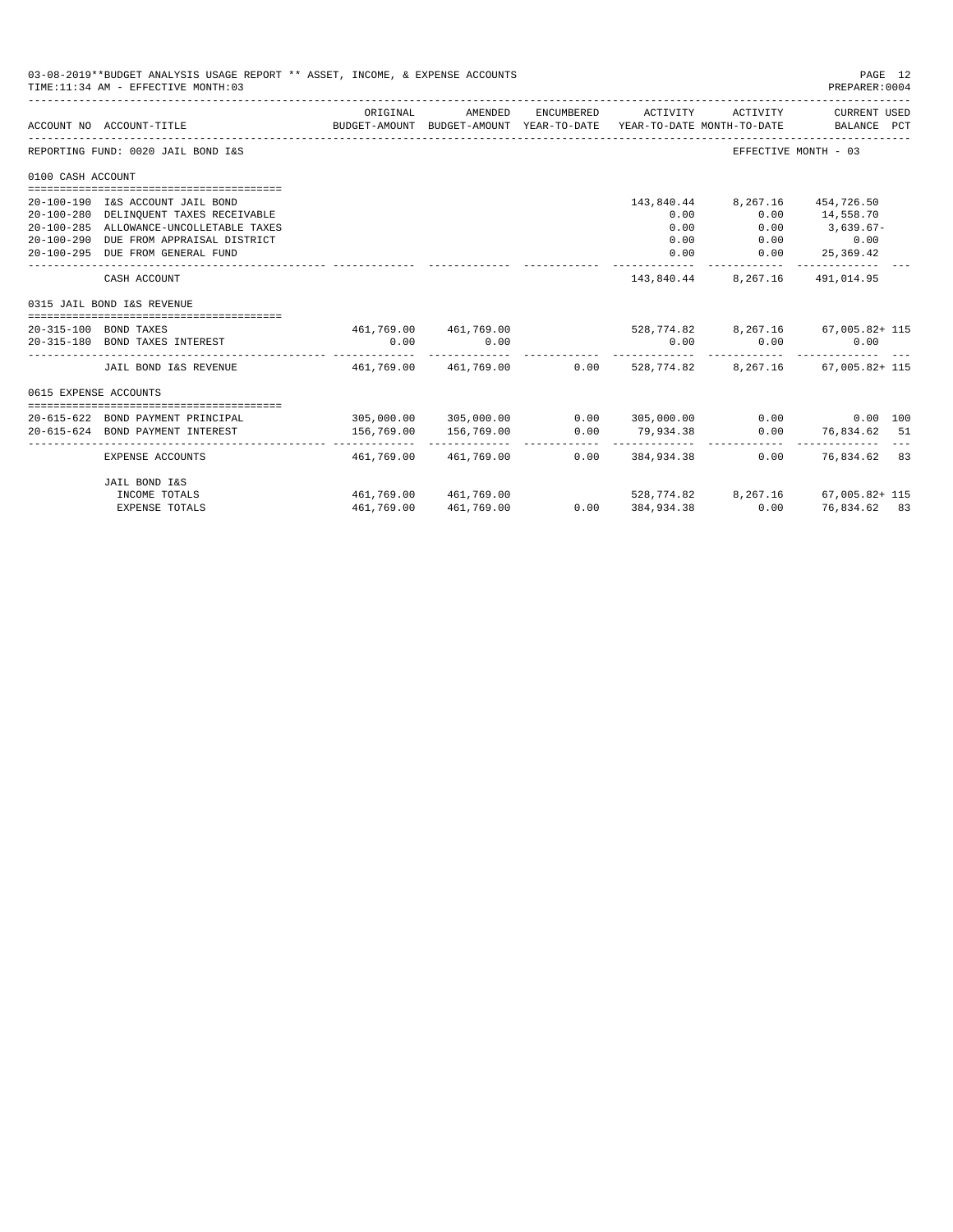|                       | 03-08-2019**BUDGET ANALYSIS USAGE REPORT ** ASSET, INCOME, & EXPENSE ACCOUNTS<br>TIME: 11:34 AM - EFFECTIVE MONTH: 03 |          |                                           |             |                   |                                           | PREPARER: 0004       | PAGE 13 |
|-----------------------|-----------------------------------------------------------------------------------------------------------------------|----------|-------------------------------------------|-------------|-------------------|-------------------------------------------|----------------------|---------|
|                       | ACCOUNT NO ACCOUNT-TITLE COMPUTE BUDGET-AMOUNT BUDGET-AMOUNT YEAR-TO-DATE YEAR-TO-DATE MONTH-TO-DATE BALANCE PCT      | ORIGINAL | AMENDED                                   |             |                   | ENCUMBERED ACTIVITY ACTIVITY CURRENT USED |                      |         |
|                       | REPORTING FUND: 0021 LATERAL ROAD PRECINCT 1                                                                          |          |                                           |             |                   |                                           | EFFECTIVE MONTH - 03 |         |
| 0100 CASH ACCOUNTS    |                                                                                                                       |          |                                           |             |                   |                                           |                      |         |
|                       | 21-100-100 CFC: LATERAL ROAD PRECINCT 1                                                                               |          |                                           |             |                   | 5,132.16 0.00                             | 5,132.22             |         |
|                       | CASH ACCOUNTS                                                                                                         |          |                                           |             |                   | 5, 132. 16<br>0.00                        | 5,132.22             |         |
| 0321 REVENUE ACCOUNTS |                                                                                                                       |          |                                           |             |                   |                                           |                      |         |
|                       | 21-321-190 STATE ROAD FUND                                                                                            |          | 5,146.00 5,146.00 5,132.16 0.00 13.84 100 |             |                   |                                           |                      |         |
|                       | REVENUE ACCOUNTS                                                                                                      |          | 5,146.00 5,146.00 0.00 5,132.16           |             |                   |                                           | 0.00 13.84 100       |         |
| 0621 EXPENSE ACCOUNTS |                                                                                                                       |          |                                           |             |                   |                                           |                      |         |
|                       | 21-621-700 DIESEL, OIL, AND GASOLINE $2,573.00$ $2,573.00$ $0.00$ $0.00$ $0.00$                                       |          |                                           |             |                   | 0.00                                      | 2,573.00             | 00      |
|                       | 21-621-705 ROAD MATERIAL & CONSTRUCTION                                                                               | 2,573.00 | 2,573.00                                  | 0.00        | 0.00              | 0.00                                      | 2,573.00 00          |         |
|                       | EXPENSE ACCOUNTS                                                                                                      | 5,146,00 | 5,146.00                                  |             | $0.00$ and $0.00$ | 0.00<br>0.00                              | 5,146,00 00          |         |
|                       | LATERAL ROAD PRECINCT 1                                                                                               |          |                                           |             |                   |                                           |                      |         |
|                       | INCOME TOTALS                                                                                                         |          | 5,146.00 5,146.00 5,132.16                |             |                   |                                           | 0.00 13.84 100       |         |
|                       | <b>EXPENSE TOTALS</b>                                                                                                 | 5,146.00 | 5,146.00                                  | $0.00$ 0.00 |                   | 0.00                                      | 5,146.00 00          |         |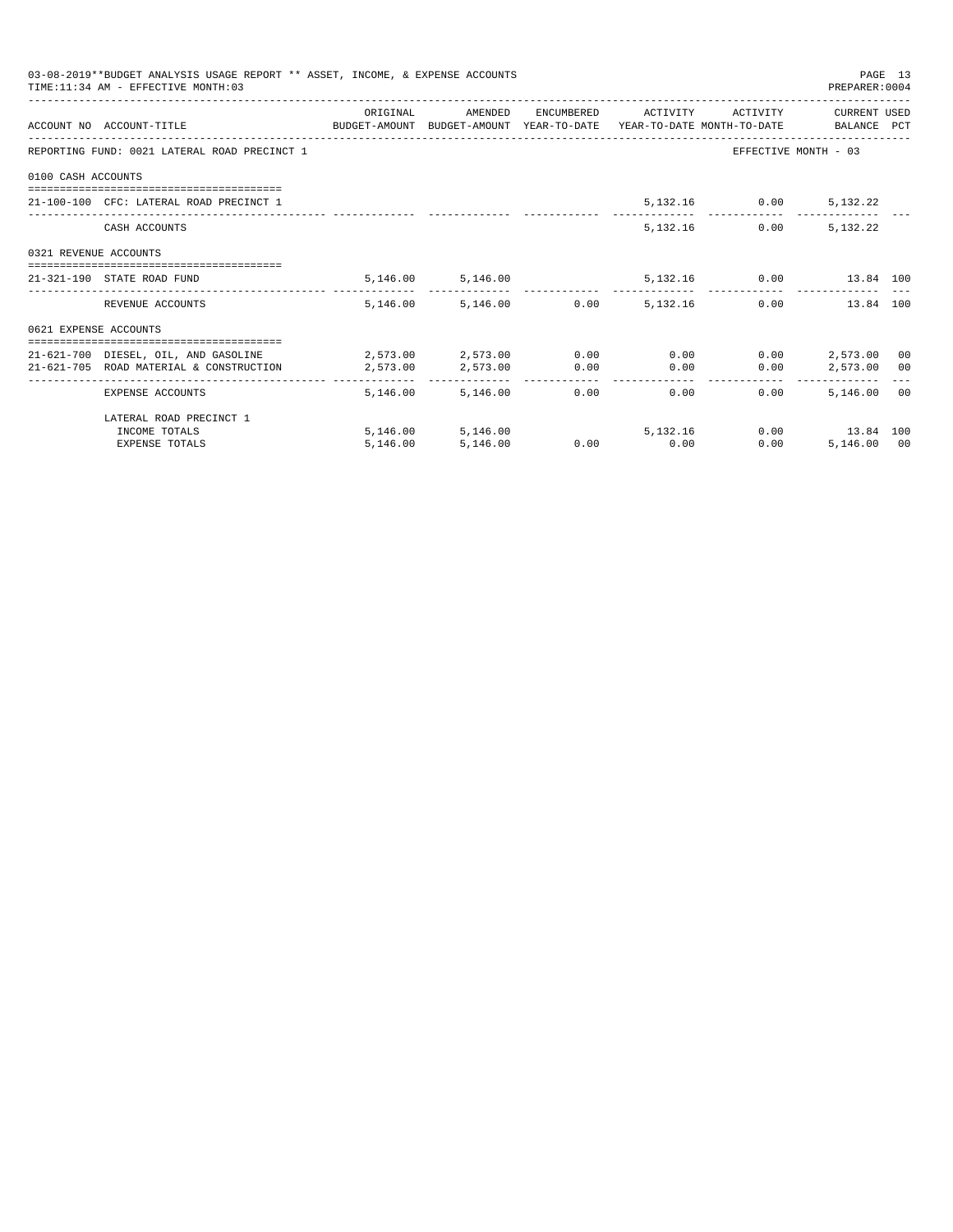|                       | 03-08-2019**BUDGET ANALYSIS USAGE REPORT ** ASSET, INCOME, & EXPENSE ACCOUNTS<br>TIME: 11:34 AM - EFFECTIVE MONTH: 03 |                                                                                                                                                                                                                             |                                 |                                    |                         | PREPARER: 0004                               | PAGE 14 |
|-----------------------|-----------------------------------------------------------------------------------------------------------------------|-----------------------------------------------------------------------------------------------------------------------------------------------------------------------------------------------------------------------------|---------------------------------|------------------------------------|-------------------------|----------------------------------------------|---------|
|                       |                                                                                                                       | ORIGINAL                                                                                                                                                                                                                    | AMENDED                         | ENCUMBERED ACTIVITY                | ACTIVITY                | CURRENT USED                                 |         |
|                       | ACCOUNT NO ACCOUNT-TITLE COMPUTE BUDGET-AMOUNT BUDGET-AMOUNT YEAR-TO-DATE YEAR-TO-DATE MONTH-TO-DATE BALANCE PCT      |                                                                                                                                                                                                                             |                                 |                                    |                         |                                              |         |
|                       | REPORTING FUND: 0022 LATERAL ROAD PRECINCT 2                                                                          |                                                                                                                                                                                                                             |                                 |                                    |                         | EFFECTIVE MONTH - 03                         |         |
| 0100 CASH ACCOUNTS    |                                                                                                                       |                                                                                                                                                                                                                             |                                 |                                    |                         |                                              |         |
|                       | $22-100-100$ CFC: LATERAL ROAD PRECINCT 2                                                                             |                                                                                                                                                                                                                             |                                 |                                    | 2,009.17 0.00 3,262.24  |                                              |         |
|                       | CASH ACCOUNTS                                                                                                         |                                                                                                                                                                                                                             |                                 | 2,009.17                           | 0.00                    | 3,262.24                                     |         |
| 0322 REVENUE ACCOUNTS |                                                                                                                       |                                                                                                                                                                                                                             |                                 |                                    |                         |                                              |         |
|                       | 22-322-190 STATE ROAD FUND                                                                                            |                                                                                                                                                                                                                             | 5, 146.00 5, 146.00             |                                    | 5,132.17 0.00 13.83 100 |                                              |         |
|                       | REVENUE ACCOUNTS                                                                                                      |                                                                                                                                                                                                                             | 5,146.00 5,146.00 0.00 5,132.17 |                                    |                         | 0.00<br>13.83 100                            |         |
| 0622 EXPENSE ACCOUNTS |                                                                                                                       |                                                                                                                                                                                                                             |                                 |                                    |                         |                                              |         |
|                       | 22-622-700 DIESEL, OIL, AND GASOLINE                                                                                  | $2.573.00$ $2.573.00$ $2.573.00$ $2.573.00$ $2.573.00$ $2.573.00$ $2.573.00$ $2.573.00$ $2.573.00$ $2.573.00$ $2.573.00$ $2.573.00$ $2.573.00$ $2.573.00$ $2.573.00$ $2.573.00$ $2.573.00$ $2.573.00$ $2.573.00$ $2.573.00$ |                                 |                                    |                         |                                              |         |
|                       | 22-622-705 ROAD MATERIAL & CONSTRUCTION 2,573.00                                                                      |                                                                                                                                                                                                                             | 2,573.00 0.00                   | 550.00                             |                         | $0.00$ 2,023.00 21                           |         |
|                       | EXPENSE ACCOUNTS                                                                                                      | 5,146.00                                                                                                                                                                                                                    | 5,146.00                        | -------------<br>$0.00$ $3.123.00$ | 0.00                    | -----------------------------<br>2,023.00 61 |         |
|                       | LATERAL ROAD PRECINCT 2                                                                                               |                                                                                                                                                                                                                             |                                 |                                    |                         |                                              |         |
|                       | INCOME TOTALS                                                                                                         |                                                                                                                                                                                                                             | 5,146.00 5,146.00 5,132.17      |                                    |                         | $0.00$ 13.83 100                             |         |
|                       | <b>EXPENSE TOTALS</b>                                                                                                 | 5,146.00                                                                                                                                                                                                                    | 5.146.00                        | $0.00$ $3,123.00$                  | 0.00                    | 2,023,00 61                                  |         |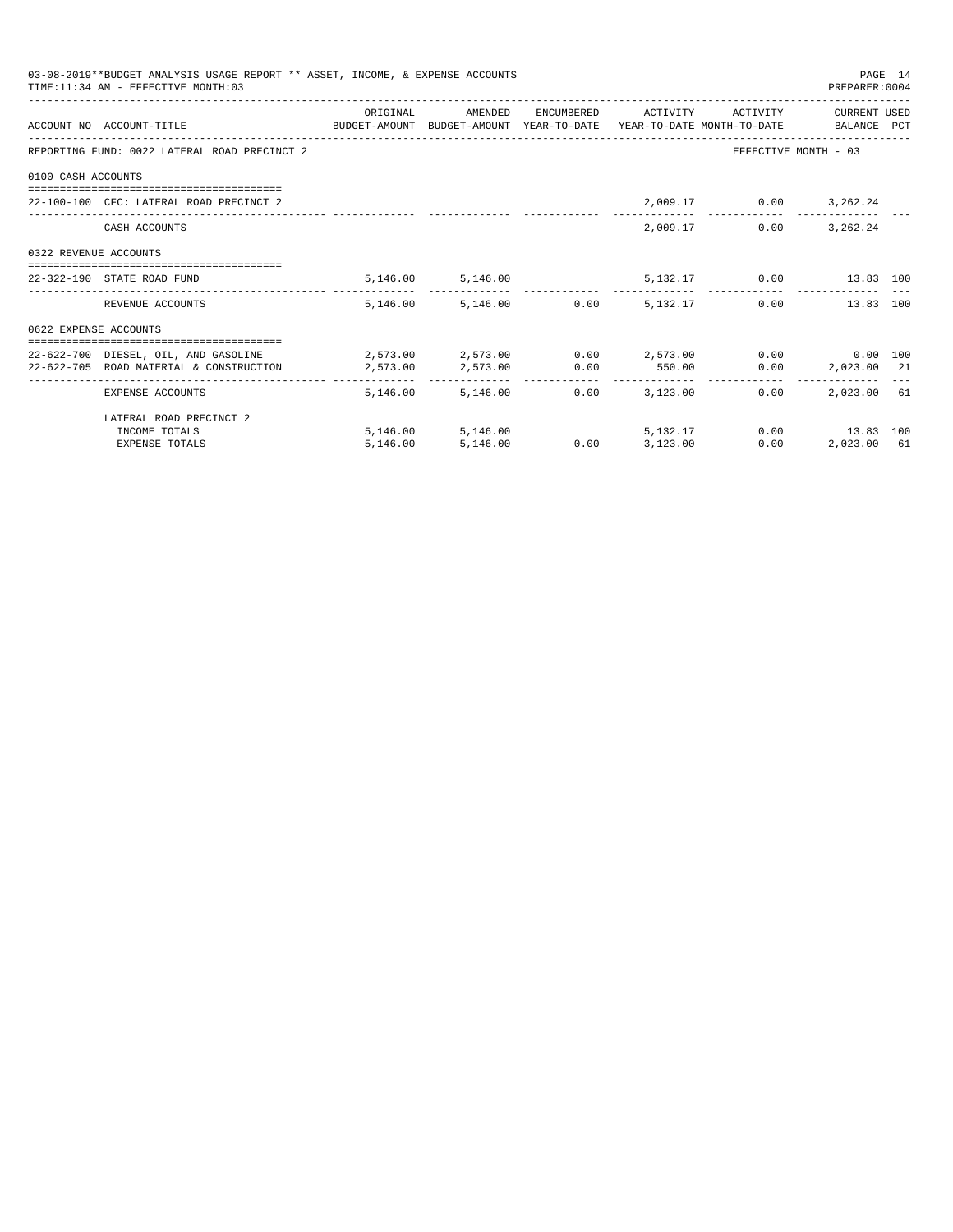|                       | 03-08-2019**BUDGET ANALYSIS USAGE REPORT ** ASSET, INCOME, & EXPENSE ACCOUNTS<br>TIME: 11:34 AM - EFFECTIVE MONTH: 03 |          |                                 |  |                                      | PREPARER: 0004                           | PAGE 15 |
|-----------------------|-----------------------------------------------------------------------------------------------------------------------|----------|---------------------------------|--|--------------------------------------|------------------------------------------|---------|
|                       | ACCOUNT NO ACCOUNT-TITLE COMPUTE SUDGET-AMOUNT BUDGET-AMOUNT YEAR-TO-DATE YEAR-TO-DATE MONTH-TO-DATE BALANCE PCT      | ORIGINAL |                                 |  | AMENDED ENCUMBERED ACTIVITY ACTIVITY | CURRENT USED                             |         |
|                       | REPORTING FUND: 0023 LATERAL ROAD PRECINCT 3                                                                          |          |                                 |  |                                      | EFFECTIVE MONTH - 03                     |         |
| 0100 CASH ACCOUNTS    |                                                                                                                       |          |                                 |  |                                      |                                          |         |
|                       | 23-100-100 CFC: LATERAL ROAD PRECINCT 3                                                                               |          |                                 |  | 5,132.17 0.00 5,132.23               |                                          |         |
|                       | CASH ACCOUNTS                                                                                                         |          |                                 |  | 5, 132. 17<br>0.00                   | 5,132.23                                 |         |
| 0323 REVENUE ACCOUNTS |                                                                                                                       |          |                                 |  |                                      |                                          |         |
|                       | 23-323-190 STATE ROAD FUND                                                                                            |          | 5, 146.00 5, 146.00             |  | 5,132.17 0.00 13.83 100              |                                          |         |
|                       | REVENUE ACCOUNTS                                                                                                      |          | 5,146.00 5,146.00 0.00 5,132.17 |  |                                      | 13.83 100<br>0.00                        |         |
| 0623 EXPENSE ACCOUNTS |                                                                                                                       |          |                                 |  |                                      |                                          |         |
|                       | 23-623-700 DIESEL, OIL, AND GASOLINE $2,573.00$ $2,573.00$ $0.00$ $0.00$<br>23-623-705 ROAD MATERIAL & CONSTRUCTION   | 2,573.00 | 2,573.00 720.00 0.00            |  |                                      | $0.00$ 2,573.00 00<br>$0.00$ 1,853.00 28 |         |
|                       | EXPENSE ACCOUNTS                                                                                                      |          | 5,146.00 5,146.00 720.00        |  | 0.00<br>0.00                         | 4,426.00 14                              |         |
|                       | LATERAL ROAD PRECINCT 3                                                                                               |          |                                 |  |                                      |                                          |         |
|                       | INCOME TOTALS                                                                                                         |          | 5,146.00 5,146.00 5,132.17      |  |                                      | $0.00$ 13.83 100                         |         |
|                       | <b>EXPENSE TOTALS</b>                                                                                                 | 5,146.00 | 5,146.00 720.00 0.00            |  | 0.00                                 | 4,426.00 14                              |         |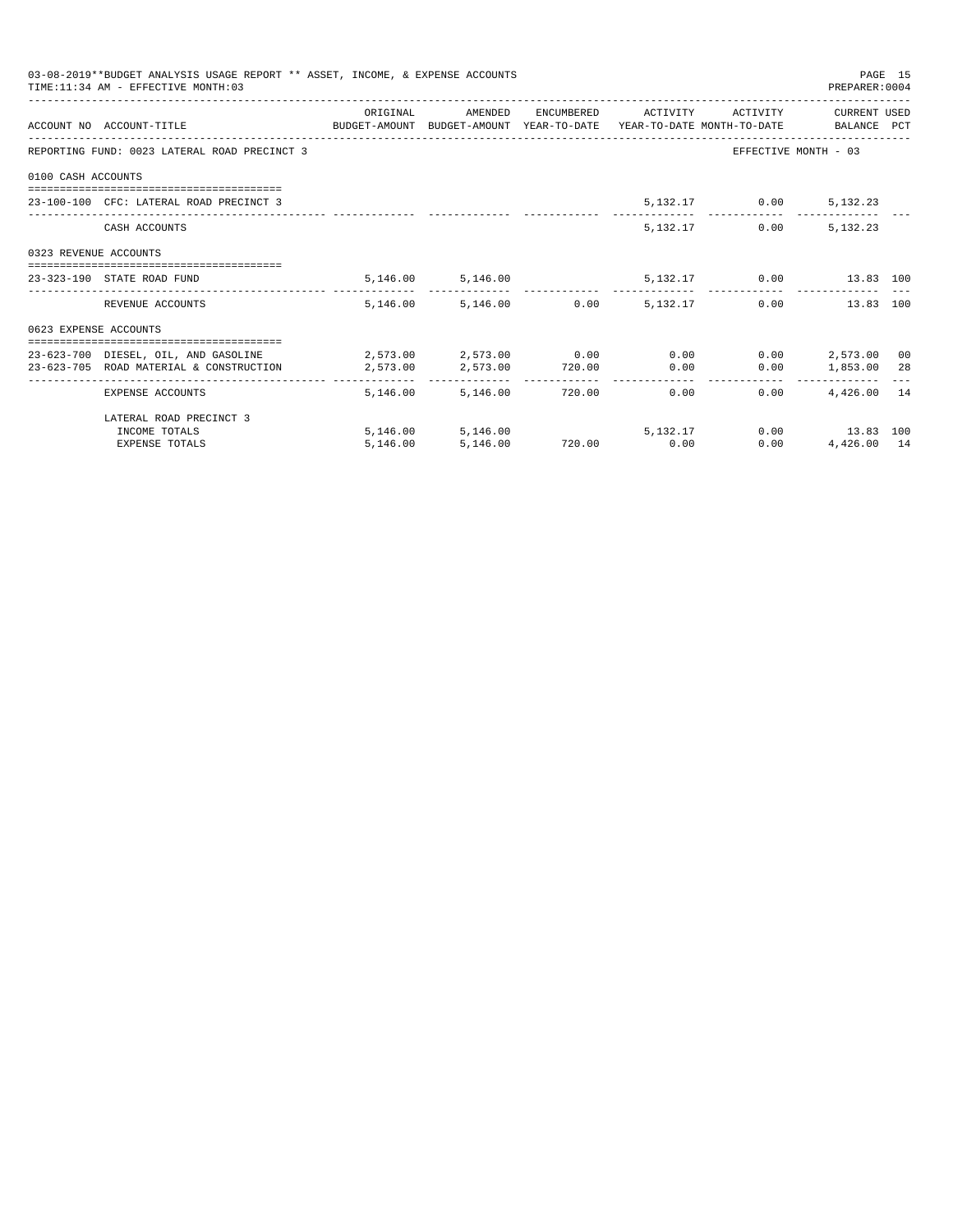|                       | 03-08-2019**BUDGET ANALYSIS USAGE REPORT ** ASSET, INCOME, & EXPENSE ACCOUNTS<br>TIME: 11:34 AM - EFFECTIVE MONTH: 03 |          |                                           |               |                              | PREPARER: 0004                | PAGE 16 |
|-----------------------|-----------------------------------------------------------------------------------------------------------------------|----------|-------------------------------------------|---------------|------------------------------|-------------------------------|---------|
|                       | ACCOUNT NO ACCOUNT-TITLE COMPUTE SUDGET-AMOUNT BUDGET-AMOUNT YEAR-TO-DATE YEAR-TO-DATE MONTH-TO-DATE BALANCE PCT      | ORIGINAL | AMENDED                                   |               | ENCUMBERED ACTIVITY ACTIVITY | CURRENT USED                  |         |
|                       | REPORTING FUND: 0024 LATERAL ROAD PRECINCT 4                                                                          |          |                                           |               |                              | EFFECTIVE MONTH - 03          |         |
| 0100 CASH ACCOUNTS    |                                                                                                                       |          |                                           |               |                              |                               |         |
|                       | 24-100-100 CFC: LATERAL ROAD PRECINCT 4                                                                               |          |                                           |               | 4,588.82 0.00 6,115.90       |                               |         |
|                       | CASH ACCOUNTS                                                                                                         |          |                                           |               | 4,588.82 0.00 6,115.90       |                               |         |
| 0324 REVENUE ACCOUNTS |                                                                                                                       |          |                                           |               |                              |                               |         |
|                       | 24-324-190 STATE ROAD FUND                                                                                            |          | 5,146.00 5,146.00                         |               |                              | 5,132.16   0.00   13.84   100 |         |
|                       | REVENUE ACCOUNTS                                                                                                      |          | 5,146.00 5,146.00 0.00 5,132.16           |               |                              | 0.00<br>13.84 100             |         |
| 0624 EXPENSE ACCOUNTS |                                                                                                                       |          |                                           |               |                              |                               |         |
|                       | 24-624-700 DIESEL, OIL, AND GASOLINE 2,573.00 2,573.00 0.00 543.34                                                    |          |                                           |               |                              | $0.00$ 2,029.66 21            |         |
|                       | 24-624-705 ROAD MATERIAL & CONSTRUCTION 2,573.00 2,573.00 1,040.00 0.00                                               |          |                                           |               |                              | $0.00$ 1,533.00 40            |         |
|                       | EXPENSE ACCOUNTS                                                                                                      |          | 5,146.00 5,146.00 1,040.00 543.34         | ------------- | $0.00 -$                     | 3,562.66 31                   |         |
|                       | LATERAL ROAD PRECINCT 4                                                                                               |          |                                           |               |                              |                               |         |
|                       | INCOME TOTALS                                                                                                         |          | 5,146.00 5,146.00 5,132.16 0.00 13.84 100 |               |                              |                               |         |
|                       | <b>EXPENSE TOTALS</b>                                                                                                 | 5.146.00 | 5, 146, 00 1, 040, 00 543, 34             |               | 0.00                         | 3,562.66 31                   |         |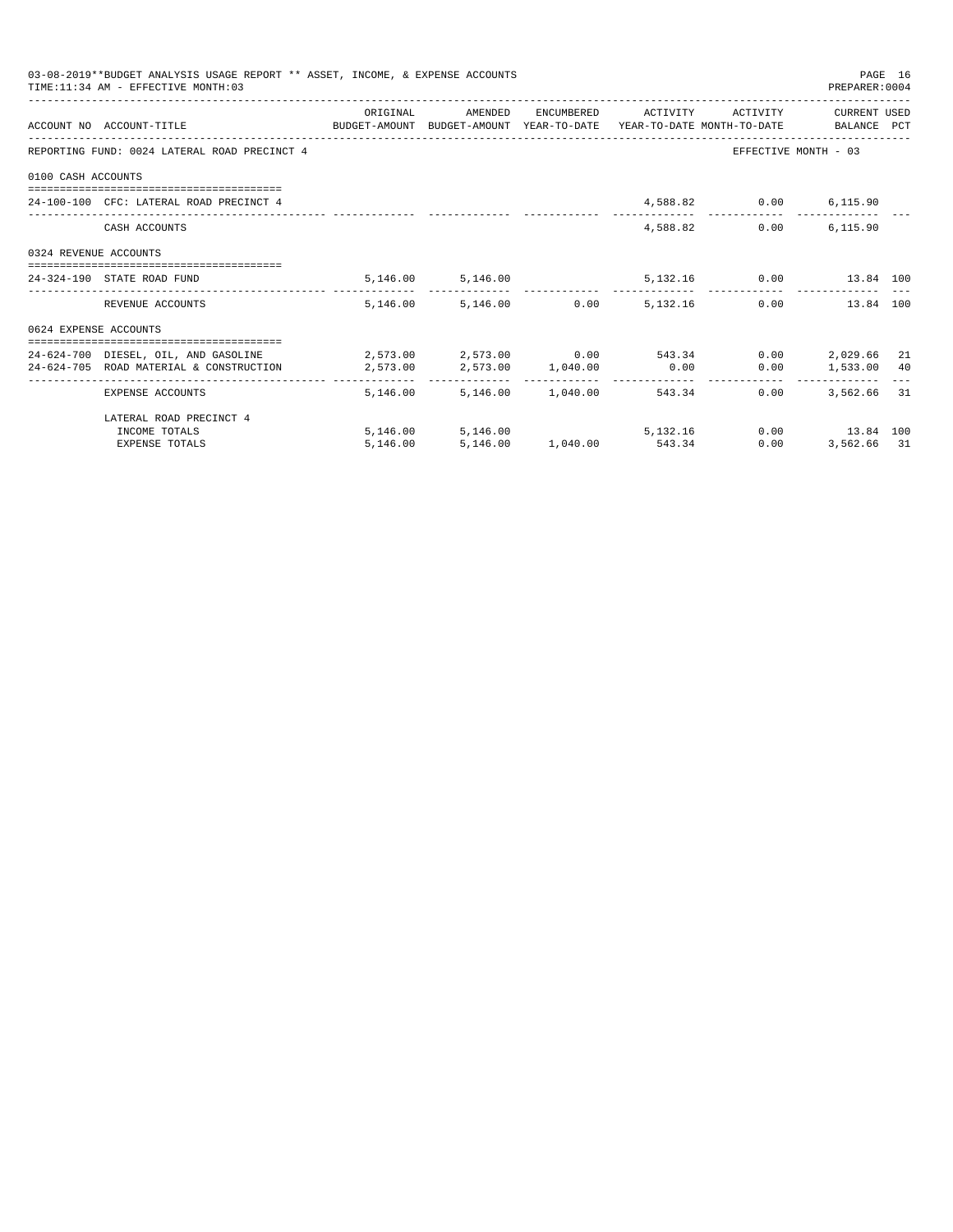|                                                                                                                                                                                                                                                                     | 03-08-2019**BUDGET ANALYSIS USAGE REPORT ** ASSET, INCOME, & EXPENSE ACCOUNTS<br>TIME: 11:34 AM - EFFECTIVE MONTH: 03 |           |         |                     |                       |                      | PAGE 17<br>PREPARER: 0004   |    |
|---------------------------------------------------------------------------------------------------------------------------------------------------------------------------------------------------------------------------------------------------------------------|-----------------------------------------------------------------------------------------------------------------------|-----------|---------|---------------------|-----------------------|----------------------|-----------------------------|----|
|                                                                                                                                                                                                                                                                     | ACCOUNT NO ACCOUNT-TITLE<br>BUDGET-AMOUNT BUDGET-AMOUNT YEAR-TO-DATE YEAR-TO-DATE MONTH-TO-DATE BALANCE PCT           | ORIGINAL  | AMENDED |                     | ENCUMBERED ACTIVITY   |                      | ACTIVITY CURRENT USED       |    |
|                                                                                                                                                                                                                                                                     |                                                                                                                       |           |         |                     |                       |                      |                             |    |
|                                                                                                                                                                                                                                                                     | REPORTING FUND: 0030 COURT RECORDS PRESERVATION FUND                                                                  |           |         |                     |                       |                      | EFFECTIVE MONTH - 03        |    |
|                                                                                                                                                                                                                                                                     |                                                                                                                       |           |         |                     |                       |                      |                             |    |
|                                                                                                                                                                                                                                                                     |                                                                                                                       |           |         |                     |                       | 250.75 0.00 4,602.67 |                             |    |
|                                                                                                                                                                                                                                                                     |                                                                                                                       |           |         |                     |                       |                      |                             |    |
|                                                                                                                                                                                                                                                                     | CASH ACCOUNTS                                                                                                         |           |         |                     |                       | 250.75<br>0.00       | 4,602.67                    |    |
|                                                                                                                                                                                                                                                                     |                                                                                                                       |           |         |                     |                       |                      |                             |    |
|                                                                                                                                                                                                                                                                     |                                                                                                                       | 0.00      | 0.00    |                     |                       | 0.75                 | $0.00$ 0.75+                |    |
| 0100 CASH ACCOUNTS<br>30-100-100 CFC: COURT RECORDS PRES FUND<br>0330 REVENUE ACCOUNTS<br>30-330-180 INTEREST EARNED<br>30-330-730 RECORDS PRESERVATION FEES<br>500.00<br>500.00<br>250.00<br>0.00<br>500.00<br>500.00<br>REVENUE ACCOUNTS<br>0730 EXPENSE ACCOUNTS | 0.00                                                                                                                  | 250.00 50 |         |                     |                       |                      |                             |    |
|                                                                                                                                                                                                                                                                     |                                                                                                                       |           |         |                     |                       | 250.75               | $0.00$ and $0.00$<br>249.25 | 50 |
|                                                                                                                                                                                                                                                                     |                                                                                                                       |           |         |                     |                       |                      |                             |    |
|                                                                                                                                                                                                                                                                     | ==============================                                                                                        |           |         |                     |                       |                      |                             |    |
|                                                                                                                                                                                                                                                                     | 30-730-730 RECORDS PRES EXPENSES                                                                                      | 0.00      | 0.00    | 0.00<br>----------- | 0.00<br>------------- |                      | 0.00<br>0.00                |    |
|                                                                                                                                                                                                                                                                     | EXPENSE ACCOUNTS                                                                                                      | 0.00      | 0.00    |                     | 0.00                  | 0.00<br>0.00         | 0.00                        |    |
|                                                                                                                                                                                                                                                                     | COURT RECORDS PRESERVATION FUND                                                                                       |           |         |                     |                       |                      |                             |    |
|                                                                                                                                                                                                                                                                     | INCOME TOTALS                                                                                                         | 500.00    | 500.00  |                     | 250.75                |                      | $0.00$ 249.25               | 50 |
|                                                                                                                                                                                                                                                                     | <b>EXPENSE TOTALS</b>                                                                                                 | 0.00      | 0.00    | 0.00                | 0.00                  | 0.00                 | 0.00                        |    |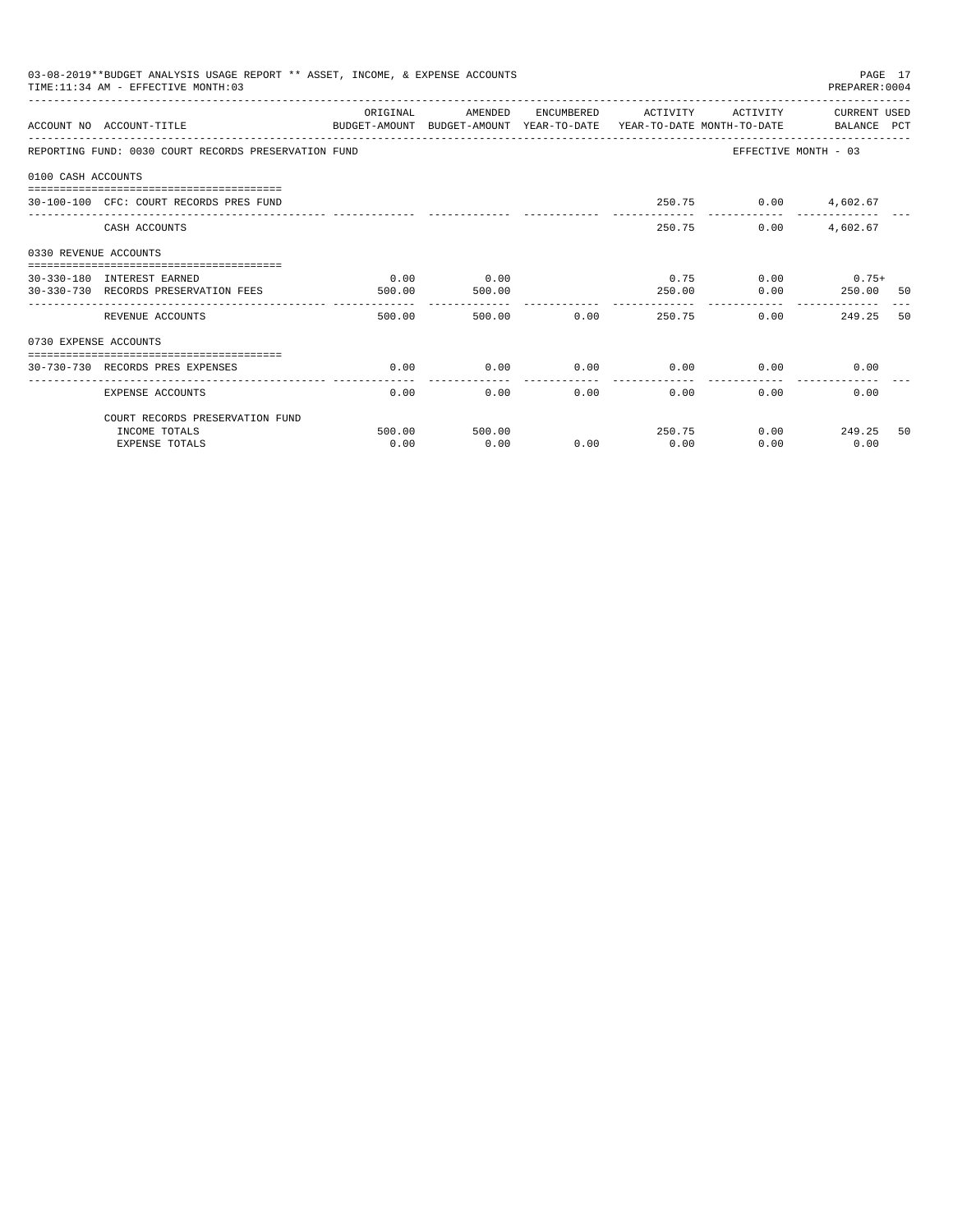| 03-08-2019**BUDGET ANALYSIS USAGE REPORT ** ASSET, INCOME, & EXPENSE ACCOUNTS<br>PAGE 18<br>TIME: 11:34 AM - EFFECTIVE MONTH: 03<br>PREPARER: 0004<br>AMENDED<br>CURRENT USED<br>OR TGTNAL<br>ENCUMBERED<br>ACTIVITY<br>ACTIVITY<br>ACCOUNT NO ACCOUNT-TITLE CONTROL SUDGET-AMOUNT BUDGET-AMOUNT YEAR-TO-DATE YEAR-TO-DATE MONTH-TO-DATE BALANCE PCT<br>EFFECTIVE MONTH - 03<br>REPORTING FUND: 0033 C&D COURT TECHNOLOGY FUND<br>0100 CASH ACCOUNTS<br>17.96 0.00 488.52<br>33-100-100 CFC: C&D COURT TECHNOLOGY FUND<br>17.96<br>0.00<br>488.52<br>CASH ACCOUNTS<br>0333 REVENUE ACCOUNTS<br>0.00<br>0.00<br>33-333-180 INTEREST EARNED<br>0.00<br>$0.00$ 0.00<br>33-333-733 C&D COURT TECH FEES<br>17.96<br>50.00<br>50.00<br>0.00<br>32.04 36<br>-------------<br>0.00<br>0.00<br>50.00<br>50.00<br>17.96<br>32.04<br>REVENUE ACCOUNTS<br>0733 EXPENSE ACCOUNTS<br>------------------------------------<br>0.00<br>0.00<br>0.00<br>0.00<br>0.00<br>0.00<br>33-733-733 C&D COURT TECH EXPENSES<br>.<br>--------------<br>-------------<br>0.00<br>0.00<br>0.00<br>EXPENSE ACCOUNTS<br>0.00<br>0.00<br>0.00<br>C&D COURT TECHNOLOGY FUND |                       |       |       |      |      |       |                  |    |
|--------------------------------------------------------------------------------------------------------------------------------------------------------------------------------------------------------------------------------------------------------------------------------------------------------------------------------------------------------------------------------------------------------------------------------------------------------------------------------------------------------------------------------------------------------------------------------------------------------------------------------------------------------------------------------------------------------------------------------------------------------------------------------------------------------------------------------------------------------------------------------------------------------------------------------------------------------------------------------------------------------------------------------------------------------------------------------------------------------------------------------------------|-----------------------|-------|-------|------|------|-------|------------------|----|
|                                                                                                                                                                                                                                                                                                                                                                                                                                                                                                                                                                                                                                                                                                                                                                                                                                                                                                                                                                                                                                                                                                                                            |                       |       |       |      |      |       |                  |    |
|                                                                                                                                                                                                                                                                                                                                                                                                                                                                                                                                                                                                                                                                                                                                                                                                                                                                                                                                                                                                                                                                                                                                            |                       |       |       |      |      |       |                  |    |
|                                                                                                                                                                                                                                                                                                                                                                                                                                                                                                                                                                                                                                                                                                                                                                                                                                                                                                                                                                                                                                                                                                                                            |                       |       |       |      |      |       |                  |    |
|                                                                                                                                                                                                                                                                                                                                                                                                                                                                                                                                                                                                                                                                                                                                                                                                                                                                                                                                                                                                                                                                                                                                            |                       |       |       |      |      |       |                  |    |
|                                                                                                                                                                                                                                                                                                                                                                                                                                                                                                                                                                                                                                                                                                                                                                                                                                                                                                                                                                                                                                                                                                                                            |                       |       |       |      |      |       |                  |    |
|                                                                                                                                                                                                                                                                                                                                                                                                                                                                                                                                                                                                                                                                                                                                                                                                                                                                                                                                                                                                                                                                                                                                            |                       |       |       |      |      |       |                  |    |
|                                                                                                                                                                                                                                                                                                                                                                                                                                                                                                                                                                                                                                                                                                                                                                                                                                                                                                                                                                                                                                                                                                                                            |                       |       |       |      |      |       |                  |    |
|                                                                                                                                                                                                                                                                                                                                                                                                                                                                                                                                                                                                                                                                                                                                                                                                                                                                                                                                                                                                                                                                                                                                            |                       |       |       |      |      |       |                  |    |
|                                                                                                                                                                                                                                                                                                                                                                                                                                                                                                                                                                                                                                                                                                                                                                                                                                                                                                                                                                                                                                                                                                                                            |                       |       |       |      |      |       |                  | 36 |
|                                                                                                                                                                                                                                                                                                                                                                                                                                                                                                                                                                                                                                                                                                                                                                                                                                                                                                                                                                                                                                                                                                                                            |                       |       |       |      |      |       |                  |    |
|                                                                                                                                                                                                                                                                                                                                                                                                                                                                                                                                                                                                                                                                                                                                                                                                                                                                                                                                                                                                                                                                                                                                            |                       |       |       |      |      |       |                  |    |
|                                                                                                                                                                                                                                                                                                                                                                                                                                                                                                                                                                                                                                                                                                                                                                                                                                                                                                                                                                                                                                                                                                                                            |                       |       |       |      |      |       |                  |    |
|                                                                                                                                                                                                                                                                                                                                                                                                                                                                                                                                                                                                                                                                                                                                                                                                                                                                                                                                                                                                                                                                                                                                            |                       |       |       |      |      |       |                  |    |
|                                                                                                                                                                                                                                                                                                                                                                                                                                                                                                                                                                                                                                                                                                                                                                                                                                                                                                                                                                                                                                                                                                                                            | INCOME TOTALS         | 50.00 | 50.00 |      |      | 17.96 | 0.00<br>32.04 36 |    |
|                                                                                                                                                                                                                                                                                                                                                                                                                                                                                                                                                                                                                                                                                                                                                                                                                                                                                                                                                                                                                                                                                                                                            | <b>EXPENSE TOTALS</b> | 0.00  | 0.00  | 0.00 | 0.00 | 0.00  | 0.00             |    |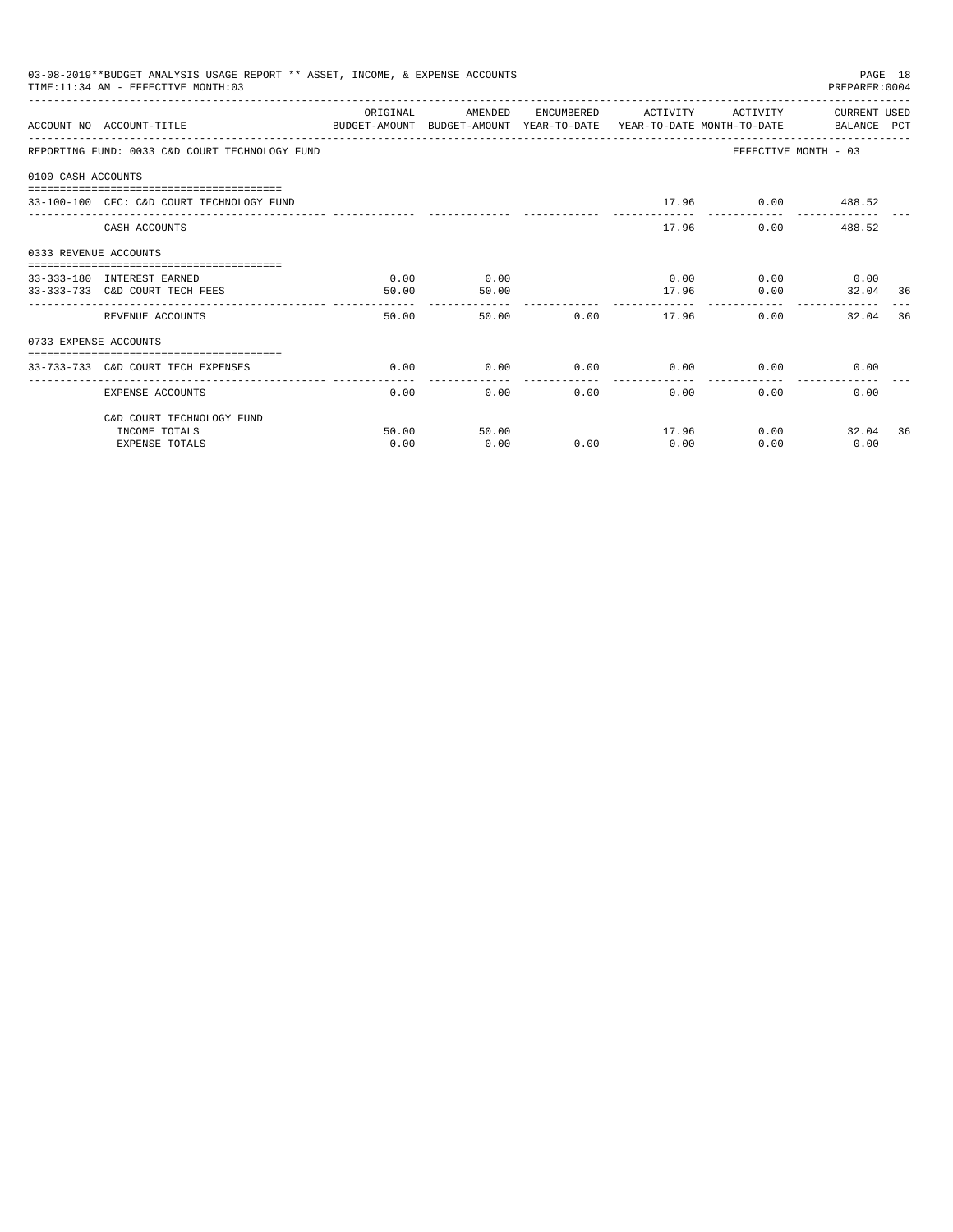| 03-08-2019**BUDGET ANALYSIS USAGE REPORT ** ASSET, INCOME, & EXPENSE ACCOUNTS<br>PAGE 19<br>TIME: 11:34 AM - EFFECTIVE MONTH: 03<br>PREPARER: 0004<br>ORIGINAL<br>AMENDED<br>ENCUMBERED ACTIVITY ACTIVITY CURRENT USED<br>ACCOUNT NO ACCOUNT-TITLE<br>BUDGET-AMOUNT BUDGET-AMOUNT YEAR-TO-DATE YEAR-TO-DATE MONTH-TO-DATE BALANCE PCT<br>REPORTING FUND: 0036 DISTRICT COURT RECORDS TECH FUND<br>EFFECTIVE MONTH - 03<br>0100 CASH ACCOUNTS<br>310.31 0.00 4.007.16<br>36-100-100 CFC: DIST COURT RECORDS TECH FUND<br>310.31<br>0.00<br>4,007.16<br>CASH ACCOUNTS<br>0336 REVENUE ACCOUNTS<br>3.00<br>3.00<br>$0.31$ $0.00$ $2.69$ 10<br>36-336-180 INTEREST EARNED<br>310.00   0.00   105.00   75<br>36-336-736 DIST COURT REC TECH FEES 415.00<br>415.00<br>--------------<br>$0.00$ 310.31<br>418.00<br>418.00<br>0.00 107.69 74<br>REVENUE ACCOUNTS<br>0736 EXPENSE ACCOUNTS<br>0.00<br>$0.00$ $0.00$ $0.00$ $0.00$ $0.00$<br>0.00<br>36-736-736 DIST COURT REC TECH EXPENSES<br>0.00<br>0.00<br>0.00<br>EXPENSE ACCOUNTS<br>0.00<br>0.00<br>0.00 |      |               |      |        |      |                  |  |
|---------------------------------------------------------------------------------------------------------------------------------------------------------------------------------------------------------------------------------------------------------------------------------------------------------------------------------------------------------------------------------------------------------------------------------------------------------------------------------------------------------------------------------------------------------------------------------------------------------------------------------------------------------------------------------------------------------------------------------------------------------------------------------------------------------------------------------------------------------------------------------------------------------------------------------------------------------------------------------------------------------------------------------------------------------|------|---------------|------|--------|------|------------------|--|
|                                                                                                                                                                                                                                                                                                                                                                                                                                                                                                                                                                                                                                                                                                                                                                                                                                                                                                                                                                                                                                                         |      |               |      |        |      |                  |  |
|                                                                                                                                                                                                                                                                                                                                                                                                                                                                                                                                                                                                                                                                                                                                                                                                                                                                                                                                                                                                                                                         |      |               |      |        |      |                  |  |
|                                                                                                                                                                                                                                                                                                                                                                                                                                                                                                                                                                                                                                                                                                                                                                                                                                                                                                                                                                                                                                                         |      |               |      |        |      |                  |  |
|                                                                                                                                                                                                                                                                                                                                                                                                                                                                                                                                                                                                                                                                                                                                                                                                                                                                                                                                                                                                                                                         |      |               |      |        |      |                  |  |
|                                                                                                                                                                                                                                                                                                                                                                                                                                                                                                                                                                                                                                                                                                                                                                                                                                                                                                                                                                                                                                                         |      |               |      |        |      |                  |  |
|                                                                                                                                                                                                                                                                                                                                                                                                                                                                                                                                                                                                                                                                                                                                                                                                                                                                                                                                                                                                                                                         |      |               |      |        |      |                  |  |
|                                                                                                                                                                                                                                                                                                                                                                                                                                                                                                                                                                                                                                                                                                                                                                                                                                                                                                                                                                                                                                                         |      |               |      |        |      |                  |  |
|                                                                                                                                                                                                                                                                                                                                                                                                                                                                                                                                                                                                                                                                                                                                                                                                                                                                                                                                                                                                                                                         |      |               |      |        |      |                  |  |
|                                                                                                                                                                                                                                                                                                                                                                                                                                                                                                                                                                                                                                                                                                                                                                                                                                                                                                                                                                                                                                                         |      |               |      |        |      |                  |  |
|                                                                                                                                                                                                                                                                                                                                                                                                                                                                                                                                                                                                                                                                                                                                                                                                                                                                                                                                                                                                                                                         |      |               |      |        |      |                  |  |
|                                                                                                                                                                                                                                                                                                                                                                                                                                                                                                                                                                                                                                                                                                                                                                                                                                                                                                                                                                                                                                                         |      |               |      |        |      |                  |  |
|                                                                                                                                                                                                                                                                                                                                                                                                                                                                                                                                                                                                                                                                                                                                                                                                                                                                                                                                                                                                                                                         |      |               |      |        |      |                  |  |
|                                                                                                                                                                                                                                                                                                                                                                                                                                                                                                                                                                                                                                                                                                                                                                                                                                                                                                                                                                                                                                                         |      |               |      |        |      |                  |  |
| DISTRICT COURT RECORDS TECH FUND                                                                                                                                                                                                                                                                                                                                                                                                                                                                                                                                                                                                                                                                                                                                                                                                                                                                                                                                                                                                                        |      |               |      |        |      |                  |  |
| INCOME TOTALS                                                                                                                                                                                                                                                                                                                                                                                                                                                                                                                                                                                                                                                                                                                                                                                                                                                                                                                                                                                                                                           |      | 418.00 418.00 |      | 310.31 |      | $0.00$ 107.69 74 |  |
| <b>EXPENSE TOTALS</b>                                                                                                                                                                                                                                                                                                                                                                                                                                                                                                                                                                                                                                                                                                                                                                                                                                                                                                                                                                                                                                   | 0.00 | 0.00          | 0.00 | 0.00   | 0.00 | 0.00             |  |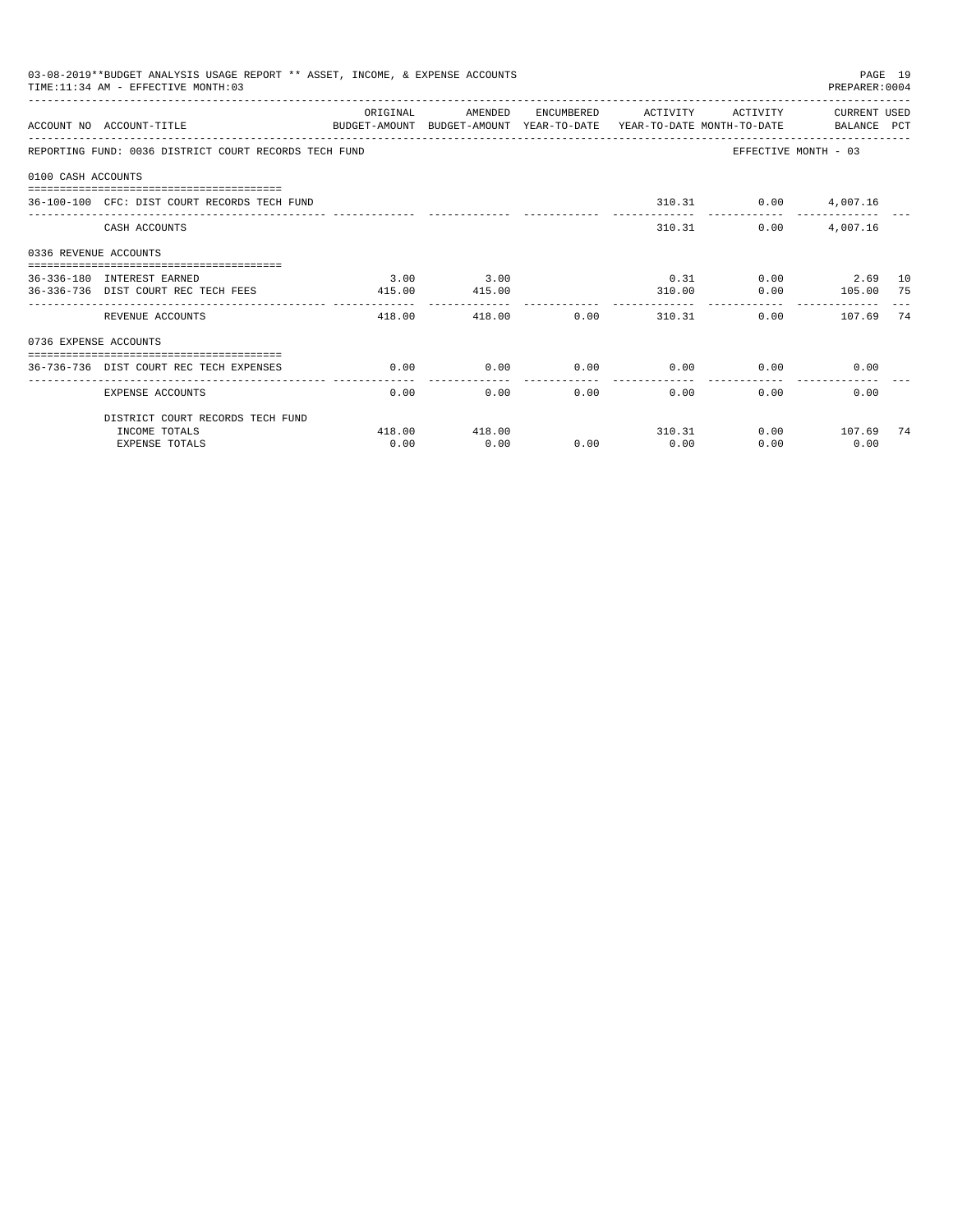|                    | 03-08-2019**BUDGET ANALYSIS USAGE REPORT ** ASSET, INCOME, & EXPENSE ACCOUNTS<br>TIME:11:34 AM - EFFECTIVE MONTH:03 |                                                                                             |                     |                 |                 |                          | PAGE 20<br>PREPARER: 0004                 |
|--------------------|---------------------------------------------------------------------------------------------------------------------|---------------------------------------------------------------------------------------------|---------------------|-----------------|-----------------|--------------------------|-------------------------------------------|
|                    | ACCOUNT NO ACCOUNT-TITLE                                                                                            | ORIGINAL<br>BUDGET-AMOUNT BUDGET-AMOUNT YEAR-TO-DATE YEAR-TO-DATE MONTH-TO-DATE BALANCE PCT | AMENDED             |                 |                 |                          | ENCUMBERED ACTIVITY ACTIVITY CURRENT USED |
|                    | REPORTING FUND: 0038 FEMA FUND                                                                                      |                                                                                             |                     |                 |                 | EFFECTIVE MONTH - 03     |                                           |
| 0100 CASH ACCOUNTS |                                                                                                                     |                                                                                             |                     |                 |                 |                          |                                           |
|                    | 38-100-160 FEMA CHECKING                                                                                            |                                                                                             |                     |                 |                 | 56,656.59 0.00 57,186.01 |                                           |
|                    | CASH ACCOUNTS                                                                                                       |                                                                                             |                     |                 | 56,656.59       |                          | $0.00$ 57,186.01                          |
| 0300 FEMA REVENUE  |                                                                                                                     |                                                                                             |                     |                 |                 |                          |                                           |
|                    | 38-300-110 REVENUE PCT1                                                                                             | 0.00                                                                                        | 0.00                |                 | 0.00            | 0.00                     | 0.00                                      |
|                    | 38-300-120 REVENUE PCT 2                                                                                            | 0.00                                                                                        | 0.00                |                 | 0.00            | 0.00                     | 0.00                                      |
|                    | 38-300-130 REVENUE PCT 3                                                                                            | 0.00                                                                                        | 0.00                |                 | 0.00            | 0.00                     | 0.00                                      |
|                    | 38-300-140 REVENUE PCT 4                                                                                            | 0.00                                                                                        | 0.00                |                 | 56,626.27       |                          | $0.00$ 56,626.27+                         |
|                    | 38-300-150 FEMA INTEREST EARNED                                                                                     | 0.00                                                                                        | 0.00<br>---------   |                 | 30.32           | 0.00                     | $30.32+$<br>--------------                |
|                    | FEMA REVENUE                                                                                                        | 0.00                                                                                        | 0.00                | 0.00            | 56,656.59       |                          | $0.00$ 56.656.59+                         |
|                    | 0400 FEMA EXPENSE ACCOUNT                                                                                           |                                                                                             |                     |                 |                 |                          |                                           |
|                    | 38-400-305 EXPENSE PCT 1                                                                                            | 0.00                                                                                        | 0.00                | 0.00            | 0.00            | 0.00                     | 0.00                                      |
|                    | 38-400-306 EXPENSE PCT 2                                                                                            | 0.00                                                                                        | 0.00                | 0.00            | 0.00            | 0.00                     | 0.00                                      |
|                    | 38-400-307 EXPENSE PCT 3                                                                                            | 0.00                                                                                        | 0.00                | 0.00            | 0.00            | 0.00                     | 0.00                                      |
|                    | 38-400-308 EXPENSE PCT 4                                                                                            | 0.00<br>.                                                                                   | 0.00<br>----------- | 0.00<br>------- | 0.00<br>------- | 0.00                     | 0.00                                      |
|                    | FEMA EXPENSE ACCOUNT                                                                                                | 0.00                                                                                        | 0.00                | 0.00            | 0.00            | 0.00                     | 0.00                                      |
|                    | FEMA FUND                                                                                                           |                                                                                             |                     |                 |                 |                          |                                           |
|                    | INCOME TOTALS                                                                                                       | 0.00                                                                                        | 0.00                |                 | 56,656.59       |                          | $0.00$ 56,656.59+                         |
|                    | <b>EXPENSE TOTALS</b>                                                                                               | 0.00                                                                                        | 0.00                | 0.00            | 0.00            | 0.00                     | 0.00                                      |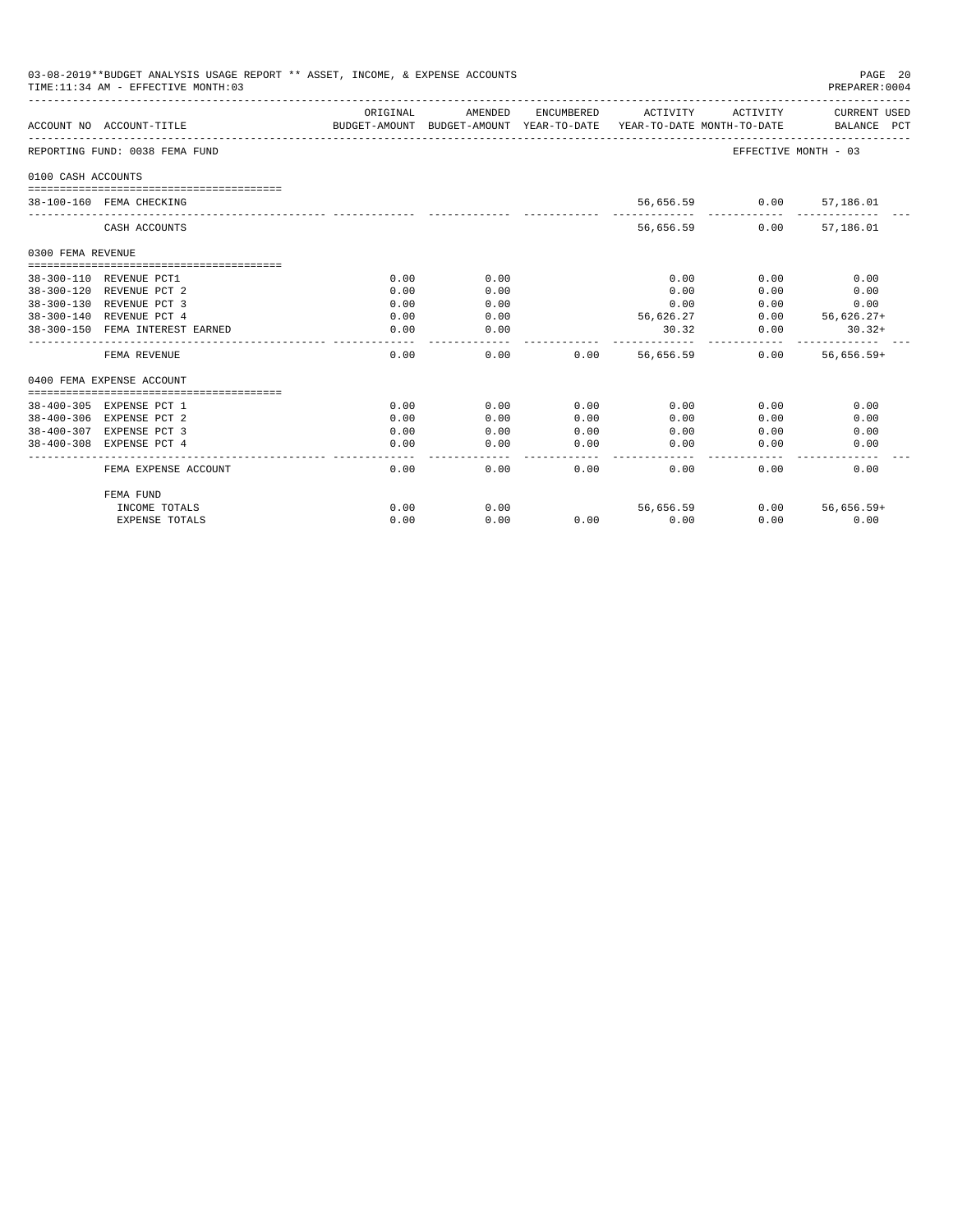| 03-08-2019**BUDGET ANALYSIS USAGE REPORT ** ASSET, INCOME, & EXPENSE ACCOUNTS<br>PAGE 21<br>TIME: 11:34 AM - EFFECTIVE MONTH: 03<br>PREPARER: 0004<br>ORIGINAL<br>AMENDED<br>ENCUMBERED ACTIVITY<br>ACTIVITY<br>CURRENT USED<br>ACCOUNT NO ACCOUNT-TITLE<br>BUDGET-AMOUNT BUDGET-AMOUNT YEAR-TO-DATE YEAR-TO-DATE MONTH-TO-DATE BALANCE PCT<br>EFFECTIVE MONTH - 03<br>REPORTING FUND: 0039 COMMISSARY PROFIT ACCOUNT<br>0100 CASH ACCOUNTS<br>424.70 0.00 2,541.33<br>39-100-170 COMMISSARY CHECKING<br>424.70<br>2,541.33<br>CASH ACCOUNTS<br>0.00<br>0300 COMMISSARY REVENUE ACCOUNT<br>1,242.00 1,242.00<br>409.80 0.00 832.20 33<br>39-300-110 REVENUE COMMISSARY<br>39-300-120 INTEREST EARNED<br>0.00<br>14.90<br>0.00<br>$0.00$ 14.90+<br>$1,242,00$ $1,242,00$ $0.00$<br>0.00<br>COMMISSARY REVENUE ACCOUNT<br>424.70<br>817.30 34<br>0400 COMMISSARY EXPENSE<br>--------------------------------------<br>0.00<br>$0.00$ $0.00$ $0.00$ $0.00$<br>0.00<br>0.00<br>39-400-110 EXPENSE<br>-------------<br>-------------<br>0.00<br>0.00<br>0.00<br>0.00<br>$0.00$ and $0.00$<br>0.00<br>COMMISSARY EXPENSE |      |                   |      |      |        |               |    |
|--------------------------------------------------------------------------------------------------------------------------------------------------------------------------------------------------------------------------------------------------------------------------------------------------------------------------------------------------------------------------------------------------------------------------------------------------------------------------------------------------------------------------------------------------------------------------------------------------------------------------------------------------------------------------------------------------------------------------------------------------------------------------------------------------------------------------------------------------------------------------------------------------------------------------------------------------------------------------------------------------------------------------------------------------------------------------------------------------------------------|------|-------------------|------|------|--------|---------------|----|
|                                                                                                                                                                                                                                                                                                                                                                                                                                                                                                                                                                                                                                                                                                                                                                                                                                                                                                                                                                                                                                                                                                                    |      |                   |      |      |        |               |    |
|                                                                                                                                                                                                                                                                                                                                                                                                                                                                                                                                                                                                                                                                                                                                                                                                                                                                                                                                                                                                                                                                                                                    |      |                   |      |      |        |               |    |
|                                                                                                                                                                                                                                                                                                                                                                                                                                                                                                                                                                                                                                                                                                                                                                                                                                                                                                                                                                                                                                                                                                                    |      |                   |      |      |        |               |    |
|                                                                                                                                                                                                                                                                                                                                                                                                                                                                                                                                                                                                                                                                                                                                                                                                                                                                                                                                                                                                                                                                                                                    |      |                   |      |      |        |               |    |
|                                                                                                                                                                                                                                                                                                                                                                                                                                                                                                                                                                                                                                                                                                                                                                                                                                                                                                                                                                                                                                                                                                                    |      |                   |      |      |        |               |    |
|                                                                                                                                                                                                                                                                                                                                                                                                                                                                                                                                                                                                                                                                                                                                                                                                                                                                                                                                                                                                                                                                                                                    |      |                   |      |      |        |               |    |
|                                                                                                                                                                                                                                                                                                                                                                                                                                                                                                                                                                                                                                                                                                                                                                                                                                                                                                                                                                                                                                                                                                                    |      |                   |      |      |        |               |    |
|                                                                                                                                                                                                                                                                                                                                                                                                                                                                                                                                                                                                                                                                                                                                                                                                                                                                                                                                                                                                                                                                                                                    |      |                   |      |      |        |               |    |
|                                                                                                                                                                                                                                                                                                                                                                                                                                                                                                                                                                                                                                                                                                                                                                                                                                                                                                                                                                                                                                                                                                                    |      |                   |      |      |        |               |    |
|                                                                                                                                                                                                                                                                                                                                                                                                                                                                                                                                                                                                                                                                                                                                                                                                                                                                                                                                                                                                                                                                                                                    |      |                   |      |      |        |               |    |
|                                                                                                                                                                                                                                                                                                                                                                                                                                                                                                                                                                                                                                                                                                                                                                                                                                                                                                                                                                                                                                                                                                                    |      |                   |      |      |        |               |    |
|                                                                                                                                                                                                                                                                                                                                                                                                                                                                                                                                                                                                                                                                                                                                                                                                                                                                                                                                                                                                                                                                                                                    |      |                   |      |      |        |               |    |
|                                                                                                                                                                                                                                                                                                                                                                                                                                                                                                                                                                                                                                                                                                                                                                                                                                                                                                                                                                                                                                                                                                                    |      |                   |      |      |        |               |    |
| COMMISSARY PROFIT ACCOUNT                                                                                                                                                                                                                                                                                                                                                                                                                                                                                                                                                                                                                                                                                                                                                                                                                                                                                                                                                                                                                                                                                          |      |                   |      |      |        |               |    |
| INCOME TOTALS                                                                                                                                                                                                                                                                                                                                                                                                                                                                                                                                                                                                                                                                                                                                                                                                                                                                                                                                                                                                                                                                                                      |      | 1,242.00 1,242.00 |      |      | 424.70 | $0.00$ 817.30 | 34 |
| <b>EXPENSE TOTALS</b>                                                                                                                                                                                                                                                                                                                                                                                                                                                                                                                                                                                                                                                                                                                                                                                                                                                                                                                                                                                                                                                                                              | 0.00 | 0.00              | 0.00 | 0.00 | 0.00   | 0.00          |    |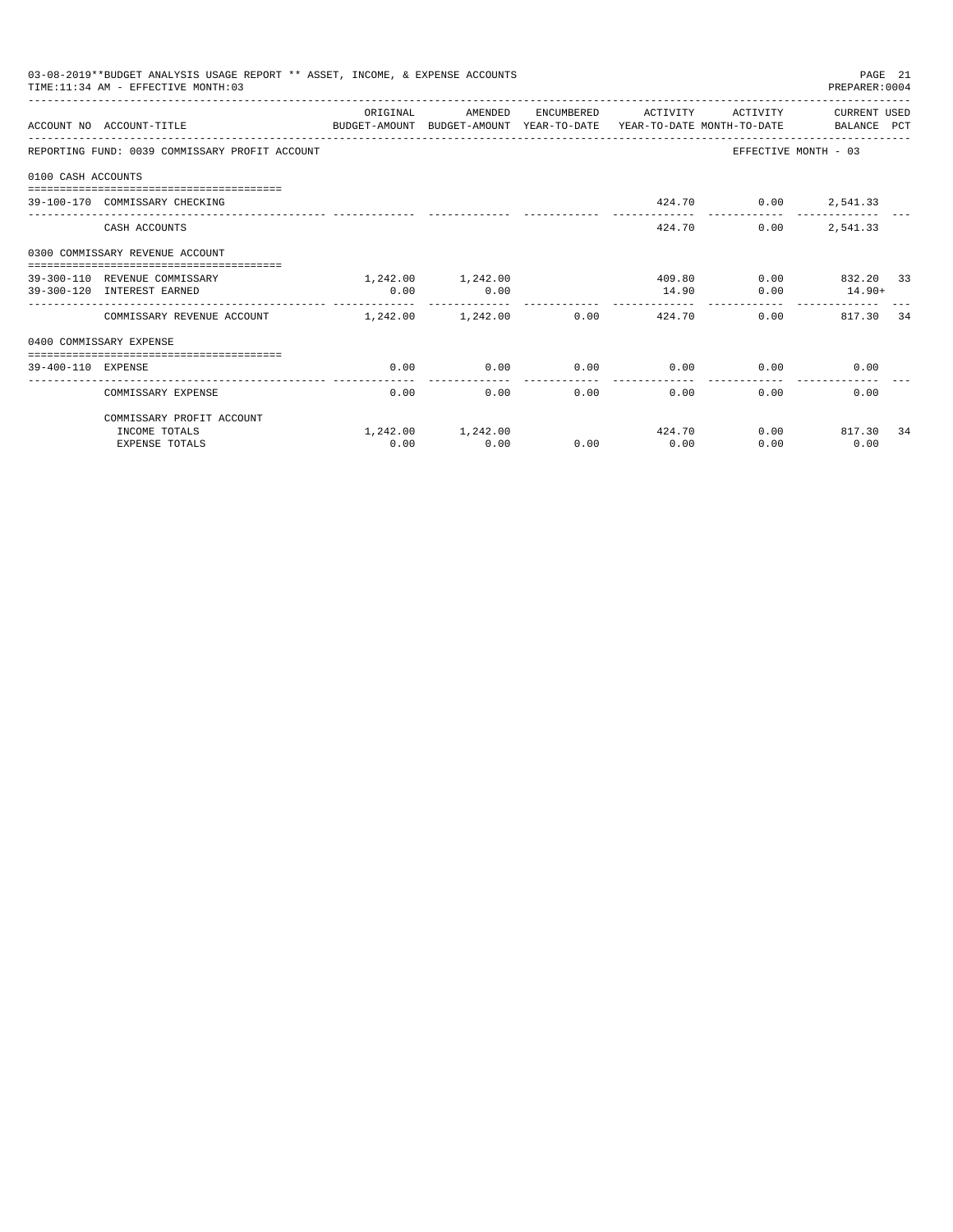| 03-08-2019**BUDGET ANALYSIS USAGE REPORT ** ASSET, INCOME, & EXPENSE ACCOUNTS<br>PAGE 22<br>TIME: 11:34 AM - EFFECTIVE MONTH: 03<br>PREPARER: 0004<br>ORIGINAL<br>ENCUMBERED ACTIVITY ACTIVITY<br>CURRENT USED<br>AMENDED<br>ACCOUNT NO ACCOUNT-TITLE<br>BUDGET-AMOUNT BUDGET-AMOUNT YEAR-TO-DATE YEAR-TO-DATE MONTH-TO-DATE BALANCE PCT<br>REPORTING FUND: 0040 ELECTION SERVICE CONTRACT FUND<br>EFFECTIVE MONTH - 03<br>0100 CASH ACCOUNTS<br>635.26 0.00 1,599.77<br>40-100-100 CFC: ELECTION SERVICES CONT FUND<br>635.26<br>$0.00$ 1,599.77<br>CASH ACCOUNTS<br>0340 REVENUE ACCOUNTS<br>0.00<br>$0.00$ $0.00$ $0.00$ $0.00$<br>0.00<br>40-340-180 INTEREST EARNED<br>$0.00$ 543.02 32<br>40-340-740 ELECTION SERVICE REVENUES<br>800.00<br>256.98<br>800.00<br>800.00 0.00<br>$0.00$ and $0.00$<br>32<br>REVENUE ACCOUNTS<br>800.00<br>256.98<br>543.02<br>0740 EXPENSE ACCOUNTS<br>$0.00$ $378.28 - 0.00$ $1,178.28$ $47$<br>800.00<br>800.00<br>40-740-740 ELECTION SERVICE EXPENSES<br>------------<br>$0.00$ 1,178.28 47<br>800.00<br>0.00<br>EXPENSE ACCOUNTS<br>800.00<br>$378.28 -$ |        |        |  |      |                    |               |    |
|---------------------------------------------------------------------------------------------------------------------------------------------------------------------------------------------------------------------------------------------------------------------------------------------------------------------------------------------------------------------------------------------------------------------------------------------------------------------------------------------------------------------------------------------------------------------------------------------------------------------------------------------------------------------------------------------------------------------------------------------------------------------------------------------------------------------------------------------------------------------------------------------------------------------------------------------------------------------------------------------------------------------------------------------------------------------------------------------------|--------|--------|--|------|--------------------|---------------|----|
|                                                                                                                                                                                                                                                                                                                                                                                                                                                                                                                                                                                                                                                                                                                                                                                                                                                                                                                                                                                                                                                                                                   |        |        |  |      |                    |               |    |
|                                                                                                                                                                                                                                                                                                                                                                                                                                                                                                                                                                                                                                                                                                                                                                                                                                                                                                                                                                                                                                                                                                   |        |        |  |      |                    |               |    |
|                                                                                                                                                                                                                                                                                                                                                                                                                                                                                                                                                                                                                                                                                                                                                                                                                                                                                                                                                                                                                                                                                                   |        |        |  |      |                    |               |    |
|                                                                                                                                                                                                                                                                                                                                                                                                                                                                                                                                                                                                                                                                                                                                                                                                                                                                                                                                                                                                                                                                                                   |        |        |  |      |                    |               |    |
|                                                                                                                                                                                                                                                                                                                                                                                                                                                                                                                                                                                                                                                                                                                                                                                                                                                                                                                                                                                                                                                                                                   |        |        |  |      |                    |               |    |
|                                                                                                                                                                                                                                                                                                                                                                                                                                                                                                                                                                                                                                                                                                                                                                                                                                                                                                                                                                                                                                                                                                   |        |        |  |      |                    |               |    |
|                                                                                                                                                                                                                                                                                                                                                                                                                                                                                                                                                                                                                                                                                                                                                                                                                                                                                                                                                                                                                                                                                                   |        |        |  |      |                    |               |    |
|                                                                                                                                                                                                                                                                                                                                                                                                                                                                                                                                                                                                                                                                                                                                                                                                                                                                                                                                                                                                                                                                                                   |        |        |  |      |                    |               |    |
|                                                                                                                                                                                                                                                                                                                                                                                                                                                                                                                                                                                                                                                                                                                                                                                                                                                                                                                                                                                                                                                                                                   |        |        |  |      |                    |               |    |
|                                                                                                                                                                                                                                                                                                                                                                                                                                                                                                                                                                                                                                                                                                                                                                                                                                                                                                                                                                                                                                                                                                   |        |        |  |      |                    |               |    |
|                                                                                                                                                                                                                                                                                                                                                                                                                                                                                                                                                                                                                                                                                                                                                                                                                                                                                                                                                                                                                                                                                                   |        |        |  |      |                    |               |    |
|                                                                                                                                                                                                                                                                                                                                                                                                                                                                                                                                                                                                                                                                                                                                                                                                                                                                                                                                                                                                                                                                                                   |        |        |  |      |                    |               |    |
| ELECTION SERVICE CONTRACT FUND                                                                                                                                                                                                                                                                                                                                                                                                                                                                                                                                                                                                                                                                                                                                                                                                                                                                                                                                                                                                                                                                    |        |        |  |      |                    |               |    |
| INCOME TOTALS                                                                                                                                                                                                                                                                                                                                                                                                                                                                                                                                                                                                                                                                                                                                                                                                                                                                                                                                                                                                                                                                                     | 800.00 | 800.00 |  |      | 256.98             | $0.00$ 543.02 | 32 |
| <b>EXPENSE TOTALS</b>                                                                                                                                                                                                                                                                                                                                                                                                                                                                                                                                                                                                                                                                                                                                                                                                                                                                                                                                                                                                                                                                             | 800.00 | 800.00 |  | 0.00 | 0.00<br>$378.28 -$ | 1,178.28      | 47 |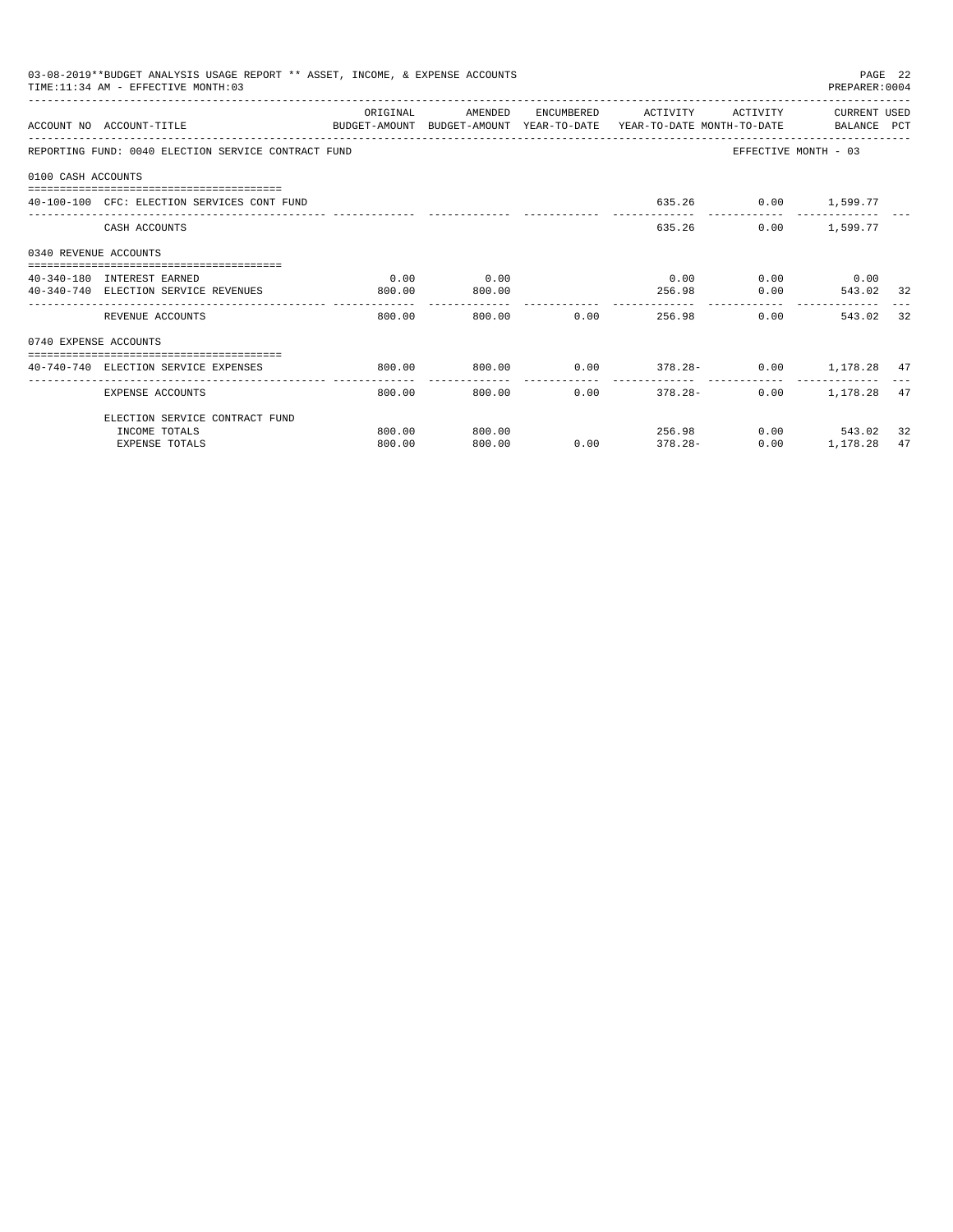| 03-08-2019**BUDGET ANALYSIS USAGE REPORT ** ASSET, INCOME, & EXPENSE ACCOUNTS<br>PAGE 23<br>TIME: 11:34 AM - EFFECTIVE MONTH: 03<br>PREPARER: 0004<br>OR TGTNAL<br>AMENDED<br>ENCUMBERED<br>ACTIVITY<br>ACTIVITY<br>ACCOUNT NO ACCOUNT-TITLE<br>BUDGET-AMOUNT BUDGET-AMOUNT YEAR-TO-DATE YEAR-TO-DATE MONTH-TO-DATE<br>REPORTING FUND: 0043 COUNTY ESCROW FUND<br>EFFECTIVE MONTH - 03<br>0100 CASH ACCOUNTS<br>43-100-100 CFC: COUNTY ESCROW FUND<br>0.00<br>$0.00$ 18,679.18<br>------------<br>$- - - - -$<br>CASH ACCOUNTS<br>0.00<br>$0.00$ 18,679.18<br>0343 REVENUE ACCOUNTS<br>0.00<br>0.00<br>43-343-180 INTEREST EARNED<br>0.00<br>0.00<br>0.00<br>43-343-743 HOMELAND SECURITY INCOME<br>0.00<br>0.00<br>0.00<br>0.00<br>0.00<br>43-343-744 CHAPTER 19 INCOME<br>0.00<br>0.00<br>0.00<br>0.00<br>0.00<br>43-343-745 EXTRADITION INCOME<br>0.00<br>0.00<br>0.00<br>0.00<br>0.00<br>$\frac{1}{2} \frac{1}{2} \frac{1}{2} \frac{1}{2} \frac{1}{2} \frac{1}{2} \frac{1}{2} \frac{1}{2} \frac{1}{2} \frac{1}{2} \frac{1}{2} \frac{1}{2} \frac{1}{2} \frac{1}{2} \frac{1}{2} \frac{1}{2} \frac{1}{2} \frac{1}{2} \frac{1}{2} \frac{1}{2} \frac{1}{2} \frac{1}{2} \frac{1}{2} \frac{1}{2} \frac{1}{2} \frac{1}{2} \frac{1}{2} \frac{1}{2} \frac{1}{2} \frac{1}{2} \frac{1}{2} \frac{$<br>0.00<br>0.00<br>REVENUE ACCOUNTS<br>0.00<br>0.00<br>0.00<br>0.00<br>0743 EXPENSE ACCOUNTS<br>43-743-743 HOMELAND SECURITY EXPENSES<br>0.00<br>0.00<br>0.00<br>0.00<br>0.00<br>0.00<br>43-743-744 CHAPTER 19 EXPENSES<br>0.00<br>0.00<br>0.00<br>0.00<br>0.00<br>0.00<br>43-743-745 EXTRADITION EXPENSES<br>0.00<br>0.00<br>0.00<br>0.00<br>0.00<br>0.00<br>$- - - - - -$<br>$- - - - - -$ |                       |      |      |      |      |      |                             |
|----------------------------------------------------------------------------------------------------------------------------------------------------------------------------------------------------------------------------------------------------------------------------------------------------------------------------------------------------------------------------------------------------------------------------------------------------------------------------------------------------------------------------------------------------------------------------------------------------------------------------------------------------------------------------------------------------------------------------------------------------------------------------------------------------------------------------------------------------------------------------------------------------------------------------------------------------------------------------------------------------------------------------------------------------------------------------------------------------------------------------------------------------------------------------------------------------------------------------------------------------------------------------------------------------------------------------------------------------------------------------------------------------------------------------------------------------------------------------------------------------------------------------------------------------------------------------------------------------------------------------------------------------------------------------------------|-----------------------|------|------|------|------|------|-----------------------------|
|                                                                                                                                                                                                                                                                                                                                                                                                                                                                                                                                                                                                                                                                                                                                                                                                                                                                                                                                                                                                                                                                                                                                                                                                                                                                                                                                                                                                                                                                                                                                                                                                                                                                                        |                       |      |      |      |      |      | CURRENT USED<br>BALANCE PCT |
|                                                                                                                                                                                                                                                                                                                                                                                                                                                                                                                                                                                                                                                                                                                                                                                                                                                                                                                                                                                                                                                                                                                                                                                                                                                                                                                                                                                                                                                                                                                                                                                                                                                                                        |                       |      |      |      |      |      |                             |
|                                                                                                                                                                                                                                                                                                                                                                                                                                                                                                                                                                                                                                                                                                                                                                                                                                                                                                                                                                                                                                                                                                                                                                                                                                                                                                                                                                                                                                                                                                                                                                                                                                                                                        |                       |      |      |      |      |      |                             |
|                                                                                                                                                                                                                                                                                                                                                                                                                                                                                                                                                                                                                                                                                                                                                                                                                                                                                                                                                                                                                                                                                                                                                                                                                                                                                                                                                                                                                                                                                                                                                                                                                                                                                        |                       |      |      |      |      |      |                             |
|                                                                                                                                                                                                                                                                                                                                                                                                                                                                                                                                                                                                                                                                                                                                                                                                                                                                                                                                                                                                                                                                                                                                                                                                                                                                                                                                                                                                                                                                                                                                                                                                                                                                                        |                       |      |      |      |      |      |                             |
|                                                                                                                                                                                                                                                                                                                                                                                                                                                                                                                                                                                                                                                                                                                                                                                                                                                                                                                                                                                                                                                                                                                                                                                                                                                                                                                                                                                                                                                                                                                                                                                                                                                                                        |                       |      |      |      |      |      |                             |
|                                                                                                                                                                                                                                                                                                                                                                                                                                                                                                                                                                                                                                                                                                                                                                                                                                                                                                                                                                                                                                                                                                                                                                                                                                                                                                                                                                                                                                                                                                                                                                                                                                                                                        |                       |      |      |      |      |      |                             |
|                                                                                                                                                                                                                                                                                                                                                                                                                                                                                                                                                                                                                                                                                                                                                                                                                                                                                                                                                                                                                                                                                                                                                                                                                                                                                                                                                                                                                                                                                                                                                                                                                                                                                        |                       |      |      |      |      |      |                             |
|                                                                                                                                                                                                                                                                                                                                                                                                                                                                                                                                                                                                                                                                                                                                                                                                                                                                                                                                                                                                                                                                                                                                                                                                                                                                                                                                                                                                                                                                                                                                                                                                                                                                                        |                       |      |      |      |      |      |                             |
|                                                                                                                                                                                                                                                                                                                                                                                                                                                                                                                                                                                                                                                                                                                                                                                                                                                                                                                                                                                                                                                                                                                                                                                                                                                                                                                                                                                                                                                                                                                                                                                                                                                                                        |                       |      |      |      |      |      |                             |
|                                                                                                                                                                                                                                                                                                                                                                                                                                                                                                                                                                                                                                                                                                                                                                                                                                                                                                                                                                                                                                                                                                                                                                                                                                                                                                                                                                                                                                                                                                                                                                                                                                                                                        |                       |      |      |      |      |      |                             |
|                                                                                                                                                                                                                                                                                                                                                                                                                                                                                                                                                                                                                                                                                                                                                                                                                                                                                                                                                                                                                                                                                                                                                                                                                                                                                                                                                                                                                                                                                                                                                                                                                                                                                        |                       |      |      |      |      |      |                             |
|                                                                                                                                                                                                                                                                                                                                                                                                                                                                                                                                                                                                                                                                                                                                                                                                                                                                                                                                                                                                                                                                                                                                                                                                                                                                                                                                                                                                                                                                                                                                                                                                                                                                                        |                       |      |      |      |      |      |                             |
|                                                                                                                                                                                                                                                                                                                                                                                                                                                                                                                                                                                                                                                                                                                                                                                                                                                                                                                                                                                                                                                                                                                                                                                                                                                                                                                                                                                                                                                                                                                                                                                                                                                                                        |                       |      |      |      |      |      |                             |
|                                                                                                                                                                                                                                                                                                                                                                                                                                                                                                                                                                                                                                                                                                                                                                                                                                                                                                                                                                                                                                                                                                                                                                                                                                                                                                                                                                                                                                                                                                                                                                                                                                                                                        |                       |      |      |      |      |      |                             |
|                                                                                                                                                                                                                                                                                                                                                                                                                                                                                                                                                                                                                                                                                                                                                                                                                                                                                                                                                                                                                                                                                                                                                                                                                                                                                                                                                                                                                                                                                                                                                                                                                                                                                        | EXPENSE ACCOUNTS      | 0.00 | 0.00 | 0.00 | 0.00 | 0.00 | 0.00                        |
|                                                                                                                                                                                                                                                                                                                                                                                                                                                                                                                                                                                                                                                                                                                                                                                                                                                                                                                                                                                                                                                                                                                                                                                                                                                                                                                                                                                                                                                                                                                                                                                                                                                                                        | COUNTY ESCROW FUND    |      |      |      |      |      |                             |
|                                                                                                                                                                                                                                                                                                                                                                                                                                                                                                                                                                                                                                                                                                                                                                                                                                                                                                                                                                                                                                                                                                                                                                                                                                                                                                                                                                                                                                                                                                                                                                                                                                                                                        | INCOME TOTALS         | 0.00 | 0.00 |      | 0.00 | 0.00 | 0.00                        |
|                                                                                                                                                                                                                                                                                                                                                                                                                                                                                                                                                                                                                                                                                                                                                                                                                                                                                                                                                                                                                                                                                                                                                                                                                                                                                                                                                                                                                                                                                                                                                                                                                                                                                        | <b>EXPENSE TOTALS</b> | 0.00 | 0.00 | 0.00 | 0.00 | 0.00 | 0.00                        |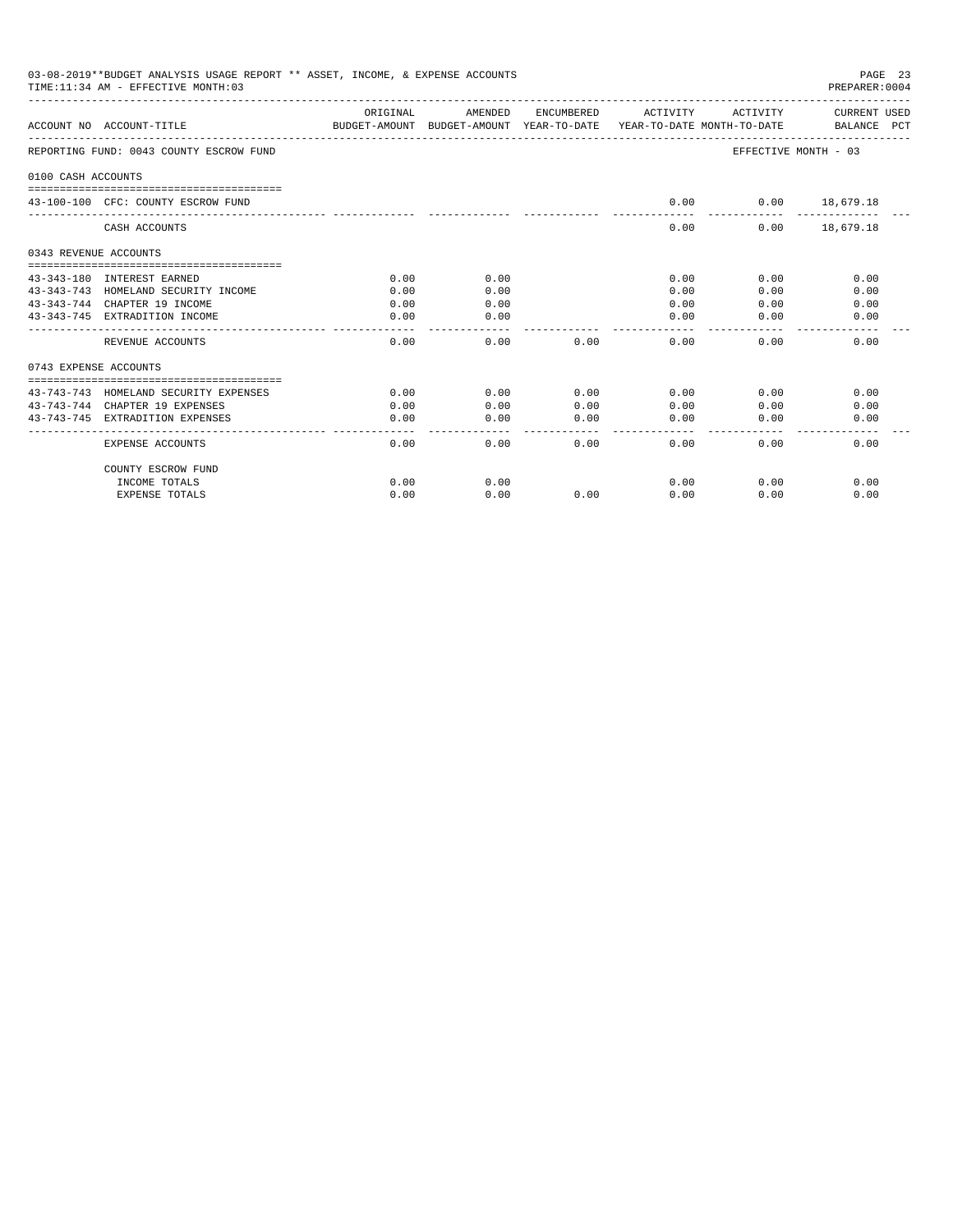|                       | 03-08-2019**BUDGET ANALYSIS USAGE REPORT ** ASSET, INCOME, & EXPENSE ACCOUNTS<br>TIME: 11:34 AM - EFFECTIVE MONTH: 03 |              |                        |              |                                                                     |                                    | PAGE 24<br>PREPARER: 0004 |    |
|-----------------------|-----------------------------------------------------------------------------------------------------------------------|--------------|------------------------|--------------|---------------------------------------------------------------------|------------------------------------|---------------------------|----|
|                       | ACCOUNT NO ACCOUNT-TITLE<br>BUDGET-AMOUNT BUDGET-AMOUNT YEAR-TO-DATE YEAR-TO-DATE MONTH-TO-DATE BALANCE PCT           | ORIGINAL     | AMENDED                |              | ENCUMBERED ACTIVITY ACTIVITY                                        |                                    | CURRENT USED              |    |
|                       | REPORTING FUND: 0050 COUNTY CLERK ARCHIVES FUND                                                                       |              |                        |              |                                                                     | EFFECTIVE MONTH - 03               |                           |    |
| 0100 CASH ACCOUNTS    |                                                                                                                       |              |                        |              |                                                                     |                                    |                           |    |
|                       | 50-100-100 CFC: COUNTY CLERK ARCHIVES FUND                                                                            |              |                        |              |                                                                     | 2,621.77 430.00 77,412.73          |                           |    |
|                       | CASH ACCOUNTS                                                                                                         |              |                        |              |                                                                     | 2.621.77 430.00 77.412.73          |                           |    |
| 0350 REVENUE ACCOUNTS |                                                                                                                       |              |                        |              |                                                                     |                                    |                           |    |
|                       | 50-350-180 INTEREST EARNED                                                                                            |              | 65.00 65.00            |              |                                                                     | 8.61 0.00                          | 56.39 13                  |    |
|                       | 50-350-750 COUNTY CLERK ARCHIVE FEES 16,956.00 16,956.00                                                              |              |                        |              |                                                                     | 5,810.00   430.00   11,146.00   34 |                           |    |
|                       | REVENUE ACCOUNTS                                                                                                      |              |                        |              | $17,021.00$ $17,021.00$ $0.00$ $5,818.61$ $430.00$ $11,202.39$ $34$ |                                    |                           |    |
| 0750 EXPENSE ACCOUNTS |                                                                                                                       |              |                        |              |                                                                     |                                    |                           |    |
|                       |                                                                                                                       |              | 0.00                   |              |                                                                     |                                    |                           |    |
|                       | 50-750-110 COUNTY CLERK ADMIN ASSISTANT<br>50-750-200 FICA EXPENSE                                                    | 0.00<br>0.00 | 0.00                   | 0.00<br>0.00 | 2,969.64<br>227.20                                                  | 0.00<br>0.00                       | $2,969.64-$<br>$227.20-$  |    |
|                       | 50-750-205 RETIREMENT EXPENSE                                                                                         | 0.00         | 0.00                   | 0.00         | 0.00                                                                |                                    | 0.00                      |    |
|                       | 50-750-750 COUNTY CLERK ARCHIVE EXPENSES                                                                              | 52,000.00    | 52,000.00              | 0.00         | 0.00                                                                | $0.00$<br>$0.00$                   | 52,000.00 00              |    |
|                       | EXPENSE ACCOUNTS                                                                                                      |              | 52.000.00 52.000.00    | 0.00         | 3,196.84                                                            | 0.00                               | 48,803.16 06              |    |
|                       | COUNTY CLERK ARCHIVES FUND                                                                                            |              |                        |              |                                                                     |                                    |                           |    |
|                       | INCOME TOTALS                                                                                                         |              | 17,021.00    17,021.00 |              |                                                                     | 5,818.61 430.00 11,202.39 34       |                           |    |
|                       | EXPENSE TOTALS                                                                                                        |              | 52,000.00 52,000.00    |              | $0.00$ $3,196.84$ $0.00$                                            |                                    | 48,803.16                 | 06 |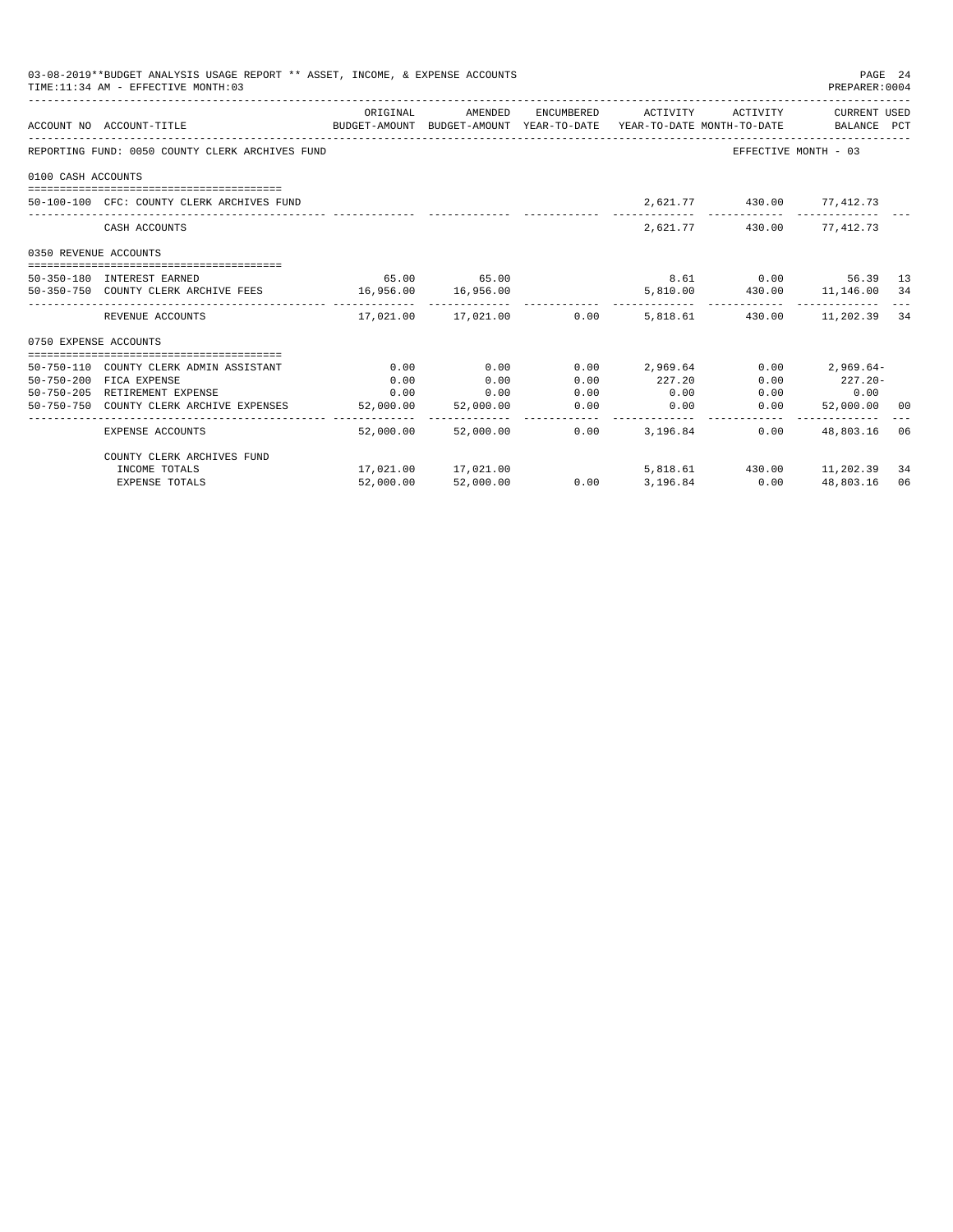| 03-08-2019**BUDGET ANALYSIS USAGE REPORT ** ASSET, INCOME, & EXPENSE ACCOUNTS<br>PAGE 25<br>TIME: 11:34 AM - EFFECTIVE MONTH: 03<br>PREPARER: 0004<br>ORIGINAL<br>AMENDED<br>CURRENT USED<br>ENCUMBERED ACTIVITY<br>ACTIVITY<br>ACCOUNT NO ACCOUNT-TITLE CONTROL SUDGET-AMOUNT BUDGET-AMOUNT YEAR-TO-DATE YEAR-TO-DATE MONTH-TO-DATE BALANCE PCT<br>EFFECTIVE MONTH - 03<br>REPORTING FUND: 0053 JUDICIAL TRAINING FUND<br>0100 CASH ACCOUNTS<br>20.00   0.00   866.01<br>53-100-100 JUDICIAL TRAINING FUND<br>. <u>.</u><br>20.00<br>$0.00$ 866.01<br>CASH ACCOUNTS<br>0353 REVENUE ACCOUNTS<br>---------------------------------<br>0.00<br>53-353-180 INTEREST EARNED<br>0.00<br>0.00<br>$0.00$ 0.00<br>53-353-753 JUDICIAL TRAINING FEES<br>85.00<br>85.00<br>20.00<br>0.00<br>65.00 24<br>------------<br>0.00<br>24<br>REVENUE ACCOUNTS<br>85.00<br>20.00<br>$0.00$ and $0.00$<br>85.00<br>65.00<br>0753 EXPENSE ACCOUNTS<br>60.00<br>$0.00$ 0.00<br>0.00<br>53-753-753 JUDICIAL TRAINING EXPENSES<br>60.00<br>60.00 00<br>--------------<br>60.00<br>60.00<br>0.00<br>0.00<br>$0.00 -$<br>EXPENSE ACCOUNTS<br>60.00 00 |       |       |      |       |      |               |     |
|-------------------------------------------------------------------------------------------------------------------------------------------------------------------------------------------------------------------------------------------------------------------------------------------------------------------------------------------------------------------------------------------------------------------------------------------------------------------------------------------------------------------------------------------------------------------------------------------------------------------------------------------------------------------------------------------------------------------------------------------------------------------------------------------------------------------------------------------------------------------------------------------------------------------------------------------------------------------------------------------------------------------------------------------------------------------------------------------------------------------------------|-------|-------|------|-------|------|---------------|-----|
|                                                                                                                                                                                                                                                                                                                                                                                                                                                                                                                                                                                                                                                                                                                                                                                                                                                                                                                                                                                                                                                                                                                               |       |       |      |       |      |               |     |
|                                                                                                                                                                                                                                                                                                                                                                                                                                                                                                                                                                                                                                                                                                                                                                                                                                                                                                                                                                                                                                                                                                                               |       |       |      |       |      |               |     |
|                                                                                                                                                                                                                                                                                                                                                                                                                                                                                                                                                                                                                                                                                                                                                                                                                                                                                                                                                                                                                                                                                                                               |       |       |      |       |      |               |     |
|                                                                                                                                                                                                                                                                                                                                                                                                                                                                                                                                                                                                                                                                                                                                                                                                                                                                                                                                                                                                                                                                                                                               |       |       |      |       |      |               |     |
|                                                                                                                                                                                                                                                                                                                                                                                                                                                                                                                                                                                                                                                                                                                                                                                                                                                                                                                                                                                                                                                                                                                               |       |       |      |       |      |               |     |
|                                                                                                                                                                                                                                                                                                                                                                                                                                                                                                                                                                                                                                                                                                                                                                                                                                                                                                                                                                                                                                                                                                                               |       |       |      |       |      |               |     |
|                                                                                                                                                                                                                                                                                                                                                                                                                                                                                                                                                                                                                                                                                                                                                                                                                                                                                                                                                                                                                                                                                                                               |       |       |      |       |      |               |     |
|                                                                                                                                                                                                                                                                                                                                                                                                                                                                                                                                                                                                                                                                                                                                                                                                                                                                                                                                                                                                                                                                                                                               |       |       |      |       |      |               |     |
|                                                                                                                                                                                                                                                                                                                                                                                                                                                                                                                                                                                                                                                                                                                                                                                                                                                                                                                                                                                                                                                                                                                               |       |       |      |       |      |               |     |
|                                                                                                                                                                                                                                                                                                                                                                                                                                                                                                                                                                                                                                                                                                                                                                                                                                                                                                                                                                                                                                                                                                                               |       |       |      |       |      |               |     |
|                                                                                                                                                                                                                                                                                                                                                                                                                                                                                                                                                                                                                                                                                                                                                                                                                                                                                                                                                                                                                                                                                                                               |       |       |      |       |      |               |     |
|                                                                                                                                                                                                                                                                                                                                                                                                                                                                                                                                                                                                                                                                                                                                                                                                                                                                                                                                                                                                                                                                                                                               |       |       |      |       |      |               |     |
| JUDICIAL TRAINING FUND                                                                                                                                                                                                                                                                                                                                                                                                                                                                                                                                                                                                                                                                                                                                                                                                                                                                                                                                                                                                                                                                                                        |       |       |      |       |      |               |     |
| INCOME TOTALS                                                                                                                                                                                                                                                                                                                                                                                                                                                                                                                                                                                                                                                                                                                                                                                                                                                                                                                                                                                                                                                                                                                 | 85.00 | 85.00 |      | 20.00 |      | 0.00<br>65.00 | -24 |
| <b>EXPENSE TOTALS</b>                                                                                                                                                                                                                                                                                                                                                                                                                                                                                                                                                                                                                                                                                                                                                                                                                                                                                                                                                                                                                                                                                                         | 60.00 | 60.00 | 0.00 | 0.00  | 0.00 | 60.00         | 00  |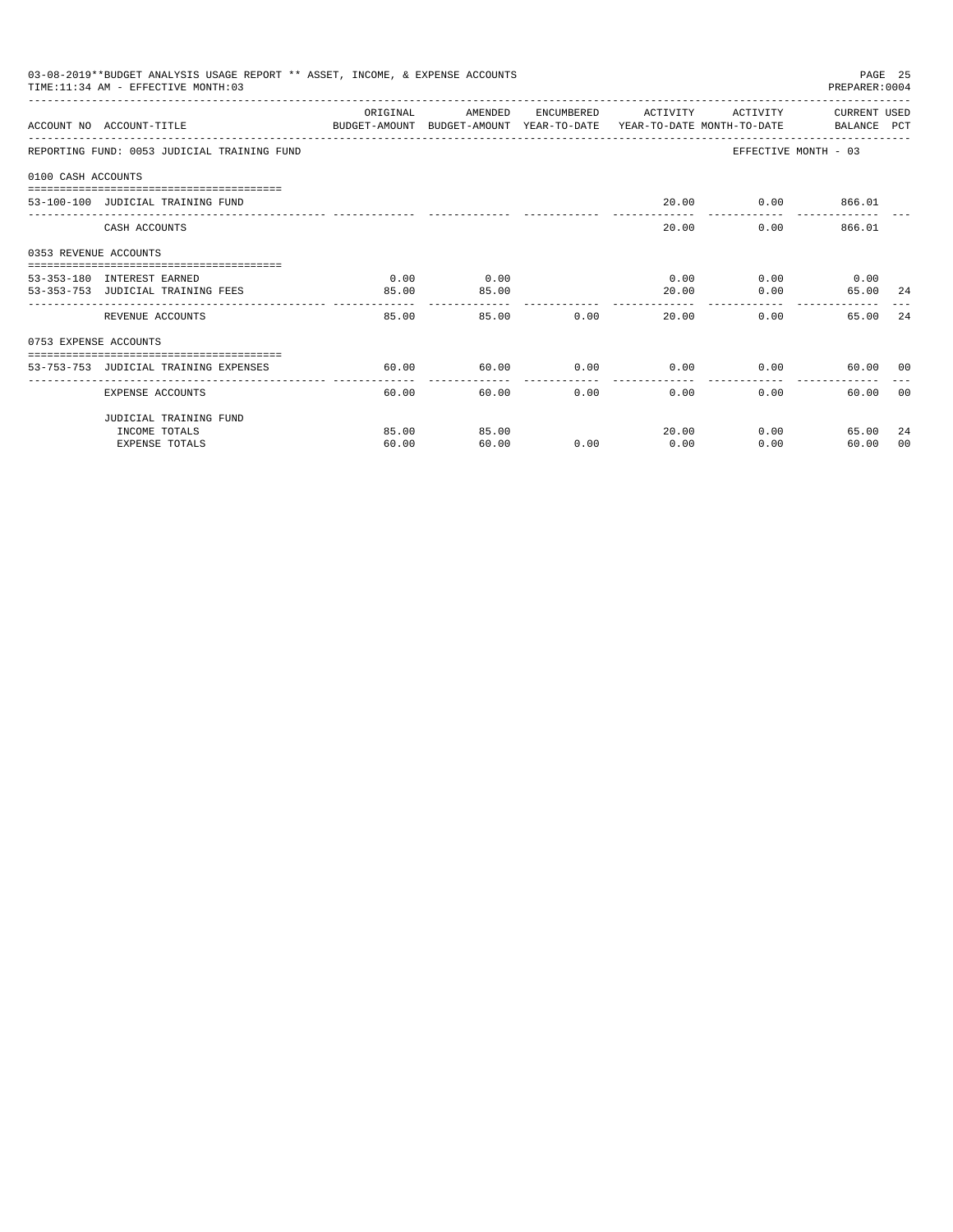|                       | 03-08-2019**BUDGET ANALYSIS USAGE REPORT ** ASSET, INCOME, & EXPENSE ACCOUNTS<br>TIME: 11:34 AM - EFFECTIVE MONTH: 03 |                         |                                                                                |                       |                     |                           | PAGE 26<br>PREPARER: 0004   |    |
|-----------------------|-----------------------------------------------------------------------------------------------------------------------|-------------------------|--------------------------------------------------------------------------------|-----------------------|---------------------|---------------------------|-----------------------------|----|
|                       | ACCOUNT NO ACCOUNT-TITLE                                                                                              | ORIGINAL                | AMENDED<br>BUDGET-AMOUNT BUDGET-AMOUNT YEAR-TO-DATE YEAR-TO-DATE MONTH-TO-DATE |                       | ENCUMBERED ACTIVITY | ACTIVITY                  | CURRENT USED<br>BALANCE PCT |    |
|                       | REPORTING FUND: 0056 COUNTY CLERK PRESERVATION FUND                                                                   |                         |                                                                                |                       |                     |                           | EFFECTIVE MONTH - 03        |    |
| 0100 CASH ACCOUNTS    |                                                                                                                       |                         |                                                                                |                       |                     |                           |                             |    |
|                       | 56-100-100 CFC: COUNTY CLERK PRESERVATION                                                                             |                         |                                                                                |                       |                     | 6,421.80- 443.00 8,154.55 |                             |    |
|                       | CASH ACCOUNTS                                                                                                         |                         |                                                                                |                       |                     | $6,421.80 - 443.00$       | 8,154.55                    |    |
| 0356 REVENUE ACCOUNTS |                                                                                                                       |                         |                                                                                |                       |                     |                           |                             |    |
|                       | 56-356-180 INTEREST EARNED                                                                                            |                         | 247.00 247.00                                                                  |                       |                     |                           | 26.77 0.00 220.23 11        |    |
|                       | 56-356-756 COUNTY CLERK PRESERVATION FEES 11,000.00 11,000.00                                                         |                         |                                                                                |                       |                     | 5,849.51 434.00           | 5,150.49 53                 |    |
|                       | 56-356-757 PRESERVATION VS HB 1744                                                                                    | 2,059.00                | 2,059.00                                                                       |                       |                     | 79.00 9.00                | 1,980.00 04                 |    |
|                       | REVENUE ACCOUNTS                                                                                                      |                         | $13.306.00$ $13.306.00$ 0.00 5.955.28 443.00                                   |                       |                     |                           | 7.350.72 45                 |    |
| 0756 EXPENSE ACCOUNTS |                                                                                                                       |                         |                                                                                |                       |                     |                           |                             |    |
|                       |                                                                                                                       |                         |                                                                                |                       |                     |                           |                             |    |
|                       | 56-756-110 COUNTY CLERK ADMIN ASSISTANT                                                                               | $10,000.00$ $10,000.00$ |                                                                                | 0.00                  | 6.439.50            |                           | $0.00$ 3.560.50             | 64 |
|                       | 56-756-200 FICA EXPENSE                                                                                               | 700.00                  | 700.00                                                                         | 0.00                  | 486.77              | 0.00                      | 213.23                      | 70 |
|                       | 56-756-205 RETIREMENT EXPENSE                                                                                         | 700.00                  | 700.00                                                                         | 0.00                  | 462.40              | 0.00                      | 237.60                      | 66 |
|                       | 56-756-756 COUNTY CLERK PRESERVATION EXPENSE 11,000.00 11,000.00 572.71 5,111.46                                      |                         |                                                                                |                       |                     | 0.00                      | 5, 315.83                   | 52 |
|                       | 56-756-757 PRESERVATION VS HB 1744                                                                                    | 0.00                    | 0.00                                                                           | 0.00<br>------------- | 0.00                | 0.00                      | 0.00                        |    |
|                       | EXPENSE ACCOUNTS                                                                                                      |                         | 22.400.00 22.400.00                                                            |                       | 572.71 12.500.13    | 0.00                      | 9.327.16                    | 58 |
|                       | COUNTY CLERK PRESERVATION FUND                                                                                        |                         |                                                                                |                       |                     |                           |                             |    |
|                       | INCOME TOTALS                                                                                                         |                         | $13,306.00$ $13,306.00$ $5,955.28$ $443.00$                                    |                       |                     |                           | 7,350.72 45                 |    |
|                       | <b>EXPENSE TOTALS</b>                                                                                                 | 22,400.00               | 22,400.00                                                                      |                       | 572.71 12,500.13    | 0.00                      | 9,327,16 58                 |    |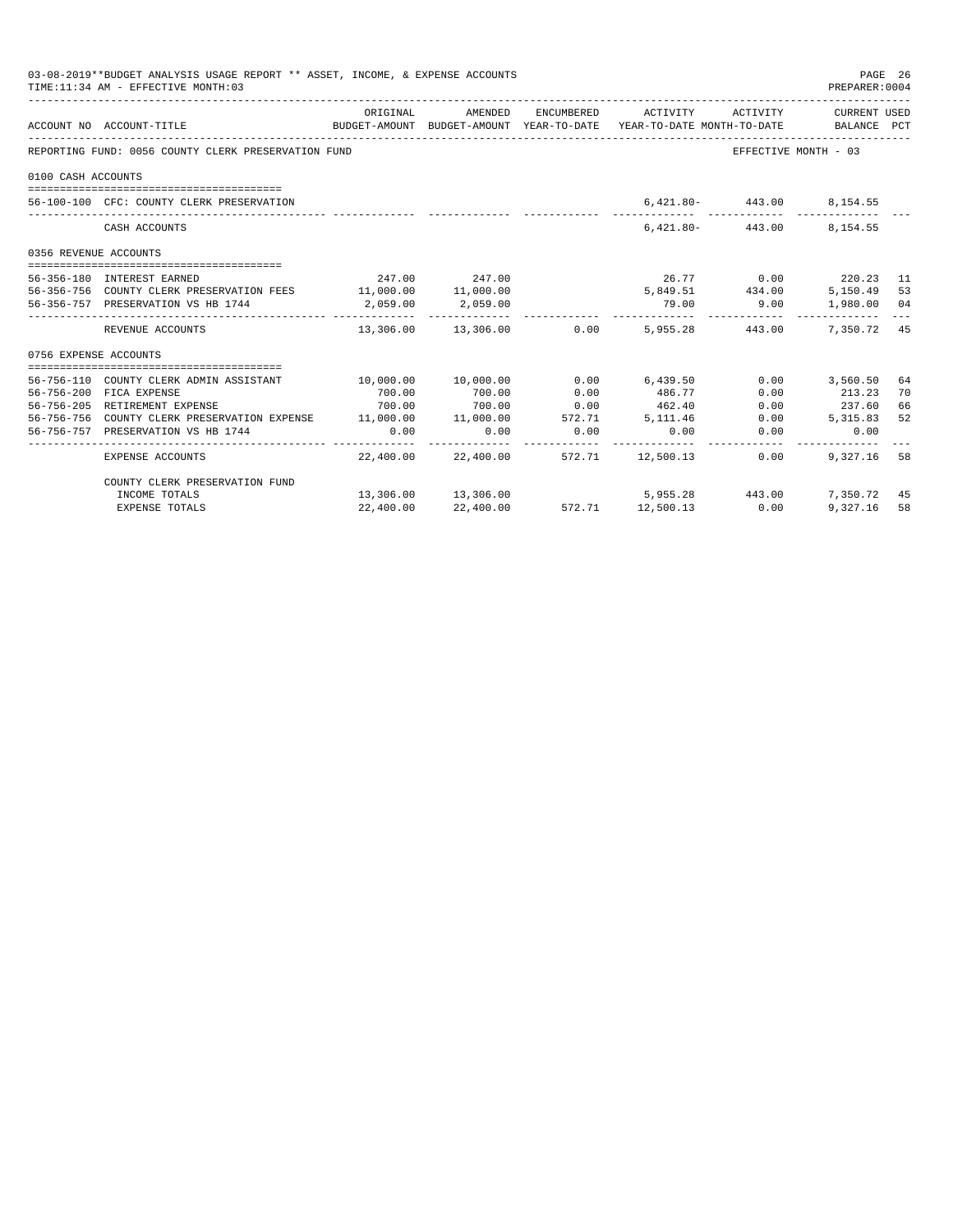|                       | 03-08-2019**BUDGET ANALYSIS USAGE REPORT ** ASSET, INCOME, & EXPENSE ACCOUNTS<br>TIME: 11:34 AM - EFFECTIVE MONTH: 03 |                   |                   |            |                                                            |                           | PAGE 27<br>PREPARER: 0004 |    |
|-----------------------|-----------------------------------------------------------------------------------------------------------------------|-------------------|-------------------|------------|------------------------------------------------------------|---------------------------|---------------------------|----|
|                       |                                                                                                                       | ORIGINAL          | AMENDED           | ENCUMBERED | ACTIVITY                                                   | ACTIVITY                  | CURRENT USED              |    |
|                       | ACCOUNT NO ACCOUNT-TITLE CONTROL SUDGET-AMOUNT BUDGET-AMOUNT YEAR-TO-DATE YEAR-TO-DATE MONTH-TO-DATE BALANCE PCT      |                   |                   |            |                                                            |                           |                           |    |
|                       | REPORTING FUND: 0060 LAW LIBRARY FUND                                                                                 |                   |                   |            |                                                            | EFFECTIVE MONTH - 03      |                           |    |
| 0100 CASH ACCOUNTS    |                                                                                                                       |                   |                   |            |                                                            |                           |                           |    |
|                       | 60-100-100 CFC: LAW LIBRARY                                                                                           |                   |                   |            |                                                            | 735.00   0.00   10,771.51 |                           |    |
|                       | CASH ACCOUNTS                                                                                                         |                   |                   |            | 735.00                                                     |                           | $0.00$ 10,771.51          |    |
| 0360 REVENUE ACCOUNTS |                                                                                                                       |                   |                   |            |                                                            |                           |                           |    |
|                       | 60-360-180 INTEREST EARNED                                                                                            |                   | $0.00$ 0.00       |            | 0.00                                                       |                           | $0.00$ 0.00               |    |
|                       | 60-360-760 LAW LIBRARY FEES                                                                                           | 1,750.00 1,750.00 |                   |            | 735.00                                                     |                           | $0.00$ 1,015.00 42        |    |
|                       | REVENUE ACCOUNTS                                                                                                      |                   |                   |            | $1.750.00$ $1.750.00$ $0.00$ $735.00$                      |                           | $0.00$ 1,015.00 42        |    |
| 0760 EXPENSE ACCOUNTS |                                                                                                                       |                   |                   |            |                                                            |                           |                           |    |
|                       | ---------------------------------<br>60-760-760 LAW LIBRARY EXPENSES                                                  |                   |                   |            | $1,500.00$ $1,500.00$ $0.00$ $0.00$ $0.00$ $1,500.00$ $00$ |                           |                           |    |
|                       | EXPENSE ACCOUNTS                                                                                                      |                   | 1,500.00 1,500.00 |            | 0.00<br>0.00                                               | 0.00                      | 1,500.00 00               |    |
|                       | LAW LIBRARY FUND                                                                                                      |                   |                   |            |                                                            |                           |                           |    |
|                       | INCOME TOTALS                                                                                                         |                   | 1,750.00 1,750.00 |            | 735.00                                                     |                           | $0.00$ 1,015.00           | 42 |
|                       | <b>EXPENSE TOTALS</b>                                                                                                 | 1,500.00          | 1,500.00          | 0.00       | 0.00                                                       | 0.00                      | 1,500.00                  | 00 |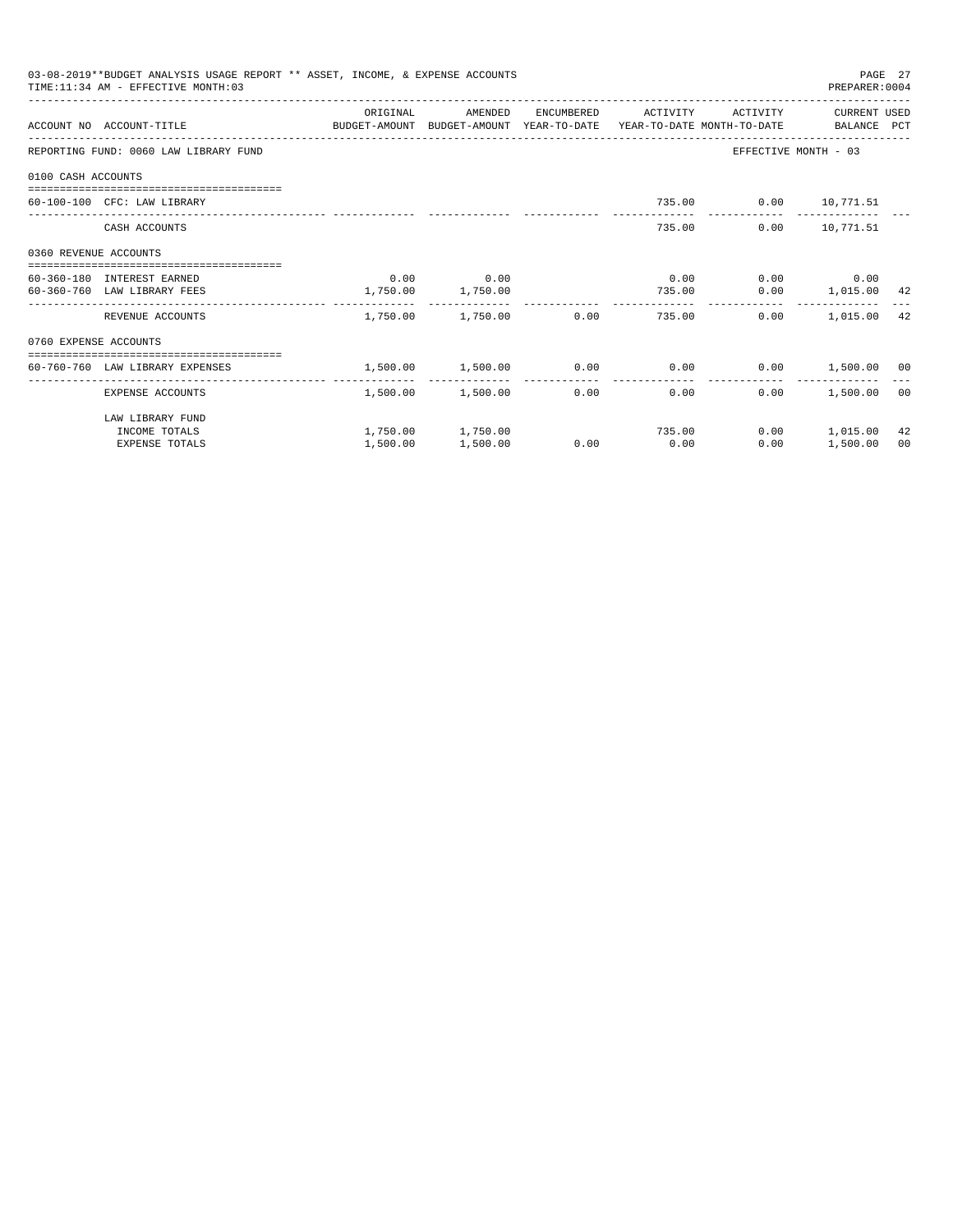|                       | 03-08-2019**BUDGET ANALYSIS USAGE REPORT ** ASSET, INCOME, & EXPENSE ACCOUNTS<br>TIME: 11:34 AM - EFFECTIVE MONTH: 03 |               |              |                     |                     |                          | PAGE 28<br>PREPARER: 0004 |    |
|-----------------------|-----------------------------------------------------------------------------------------------------------------------|---------------|--------------|---------------------|---------------------|--------------------------|---------------------------|----|
|                       |                                                                                                                       | ORIGINAL      | AMENDED      |                     | ENCUMBERED ACTIVITY | ACTIVITY                 | CURRENT USED              |    |
|                       | BUDGET-AMOUNT BUDGET-AMOUNT YEAR-TO-DATE YEAR-TO-DATE MONTH-TO-DATE BALANCE PCT<br>ACCOUNT NO ACCOUNT-TITLE           |               |              |                     |                     |                          |                           |    |
|                       | REPORTING FUND: 0063 DISTRICT CLERK PRESERVATION FUND                                                                 |               |              |                     |                     |                          | EFFECTIVE MONTH - 03      |    |
| 0100 CASH ACCOUNTS    |                                                                                                                       |               |              |                     |                     |                          |                           |    |
|                       |                                                                                                                       |               |              |                     |                     |                          |                           |    |
|                       | 63-100-100 CFC: DISTRICT CLERK PRESERVATION                                                                           |               |              |                     |                     | 150.10   0.00   1,465.85 |                           |    |
|                       | CASH ACCOUNTS                                                                                                         |               |              |                     |                     | 150.10<br>0.00           | 1,465.85                  |    |
| 0363 REVENUE ACCOUNTS |                                                                                                                       |               |              |                     |                     |                          |                           |    |
|                       |                                                                                                                       |               |              |                     |                     |                          |                           |    |
|                       | 63-363-180 INTEREST EARNED                                                                                            | 87.00         | 87.00        |                     | 9.42                | 0.00                     | 77.58 11                  |    |
|                       | 63-363-763 DIST CLERK PRESERVATION FEES                                                                               | 211.00        | 211.00       |                     | 140.68              | 0.00                     | 70.32 67                  |    |
|                       | 63-363-764 DIST CLERK CHILD SUPPORT                                                                                   | 0.00<br>0.00  | 0.00<br>0.00 |                     | 0.00<br>0.00        | 0.00<br>0.00             | 0.00<br>0.00              |    |
|                       | 63-363-765 UNALLOCATED COURT COSTS BEFORE 03                                                                          | ------------- | --------     |                     | --------            |                          |                           |    |
|                       | REVENUE ACCOUNTS                                                                                                      | 298.00        | 298.00       | 0.00                | 150.10              |                          | 0.00<br>147.90            | 50 |
| 0763 EXPENSE ACCOUNTS |                                                                                                                       |               |              |                     |                     |                          |                           |    |
|                       |                                                                                                                       |               |              |                     |                     |                          |                           |    |
|                       | 63-763-763 DIST CLERK PRESERVATION EXPENSE                                                                            | 0.00          | 0.00         | 0.00                | 0.00                | 0.00                     | 0.00                      |    |
|                       | 63-763-764 DIST CLERK CHILD SUPPORT                                                                                   | 0.00          | 0.00         | 0.00                | 0.00                | 0.00                     | 0.00                      |    |
|                       | 63-763-765 UNALLOCATED COURT COSTS BEFORE 03                                                                          | 0.00          | 0.00         | 0.00<br>$- - - - -$ | 0.00<br>-------     | 0.00                     | 0.00                      |    |
|                       | <b>EXPENSE ACCOUNTS</b>                                                                                               | 0.00          | 0.00         | 0.00                | 0.00                | $0.00 -$                 | 0.00                      |    |
|                       | DISTRICT CLERK PRESERVATION FUND                                                                                      |               |              |                     |                     |                          |                           |    |
|                       | INCOME TOTALS                                                                                                         | 298.00        | 298.00       |                     | 150.10              |                          | $0.00$ 147.90             | 50 |
|                       | <b>EXPENSE TOTALS</b>                                                                                                 | 0.00          | 0.00         | 0.00                | 0.00                | 0.00                     | 0.00                      |    |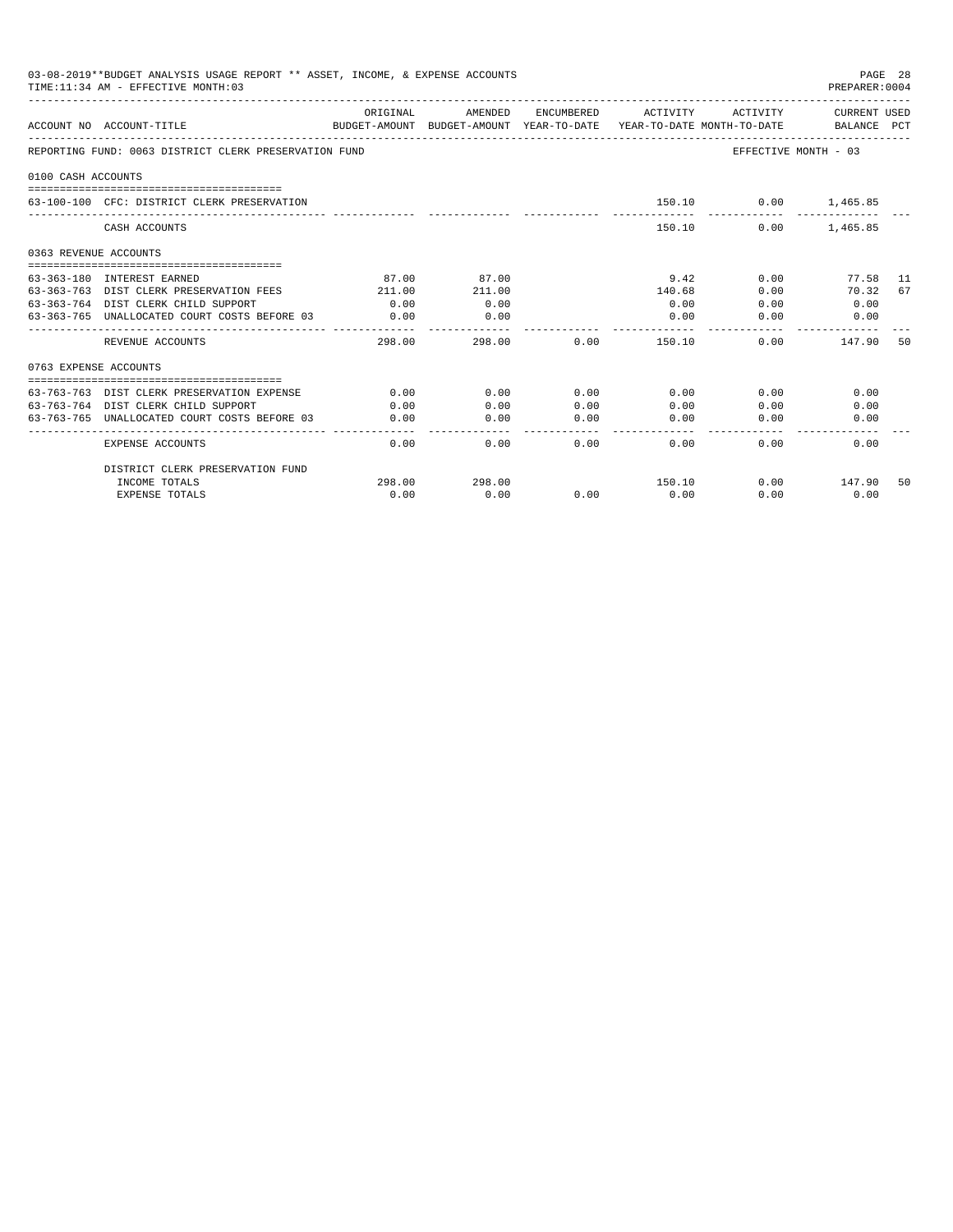|                                                                                                              | 03-08-2019**BUDGET ANALYSIS USAGE REPORT ** ASSET, INCOME, & EXPENSE ACCOUNTS<br>TIME: 11:34 AM - EFFECTIVE MONTH: 03 |                                                            |                                     |      |                                                      |                                      | PAGE 29<br>PREPARER:0004 |     |
|--------------------------------------------------------------------------------------------------------------|-----------------------------------------------------------------------------------------------------------------------|------------------------------------------------------------|-------------------------------------|------|------------------------------------------------------|--------------------------------------|--------------------------|-----|
|                                                                                                              |                                                                                                                       | ORIGINAL                                                   | AMENDED                             |      | ENCUMBERED ACTIVITY                                  |                                      | ACTIVITY CURRENT USED    |     |
|                                                                                                              | ACCOUNT NO ACCOUNT-TITLE CONTROL SUDGET-AMOUNT BUDGET-AMOUNT YEAR-TO-DATE YEAR-TO-DATE MONTH-TO-DATE BALANCE PCT      |                                                            |                                     |      |                                                      |                                      |                          |     |
|                                                                                                              | REPORTING FUND: 0066 COURTHOUSE SECURITY FUND                                                                         |                                                            |                                     |      |                                                      | EFFECTIVE MONTH - 03                 |                          |     |
| 0100 CASH ACCOUNTS                                                                                           |                                                                                                                       |                                                            |                                     |      |                                                      |                                      |                          |     |
|                                                                                                              | 66-100-100 CFC: COURTHOUSE SECURITY                                                                                   |                                                            |                                     |      |                                                      | 1,473.52 127.41 24,590.83            |                          |     |
|                                                                                                              | CASH ACCOUNTS                                                                                                         |                                                            |                                     |      |                                                      | 1,473.52 127.41 24,590.83            |                          |     |
|                                                                                                              |                                                                                                                       |                                                            |                                     |      |                                                      |                                      |                          |     |
|                                                                                                              |                                                                                                                       |                                                            | $0.00$ 0.00                         |      |                                                      | $0.00$ $0.00$ $0.00$ $0.00$          |                          |     |
| 0366 REVENUE ACCOUNTS<br>66-366-180 INTEREST EARNED<br>66-366-766 COURTHOUSE SECURITY FEES 3,400.00 3,400.00 |                                                                                                                       |                                                            |                                     |      |                                                      | 1,731.92    127.41    1,668.08    51 |                          |     |
|                                                                                                              | REVENUE ACCOUNTS                                                                                                      |                                                            |                                     |      | $3.400.00$ $3.400.00$ $0.00$ $1.731.92$ $127.41$     |                                      | 1,668.08                 | -51 |
| 0766 EXPENSE ACCOUNTS                                                                                        |                                                                                                                       |                                                            |                                     |      |                                                      |                                      |                          |     |
|                                                                                                              | 66-766-766 COURTHOUSE SECURITY EXPENSES                                                                               | $1,000.00$ $1,000.00$ $0.00$ $254.40$ $0.00$ $745.60$ $25$ |                                     |      |                                                      |                                      |                          |     |
|                                                                                                              | EXPENSE ACCOUNTS                                                                                                      |                                                            | . <u>.</u><br>$1.000.00$ $1.000.00$ | 0.00 | 254.40                                               | $0.00$ and $0.00$                    | 745.60                   | 25  |
|                                                                                                              | COURTHOUSE SECURITY FUND                                                                                              |                                                            |                                     |      |                                                      |                                      |                          |     |
|                                                                                                              | INCOME TOTALS                                                                                                         |                                                            |                                     |      | $3,400.00$ $3,400.00$ $1,731.92$ $127.41$ $1,668.08$ |                                      |                          | 51  |
|                                                                                                              | <b>EXPENSE TOTALS</b>                                                                                                 | 1,000.00                                                   | 1,000.00                            |      | $0.00$ 254.40                                        | 0.00                                 | 745.60                   | 25  |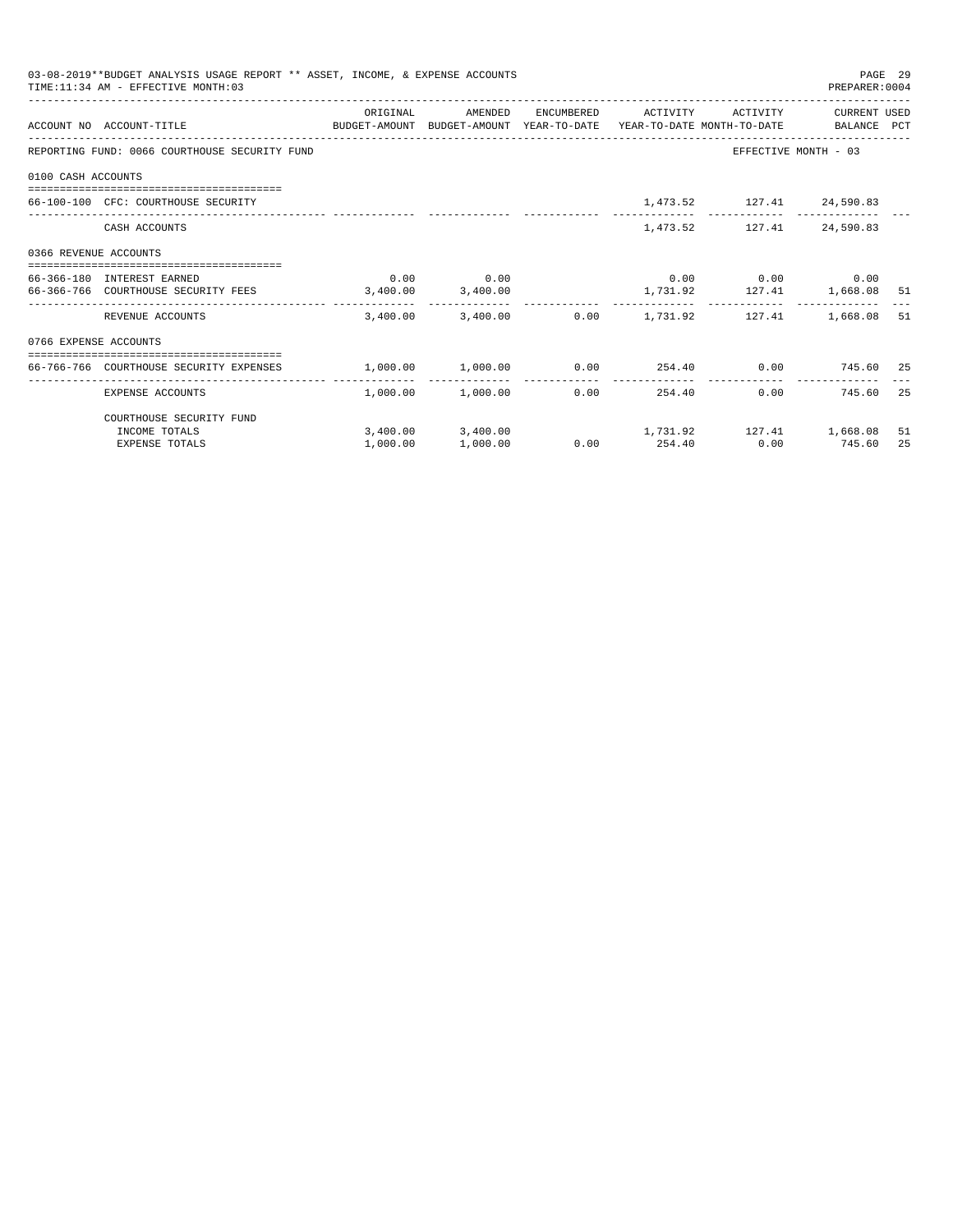|                       | 03-08-2019**BUDGET ANALYSIS USAGE REPORT ** ASSET, INCOME, & EXPENSE ACCOUNTS<br>TIME: 11:34 AM - EFFECTIVE MONTH: 03 |          |                        |              |                      |                             | PREPARER: 0004              | PAGE 30 |
|-----------------------|-----------------------------------------------------------------------------------------------------------------------|----------|------------------------|--------------|----------------------|-----------------------------|-----------------------------|---------|
|                       | ACCOUNT NO ACCOUNT-TITLE<br>BUDGET-AMOUNT BUDGET-AMOUNT YEAR-TO-DATE YEAR-TO-DATE MONTH-TO-DATE BALANCE PCT           | ORIGINAL | AMENDED                |              | ENCUMBERED ACTIVITY  | ACTIVITY                    | CURRENT USED                |         |
|                       | REPORTING FUND: 0068 COUNTY PRESERVATION FUND                                                                         |          |                        |              |                      |                             | EFFECTIVE MONTH - 03        |         |
| 0100 CASH ACCOUNTS    |                                                                                                                       |          |                        |              |                      |                             |                             |         |
|                       | 68-100-100 CFC: COUNTY PRESERVATION                                                                                   |          |                        |              |                      | 257.11 0.00 3,086.85        |                             |         |
|                       | CASH ACCOUNTS                                                                                                         |          |                        |              |                      | 257.11<br>0.00              | 3,086.85                    |         |
| 0368 REVENUE ACCOUNTS |                                                                                                                       |          |                        |              |                      |                             |                             |         |
|                       | 68-368-180 INTEREST EARNED                                                                                            | 11.00    | 11.00                  |              |                      | $1.16$ 0.00 9.84 11         |                             |         |
|                       | 68-368-768 COUNTY PRESERVATION FEES                                                                                   | 794.00   | 794.00                 |              |                      | 255.95                      | 0.00 538.05 32              |         |
|                       | REVENUE ACCOUNTS                                                                                                      | 805.00   | ------------<br>805.00 |              | 0.00                 | 257.11                      | $0.00$ and $0.00$<br>547.89 | 32      |
| 0768 EXPENSE ACCOUNTS |                                                                                                                       |          |                        |              |                      |                             |                             |         |
|                       | 68-768-768 COUNTY PRESERVATION EXPENSES                                                                               | 0.00     | 0.00                   |              |                      | $0.00$ $0.00$ $0.00$ $0.00$ | 0.00                        |         |
|                       | EXPENSE ACCOUNTS                                                                                                      | 0.00     | 0.00                   | ------------ | . <i>.</i> .<br>0.00 | 0.00<br>0.00                | 0.00                        |         |
|                       | COUNTY PRESERVATION FUND                                                                                              |          |                        |              |                      |                             |                             |         |
|                       | INCOME TOTALS                                                                                                         | 805.00   | 805.00                 |              |                      | 257.11                      | $0.00$ 547.89               | -32     |
|                       | <b>EXPENSE TOTALS</b>                                                                                                 | 0.00     | 0.00                   | 0.00         | 0.00                 | 0.00                        | 0.00                        |         |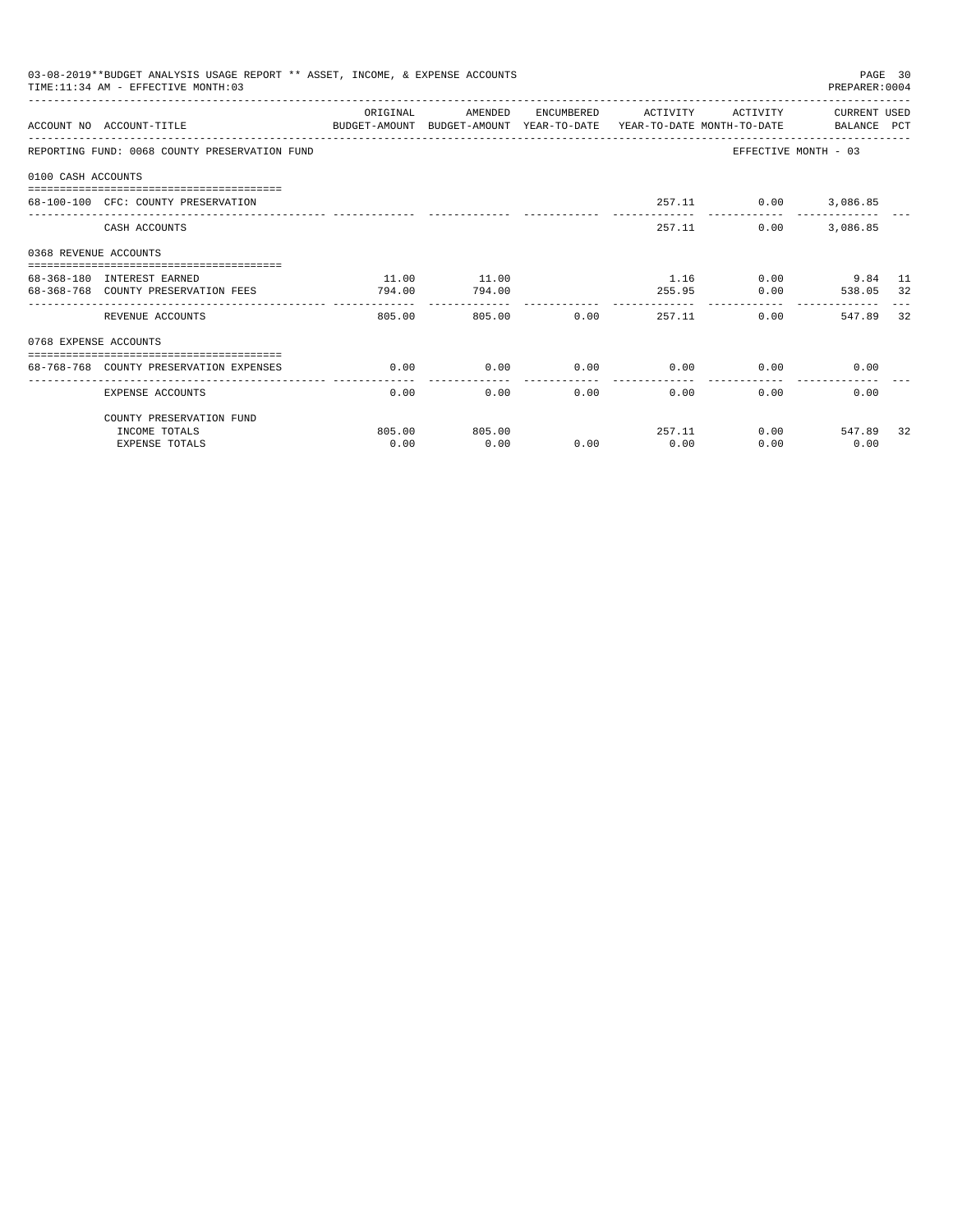|                       | 03-08-2019**BUDGET ANALYSIS USAGE REPORT ** ASSET, INCOME, & EXPENSE ACCOUNTS<br>TIME: 11:34 AM - EFFECTIVE MONTH: 03 |          |                                         |      |                     |                                            | PAGE 31<br>PREPARER: 0004                         |  |
|-----------------------|-----------------------------------------------------------------------------------------------------------------------|----------|-----------------------------------------|------|---------------------|--------------------------------------------|---------------------------------------------------|--|
|                       | ACCOUNT NO ACCOUNT-TITLE<br>BUDGET-AMOUNT BUDGET-AMOUNT YEAR-TO-DATE YEAR-TO-DATE MONTH-TO-DATE BALANCE PCT           | ORIGINAL | AMENDED                                 |      | ENCUMBERED ACTIVITY | ACTIVITY                                   | CURRENT USED                                      |  |
|                       | REPORTING FUND: 0070 INMATE PHONE FUND PROFIT ACCOUNT                                                                 |          |                                         |      |                     | EFFECTIVE MONTH - 03                       |                                                   |  |
| 0100 CASH ACCOUNTS    |                                                                                                                       |          |                                         |      |                     |                                            |                                                   |  |
|                       | 70-100-100 CFC: INMATE PHONE FUND<br>70-100-110 INMATE PHONE CHECKING                                                 |          |                                         |      | 0.00                | 332.73                                     | $0.00$ 1,498.71<br>$0.00$ 949.06<br>------------- |  |
|                       | CASH ACCOUNTS                                                                                                         |          |                                         |      |                     | 332.73<br>0.00                             | 2,447.77                                          |  |
| 0370 REVENUE ACCOUNTS |                                                                                                                       |          |                                         |      |                     |                                            |                                                   |  |
|                       | 70-370-180 INTEREST EARNED<br>70-370-770 INMATE PHONE REVENUES                                                        |          | $0.00$ 0.00<br>1,000.00 1,000.00        |      | 627.30              | $0.00$ $0.00$ $0.00$ $0.00$ $0.00$<br>0.00 | 372.70 63                                         |  |
|                       | REVENUE ACCOUNTS                                                                                                      | .        | --------------<br>$1.000.00$ $1.000.00$ | 0.00 |                     | 627.30<br>0.00                             | 372.70 63                                         |  |
| 0770 EXPENSE ACCOUNTS |                                                                                                                       |          |                                         |      |                     |                                            |                                                   |  |
|                       | 70-770-770 INMATE PHONE EXPENSES                                                                                      | 0.00     | 0.00                                    | 0.00 |                     | $294.57$ 0.00 294.57-                      |                                                   |  |
|                       | EXPENSE ACCOUNTS                                                                                                      | 0.00     | 0.00                                    | 0.00 | 294.57              | 0.00                                       | $294.57-$                                         |  |
|                       | INMATE PHONE FUND PROFIT ACCOUNT                                                                                      |          |                                         |      |                     |                                            |                                                   |  |
|                       | INCOME TOTALS<br><b>EXPENSE TOTALS</b>                                                                                | 0.00     | 1,000.00 1,000.00<br>0.00               | 0.00 | 294.57              | 627.30<br>0.00                             | $0.00$ 372.70 63<br>$294.57-$                     |  |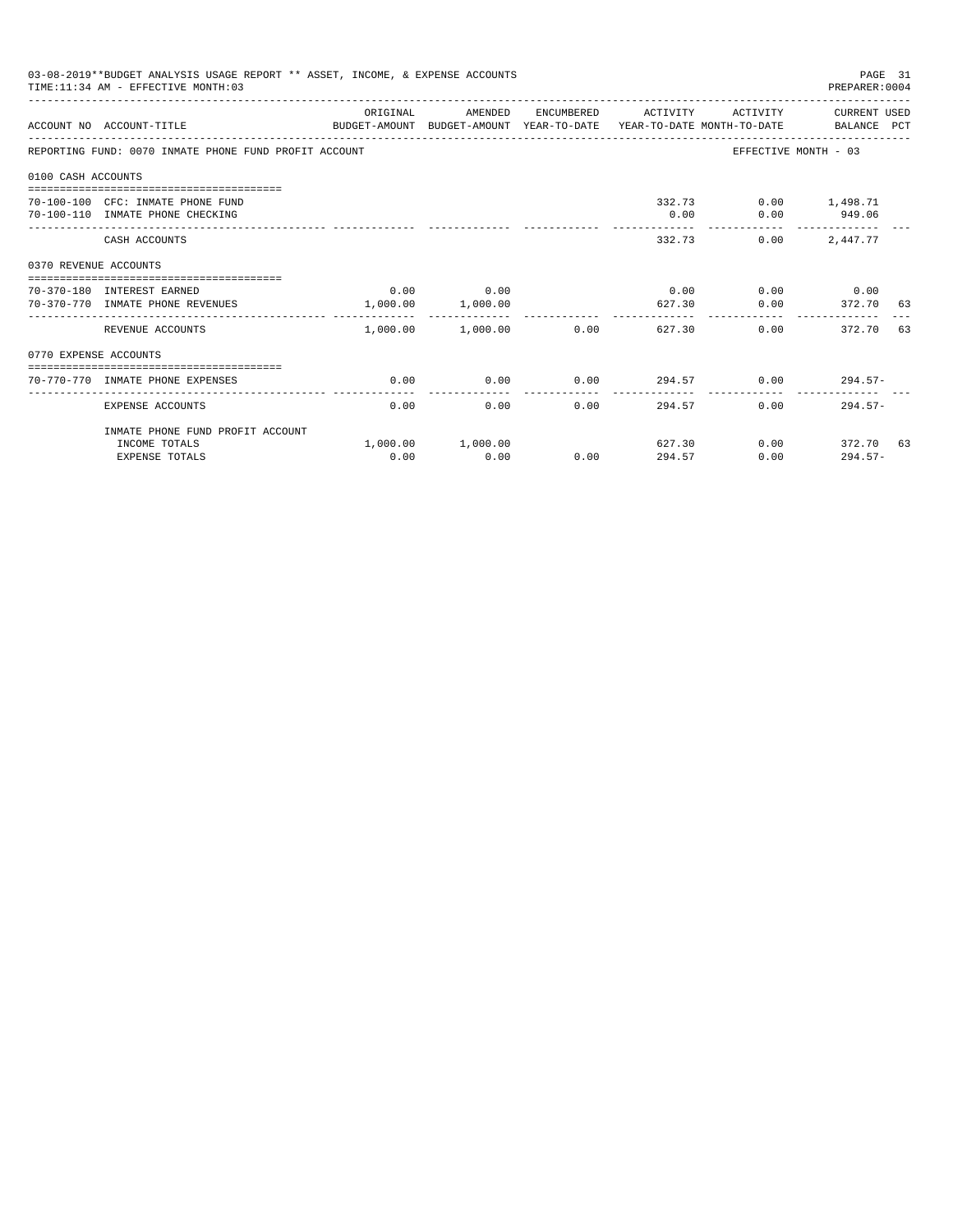| 03-08-2019**BUDGET ANALYSIS USAGE REPORT ** ASSET, INCOME, & EXPENSE ACCOUNTS<br>PAGE 32<br>PREPARER: 0004<br>TIME: 11:34 AM - EFFECTIVE MONTH: 03<br>ORIGINAL<br>AMENDED<br>CURRENT USED<br>ENCUMBERED ACTIVITY<br>ACTIVITY<br>ACCOUNT NO ACCOUNT-TITLE CONTROL BUDGET-AMOUNT BUDGET-AMOUNT YEAR-TO-DATE YEAR-TO-DATE MONTH-TO-DATE BALANCE PCT<br>EFFECTIVE MONTH - 03<br>REPORTING FUND: 0072 HOT CHECK FUND<br>0100 CASH ACCOUNTS<br>137.76- 70.00- 2,571.07<br>72-100-100 CFC: HOT CHECK FUND<br>$70.00 - 2.571.07$<br>$137.76-$<br>CASH ACCOUNTS<br>0372 REVENUE ACCOUNTS<br>----------------------------------<br>35.00 35.00<br>3.99<br>$0.00$ 31.01 11<br>72-372-180 INTEREST EARNED<br>1,686.00<br>72-372-772 HOT CHECK REVENUES<br>1,686.00<br>200.00<br>$0.00$ 1,486.00 12<br>1,721.00 1,721.00 0.00<br>0.00<br>1,517.01 12<br>REVENUE ACCOUNTS<br>203.99<br>0772 EXPENSE ACCOUNTS<br>--------------------------------------<br>1,600.00 1,600.00 0.00<br>210.00 70.00 1,390.00 13<br>72-772-772 HOT CHECK EXPENSES |                       |          |                   |      |                         |                                      |             |     |
|---------------------------------------------------------------------------------------------------------------------------------------------------------------------------------------------------------------------------------------------------------------------------------------------------------------------------------------------------------------------------------------------------------------------------------------------------------------------------------------------------------------------------------------------------------------------------------------------------------------------------------------------------------------------------------------------------------------------------------------------------------------------------------------------------------------------------------------------------------------------------------------------------------------------------------------------------------------------------------------------------------------------------------|-----------------------|----------|-------------------|------|-------------------------|--------------------------------------|-------------|-----|
|                                                                                                                                                                                                                                                                                                                                                                                                                                                                                                                                                                                                                                                                                                                                                                                                                                                                                                                                                                                                                                 |                       |          |                   |      |                         |                                      |             |     |
|                                                                                                                                                                                                                                                                                                                                                                                                                                                                                                                                                                                                                                                                                                                                                                                                                                                                                                                                                                                                                                 |                       |          |                   |      |                         |                                      |             |     |
|                                                                                                                                                                                                                                                                                                                                                                                                                                                                                                                                                                                                                                                                                                                                                                                                                                                                                                                                                                                                                                 |                       |          |                   |      |                         |                                      |             |     |
|                                                                                                                                                                                                                                                                                                                                                                                                                                                                                                                                                                                                                                                                                                                                                                                                                                                                                                                                                                                                                                 |                       |          |                   |      |                         |                                      |             |     |
|                                                                                                                                                                                                                                                                                                                                                                                                                                                                                                                                                                                                                                                                                                                                                                                                                                                                                                                                                                                                                                 |                       |          |                   |      |                         |                                      |             |     |
|                                                                                                                                                                                                                                                                                                                                                                                                                                                                                                                                                                                                                                                                                                                                                                                                                                                                                                                                                                                                                                 |                       |          |                   |      |                         |                                      |             |     |
|                                                                                                                                                                                                                                                                                                                                                                                                                                                                                                                                                                                                                                                                                                                                                                                                                                                                                                                                                                                                                                 |                       |          |                   |      |                         |                                      |             |     |
|                                                                                                                                                                                                                                                                                                                                                                                                                                                                                                                                                                                                                                                                                                                                                                                                                                                                                                                                                                                                                                 |                       |          |                   |      |                         |                                      |             |     |
|                                                                                                                                                                                                                                                                                                                                                                                                                                                                                                                                                                                                                                                                                                                                                                                                                                                                                                                                                                                                                                 |                       |          |                   |      |                         |                                      |             |     |
|                                                                                                                                                                                                                                                                                                                                                                                                                                                                                                                                                                                                                                                                                                                                                                                                                                                                                                                                                                                                                                 |                       |          |                   |      |                         |                                      |             |     |
|                                                                                                                                                                                                                                                                                                                                                                                                                                                                                                                                                                                                                                                                                                                                                                                                                                                                                                                                                                                                                                 |                       |          |                   |      |                         |                                      |             |     |
|                                                                                                                                                                                                                                                                                                                                                                                                                                                                                                                                                                                                                                                                                                                                                                                                                                                                                                                                                                                                                                 | EXPENSE ACCOUNTS      |          | 1,600.00 1,600.00 | 0.00 | -------------<br>210.00 | ------------- -------------<br>70.00 | 1,390.00 13 |     |
|                                                                                                                                                                                                                                                                                                                                                                                                                                                                                                                                                                                                                                                                                                                                                                                                                                                                                                                                                                                                                                 | HOT CHECK FUND        |          |                   |      |                         |                                      |             |     |
|                                                                                                                                                                                                                                                                                                                                                                                                                                                                                                                                                                                                                                                                                                                                                                                                                                                                                                                                                                                                                                 | INCOME TOTALS         |          | 1,721.00 1,721.00 |      | 203.99                  | $0.00$ 1,517.01                      |             | -12 |
|                                                                                                                                                                                                                                                                                                                                                                                                                                                                                                                                                                                                                                                                                                                                                                                                                                                                                                                                                                                                                                 | <b>EXPENSE TOTALS</b> | 1,600.00 | 1,600.00          | 0.00 | 210.00                  | 70.00                                | 1,390.00    | 13  |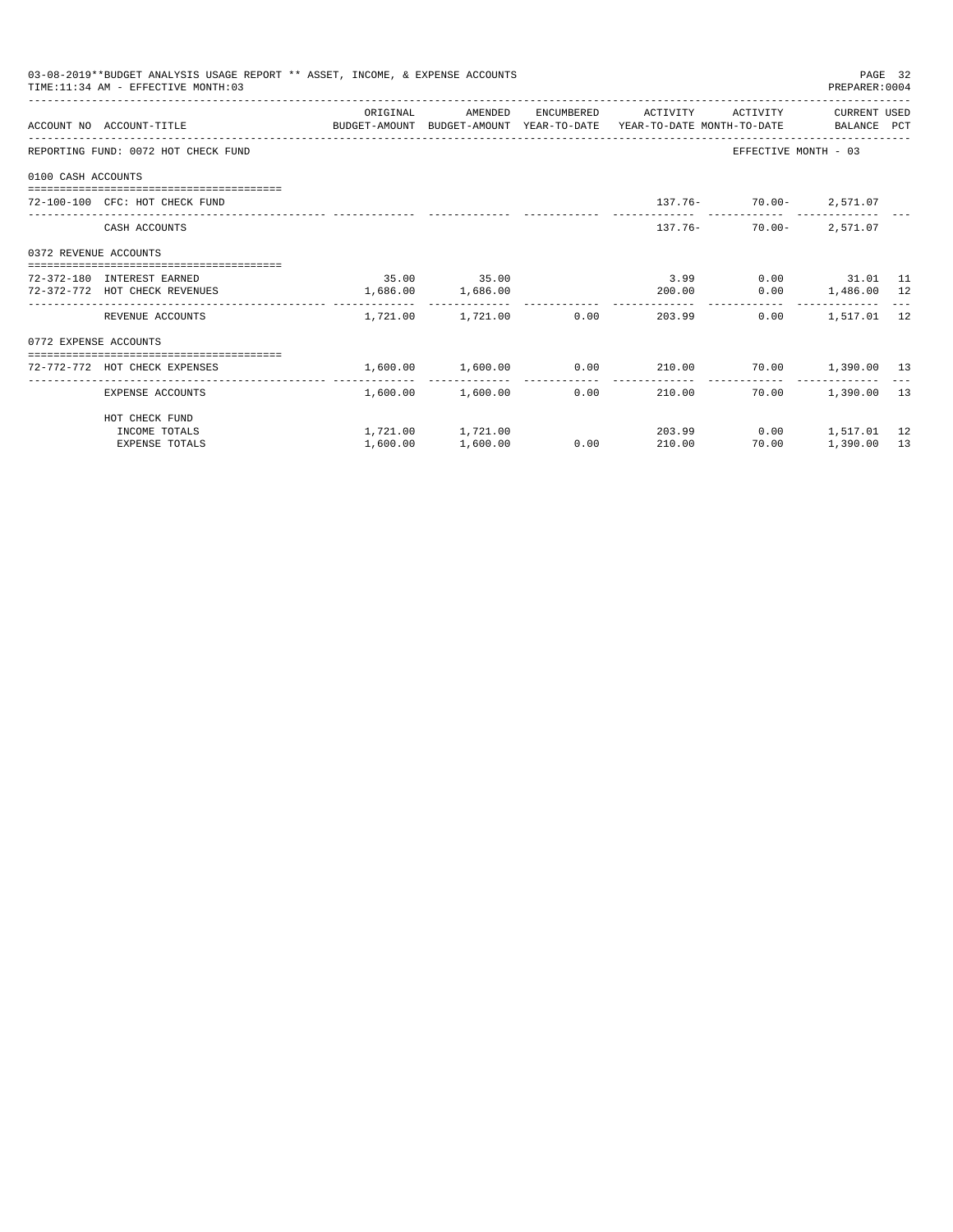| 03-08-2019**BUDGET ANALYSIS USAGE REPORT ** ASSET, INCOME, & EXPENSE ACCOUNTS<br>PAGE 33<br>TIME: 11:34 AM - EFFECTIVE MONTH: 03<br>PREPARER: 0004<br>ORIGINAL<br>AMENDED<br>ENCUMBERED<br>CURRENT USED<br>ACTIVITY<br>ACTIVITY<br>BALANCE PCT<br>ACCOUNT NO ACCOUNT-TITLE<br>BUDGET-AMOUNT BUDGET-AMOUNT YEAR-TO-DATE<br>YEAR-TO-DATE MONTH-TO-DATE<br>EFFECTIVE MONTH - 03<br>REPORTING FUND: 0074 BAIL BOND FUND<br>0100 CASH ACCOUNTS<br>43,810.00 350.00 - 78,348.88<br>74-100-100 CFC: BAIL BOND FUND<br>CASH ACCOUNTS<br>43,810.00<br>350.00- 78,348.88<br>0374 REVENUE ACCOUNTS<br>0.00<br>74-374-180 INTEREST EARNED<br>0.00<br>0.00<br>0.00<br>0.00<br>74-374-774 BAIL BOND FEES<br>640.00<br>640.00<br>150.00<br>0.00<br>490.00<br>-23<br>0.00<br>0.00<br>74-374-775 SALE OF ESTRAY<br>0.00<br>0.00<br>0.00<br>74-374-776 CASH BAIL BOND'S<br>4,400.00<br>4,400.00<br>48,870.00<br>0.00<br>44,470.00+ 111<br>.<br>43,980.00+973<br>0.00<br>0.00<br>REVENUE ACCOUNTS<br>5.040.00<br>5.040.00<br>49,020.00<br>0774 EXPENSE ACCOUNTS<br>600.00 00<br>0.00<br>0.00<br>74-774-774 BAIL BOND EXPENSES<br>600.00<br>600.00<br>0.00<br>74-774-775 SALE OF ESTRAY<br>0.00<br>0.00<br>0.00<br>0.00<br>0.00<br>0.00<br>74-774-776 CASH BOND EXPENSES<br>0.00<br>0.00<br>0.00<br>5.210.00<br>350.00<br>$5.210.00 -$<br>------ -<br>___________<br>0.00<br>5,210,00<br>350.00 |                         |        |                   |      |          |        |                                   |
|-----------------------------------------------------------------------------------------------------------------------------------------------------------------------------------------------------------------------------------------------------------------------------------------------------------------------------------------------------------------------------------------------------------------------------------------------------------------------------------------------------------------------------------------------------------------------------------------------------------------------------------------------------------------------------------------------------------------------------------------------------------------------------------------------------------------------------------------------------------------------------------------------------------------------------------------------------------------------------------------------------------------------------------------------------------------------------------------------------------------------------------------------------------------------------------------------------------------------------------------------------------------------------------------------------------------------------------------------------------------------------|-------------------------|--------|-------------------|------|----------|--------|-----------------------------------|
|                                                                                                                                                                                                                                                                                                                                                                                                                                                                                                                                                                                                                                                                                                                                                                                                                                                                                                                                                                                                                                                                                                                                                                                                                                                                                                                                                                             |                         |        |                   |      |          |        |                                   |
|                                                                                                                                                                                                                                                                                                                                                                                                                                                                                                                                                                                                                                                                                                                                                                                                                                                                                                                                                                                                                                                                                                                                                                                                                                                                                                                                                                             |                         |        |                   |      |          |        |                                   |
|                                                                                                                                                                                                                                                                                                                                                                                                                                                                                                                                                                                                                                                                                                                                                                                                                                                                                                                                                                                                                                                                                                                                                                                                                                                                                                                                                                             |                         |        |                   |      |          |        |                                   |
|                                                                                                                                                                                                                                                                                                                                                                                                                                                                                                                                                                                                                                                                                                                                                                                                                                                                                                                                                                                                                                                                                                                                                                                                                                                                                                                                                                             |                         |        |                   |      |          |        |                                   |
|                                                                                                                                                                                                                                                                                                                                                                                                                                                                                                                                                                                                                                                                                                                                                                                                                                                                                                                                                                                                                                                                                                                                                                                                                                                                                                                                                                             |                         |        |                   |      |          |        |                                   |
|                                                                                                                                                                                                                                                                                                                                                                                                                                                                                                                                                                                                                                                                                                                                                                                                                                                                                                                                                                                                                                                                                                                                                                                                                                                                                                                                                                             |                         |        |                   |      |          |        |                                   |
|                                                                                                                                                                                                                                                                                                                                                                                                                                                                                                                                                                                                                                                                                                                                                                                                                                                                                                                                                                                                                                                                                                                                                                                                                                                                                                                                                                             |                         |        |                   |      |          |        |                                   |
|                                                                                                                                                                                                                                                                                                                                                                                                                                                                                                                                                                                                                                                                                                                                                                                                                                                                                                                                                                                                                                                                                                                                                                                                                                                                                                                                                                             |                         |        |                   |      |          |        |                                   |
|                                                                                                                                                                                                                                                                                                                                                                                                                                                                                                                                                                                                                                                                                                                                                                                                                                                                                                                                                                                                                                                                                                                                                                                                                                                                                                                                                                             |                         |        |                   |      |          |        |                                   |
|                                                                                                                                                                                                                                                                                                                                                                                                                                                                                                                                                                                                                                                                                                                                                                                                                                                                                                                                                                                                                                                                                                                                                                                                                                                                                                                                                                             |                         |        |                   |      |          |        |                                   |
|                                                                                                                                                                                                                                                                                                                                                                                                                                                                                                                                                                                                                                                                                                                                                                                                                                                                                                                                                                                                                                                                                                                                                                                                                                                                                                                                                                             |                         |        |                   |      |          |        |                                   |
|                                                                                                                                                                                                                                                                                                                                                                                                                                                                                                                                                                                                                                                                                                                                                                                                                                                                                                                                                                                                                                                                                                                                                                                                                                                                                                                                                                             |                         |        |                   |      |          |        |                                   |
|                                                                                                                                                                                                                                                                                                                                                                                                                                                                                                                                                                                                                                                                                                                                                                                                                                                                                                                                                                                                                                                                                                                                                                                                                                                                                                                                                                             |                         |        |                   |      |          |        |                                   |
|                                                                                                                                                                                                                                                                                                                                                                                                                                                                                                                                                                                                                                                                                                                                                                                                                                                                                                                                                                                                                                                                                                                                                                                                                                                                                                                                                                             |                         |        |                   |      |          |        |                                   |
|                                                                                                                                                                                                                                                                                                                                                                                                                                                                                                                                                                                                                                                                                                                                                                                                                                                                                                                                                                                                                                                                                                                                                                                                                                                                                                                                                                             |                         |        |                   |      |          |        |                                   |
|                                                                                                                                                                                                                                                                                                                                                                                                                                                                                                                                                                                                                                                                                                                                                                                                                                                                                                                                                                                                                                                                                                                                                                                                                                                                                                                                                                             | <b>EXPENSE ACCOUNTS</b> | 600.00 | 600.00            |      |          |        | $4.610.00 - 868$                  |
|                                                                                                                                                                                                                                                                                                                                                                                                                                                                                                                                                                                                                                                                                                                                                                                                                                                                                                                                                                                                                                                                                                                                                                                                                                                                                                                                                                             | <b>BAIL BOND FUND</b>   |        |                   |      |          |        |                                   |
|                                                                                                                                                                                                                                                                                                                                                                                                                                                                                                                                                                                                                                                                                                                                                                                                                                                                                                                                                                                                                                                                                                                                                                                                                                                                                                                                                                             | INCOME TOTALS           |        | 5,040.00 5,040.00 |      |          |        | 49,020.00   0.00   43,980.00+ 973 |
|                                                                                                                                                                                                                                                                                                                                                                                                                                                                                                                                                                                                                                                                                                                                                                                                                                                                                                                                                                                                                                                                                                                                                                                                                                                                                                                                                                             | <b>EXPENSE TOTALS</b>   | 600.00 | 600.00            | 0.00 | 5,210.00 | 350.00 | 4,610.00-868                      |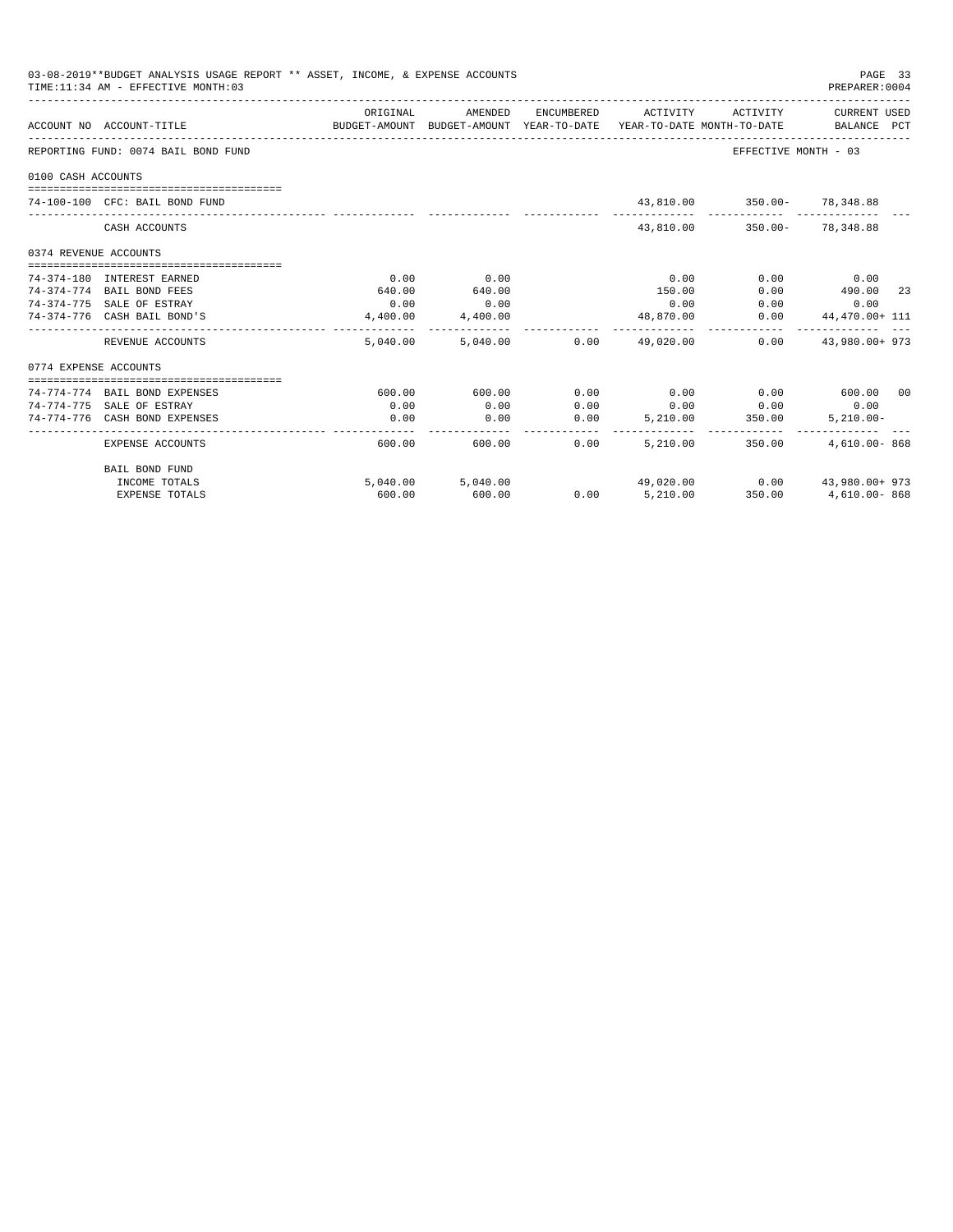|                       | 03-08-2019**BUDGET ANALYSIS USAGE REPORT ** ASSET, INCOME, & EXPENSE ACCOUNTS<br>TIME: 11:34 AM - EFFECTIVE MONTH: 03 |           |                       |                                                                                                                                      |                             | PAGE 34<br>PREPARER: 0004                                                               |                 |
|-----------------------|-----------------------------------------------------------------------------------------------------------------------|-----------|-----------------------|--------------------------------------------------------------------------------------------------------------------------------------|-----------------------------|-----------------------------------------------------------------------------------------|-----------------|
|                       | ACCOUNT NO ACCOUNT-TITLE                                                                                              | ORIGINAL  |                       | AMENDED ENCUMBERED ACTIVITY ACTIVITY CURRENT USED<br>BUDGET-AMOUNT BUDGET-AMOUNT YEAR-TO-DATE YEAR-TO-DATE MONTH-TO-DATE BALANCE PCT |                             |                                                                                         |                 |
|                       | REPORTING FUND: 0076 STATE CRIMINAL & CIVIL FEES FUND                                                                 |           |                       |                                                                                                                                      | EFFECTIVE MONTH - 03        |                                                                                         |                 |
| 0100 CASH ACCOUNTS    |                                                                                                                       |           |                       |                                                                                                                                      |                             |                                                                                         |                 |
|                       | 76-100-100 CFC: STATE CRIMINAL & CIVIL FEES                                                                           |           |                       |                                                                                                                                      | 1,606.95 2,165.14 93,994.09 |                                                                                         |                 |
|                       | CASH ACCOUNTS                                                                                                         |           |                       |                                                                                                                                      | 1,606.95 2,165.14 93,994.09 |                                                                                         |                 |
| 0376 REVENUE ACCOUNTS |                                                                                                                       |           |                       |                                                                                                                                      |                             |                                                                                         |                 |
|                       | 76-376-180 INTEREST EARNED                                                                                            | 0.00      | 0.00                  | 0.00                                                                                                                                 | 0.00                        | 0.00                                                                                    |                 |
|                       | 76-376-701 DELINQUENT CASES                                                                                           | 0.00      | 0.00                  | 0.00                                                                                                                                 | 0.00                        | 0.00                                                                                    |                 |
|                       | 76-376-702 GUARDIANSHIP                                                                                               | 380.00    | 380.00                | 60.00                                                                                                                                |                             | $0.00$ 320.00                                                                           | 16              |
|                       | 76-376-703 DC-CAR-BVS TO TX VITAL STATISTICS                                                                          | 6.00      | 6.00                  | 0.00                                                                                                                                 | 0.00                        | 6.00                                                                                    | 00              |
|                       | 76-376-704 PARKS & WILDLIFE                                                                                           |           | 2,000.00 2,000.00     | 0.00                                                                                                                                 |                             | $0.00$ 2,000.00                                                                         | 00              |
|                       | 76-376-776 STATE FEE CRIMINAL & CIVIL                                                                                 |           | 52,125.00 52,125.00   | 11, 752.47 2, 165.14 40, 372.53                                                                                                      |                             |                                                                                         | -23             |
|                       | REVENUE ACCOUNTS                                                                                                      | 54,511.00 |                       |                                                                                                                                      |                             |                                                                                         | $- - - -$<br>22 |
| 0776 EXPENSE ACCOUNTS |                                                                                                                       |           |                       |                                                                                                                                      |                             |                                                                                         |                 |
|                       | 76-776-701 DELINQUENT CASES                                                                                           |           | 1,000.00 1,000.00     | $0.00$ 0.00                                                                                                                          |                             | 0.00 1,000.00                                                                           | 00              |
|                       | 76-776-703 DC-CAR-BVS TO TX VITAL STATISTICS                                                                          | 75.00     | 75.00                 |                                                                                                                                      |                             |                                                                                         |                 |
|                       | 76-776-704 PARKS & WILDLIFE                                                                                           |           | $2,700.00$ $2,700.00$ |                                                                                                                                      |                             | $\begin{array}{cccc} 0.00 & & & 42.06 & & 44 \\ 0.00 & & & 2,319.20 & & 14 \end{array}$ |                 |
|                       | 76-776-776 STATE FEE CRIMINAL & CIVIL                                                                                 | 42,000.00 | 42,000.00             | $0.00$ $32.94$<br>$0.00$ $380.80$<br>$0.00$ $9,733.68$                                                                               | 0.00                        | 32, 266. 32 23                                                                          |                 |
|                       | EXPENSE ACCOUNTS                                                                                                      |           |                       | 45,775.00 45,775.00 0.00 10,147.42                                                                                                   | 0.00                        | 35,627.58                                                                               | 22              |
|                       | STATE CRIMINAL & CIVIL FEES FUND                                                                                      |           |                       |                                                                                                                                      |                             |                                                                                         |                 |
|                       | INCOME TOTALS                                                                                                         |           | 54,511.00 54,511.00   | $11,812.47 \qquad 2,165.14 \qquad 42,698.53$<br>0.00    10,147.42    0.00    35,627.58                                               |                             |                                                                                         | 22              |
|                       | <b>EXPENSE TOTALS</b>                                                                                                 | 45,775.00 | 45,775.00             |                                                                                                                                      |                             |                                                                                         | 22              |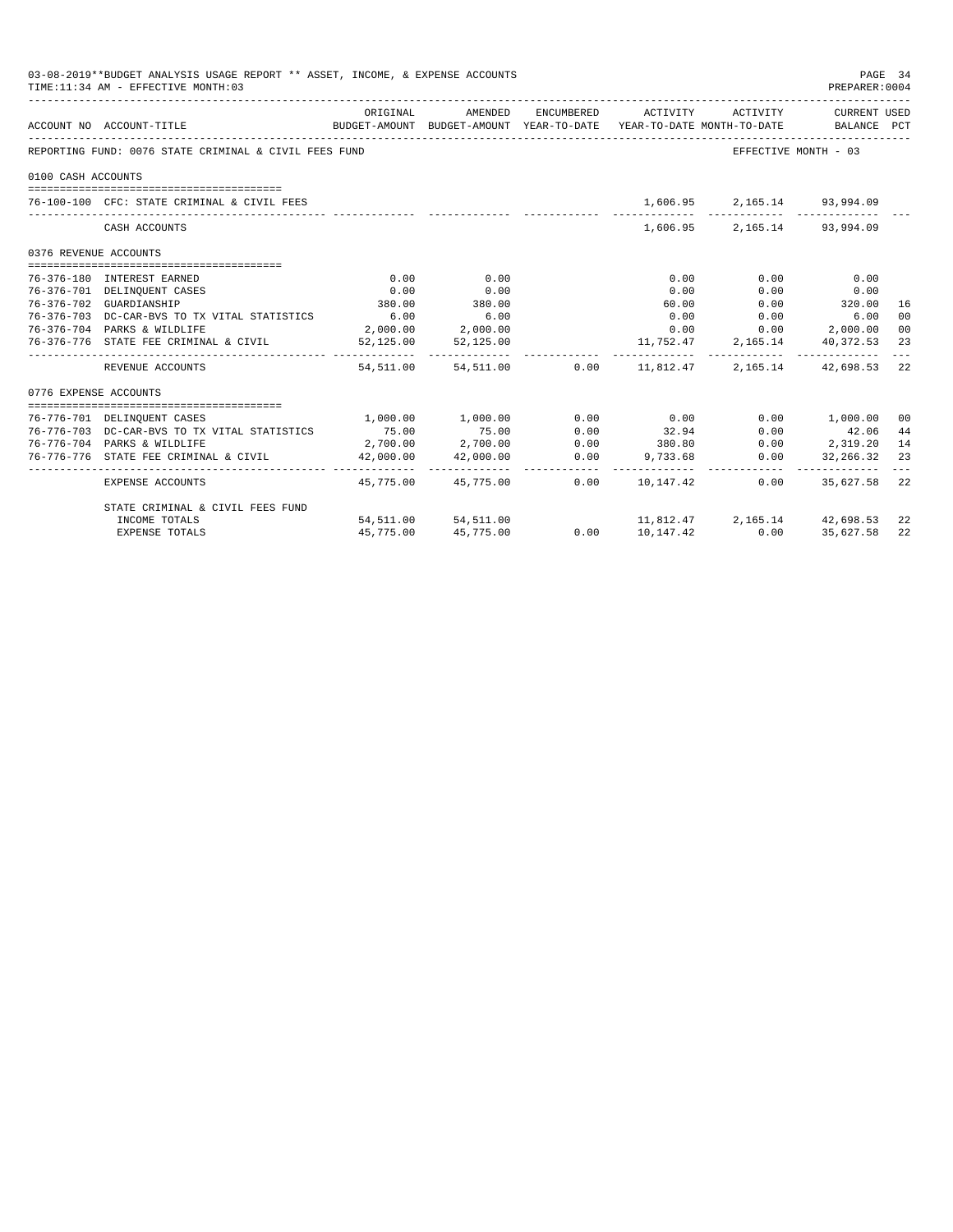|                       | 03-08-2019**BUDGET ANALYSIS USAGE REPORT ** ASSET, INCOME, & EXPENSE ACCOUNTS<br>TIME: 11:34 AM - EFFECTIVE MONTH: 03 |                         |                           |                          |                                                                                 |                                   | PAGE 35<br>PREPARER: 0004          |                |
|-----------------------|-----------------------------------------------------------------------------------------------------------------------|-------------------------|---------------------------|--------------------------|---------------------------------------------------------------------------------|-----------------------------------|------------------------------------|----------------|
|                       | ACCOUNT NO ACCOUNT-TITLE                                                                                              | ORIGINAL                | AMENDED                   | ENCUMBERED               | ACTIVITY<br>BUDGET-AMOUNT BUDGET-AMOUNT YEAR-TO-DATE YEAR-TO-DATE MONTH-TO-DATE | ACTIVITY                          | <b>CURRENT USED</b><br>BALANCE PCT |                |
|                       | REPORTING FUND: 0078 SENIOR CITIZENS FUND                                                                             |                         |                           |                          |                                                                                 | EFFECTIVE MONTH - 03              |                                    |                |
| 0100 CASH ACCOUNTS    |                                                                                                                       |                         |                           |                          |                                                                                 |                                   |                                    |                |
|                       | 78-100-100 CFC: SENIOR CITIZENS                                                                                       |                         |                           |                          |                                                                                 | 30,035.41- 716.63<br>------------ | $80,418.79-$                       |                |
|                       | CASH ACCOUNTS                                                                                                         |                         |                           |                          |                                                                                 | 30,035.41- 716.63                 | $80,418.79-$                       |                |
| 0378 REVENUE ACCOUNTS |                                                                                                                       |                         |                           |                          |                                                                                 |                                   |                                    |                |
|                       | 78-378-160 SALE OF FIXED ASSETS                                                                                       | 0.00                    | 0.00                      |                          | 0.00                                                                            | 0.00                              | 0.00                               |                |
|                       | 78-378-180 INTEREST EARNED                                                                                            | 0.00                    | 0.00                      |                          | 0.00                                                                            | 0.00                              | 0.00                               |                |
|                       | 78-378-710 WCTCOG PROGRAM                                                                                             | 22,000.00               | 22,000.00                 |                          | 6, 145.03                                                                       | 0.00                              | 15,854.97                          | 28             |
|                       | 78-378-711 DEPT OF HUMAN RESOURCES                                                                                    | 0.00                    | 0.00                      |                          | 0.00                                                                            | 0.00                              | 0.00                               |                |
|                       | 78-378-712 FOOD DONATIONS                                                                                             | 10,000.00               | 10,000.00                 |                          | 6,516.20                                                                        | 716.63                            | 3,483.80                           | 65             |
|                       | 78-378-713 BUILDING RENT                                                                                              | 400.00                  | 400.00                    |                          | 0.00                                                                            | 0.00                              | 400.00                             | 00             |
|                       | 78-378-714 DEPT OF AGING & DISABILITY                                                                                 | 20,000.00               | 20,000.00                 |                          | 3,821.40                                                                        | 0.00                              | 16,178.60                          | 19             |
|                       | 78-378-715 GIFT DONATIONS                                                                                             | 0.00                    | 0.00                      |                          | 300.00                                                                          | 0.00                              | $300.00+$                          |                |
|                       | 78-378-815 INCOME FROM OTHER FUNDS                                                                                    | 36,000.00<br>---------- | 36,000.00<br>.            |                          | 0.00<br>----------                                                              | 0.00<br>.                         | 36,000.00<br>-----------           | 00             |
|                       | REVENUE ACCOUNTS                                                                                                      | 88,400.00               | 88,400.00                 | 0.00                     | 16,782.63                                                                       | 716.63                            | 71,617.37 19                       |                |
| 0778 EXPENSE ACCOUNTS |                                                                                                                       |                         |                           |                          |                                                                                 |                                   |                                    |                |
|                       |                                                                                                                       |                         |                           |                          |                                                                                 |                                   |                                    |                |
|                       | 78-778-100 SALARY - GENERAL PAYROLL<br>78-778-105 LONGEVITY PAY                                                       | 21,912.00<br>0.00       | 21,912.00<br>0.00         | 0.00<br>0.00             | 9,270.25<br>0.00                                                                | 0.00<br>0.00                      | 12,641.75                          | 42             |
|                       | 78-778-110 SALARY - FULL TIME (PART TIME)                                                                             | 33,813.00               | 33,813.00                 | 0.00                     | 14, 216.75                                                                      | 0.00                              | 0.00<br>19,596.25                  | 42             |
|                       | 78-778-200 FICA EXPENSE                                                                                               | 4,263.00                | 4,263.00                  | 0.00                     | 1,796.73                                                                        | 0.00                              | 2,466.27                           | 42             |
|                       | 78-778-205 RETIREMENT                                                                                                 | 4,587.00                | 4,587.00                  | 0.00                     | 1,712.86                                                                        | 0.00                              | 2,874.14                           | 37             |
| 78-778-300 TRAVEL     |                                                                                                                       | 1,500.00                | 1,500.00                  | 0.00                     | 433.29                                                                          | 0.00                              | 1,066.71                           | 29             |
| 78-778-305 SUPPLIES   |                                                                                                                       | 2,000.00                | 2,000.00                  | 25.00                    | 451.28                                                                          | 0.00                              | 1,523.72                           | 24             |
|                       | 78-778-310 COMMUNICATIONS                                                                                             | 960.00                  | 960.00                    | 60.44                    | 492.11                                                                          | 0.00                              | 407.45                             | 58             |
|                       | 78-778-320 REPAIRS & MAINTENANCE                                                                                      | 2,000.00                | 2,000.00                  | 1,500.00                 | 185.00                                                                          | 0.00                              | 315.00                             | 84             |
| 78-778-380 UTILITIES  |                                                                                                                       | 6,500.00                | 6,500.00                  | 0.00                     | 2,672.34                                                                        | 0.00                              | 3,827.66                           | 41             |
|                       | 78-778-400 NEW EQUIPMENT                                                                                              | 5,450.00                | 5,450.00                  | 0.00                     | 0.00                                                                            | 0.00                              | 5,450.00                           | 0 <sub>0</sub> |
|                       | 78-778-680 VAN EXPENSE                                                                                                | 4,500.00                | 4,500.00                  | 2,213.07                 | 2,210.18                                                                        | 0.00                              | 76.75                              | 98             |
|                       | 78-778-690 EDIBLE GOODS                                                                                               | 25,000.00               | 25,000.00                 | 1,618.02                 | 10,886.77                                                                       | 0.00                              | 12,495.21                          | 50             |
|                       | 78-778-692 PAPER GOODS                                                                                                | 7,900.00                | 7,900.00                  | 653.74                   | 2,225.64                                                                        | 0.00                              | 5,020.62                           | 36             |
|                       | 78-778-693 GIFT EXPENSE                                                                                               | 0.00                    | 0.00                      | 150.00                   | 167.88                                                                          | 0.00                              | $317.88 -$                         |                |
|                       | EXPENSE ACCOUNTS                                                                                                      | .<br>120,385.00         | -----------<br>120,385.00 | ------------<br>6,220.27 | -------------<br>46,721.08                                                      | -----------<br>0.00               | -------------<br>67, 443.65        | 44             |
|                       | SENIOR CITIZENS FUND                                                                                                  |                         |                           |                          |                                                                                 |                                   |                                    |                |
|                       | INCOME TOTALS                                                                                                         | 88,400.00               | 88,400.00                 |                          |                                                                                 | 16,782.63 716.63                  | 71,617.37                          | 19             |
|                       | <b>EXPENSE TOTALS</b>                                                                                                 | 120,385.00              | 120,385.00                | 6,220.27 46,721.08       |                                                                                 | 0.00                              | 67, 443.65                         | 44             |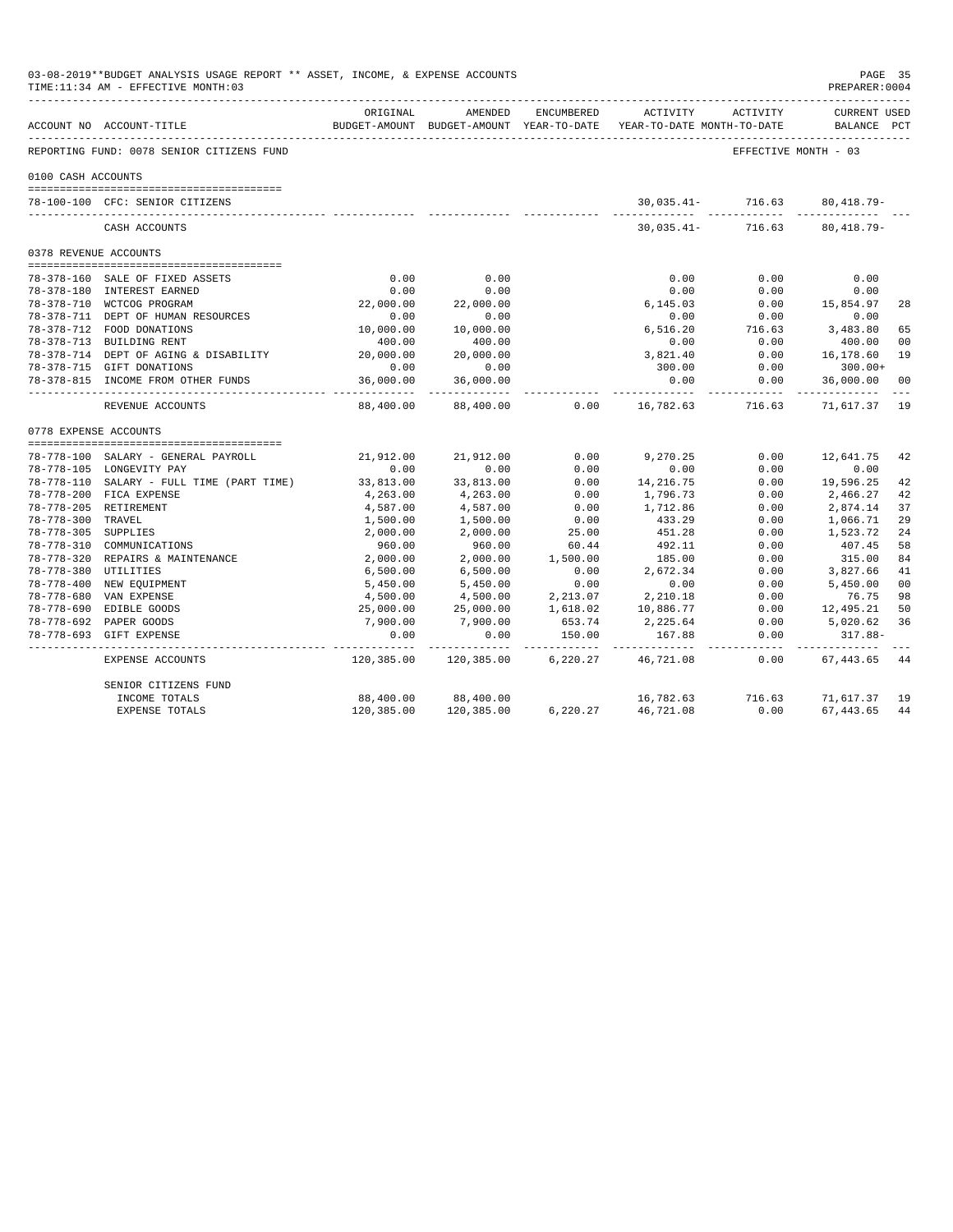|                       | 03-08-2019**BUDGET ANALYSIS USAGE REPORT ** ASSET, INCOME, & EXPENSE ACCOUNTS<br>TIME: 11:34 AM - EFFECTIVE MONTH: 03 |                       |                                                            |              |                     |                             | PREPARER: 0004       | PAGE 36 |
|-----------------------|-----------------------------------------------------------------------------------------------------------------------|-----------------------|------------------------------------------------------------|--------------|---------------------|-----------------------------|----------------------|---------|
|                       |                                                                                                                       | ORIGINAL              | AMENDED                                                    |              | ENCUMBERED ACTIVITY | ACTIVITY                    | CURRENT USED         |         |
|                       | ACCOUNT NO ACCOUNT-TITLE CONTROL SUDGET-AMOUNT BUDGET-AMOUNT YEAR-TO-DATE YEAR-TO-DATE MONTH-TO-DATE BALANCE PCT      |                       |                                                            |              |                     |                             |                      |         |
|                       | REPORTING FUND: 0080 LEOSE GRANT FUND                                                                                 |                       |                                                            |              |                     |                             | EFFECTIVE MONTH - 03 |         |
| 0100 CASH ACCOUNTS    |                                                                                                                       |                       |                                                            |              |                     |                             |                      |         |
|                       | 80-100-100 CFC: LEOSE GRANT CHECKING                                                                                  |                       |                                                            |              |                     | 1,309.84 0.00 4,789.69      |                      |         |
|                       | CASH ACCOUNTS                                                                                                         |                       |                                                            |              | 1,309.84            | 0.00                        | 4,789.69             |         |
| 0380 REVENUE ACCOUNTS |                                                                                                                       |                       |                                                            |              |                     |                             |                      |         |
|                       | 80-380-180 INTEREST EARNED                                                                                            |                       | $0.00$ 0.00                                                |              |                     | $0.00$ $0.00$ $0.00$ $0.00$ |                      |         |
|                       | 80-380-800 LEOSE GRANT REVENUES                                                                                       | $1,400.00$ $1,400.00$ |                                                            |              | 1,309.84            |                             | 0.00<br>90.16 94     |         |
|                       | REVENUE ACCOUNTS                                                                                                      |                       | $1,400.00$ $1,400.00$ $0.00$ $1,309.84$                    |              |                     |                             | 0.00<br>90.16        | 94      |
| 0800 EXPENSE ACCOUNTS |                                                                                                                       |                       |                                                            |              |                     |                             |                      |         |
|                       | ------------------------------------<br>80-800-800 LEOSE GRANT EXPENSES                                               |                       | $1,400.00$ $1,400.00$ $0.00$ $0.00$ $0.00$ $1,400.00$ $00$ |              |                     |                             |                      |         |
|                       |                                                                                                                       |                       |                                                            | ------------ |                     |                             |                      |         |
|                       | EXPENSE ACCOUNTS                                                                                                      |                       | 1,400.00 1,400.00                                          |              | 0.00                | 0.00                        | $0.00$ 1,400.00 00   |         |
|                       | LEOSE GRANT FUND                                                                                                      |                       |                                                            |              |                     |                             |                      |         |
|                       | INCOME TOTALS                                                                                                         |                       | $1,400.00$ $1,400.00$ $1,309.84$                           |              |                     |                             | $0.00$ 90.16         | 94      |
|                       | <b>EXPENSE TOTALS</b>                                                                                                 | 1,400.00              | 1,400.00                                                   |              | $0.00$ 0.00         | 0.00                        | 1,400.00             | 00      |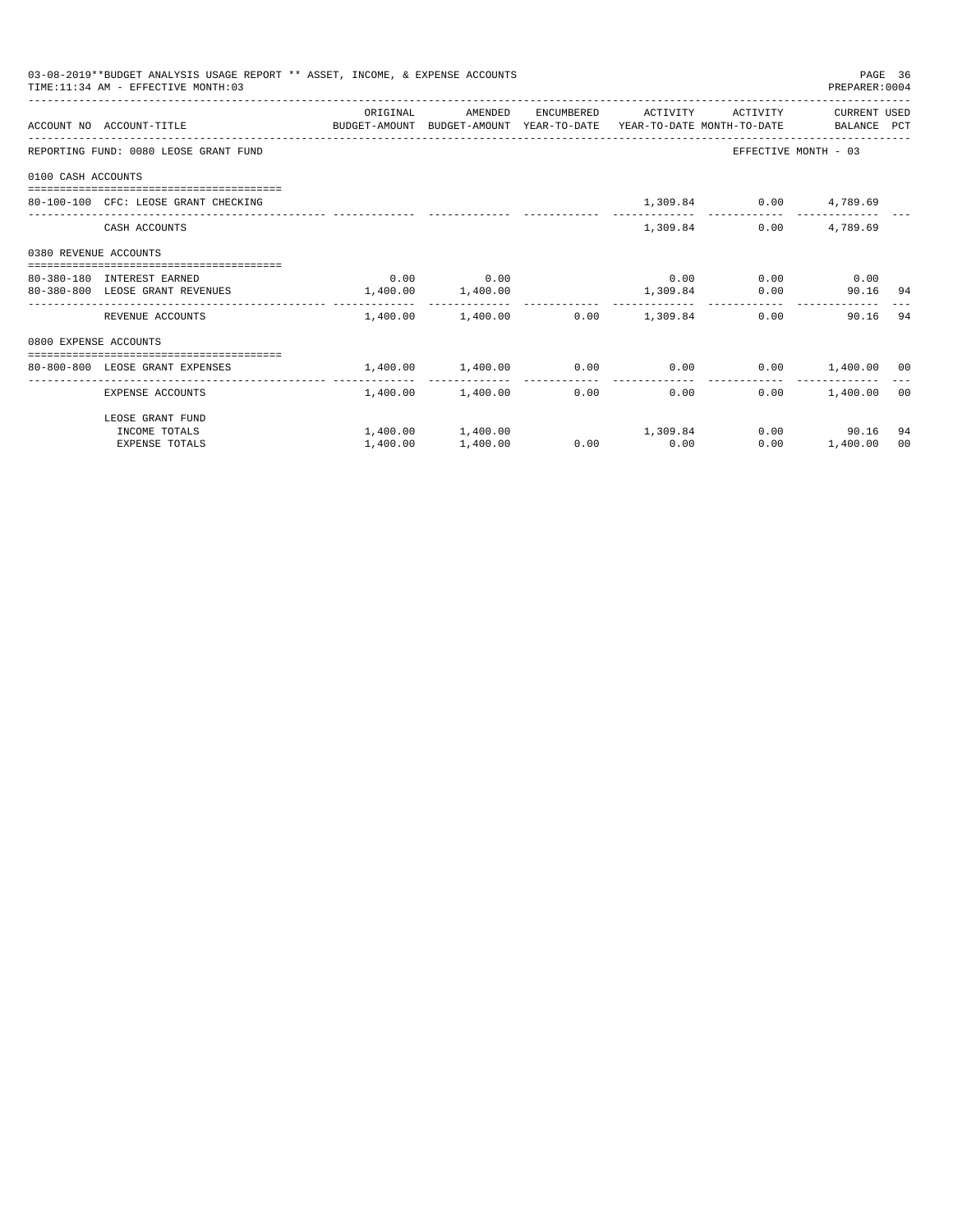| 03-08-2019**BUDGET ANALYSIS USAGE REPORT ** ASSET, INCOME, & EXPENSE ACCOUNTS<br>PAGE 37<br>TIME: 11:34 AM - EFFECTIVE MONTH: 03<br>PREPARER: 0004 |                                                                                                                   |                   |                                                               |      |      |                                                  |                      |           |  |
|----------------------------------------------------------------------------------------------------------------------------------------------------|-------------------------------------------------------------------------------------------------------------------|-------------------|---------------------------------------------------------------|------|------|--------------------------------------------------|----------------------|-----------|--|
|                                                                                                                                                    | ACCOUNT NO ACCOUNT-TITLE CONTROL PROTECT-AMOUNT BUDGET-AMOUNT YEAR-TO-DATE YEAR-TO-DATE MONTH-TO-DATE BALANCE PCT | ORIGINAL          | AMENDED                                                       |      |      | ENCUMBERED ACTIVITY ACTIVITY CURRENT USED        |                      |           |  |
|                                                                                                                                                    | REPORTING FUND: 0082 JUSTICE COURT TECHNOLOGY FUND                                                                |                   |                                                               |      |      |                                                  | EFFECTIVE MONTH - 03 |           |  |
| 0100 CASH ACCOUNTS                                                                                                                                 |                                                                                                                   |                   |                                                               |      |      |                                                  |                      |           |  |
|                                                                                                                                                    | 82-100-100 CFC: JUSTICE COURT TECH CHECKING                                                                       |                   |                                                               |      |      | 920.18 84.40 7,873.90<br>-------------           |                      |           |  |
|                                                                                                                                                    | CASH ACCOUNTS                                                                                                     |                   |                                                               |      |      | 920.18 84.40 7,873.90                            |                      |           |  |
| 0380 REVENUE ACCOUNTS                                                                                                                              |                                                                                                                   |                   |                                                               |      |      |                                                  |                      |           |  |
|                                                                                                                                                    |                                                                                                                   |                   |                                                               |      |      |                                                  |                      |           |  |
|                                                                                                                                                    | 82-380-180 INTEREST EARNED                                                                                        |                   | 12.00 12.00                                                   |      |      | $1.23$ 0.00 $10.77$                              |                      | 10        |  |
|                                                                                                                                                    | 82-380-820 JUSTICE COURT TECH FEES                                                                                | 1,916.00 1,916.00 |                                                               |      |      | 922.95 84.40 993.05 48                           |                      | $- - - -$ |  |
|                                                                                                                                                    | REVENUE ACCOUNTS                                                                                                  |                   | $1.928.00$ $1.928.00$ $0.00$ $924.18$ $84.40$ $1.003.82$ $48$ |      |      |                                                  |                      |           |  |
| 0820 EXPENSE ACCOUNTS                                                                                                                              |                                                                                                                   |                   |                                                               |      |      |                                                  |                      |           |  |
|                                                                                                                                                    |                                                                                                                   |                   |                                                               |      |      |                                                  |                      |           |  |
|                                                                                                                                                    | 82-820-820 JUSTICE COURT TECH EXPENSES                                                                            | 0.00              |                                                               |      |      | $0.00$ $0.00$ $0.00$ $0.00$ $0.00$ $0.00$ $0.00$ |                      |           |  |
|                                                                                                                                                    | EXPENSE ACCOUNTS                                                                                                  | 0.00              |                                                               | 0.00 | 0.00 | 0.00                                             | 0.00<br>0.00         |           |  |
|                                                                                                                                                    | JUSTICE COURT TECHNOLOGY FUND                                                                                     |                   |                                                               |      |      |                                                  |                      |           |  |
|                                                                                                                                                    | INCOME TOTALS                                                                                                     |                   | $1,928.00$ $1,928.00$ $924.18$ $84.40$ $1,003.82$             |      |      |                                                  |                      | 48        |  |
|                                                                                                                                                    | <b>EXPENSE TOTALS</b>                                                                                             | 0.00              | 0.00                                                          | 0.00 | 0.00 | 0.00                                             | 0.00                 |           |  |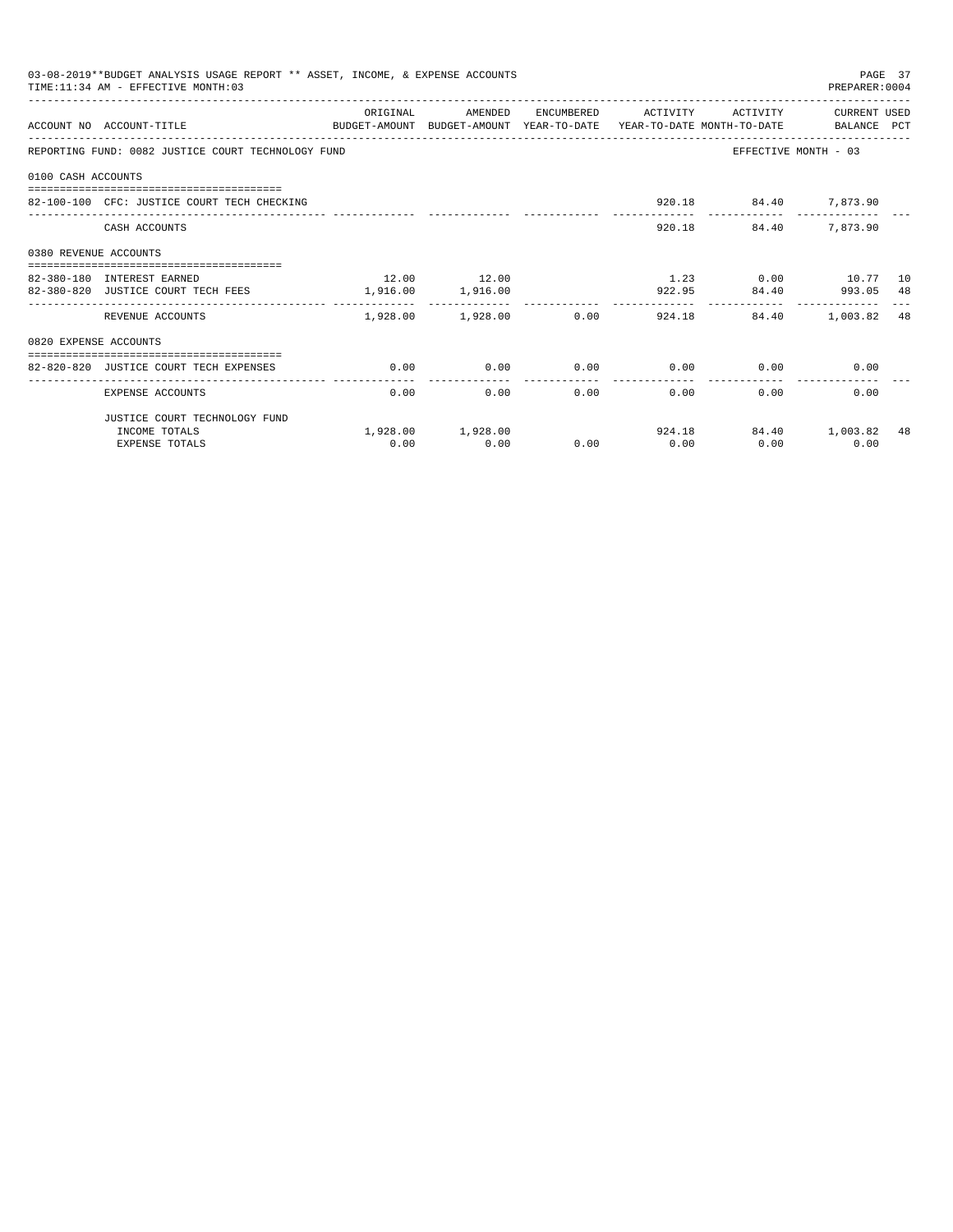| 03-08-2019**BUDGET ANALYSIS USAGE REPORT ** ASSET, INCOME, & EXPENSE ACCOUNTS<br>TIME: 11:34 AM - EFFECTIVE MONTH: 03 |                                                                                            |                                |                        |        |                                                                                                        |                               |                  | PAGE 38<br>PREPARER: 0004 |
|-----------------------------------------------------------------------------------------------------------------------|--------------------------------------------------------------------------------------------|--------------------------------|------------------------|--------|--------------------------------------------------------------------------------------------------------|-------------------------------|------------------|---------------------------|
|                                                                                                                       | ACCOUNT NO ACCOUNT-TITLE                                                                   | ORIGINAL                       | AMENDED                |        | ENCUMBERED ACTIVITY<br>BUDGET-AMOUNT BUDGET-AMOUNT YEAR-TO-DATE YEAR-TO-DATE MONTH-TO-DATE BALANCE PCT | ACTIVITY                      | CURRENT USED     |                           |
|                                                                                                                       | REPORTING FUND: 0084 FC DRUG FORFEITURE FUND                                               |                                |                        |        |                                                                                                        | EFFECTIVE MONTH - 03          |                  |                           |
| 0100 CASH ACCOUNTS                                                                                                    |                                                                                            |                                |                        |        |                                                                                                        |                               |                  |                           |
|                                                                                                                       | 84-100-100 CFC: FC DRUG FORFEITURE CHECKING<br>84-100-150 CFC: FC DRUG FORFEITURE CHECKING |                                |                        |        | $4,628.14-$                                                                                            | $0.00$ $0.00$ $1,134.61-$     | $0.00$ 47,009.10 |                           |
|                                                                                                                       | CASH ACCOUNTS                                                                              |                                |                        |        |                                                                                                        | $4.628.14 - 0.00$ $45.874.49$ |                  |                           |
| 0384 REVENUE ACCOUNTS                                                                                                 |                                                                                            |                                |                        |        |                                                                                                        |                               |                  |                           |
|                                                                                                                       |                                                                                            |                                | 0.00                   |        |                                                                                                        |                               |                  |                           |
|                                                                                                                       | 84-384-180 INTEREST EARNED<br>84-384-840 FC DRUG FORFEITURE REVENUES                       | 0.00<br>0.00                   | $\overline{0.00}$      |        | 824.91                                                                                                 | $176.95$ 0.00 $176.95+$       | $0.00$ $824.91+$ |                           |
|                                                                                                                       | REVENUE ACCOUNTS                                                                           | 0.00                           | --------------<br>0.00 |        | -------------<br>0.00 1,001.86                                                                         | --------------                | $0.00$ 1,001.86+ |                           |
| 0840 EXPENSE ACCOUNTS                                                                                                 |                                                                                            |                                |                        |        |                                                                                                        |                               |                  |                           |
|                                                                                                                       |                                                                                            |                                |                        |        |                                                                                                        |                               |                  |                           |
|                                                                                                                       | 84-840-110 ADMIN ASSISTANT - SUPPLEMENT                                                    | 0.00                           | 0.00                   | 0.00   | 0.00                                                                                                   | 0.00                          | 0.00             |                           |
|                                                                                                                       | 84-840-200 FICA EXPENSE                                                                    | 0.00                           | 0.00                   | 0.00   | 0.00                                                                                                   | 0.00                          | 0.00             |                           |
|                                                                                                                       | 84-840-205 RETIREMENT EXPENSE                                                              | 0.00                           | 0.00                   | 0.00   | 0.00                                                                                                   | 0.00                          | 0.00             |                           |
|                                                                                                                       | 84-840-210 MEDICAL INSURANCE                                                               | 0.00                           | 0.00                   | 0.00   | 0.00                                                                                                   | 0.00                          | 0.00             |                           |
|                                                                                                                       | 84-840-840 FC DRUG FORFEITURE EXPENSES                                                     | 52,000.00<br>. _ _ _ _ _ _ _ _ | 52,000.00              | 322.32 | 5,630,00                                                                                               | 0.00                          | 46,047.68 11     |                           |
|                                                                                                                       | <b>EXPENSE ACCOUNTS</b>                                                                    | 52,000.00                      | 52,000.00              | 322.32 | 5,630,00                                                                                               | 0.00                          | 46,047.68 11     |                           |
|                                                                                                                       | FC DRUG FORFEITURE FUND                                                                    |                                |                        |        |                                                                                                        |                               |                  |                           |
|                                                                                                                       | INCOME TOTALS                                                                              | 0.00                           | 0.00                   |        | 1,001.86                                                                                               |                               | $0.00 1,001.86+$ |                           |
|                                                                                                                       | <b>EXPENSE TOTALS</b>                                                                      | 52,000.00                      | 52,000.00              | 322.32 | 5,630.00                                                                                               | 0.00                          | 46,047.68 11     |                           |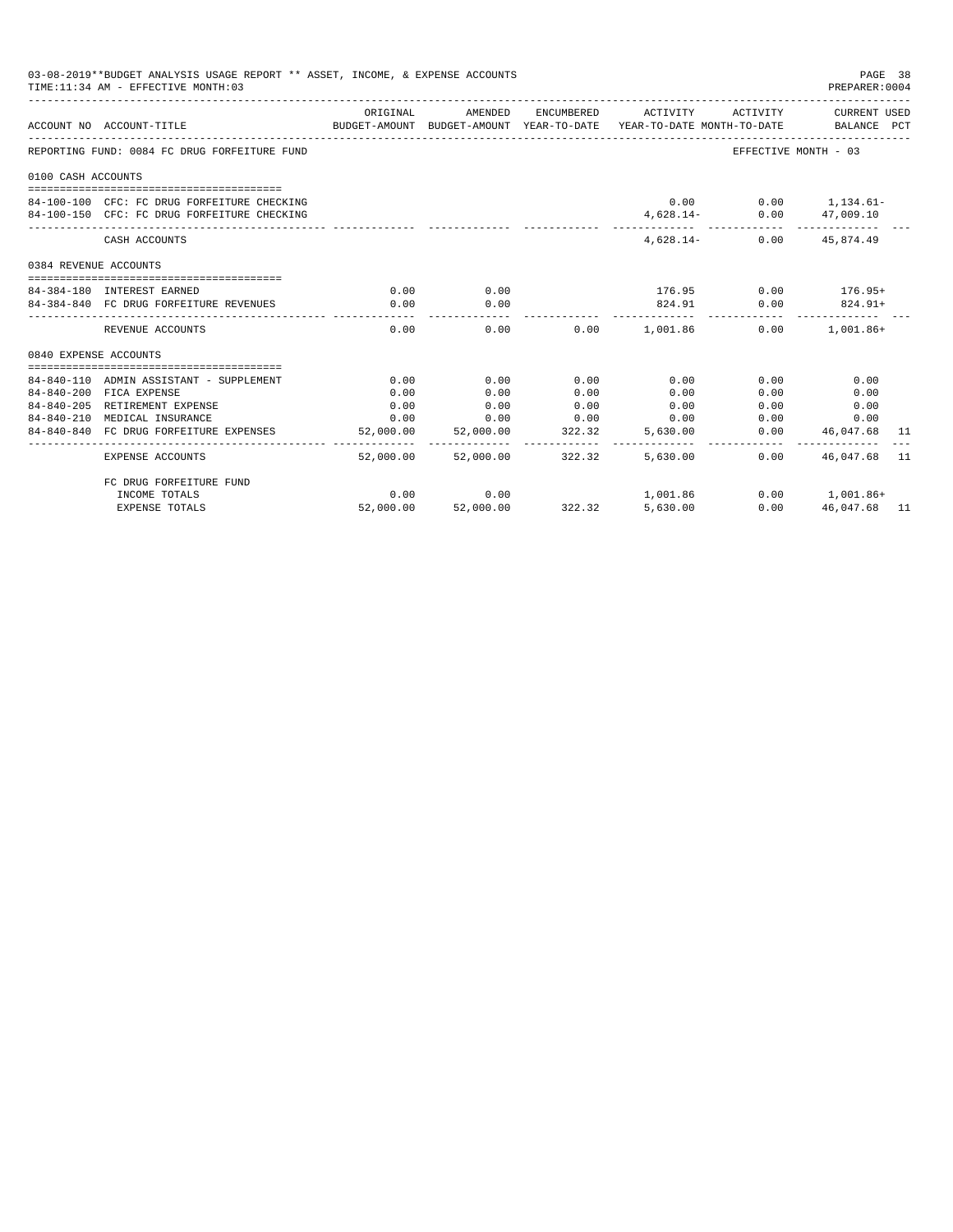| 03-08-2019**BUDGET ANALYSIS USAGE REPORT ** ASSET, INCOME, & EXPENSE ACCOUNTS<br>TIME: 11:34 AM - EFFECTIVE MONTH: 03<br>PREPARER: 0004 |                                                                                                                     |          |         |      |                     |                      |              |  |
|-----------------------------------------------------------------------------------------------------------------------------------------|---------------------------------------------------------------------------------------------------------------------|----------|---------|------|---------------------|----------------------|--------------|--|
|                                                                                                                                         | ACCOUNT NO ACCOUNT-TITLE CONTROL TO BUDGET-AMOUNT BUDGET-AMOUNT YEAR-TO-DATE YEAR-TO-DATE MONTH-TO-DATE BALANCE PCT | ORIGINAL | AMENDED |      | ENCUMBERED ACTIVITY | ACTIVITY             | CURRENT USED |  |
|                                                                                                                                         | REPORTING FUND: 0086 CETRZ GRANT FUND                                                                               |          |         |      |                     | EFFECTIVE MONTH - 03 |              |  |
| 0100 CASH ACCOUNTS                                                                                                                      |                                                                                                                     |          |         |      |                     |                      |              |  |
|                                                                                                                                         | 86-100-100 CFC - CETRZ GRANT                                                                                        |          |         |      | 0.00                | 0.00                 | 0.00         |  |
|                                                                                                                                         | CASH ACCOUNTS                                                                                                       |          |         |      | 0.00                | 0.00                 | 0.00         |  |
| 0380 REVENUE ACCOUNTS                                                                                                                   | =============================                                                                                       |          |         |      |                     |                      |              |  |
|                                                                                                                                         | 86-380-180 INTEREST EARNED                                                                                          | 0.00     | 0.00    |      | 0.00                | 0.00                 | 0.00         |  |
|                                                                                                                                         | 86-380-800 CETRZ GRANT REVENUES                                                                                     | 0.00     | 0.00    |      | 0.00                | 0.00                 | 0.00         |  |
|                                                                                                                                         | REVENUE ACCOUNTS                                                                                                    | 0.00     | 0.00    | 0.00 | 0.00                | 0.00                 | 0.00         |  |
| 0800 EXPENSE ACCOUNTS                                                                                                                   |                                                                                                                     |          |         |      |                     |                      |              |  |
|                                                                                                                                         | 86-800-800 CETRZ GRANT EXPENSE ACCOUNTS                                                                             | 0.00     | 0.00    | 0.00 | 0.00                | 0.00                 | 0.00         |  |
|                                                                                                                                         | EXPENSE ACCOUNTS                                                                                                    | 0.00     | 0.00    | 0.00 | 0.00                | 0.00                 | 0.00         |  |
|                                                                                                                                         | CETRZ GRANT FUND                                                                                                    |          |         |      |                     |                      |              |  |
|                                                                                                                                         | INCOME TOTALS                                                                                                       | 0.00     | 0.00    |      | 0.00                | 0.00                 | 0.00         |  |
|                                                                                                                                         | <b>EXPENSE TOTALS</b>                                                                                               | 0.00     | 0.00    | 0.00 | 0.00                | 0.00                 | 0.00         |  |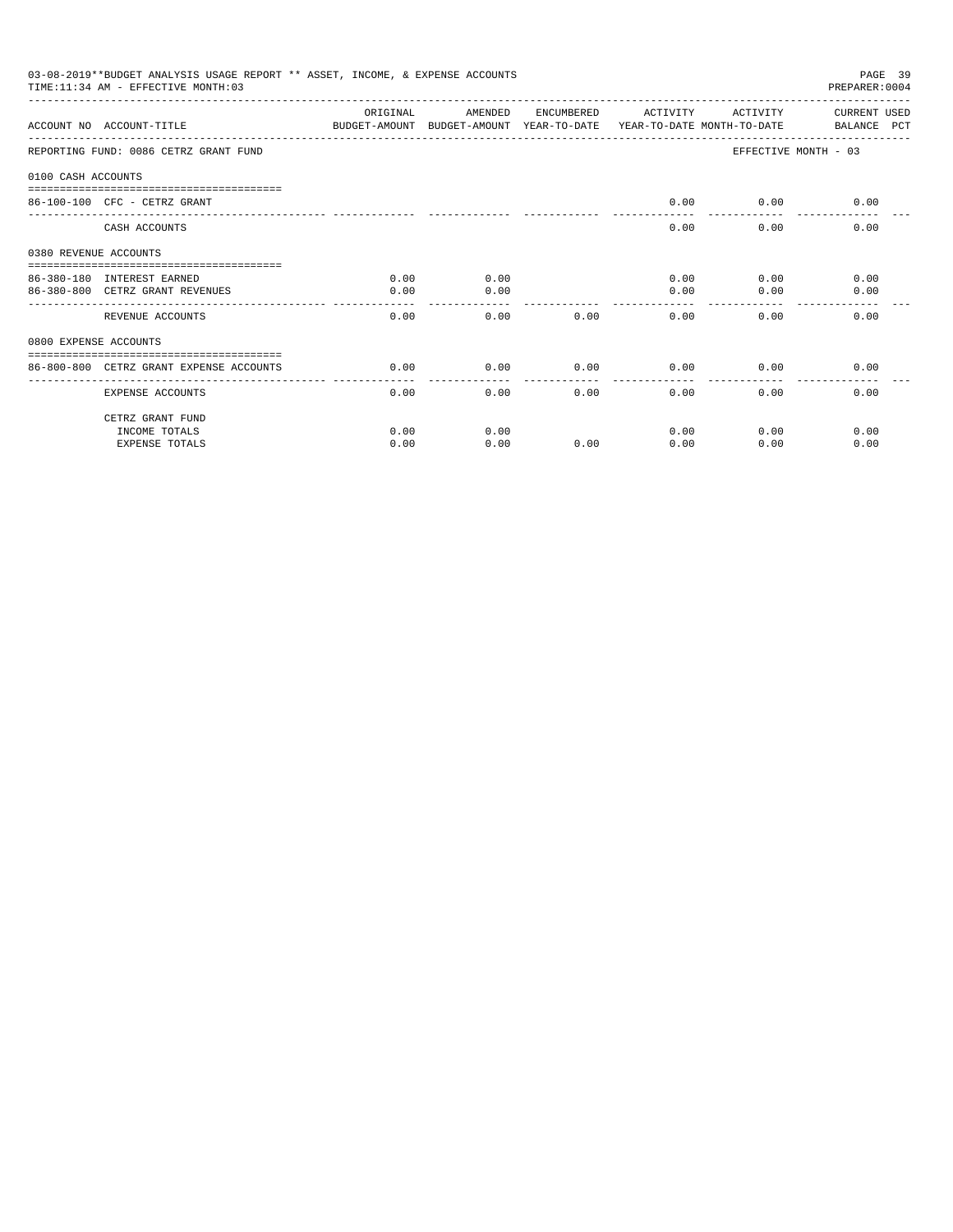|                       | 03-08-2019**BUDGET ANALYSIS USAGE REPORT ** ASSET, INCOME, & EXPENSE ACCOUNTS<br>TIME: 11:34 AM - EFFECTIVE MONTH: 03 |                                                                                             |                   |              |                                                           |                             | PAGE 40<br>PREPARER: 0004 |  |
|-----------------------|-----------------------------------------------------------------------------------------------------------------------|---------------------------------------------------------------------------------------------|-------------------|--------------|-----------------------------------------------------------|-----------------------------|---------------------------|--|
|                       | ACCOUNT NO ACCOUNT-TITLE                                                                                              | ORIGINAL<br>BUDGET-AMOUNT BUDGET-AMOUNT YEAR-TO-DATE YEAR-TO-DATE MONTH-TO-DATE BALANCE PCT | AMENDED           |              | ENCUMBERED ACTIVITY ACTIVITY CURRENT USED                 |                             |                           |  |
|                       | REPORTING FUND: 0088 AIRPORT FUND                                                                                     |                                                                                             |                   |              |                                                           | EFFECTIVE MONTH - 03        |                           |  |
| 0100 CASH ACCOUNTS    |                                                                                                                       |                                                                                             |                   |              |                                                           |                             |                           |  |
|                       | 88-100-100 CFC - AIRPORT FUND                                                                                         |                                                                                             |                   |              |                                                           | 729.00 180.00 18,959.65     |                           |  |
|                       | CASH ACCOUNTS                                                                                                         |                                                                                             |                   |              |                                                           | 729.00 180.00 18,959.65     |                           |  |
| 0380 REVENUE ACCOUNTS |                                                                                                                       |                                                                                             |                   |              |                                                           |                             |                           |  |
|                       | 88-380-180 INTEREST EARNED                                                                                            | 0.00                                                                                        | 0.00              |              |                                                           | $0.00$ $0.00$ $0.00$ $0.00$ |                           |  |
|                       | 88-380-810 AIRPORT REVENUES                                                                                           | $3,280.00$ $3,280.00$                                                                       |                   |              | $1,980.00$ $180.00$ $1,300.00$ $60$                       |                             |                           |  |
|                       | REVENUE ACCOUNTS                                                                                                      |                                                                                             |                   |              | $3,280.00$ $3,280.00$ $0.00$ $1,980.00$ $180.00$          |                             | 1,300.00 60               |  |
| 0800 EXPENSE ACCOUNTS |                                                                                                                       |                                                                                             |                   |              |                                                           |                             |                           |  |
|                       |                                                                                                                       |                                                                                             |                   |              |                                                           |                             |                           |  |
|                       | 88-800-120 PART TIME SALARY                                                                                           | 0.00                                                                                        | 0.00              | 0.00         | 0.00                                                      | 0.00                        | 0.00                      |  |
|                       | 88-800-200 FICA - EMPLOYER MATCH<br>88-800-205 RETIREMENT - EMPLOYER MATCH                                            | 0.00<br>0.00                                                                                | 0.00<br>0.00      | 0.00<br>0.00 | 0.00<br>0.00                                              | 0.00                        | 0.00<br>0.00<br>0.00      |  |
|                       | 88-800-810 AIRPORT EXPENSES                                                                                           |                                                                                             | 3,000.00 3,000.00 |              | 0.00 1,251.00                                             | 0.00                        | 1,749.00 42               |  |
|                       | <b>EXPENSE ACCOUNTS</b>                                                                                               |                                                                                             | 3,000.00 3,000.00 | 0.00         | 1,251.00                                                  | $0.00 -$                    | 1,749.00 42               |  |
|                       | AIRPORT FUND                                                                                                          |                                                                                             |                   |              |                                                           |                             |                           |  |
|                       | INCOME TOTALS                                                                                                         |                                                                                             |                   |              | $3,280.00$ $3,280.00$ $1,980.00$ $180.00$ $1,300.00$ $60$ |                             |                           |  |
|                       | <b>EXPENSE TOTALS</b>                                                                                                 | 3,000.00                                                                                    | 3,000.00          |              | $0.00$ 1,251.00                                           | 0.00                        | 1,749.00 42               |  |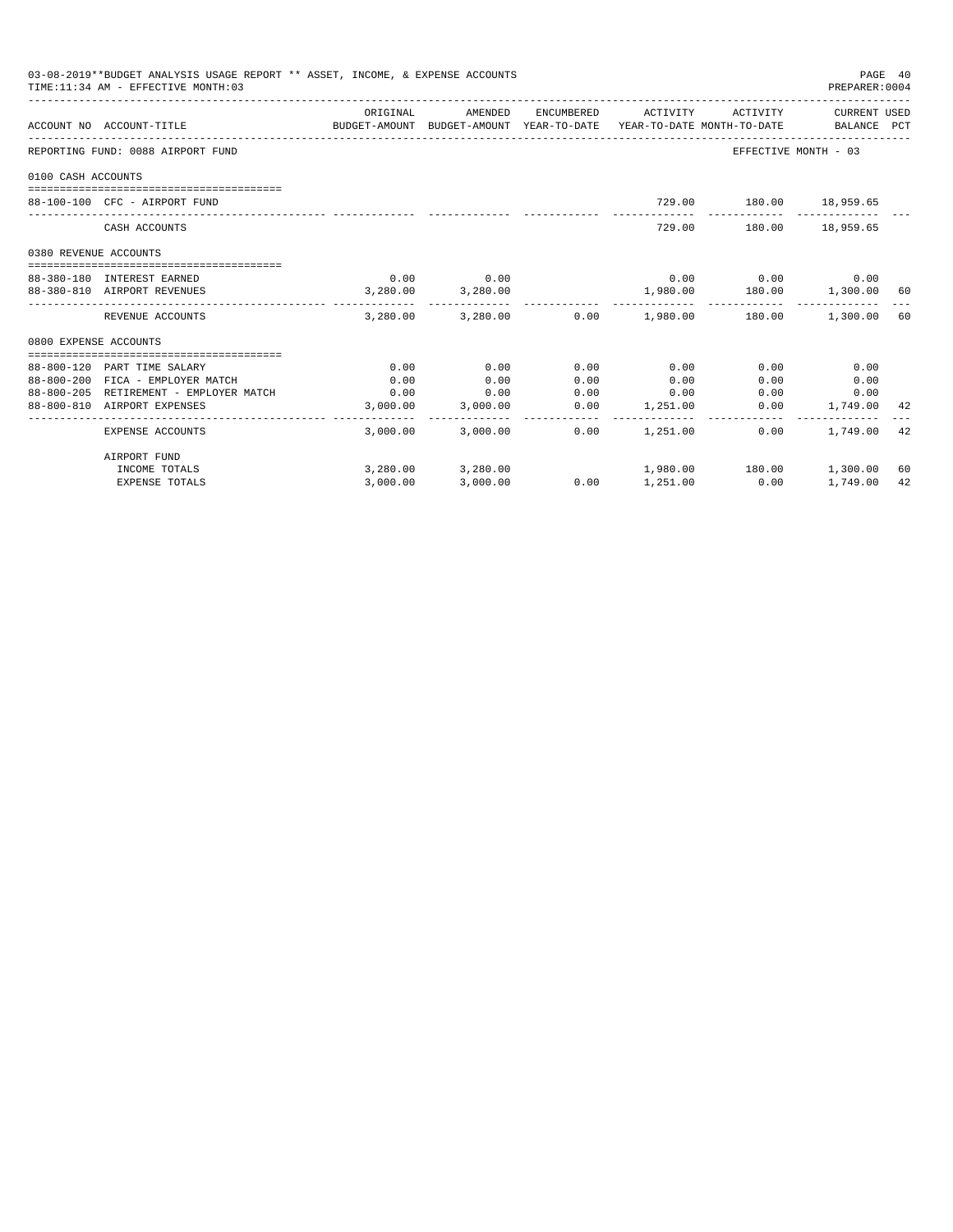| 03-08-2019**BUDGET ANALYSIS USAGE REPORT ** ASSET, INCOME, & EXPENSE ACCOUNTS<br>PAGE 41<br>TIME: 11:34 AM - EFFECTIVE MONTH: 03<br>PREPARER: 0004 |                                                                |          |                                                     |            |          |                                        |                                    |  |
|----------------------------------------------------------------------------------------------------------------------------------------------------|----------------------------------------------------------------|----------|-----------------------------------------------------|------------|----------|----------------------------------------|------------------------------------|--|
|                                                                                                                                                    | ACCOUNT NO ACCOUNT-TITLE                                       | ORIGINAL | AMENDED<br>BUDGET-AMOUNT BUDGET-AMOUNT YEAR-TO-DATE | ENCUMBERED | ACTIVITY | ACTIVITY<br>YEAR-TO-DATE MONTH-TO-DATE | <b>CURRENT USED</b><br>BALANCE PCT |  |
|                                                                                                                                                    | REPORTING FUND: 0090 COURT REPORTER SERVICE FUND               |          |                                                     |            |          |                                        | EFFECTIVE MONTH - 03               |  |
| 0100 CASH ACCOUNT                                                                                                                                  |                                                                |          |                                                     |            |          |                                        |                                    |  |
|                                                                                                                                                    | 90-100-100 COURT REPORTER SERVICE FUND                         |          |                                                     |            | 0.00     | 0.00                                   | 0.00                               |  |
|                                                                                                                                                    | CASH ACCOUNT                                                   |          |                                                     |            | 0.00     | 0.00                                   | 0.00                               |  |
| 0390 REVENUE ACCOUNTS                                                                                                                              |                                                                |          |                                                     |            |          |                                        |                                    |  |
|                                                                                                                                                    | --------------------------------<br>90-390-190 INTEREST EARNED | 0.00     | 0.00                                                |            | 0.00     | 0.00                                   | 0.00                               |  |
| 90-390-910 REVENUE                                                                                                                                 |                                                                | 0.00     | 0.00                                                |            | 0.00     | 0.00                                   | 0.00                               |  |
|                                                                                                                                                    | REVENUE ACCOUNTS                                               | 0.00     | 0.00                                                | 0.00       | 0.00     | 0.00                                   | 0.00                               |  |
|                                                                                                                                                    | COURT REPORTER SERVICE FUND                                    |          |                                                     |            |          |                                        |                                    |  |
|                                                                                                                                                    | INCOME TOTALS                                                  | 0.00     | 0.00                                                |            | 0.00     | 0.00                                   | 0.00                               |  |
|                                                                                                                                                    | <b>EXPENSE TOTALS</b>                                          | 0.00     | 0.00                                                | 0.00       | 0.00     | 0.00                                   | 0.00                               |  |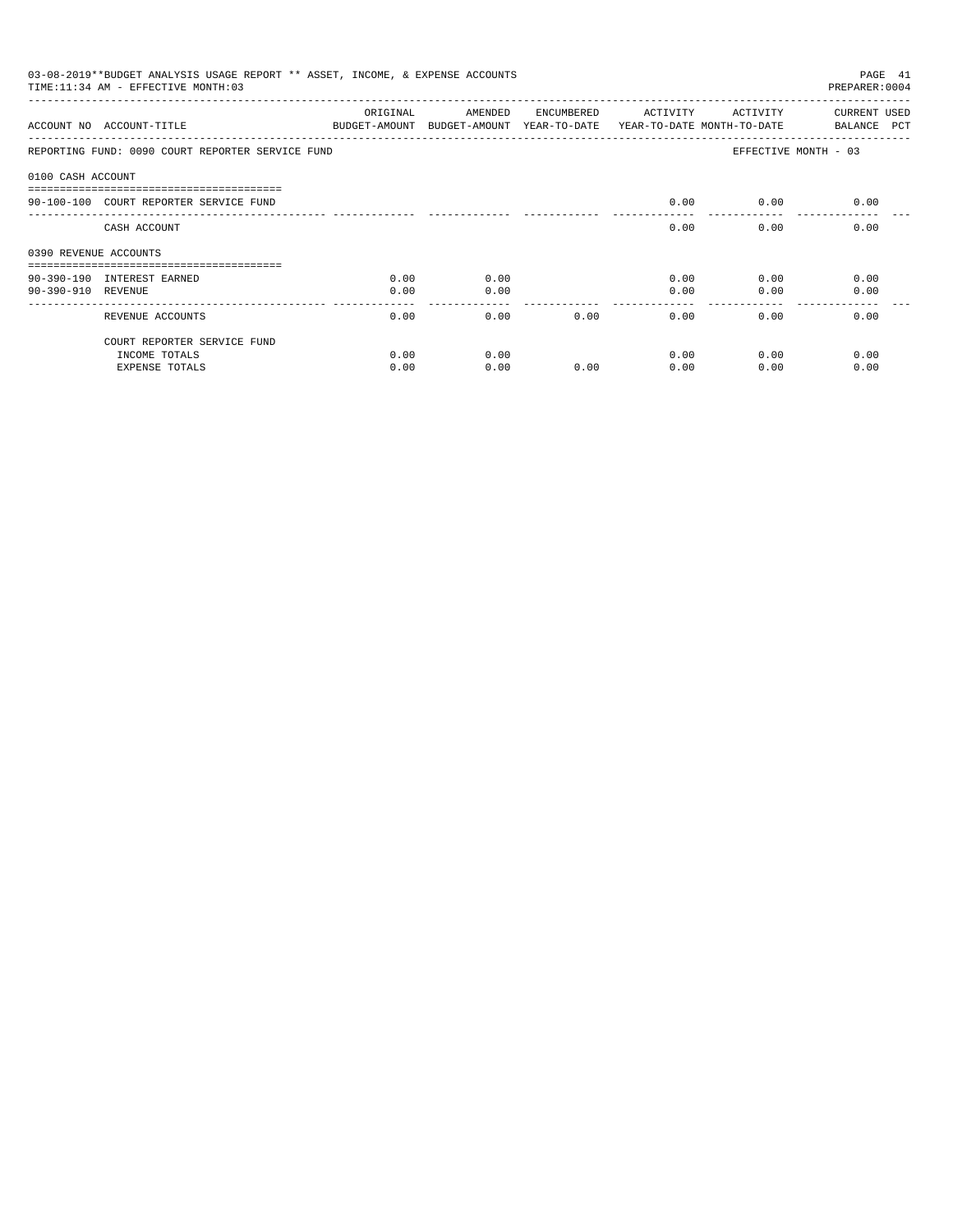|                       | 03-08-2019**BUDGET ANALYSIS USAGE REPORT ** ASSET, INCOME, & EXPENSE ACCOUNTS<br>TIME: 11:34 AM - EFFECTIVE MONTH: 03 |          |                   |               |                     |                                                         | PAGE 42<br>PREPARER: 0004     |
|-----------------------|-----------------------------------------------------------------------------------------------------------------------|----------|-------------------|---------------|---------------------|---------------------------------------------------------|-------------------------------|
|                       | ACCOUNT NO ACCOUNT-TITLE COMPUTER ANOUNT BUDGET-AMOUNT HEAR-TO-DATE YEAR-TO-DATE MONTH-TO-DATE BALANCE PCT            | ORIGINAL | AMENDED           |               | ENCUMBERED ACTIVITY | ACTIVITY                                                | CURRENT USED                  |
|                       | REPORTING FUND: 0092 PRE-TRIAL DIVERSION PROGRAM                                                                      |          |                   |               |                     |                                                         | EFFECTIVE MONTH - 03          |
| 0100 CASH ACCOUNTS    |                                                                                                                       |          |                   |               |                     |                                                         |                               |
|                       |                                                                                                                       |          |                   |               |                     |                                                         |                               |
|                       | 92-100-100 PRE-TRIAL CHECKING                                                                                         |          |                   |               |                     | $0.00$ $0.00$ $0.00$ $0.00$                             |                               |
|                       | 92-100-222 PRE-TRIAL CHECKING                                                                                         |          |                   |               |                     | $7,700.75 \qquad \qquad 500.00 \qquad \qquad 16,880.75$ |                               |
|                       | CASH ACCOUNTS                                                                                                         |          |                   |               |                     | 7,700.75 500.00 16,880.75                               |                               |
| 0399 REVENUE ACCOUNTS |                                                                                                                       |          |                   |               |                     |                                                         |                               |
|                       | 92-399-180 INTEREST EARNED                                                                                            | 0.00     | 0.00              |               |                     |                                                         | $0.75$ $0.00$ $0.75+$         |
|                       | 92-399-920 PRE-TRIAL FEES                                                                                             |          |                   |               |                     |                                                         |                               |
|                       |                                                                                                                       |          | 5,180.00 5,180.00 |               |                     |                                                         | 7,700.00 500.00 2,520.00+ 149 |
|                       | REVENUE ACCOUNTS                                                                                                      | 5,180.00 |                   | 5,180.00 0.00 | 7,700.75            | 500.00                                                  | 2,520.75+ 149                 |
| 0929 EXPENSE ACCOUNT  |                                                                                                                       |          |                   |               |                     |                                                         |                               |
|                       |                                                                                                                       |          |                   |               |                     |                                                         |                               |
|                       | 92-929-929 PRE-TRIAL EXPENSE                                                                                          | 0.00     | 0.00              | 0.00          | 0.00                | 0.00                                                    | 0.00                          |
|                       | EXPENSE ACCOUNT                                                                                                       | 0.00     | 0.00              | 0.00          | 0.00                | 0.00                                                    | 0.00                          |
|                       | PRE-TRIAL DIVERSION PROGRAM                                                                                           |          |                   |               |                     |                                                         |                               |
|                       | INCOME TOTALS                                                                                                         |          | 5,180.00 5,180.00 |               |                     | 7,700.75 500.00                                         | 2,520.75+ 149                 |
|                       | <b>EXPENSE TOTALS</b>                                                                                                 | 0.00     | 0.00              | 0.00          | 0.00                | 0.00                                                    | 0.00                          |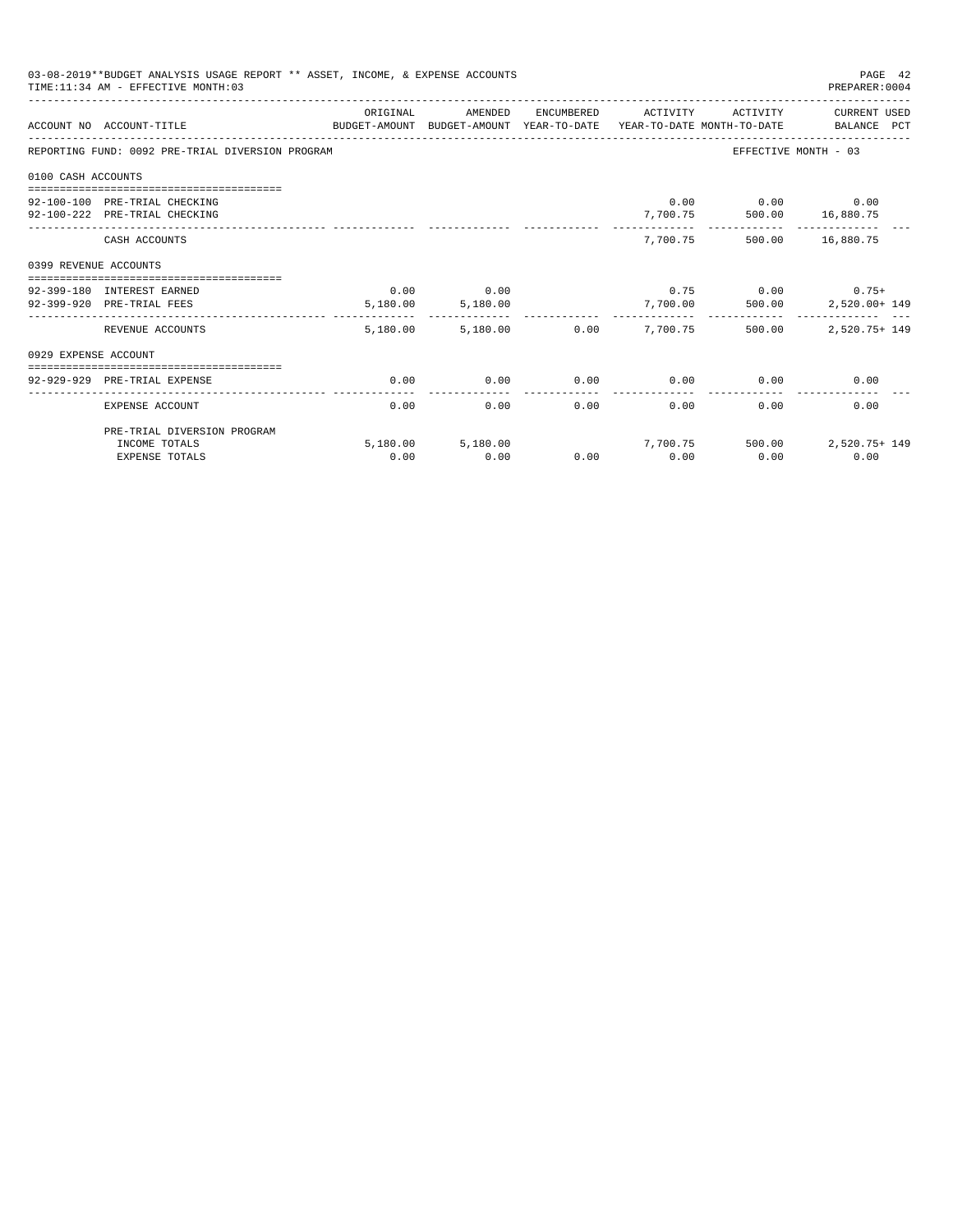| 03-08-2019**BUDGET ANALYSIS USAGE REPORT ** ASSET, INCOME, & EXPENSE ACCOUNTS<br>TIME:11:34 AM - EFFECTIVE MONTH:03 |                                                        |          |                                                                     |                             |      |          |                             |  |
|---------------------------------------------------------------------------------------------------------------------|--------------------------------------------------------|----------|---------------------------------------------------------------------|-----------------------------|------|----------|-----------------------------|--|
|                                                                                                                     | ACCOUNT NO ACCOUNT-TITLE                               | ORIGINAL | BUDGET-AMOUNT BUDGET-AMOUNT YEAR-TO-DATE YEAR-TO-DATE MONTH-TO-DATE | AMENDED ENCUMBERED ACTIVITY |      | ACTIVITY | CURRENT USED<br>BALANCE PCT |  |
|                                                                                                                     | REPORTING FUND: 0098 AGENCY FUNDS TAX COL & DIST CLERK |          |                                                                     |                             |      |          | EFFECTIVE MONTH - 03        |  |
| 0100 CASH ACCOUNT                                                                                                   |                                                        |          |                                                                     |                             |      |          |                             |  |
|                                                                                                                     | 98-100-100 TAX COLL-MOTOR VEHICLE DIVISION             |          |                                                                     |                             | 0.00 | 0.00     | 2,637.34                    |  |
|                                                                                                                     | 98-100-101 TAX COLL-SALES TAX, MOTOR VEH D             |          |                                                                     |                             | 0.00 | 0.00     | 9,191.85                    |  |
|                                                                                                                     | 98-100-102 FISHER COUNTY INMATE PHONE                  |          |                                                                     |                             | 0.00 | 0.00     | 0.00                        |  |
|                                                                                                                     | 98-100-104 DIST CLERK REGISTRY ACCT                    |          |                                                                     |                             | 0.00 | 0.00     | 22,762.65                   |  |
|                                                                                                                     | 98-100-105 32ND DISTRICT COURT RECEIVERSHIP            |          |                                                                     |                             |      | 0.00     | $0.00$ 115,007.43           |  |
|                                                                                                                     | CASH ACCOUNT                                           |          |                                                                     |                             |      | 0.00     | $0.00$ 149,599.27           |  |
|                                                                                                                     | AGENCY FUNDS TAX COL & DIST CLERK                      |          |                                                                     |                             |      |          |                             |  |
|                                                                                                                     | INCOME TOTALS                                          | 0.00     | 0.00                                                                |                             | 0.00 | 0.00     | 0.00                        |  |
|                                                                                                                     | EXPENSE TOTALS                                         | 0.00     | 0.00                                                                | 0.00                        | 0.00 | 0.00     | 0.00                        |  |